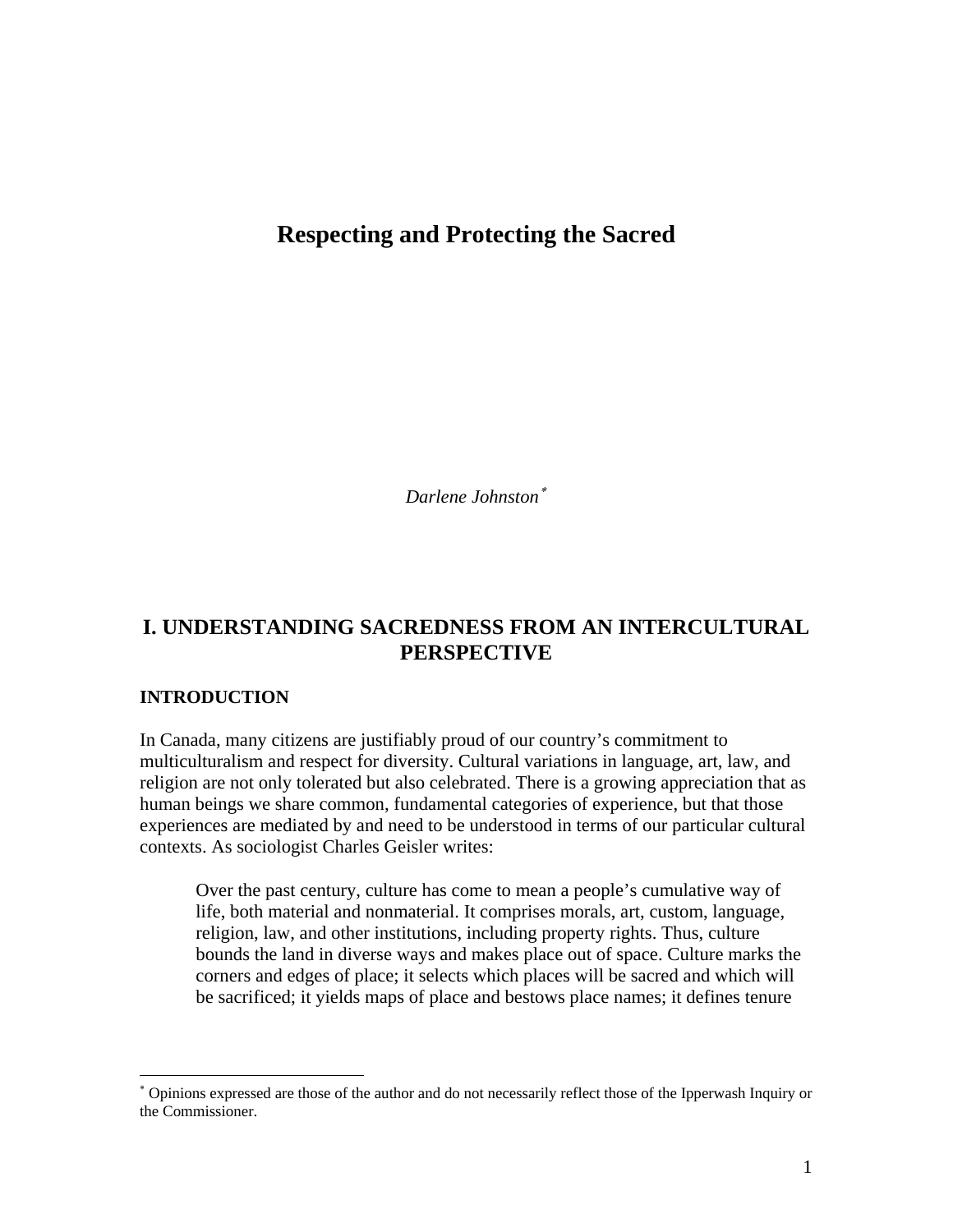and imbues ownership types with social distinction; and it decides the aesthetics and ethics of the land.<sup>[1](#page-1-0)</sup>

Just as different cultures have different approaches to land and property, so too do traditions of sacredness vary. But respect for such variations, particularly as between Aboriginal peoples and newcomers to Canada, has hardly been the norm. Understanding traditions within their own frame of reference is key to establishing a respectful relationship. The following discussion will draw upon oral traditions, archival history, and linguistics in an effort to promote intercultural understanding of the relationship between the Anishnaabeg and their sacred lands.

# **ORIGIN STORIES AND SACRED LANDSCAPES**

Origin stories say a great deal about how people understand their place in the universe and their relationship to other living things. Creation stories are the means by which cultural communities ground their identity in particular narratives and particular landscapes. According to historian and anthropologist Jan Vansina, "every community in the world has a representation of the origin of the world, the creation of mankind, and the appearance of their own particular society and community."<sup>[2](#page-1-1)</sup> These traditions reveal the cosmology of the community, organizing and explaining the relationship between humans and their environment. Vansina, who has studied origin traditions from Africa and North America, notes:

Often, logical constructs are used, in many cases put in a genealogical form. A first being appears and then gives birth to others who pair and produce more offspring. The paradigm allows the expression of the relations between different groups of people, between different taxa of animals, plants, and spirits and their relationships to people in a single creation.

These traditions are geographically grounded and the landscapes associated with the first beings are venerated.

# **AN ANISHNAABEG ORIGIN STORY**

The Anishnaabeg peoples indigenous to the Great Lakes have their own creation story. The centre of Anishnaabeg creation is Michilimakinac, an island in the strait which separates Lake Huron from Lake Michigan. The earliest written version of this story is found in the memoirs of Nicolas Perrot, a French colonial official who travelled throughout the Great Lakes region in the late  $1600s$ .<sup>[3](#page-1-2)</sup> Perrot was fluent in

<span id="page-1-0"></span> <sup>1</sup> Charles C. Geisler, "Estates of Mind: Culture's Many Paths to Land" (2000) 13 *Society and Natural Resources* 51–60 at p. 53. 2

<sup>&</sup>lt;sup>2</sup> Jan Vansina, *Oral Tradition as History* (Madison: University of Wisconsin Press, 1985) at p. 21.

<span id="page-1-2"></span><span id="page-1-1"></span><sup>&</sup>lt;sup>3</sup> His *Memoire* was completed in 1718 but was not translated and published in English until 1911. See E.H.

Blair in *The Indian Tribes of the Upper Mississippi and the Region of the Great Lakes* (Cleveland: The Arthur H. Clark Company, 1911).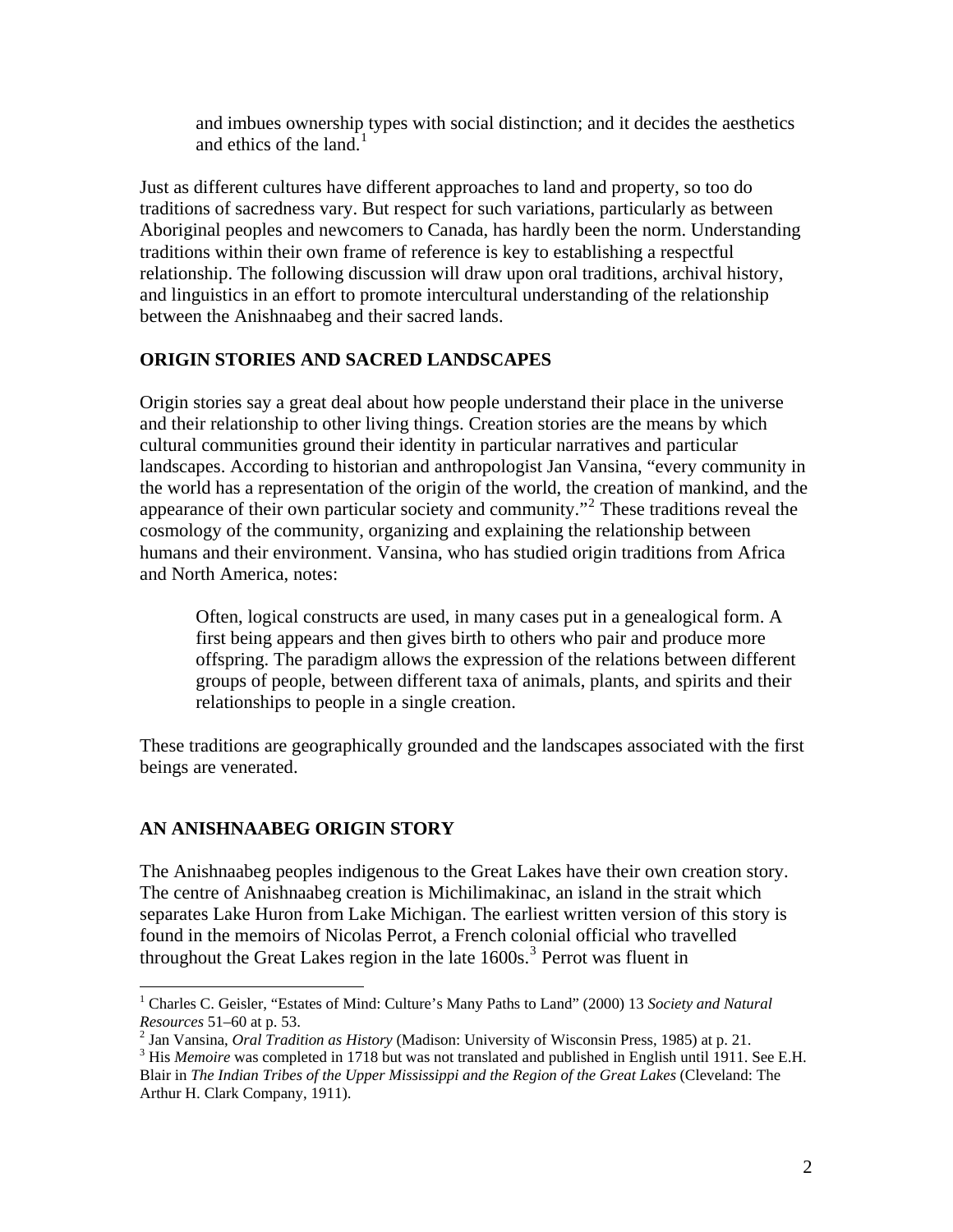Anishnaabemowin and heard this story first-hand from his Anishnaabeg hosts. It is not a story about the creation of the world, but about the creation of particular groups of people. In this story, the earth and all living beings already exist with the exception of human beings. However, the earth has been flooded and needs to be recreated:

…They believe that before the world was created there was nothing but water; that upon this vast extent of water floated a great wooden raft, upon which were all the animals, of various kinds, which exist on earth; and the chief of these, they say, was the Great Hare. He looked about for some spot of solid ground where they could land; but as nothing could be seen on the water save swans and other river-birds, he began to be discouraged. He saw no other hope than to induce the beaver to dive, in order to bring up a little soil from the bottom of the water; and he assured the beaver, in the name of all the animals, that if he returned with even one grain of soil, he would produce from it land sufficiently spacious to contain and feed all of them. But the beaver tried to excuse himself from this undertaking, giving as his reason that he had already dived in the neighborhood of the raft without finding there any indication of a bottom. Nevertheless, he was so urgently pressed to attempt again this great enterprise that he took the risk of it and dived. He remained so long without coming to the surface that those who had entreated him to go believed that he was drowned; but finally he was seen appearing, almost dead, and motionless. Then all the other animals, seeing that he was in no condition to climb upon the raft, immediately exerted themselves to drag him up on it; and after they had carefully examined his claws and tail they found nothing thereon.

Their slight remaining hope of being able to save their lives induced them to address the otter, and entreat him to make another effort to search for a little soil at the bottom of the water. They represented to him that he would go down quite as much for his own welfare as for theirs; the otter yielded to their just expostulations. He remained at the bottom longer than the beaver had done, and returned to them in the same condition as the latter, and with as little result.

The impossibility of finding a dwelling-place where they could maintain themselves left them nothing more to hope for; when the muskrat proposed that, if they wished, he should go to try to find a bottom, and said that he also believed that he could bring up some sand from it. The animals did not depend much on this undertaking, since the beaver and the otter, who were far stronger than he, had not been able to carry it out; however, they encouraged him to go, and even promised that he should be ruler over the whole country if he succeeded in accomplishing his plan. The muskrat then jumped into the water, and boldly dived; and, after he remained there for nearly twenty-four hours he made his appearance at the edge of the raft, his belly uppermost, motionless, and his four feet tightly clenched. The other animals took hold of him, and carefully drew him up on the raft. They unclosed one of his paws, then a second, then a third, and finally the fourth one, in which there was between the claws a little grain of sand.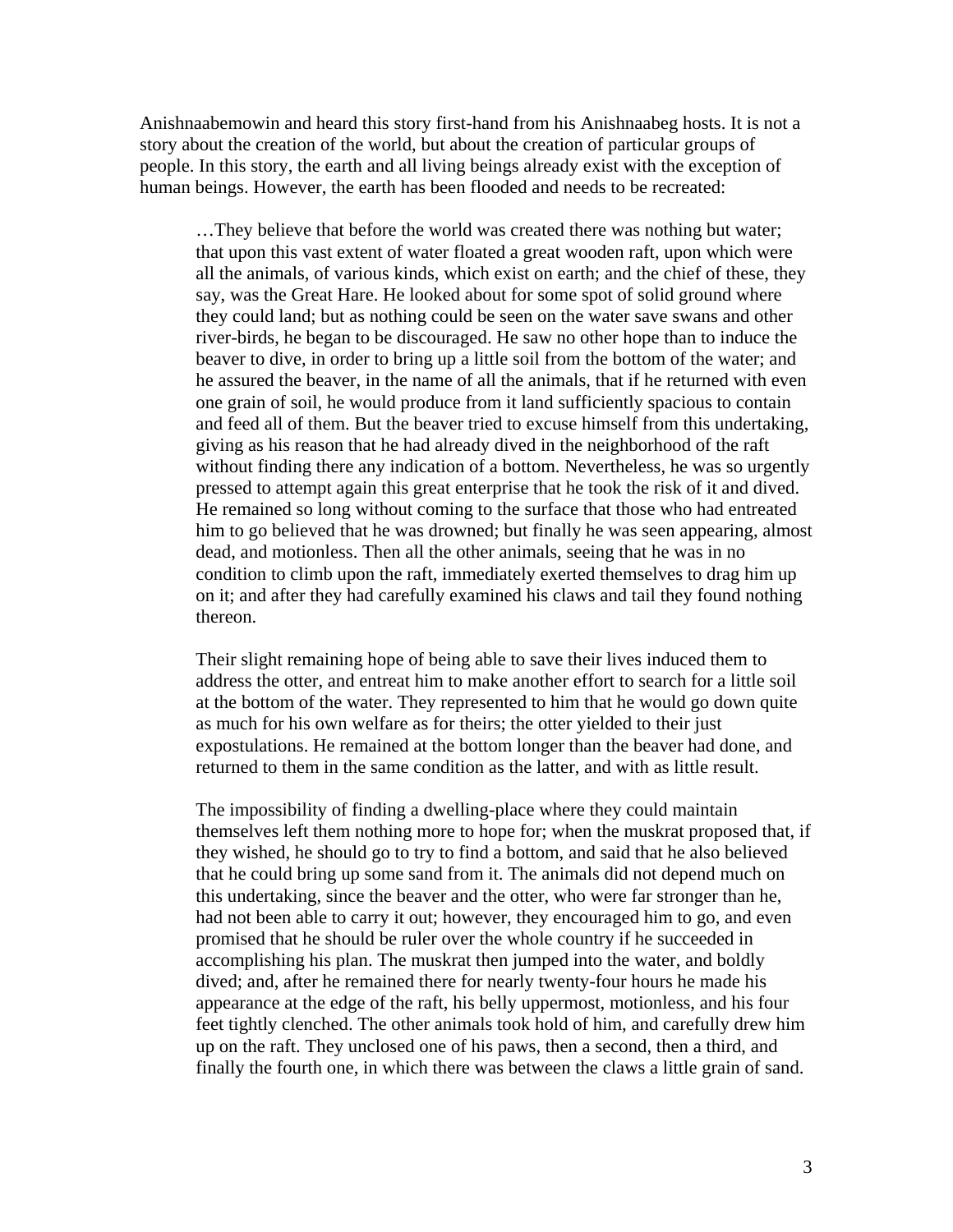The Great Hare, who had promised to form a broad and spacious land, took this grain of sand, and let it fall upon the raft, when it began to increase; then he took a part of it, and scattered this about, which caused the mass of soil to grow larger and larger. When it had reached the size of a mountain, he started to walk around it, and it steadily increased in size to the extent of his path. As soon as he thought it was large enough, he ordered the fox to go to inspect his work, with power to enlarge it still more; and the latter obeyed. The fox, when he ascertained that it was sufficiently extensive for him to secure easily his own prey, returned to the Great Hare to inform him that the land was able to contain and support all the animals. At this report, the Great Hare made a tour throughout his creation and found that it was incomplete. Since then, he has not been willing to trust any of the other animals, and continues always to increase what he has made, by moving without cessation around the earth. This idea causes [them] to say, when they hear loud noises in the hollows of the mountains, that the Great Hare is still enlarging the earth; they pay honours to him, and regard him as the deity who created it. Such is the information which those peoples give us regarding the creation of the world, which they believe to be always borne upon that raft. As for the sea and firmament, they assert that these have existed for all time. $4$ 

This first chapter says much about Anishnaabeg notions of leadership and land. The Great Hare may be chief among the animals, but he is not despotic. His authority depends upon persuasion, not coercion. The dilemma of the landless animals is shared and resolved by co-operation and bravery. The point of creating land is for mutual sustenance, not personal gain. Creation is the continuing act of the Great Hare. The Anishnaabeg honour him as a living, creative force.

At this stage in the origin story, listeners understand that they are indebted to the Great Hare and the other animals for the creation of a terrestrial environment in which humans could survive. But their indebtedness to these other-than-human beings goes much deeper:

After the creation of the earth, all the other animals withdrew into the places which each kind found most suitable for obtaining therein their pasture or their prey. When the first ones died, the Great Hare caused the birth of men from their corpses, as also from those of the fishes that were found along the shores of the rivers which he had formed in creating the land. Accordingly, some of [them] derive their origins from a bear, others from a moose, and others similarly from various kinds of animals; and before they had intercourse with the Europeans they firmly believed this, persuaded that they had their being from those kinds of creatures whose origin was as above explained. Even today the notion passes among them for undoubted truth, and if there are any of them at this time who are weaned from believing this dream, it has been only by dint of laughing at them for so ridiculous a belief. You will hear them say that their villages each bear the

<span id="page-3-0"></span><sup>4</sup> *Ibid*., pp. 31–36.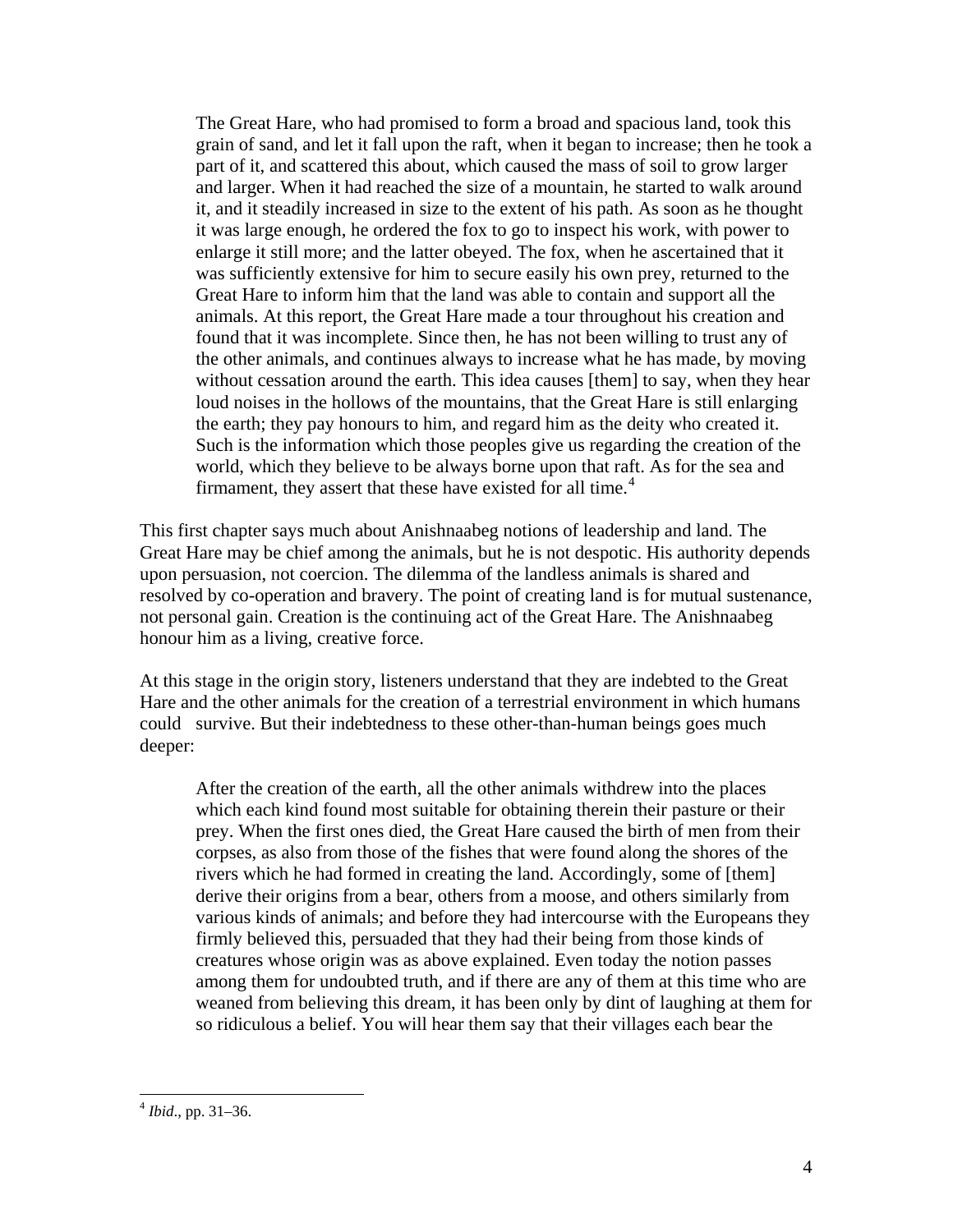name of the animal which has given its people their being—as that of the crane, or the bear, or of other animals.<sup>[5](#page-4-0)</sup>

There is great explanatory force here in understanding the Anishnaabeg worldview in terms of the relationship between humans and animals. The Anishnaabeg that Perrot encountered understood themselves as descended from the first animals who participated with the Great Hare in the act of creating the land above the waters. Each of the animal progenitors helped to shape the landscape of their countries for the sustenance of their animal and human descendants.

This origin story, which reaches back to the beginning of human history in the Great Lakes region, is brought forward and connected to the living descendants:

…The Nepissings (otherwise called the Nipissiniens), Amikoüas, and all their allies assert that the Amikoüas, which term means descendants of the beaver, had their origin from the corpse of the Great Beaver, whence issued the first man of that tribe; and that this beaver left Lake Huron, and entered the stream which is called the French River. They say that as the water grew too low for him, he made some dams, which are now rapids and portages. When he reached the river which has its rise in [Lake] Nepissing, he crossed it, and followed [the course of] many other small streams which he passed. He then made a small dike of earth; but, seeing that the flood of the waters penetrated it at the sides, he was obliged to build dams at intervals, in order that he might have sufficient water for his passage. Then he came to the river which flows from Outenulkamé, where he again applied himself to building dams in places where he did not find enough water—where there are at the present time shoals and rapids, around which one is obliged to make portages. Having thus spent several years in his travels, he chose to fill the country with the children whom he left there, and who had multiplied wherever he had passed, laboriously engaged in the little streams which he had discovered along his route; and at last he arrived below the Calumets. There he made some dams for the last time, and, retracing his steps, he saw that he had formed a fine lake; and there he died. They believe that he is buried to the north of this lake toward the place where the mountain appears to have the shape of a beaver, and that his tomb is there; this is the reason why they call the place where he lies "the slain beaver." When those peoples pass by that place, they invoke him and blow [tobacco] smoke into the air in order to honor his memory, and to entreat him to be favorable to them in the journey they have to make.<sup>[6](#page-4-1)</sup>

For the Anishnaabeg, the Great Lakes region is more than geography. It is a spiritual landscape formed by and embedded with the regenerative potential of the First Ones who gave it form and to whom they owe their existence. And landmarks in this creation story hold special significance, particularly those sites that are at once places of burial of progenitors and of the birth of peoples. The connection between the First Ones and their descendants was maintained and strengthened by the burial practices of the Anishnaabeg.

<span id="page-4-0"></span> $<sup>5</sup>$  Ibid., p. 37.</sup>

<span id="page-4-1"></span> $<sup>6</sup> Ibid., pp. 62–63.$ </sup>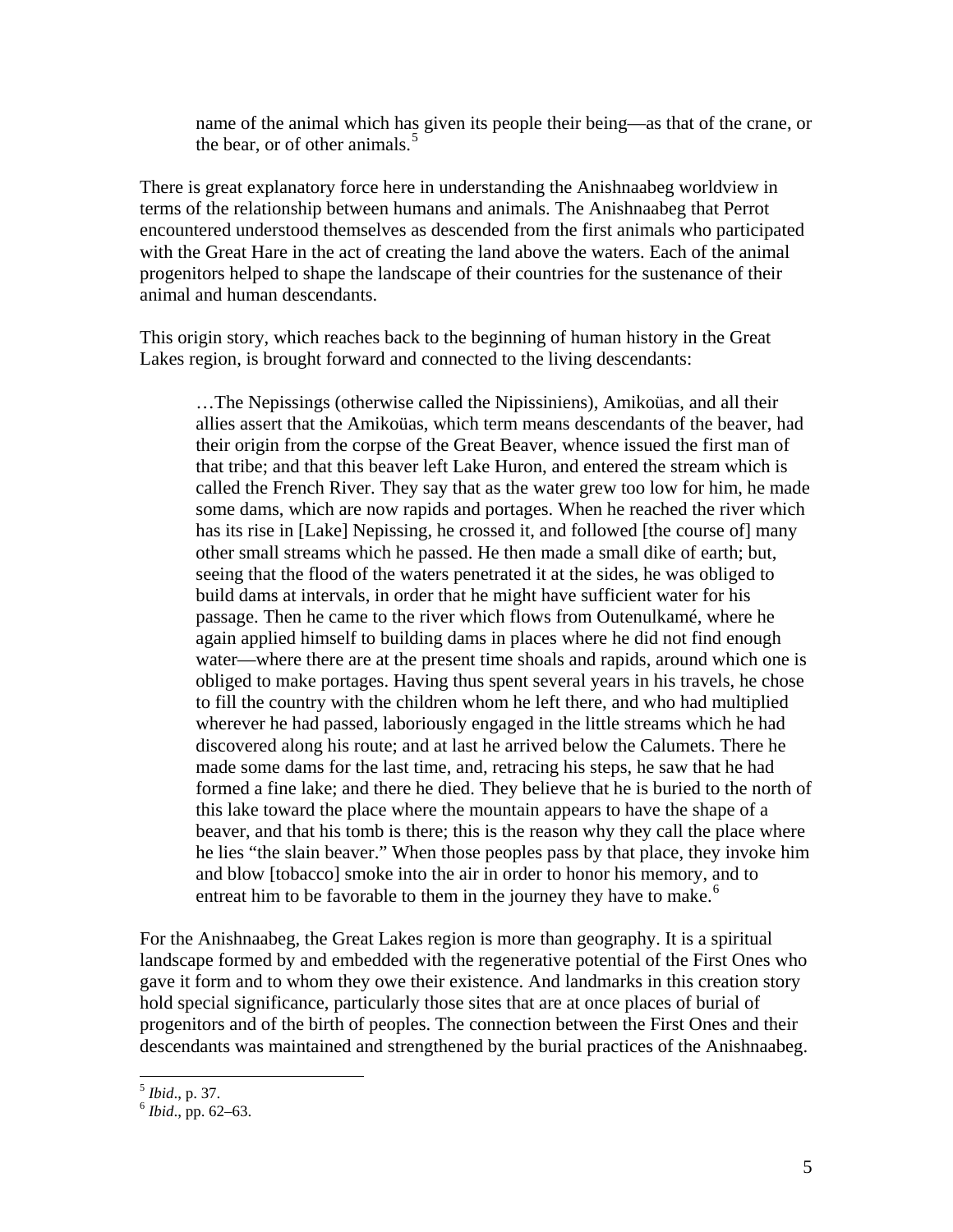### **BURIAL GROUNDS AS SACRED SITES**[7](#page-5-0)

In Anishnaabeg culture, there is an ongoing relationship between the Dead and the Living; between ancestors and descendants. It is the obligation of the Living to ensure that their relatives are buried in the proper manner and in the proper place and to protect them from disturbance or desecration. Failure to perform this duty harms not only the Dead but also the Living. The Dead need to be sheltered and fed, to be visited and feasted. These traditions continue to exhibit powerful continuity.

Champlain was the first European to write about this relationship between the Living and the Dead. In 1608, he noted that "they believe in the immortality of souls, and say that the dead enjoy happiness in other lands with their relatives and friends who have died." And yet he observed a continuing attachment to burial sites: "In the case of chiefs, or others having influence, they hold a banquet three times a year and sing and dance upon their grave."<sup>[8](#page-5-1)</sup> Feasting the Dead is an obligation that continues to be observed in many Anishnaabeg communities.

In 1613, Champlain recorded the first description of an Anishnaabeg cemetery on Tessouat's Island in the Ottawa River:

Now, as I looked about the island, I noticed their cemeteries, and was filled with wonder at the sight of the tombs, in the form of shrines, made of pieces of wood, crossed at the top, and fixed upright in the ground three feet apart or thereabouts. Above the cross-pieces they place a large piece of wood, and in front another standing upright, on which is carved rudely (as one might expect) the face of him or her who is there buried. If it is a man they put up a shield, a sword with a handle such as they use, a club, a bow and arrows; if it is a chief, he will have a bunch of feathers on his head and some other ornament or embellishment; if a child, they give him a bow and arrow; if a woman or girl, a kettle, an earthen pot, a wooden spoon, and a paddle. The largest tomb is six or seven feet long and four wide; the others smaller. They are painted yellow and red, with various decorations as fine as the carving.<sup>[9](#page-5-2)</sup>

This description of grave houses bears a striking resemblance to nineteenth-century accounts and drawings of Anishnaabeg cemeteries. It is important to note that these are not random burials but well-marked and well-tended cemeteries.

The Jesuits also paid attention to Aboriginal burial practices. They were struck by the importance attached to burial in one's native country. The permanence of the connection between body and soul was grounded in a particular landscape. In recounting his work

<span id="page-5-0"></span><sup>7</sup> This portion of the paper is reproduced from Professor Johnston's *Expert Witness Report* to Part 1 of the Ipperwash Inquiry, dated July 2004.<br><sup>8</sup> Works, Volume 2, p. 50.

<span id="page-5-1"></span>

<span id="page-5-2"></span> $9$  *Works*, Volume 3, pp. 279–280. Biggar's translation leaves something to be desired. In the original, Champlain refers to "la figure" not "la visage" of the deceased. The former is consistent with later representations of totemic images on Anishnaabeg grave posts.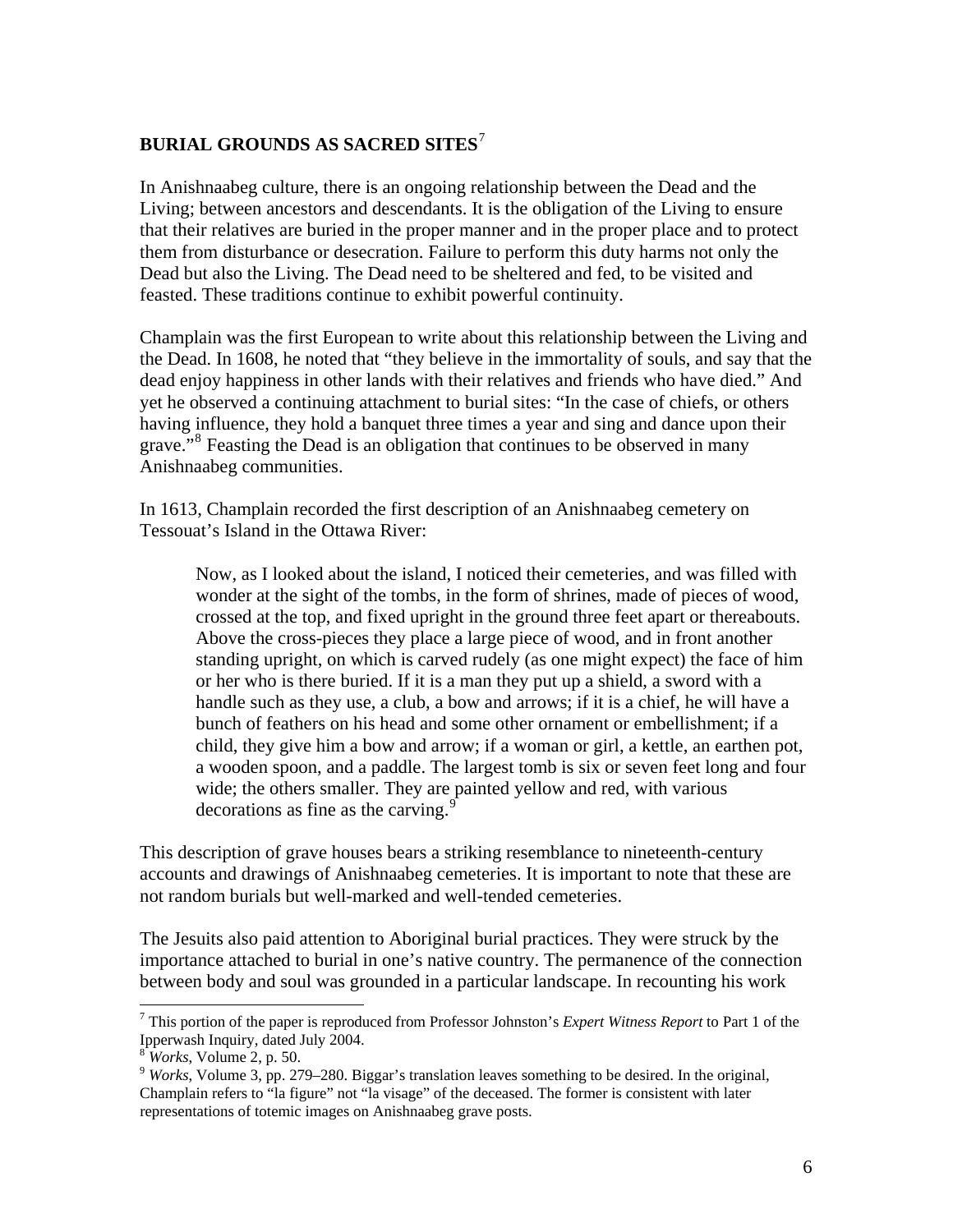among the Algonquian-speaking peoples of the Atlantic region, in a publication entitled *Jesuit Relations*, Fr. Baird notes the attachment that people exhibit toward the Dead:

Some time afterward, the father of the young man fell sick, and wished to be also brought to us, where after being received into our hut and even into the bed of the one the Fathers, he piously departed this life; and, what was novel and displeasing to the savages, he was buried among Christian people: for they themselves are very reluctant to be separated from the tombs of their ancestors.<sup>[10](#page-6-0)</sup>

The second volume of *Jesuit Relations* contains an account of the funeral of a warrior "who had died in the land of the Etechemins." The funeral occurred on the coast near Port Royal, making it clear that his body had been transported a considerable distance eastward across the River Saint Croix.<sup>[11](#page-6-1)</sup> Burying the dead where they fell was simply not an option.

In 1636, Anishnaabeg from Lake Nipissing over-wintered with their Wendat allies on southern Georgian Bay. Although seventy of them died there from diseases, they were not interred. *Jesuit Relations* reports that "[o]n the 19th [April], the Bissiriniens, seeing the ice broken and the lake open, embarked to return to their own country, and carried away in seven canoes seventy of those who had died while they wintered among the Hurons."<sup>[12](#page-6-2)</sup>

People who had relocated due to war were often keen to return to the lands where their ancestors were buried. Father Jerome Lalemant, writing in 1646, names various Algonquian-speaking nations who had formerly dwelt at Montreal but withdrew fearing Iroquois aggression. With a French military presence on the Island, many resolved "to recover it as their country."[13](#page-6-3) Among those who resettled at Montreal was an octogenarian whom Lalemant does not name but whose tradition he records: "'Here,' said he, 'is my country. My mother told me that while we were young, the Hurons making war on us, drove us from this Island; as for me, I wish to be buried in it, near my ancestors."<sup>[14](#page-6-4)</sup>

The importance of burial in one's native country persisted throughout the French Regime. In his memoirs, published in 1781, Pouchot noted:

When an Indian is dead, we hear no cry nor plaint in the cabin, but they come to make their farewell visit. They bury them with all their finest garments, their arms, and a keg of brandy to help them on their journey. They raise over the grave a kind of cabin made of poles in the form of a monument, and by its side another great post on which are fixed the family arms. They mark thereon some characters

<span id="page-6-0"></span> $^{10}$  Jesuit Relations, Volume 1, p. 215.

<span id="page-6-3"></span><span id="page-6-2"></span>

<span id="page-6-1"></span><sup>&</sup>lt;sup>11</sup> Jesuit Relations, Volume 2, pp. 133–135.<br><sup>12</sup> Jesuit Relations, Volume 14, p. 37.<br><sup>13</sup> "The Onontchataronons, whose ancestors formerly inhabited the Island of Montreal, and who seem to have some desire to recover it as their country, remained firm, and after their example, the Mataouchkairiniwek." *Jesuit Relations*, Volume 29, p. 147. 14 *Jesuit Relations,* Volume 29, p. 173.

<span id="page-6-4"></span>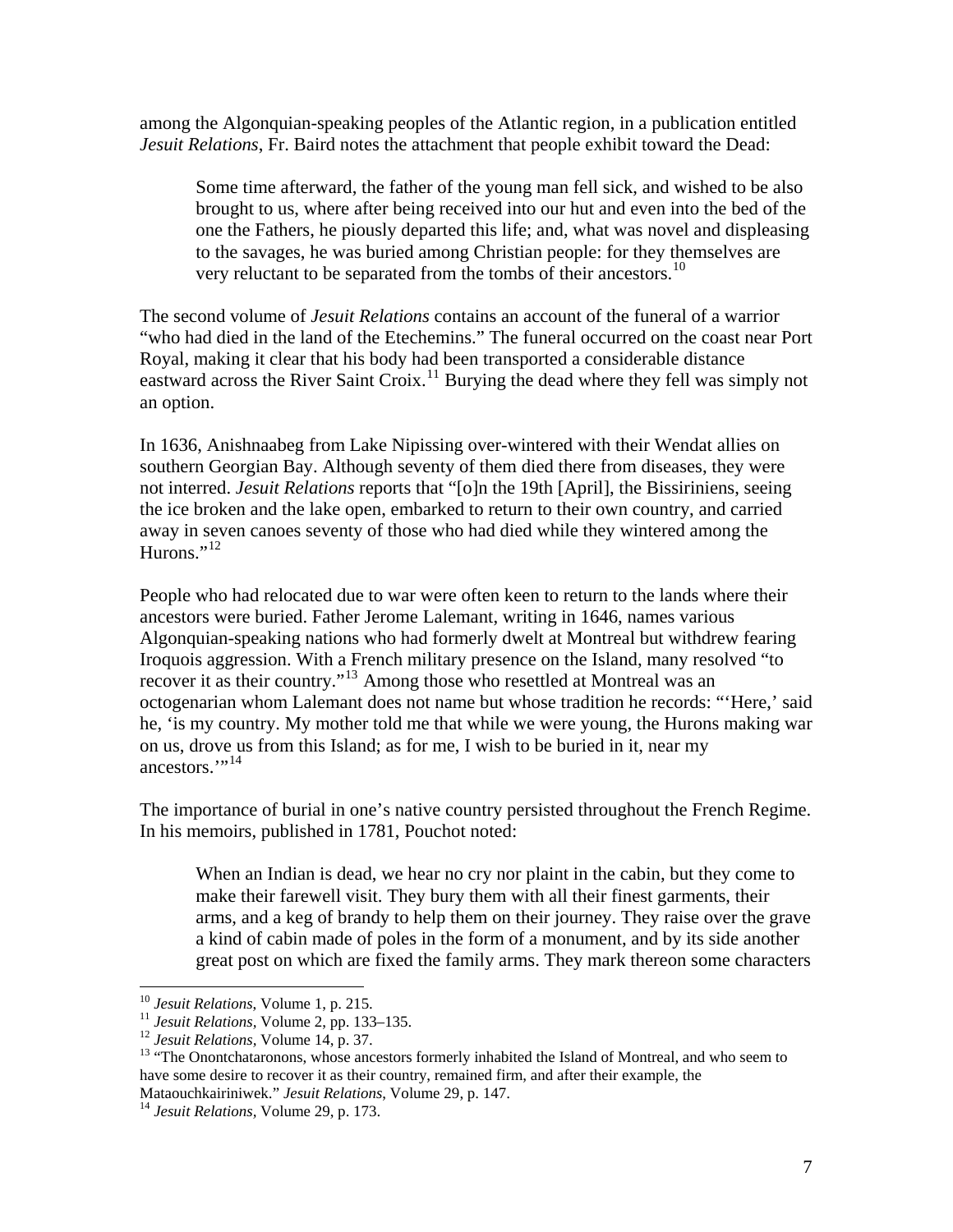representing the number of scalps and prisoners they have taken. Some nations have the custom of sending the women during the first eight days, to build a little fire near the grave, and to sit upon their heels, remaining there immovable for a quarter to half an hour at a time. If he dies while hunting, even if it has been three or four months they will disinter him and carry him in their canoes to bury him in their villages. They do the same in regard to their children.<sup>[15](#page-7-0)</sup>

There is a strong continuity of tradition between Champlain's account in the early 1600s and Pouchots account in the late 1700's. Later accounts also attest to the persistence of burial traditions.

The Jesuits were mystified by the care and attention that Aboriginal people showed toward their Dead. In the Christian tradition, the unitary soul separates from the body at death and the body, devoid of spirit, is presumed to return to dust. It became clear to the Jesuits, however, that for Aboriginal people, the remains of their Dead retain a spiritual essence that requires ongoing respect.

Father Brebeuf was the first Jesuit to fully grasp that Aboriginal burial practices arose from their understanding of a diversity of souls within the human body. He writes:

It is amusing to hear them speak of their souls,—or rather, I should say, it is a thing quite worthy of compassion to see reasonable men, with sentiments so low concerning an essence so noble and bearing so distinct marks of Divinity. They give it different names according to its different conditions or different operations. In so far as it merely animates the body and gives life, they call it khiondhecwi; in so far as it is possessed of reason, oki andaérandi; "like a demon, counterfeiting a demon;" in so far as it thinks and deliberates on anything, they call it endionrra; and gonennoncwal, in so far as it bears affection to any object; whence it happens that they often say ondayee ihaton onennoncwat, "That is what my heart says to me, that is what my appetite desires." Then if it is separated from the body they call it esken, and even the bones of the dead, atisken,—in my opinion, on the false persuasion entertained by them that the soul remains in some way attached to them for some time after death, at least that it is not far removed from them; they think of the soul as divisible, and you would have all the difficulty in the world to make them believe that our soul is entire in all parts of the body.<sup>[16](#page-7-1)</sup>

Although Brebeuf was dismissive of the Huron beliefs, he was anxious to understand more about the souls of the bones of the dead:

Returning from this feast [of the Dead] with a Captain who is very intelligent, and who will some day be very influential in the affairs of the Country, I asked him why they called the bones of the dead Atisken. He gave me the best explanation he could, and I gathered from his conversation that many think we have two souls,

<span id="page-7-0"></span><sup>15</sup> *Memoires sur la derniere Guerre de l'Amerique Septentrionale, entre la France et l'Angleterre* (Yverdon: 1781), Volume II, translated and edited by Franklin Hough, printed by W. Elliot Woodward, 1866.

<span id="page-7-1"></span><sup>16</sup> *Jesuit Relations,* Volume 10, pp. 141–143.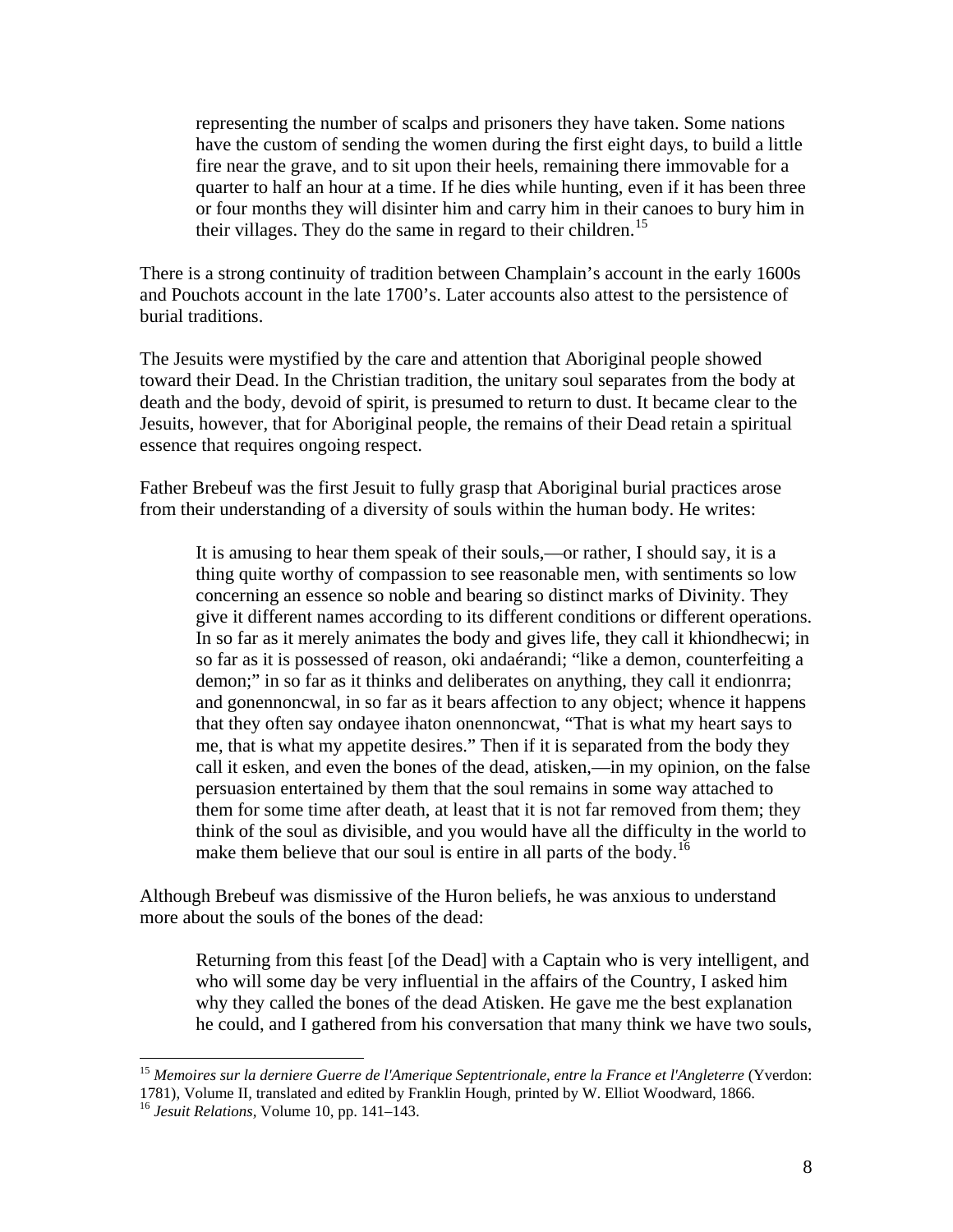both of them being divisible and material, and yet both reasonable; the one separates itself from the body at death, yet remains in the Cemetery until the feast of the Dead,—after which it either changes into a Turtledove, or, according to the most common belief, it goes away to the village of souls. The other is, as it were, bound to the body, and informs, so to speak, the corpse; it remains in the grave of the dead after the feast, and never leaves it, unless some one bears it again as a child. He pointed out to me, as a proof of this metempsychosis, the perfect resemblance some have to persons deceased. A fine Philosophy, indeed. Such as it is, it shows why they call the bones of the dead, Atisken, "the souls."<sup>[17](#page-8-0)</sup>

This notion of the souls of bones is key to understanding both the reverence with which human remains are treated after death and the abhorrence of grave disturbance that persists among the Anishnaabeg.[18](#page-8-1) Many Euro-Canadians miss the redundancy in the expression "sacred Indian burial ground." How could burial grounds not be sacred if they contain the Body-Souls of one's ancestors?

This belief in the diversity of human souls was shared by the Algonkian-speaking peoples. Relying upon his experience among the Montagnais, Father LeJeune wrote the following passage in his 1639 relation:

They distinguish several souls in one and the same body. An old man told us some time ago that some Savages have as many as two or three souls; that his own had left him more than two years before, to go away with his dead relatives,—that he no longer had any but the soul of his own body, which would go down into the grave with him. One learns from this that they imagine the body has a soul of its own, which some call the soul of their Nation; and that, in addition to this, others come, which leave it sooner or later, according to their  $fancy.<sup>19</sup>$  $fancy.<sup>19</sup>$  $fancy.<sup>19</sup>$ 

This reference to "the soul of their Nation" can be understood as connected to Anishnaabeg origin traditions. The remains of the First Animals contained a powerful spiritual essence that gave birth to the First Humans. Human remains return to the earth with their spiritual essence intact, continuing the spiritual cycle of birth and rebirth.

In order to assure the continuity of this cycle, the interred souls require care and protection, which includes feasting. In 1635, Father LeJeune provided his readers with an account of such a feast:

On the twenty-eighth [of September], Father Buteux and I found a band of Savages who were having a feast near the graves of their deceased relatives; they gave them the best part of the banquet, which they threw into the fire; and, when

<span id="page-8-0"></span> $17$  *Ibid.*, at p. 287.

<span id="page-8-1"></span><sup>&</sup>lt;sup>18</sup> The belief that a spiritual essence remains bound to the body after death was shared with Professor Johnston by Elders during an eight-day vigil that we kept on an unceded burial ground within the city limits of Owen Sound back in 1992. The vigil resulted in federal recognition of the burial ground's reserve status under Treaty 82.

<span id="page-8-2"></span><sup>19</sup> *Jesuit Relations*, Volume 16, pp. 191–193.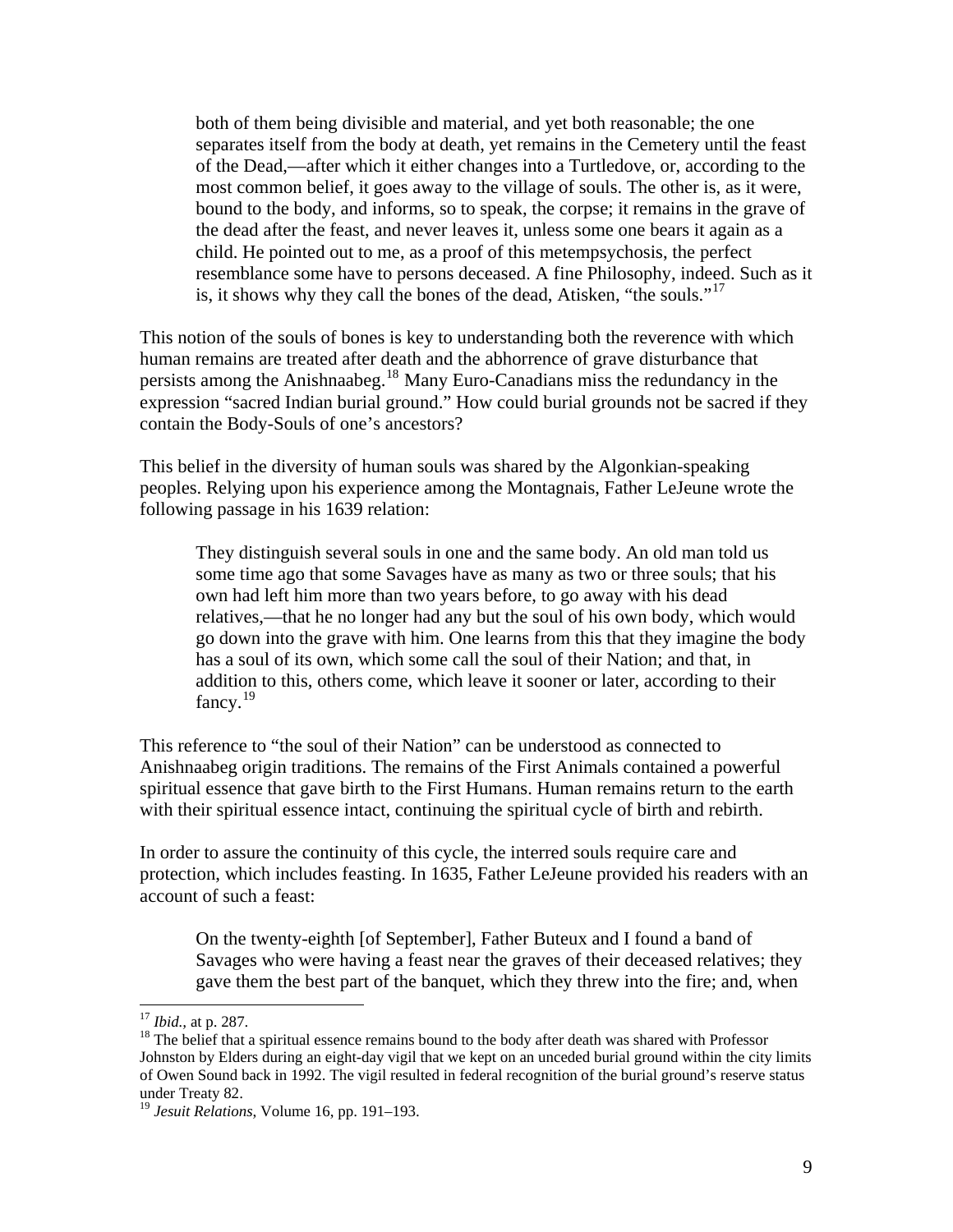they were about to go away, a woman broke some twigs and branches from the trees, with which she covered the graves. I asked her why she did this, and she answered that she was sheltering the souls of her dead friends from the heat of the Sun, which has been very great this Autumn. They reason about the souls of men and their necessities as they do about the body; according to their doctrine, they suppose that our souls have the same needs as our bodies. We told her repeatedly that the souls of reasonable beings descended into hell or went up to Heaven; but, without giving us any answer, she continued to follow the old custom of her ancestors.[20](#page-9-0)

Indeed, many Anishnaabeg communities continue to follow these ancestral customs.[21](#page-9-1) Apart from the burial grounds of ancestors, including the First Ones, the Anishnaabeg recognize other lands as sacred by virtue of the presence of other spiritual beings.

#### **MANITOUS AND THEIR ABODES**

The Anishnaabeg understand the world to be inhabited by spiritual beings known as Manitous. These spirits are not divinities in the Western sense of the term. They do not exist in some ethereal realm. Rather, they are associated with particular places and seasons and are intimately engaged in the worldly existence of the Anishnaabeg. Gabriel Sagard, a Récollet missionary was one of the earliest European visitors to the Great Lakes region. During his journey to Huronia in 1623, Sagard noticed the geographic specificity of these Manitous:

They believe also that there are certain spirits which bear rule over one place, and others over another, some over rivers, others over journeying, trading, warfare, feasts and diseases, and many other matters. Sometimes they offer tobacco and make some kind of prayer and ritual observance to obtain from them what they desire. They also showed me many mighty rocks on the way to Quebec, in which they believed a spirit lived and ruled, and among others they showed me one, a hundred and fifty leagues from there which had something like a head and two upraised arms, and in the belly or middle of this mighty rock there was a deep cavern very difficult to approach. They tried to persuade me and make me believe absolutely, as they did, that this rock had been a mortal man like ourselves and that while lifting up his arms and hands he had been transformed into this stone, and in the course of time had become a mighty rock, to which they pay respect and offer tobacco when passing in their canoes, not always, but when they are in doubt of a successful issue to their journey. And as they offer the tobacco, which they throw into the water against the rock itself, they say to it, "Here, take courage, and let us have a good journey", together with some other speech that I did not understand. $^{22}$  $^{22}$  $^{22}$ 

<span id="page-9-0"></span><sup>&</sup>lt;sup>20</sup> Jesuit Relations, Volume 8, pp. 21-23.

<span id="page-9-1"></span><sup>&</sup>lt;sup>21</sup> Professor Johnston has attended Feasts for the Dead hosted by Elders in her community. And she has been taught by Elders to burn food in order to feed deceased relatives.

<span id="page-9-2"></span><sup>&</sup>lt;sup>22</sup> Gabriel Sagard, *The Long Journey to the Country of the Hurons*, Edited by George M. Wrong, translated by H.H. Langton (Toronto: Champlain Society, 1939) at p. 171.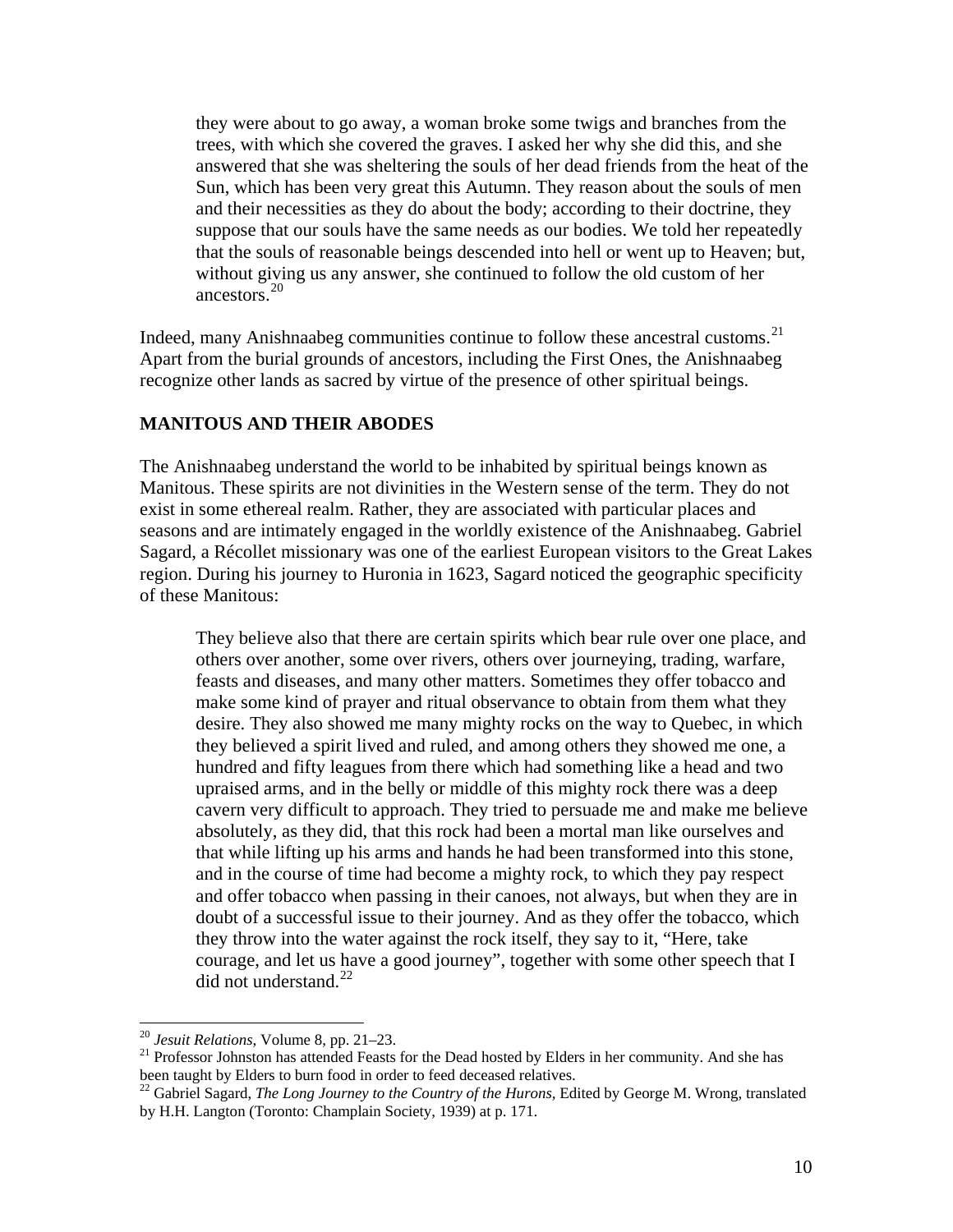Travel through particular spaces, and activities conducted within those spaces, were understood to depend upon the benevolence of the resident Manitous. As Sagard observed:

In order to get good fishing they also sometimes burn tobacco, uttering certain words which I did not understand. With the same object they also throw some into the water for certain spirits which they suppose have authority there, or rather for the soul of the water (for they believe everything material and destitute of life has a soul which comprehends), and they pray to it in their customary way to be of good courage and make them catch plenty of fish.<sup>[23](#page-10-0)</sup>

Sagard was typical of his Christian compatriots in assuming that only humans had souls and treating all other elements of the natural world as devoid of spirit.

Although all living things have souls, not every ensouled being has the status of a Manitou in Anishnaabeg cosmology. Moreover, in the Anishnaabeg world not every locale is inhabited by Manitous. Some places are more powerful and more venerated than others. The presence of Manitous is often signalled by remarkable landscape features. On his first voyage to the Ottawa River in 1613, Champlain's Aboriginal guides stopped at the Chaudière Falls to pay homage to its Manitou. Champlain described the power of this locale:

At one place the water falls with such violence upon a rock that, in the course of time, there has been hollowed out in it a wide and deep basin, so that the water flows round and round there and makes, in the middle, great whirlpools. Hence the [people] call it Asticou, which means Kettle. This waterfall makes such a noise in this basin that it can be heard more than two leagues off. $^{24}$  $^{24}$  $^{24}$ 

In describing the ceremony, Champlain writes:

…after having carried their canoes below the falls, they get together in one place, where one of them, with a wooden plate, takes up a collection, and each one puts into this plate a piece of tobacco. The collection made, the plate is put into the middle of the band, and all dance around it, singing in their fashion; then one of the chiefs makes a speech, showing that for a long time they have been accustomed to make such an offering, and that by this means they are guaranteed against their enemies; that otherwise misfortune would befall them, as the devil has persuaded them; and they live in this superstition, as in several others, as we have said elsewhere. That done, the speaker takes the plate and goes and throws

<span id="page-10-0"></span> $^{23}$  *Ibid.*, at p. 189.

<span id="page-10-1"></span><sup>&</sup>lt;sup>24</sup> *The Voyages and Explorations of Samuel de Champlain (1604-1616) Narrated by Himself*, Volume II, translated by Annie Littleton Bourne, edited by Edward Gaylord Bourne (Toronto: The Courier Press Limited, 1911), p. 12.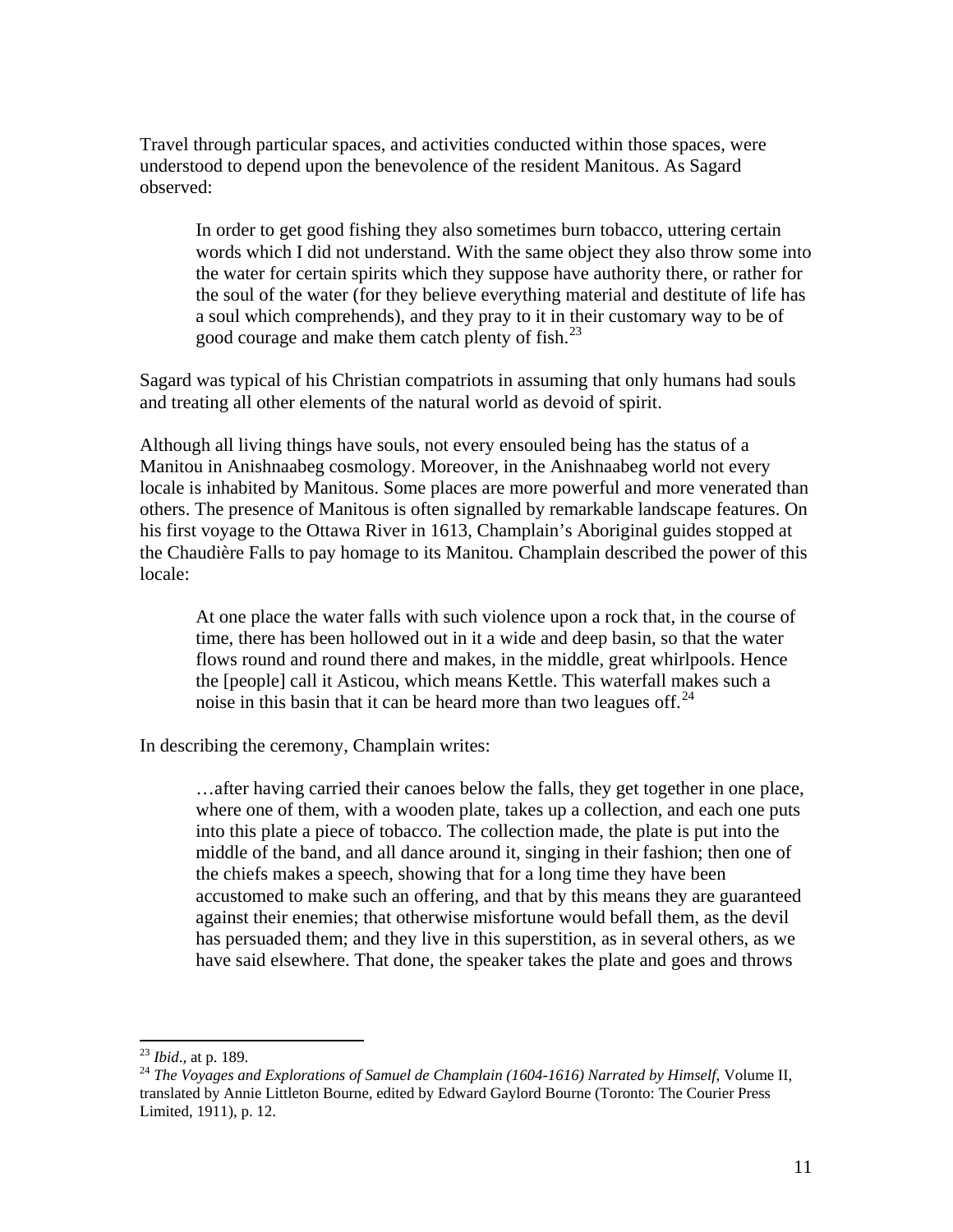the tobacco into the middle of the cauldron, and they raise a great cry all together. $25$ 

Although Champlain does not speak in terms of the spirit of the falls and whirlpools, it is clear that the speeches, dances, and offerings are being made to one capable of hearing, seeing, receiving, and protecting.<sup>[26](#page-11-1)</sup>

Not every Manitou is tied to a particular locale but may instead be associated with particular seasons, directions, or undertakings. The Jesuit missionary Paul Ragueneau attempted to explain this to his readers in 1649:

The Ondataouaouat, who are of Algonquin race, are in the habit of invoking at almost always in their feasts him who has created the Sky,—asking him for health and a long life; for success in their wars, in the chase, in fishing, and in all their trading; and with that object they offer him the meats that are eaten at the feast. To the same end they also throw tobacco in the fire, offering it by name to the Genie who has created the Sky, whom they believe is different from the one who has created the Earth. And they add that there is a special Genie who has made winter, and that he dwells in the North, whence he sends forth snow and the cold; and that there in another who has dominion over the waters, and who causes storms and shipwrecks. They say that the winds are produced by seven other Genii who dwell in the air beneath the Sky, and who blow the seven winds that prevail in these countries.<sup>[27](#page-11-2)</sup>

Ragueneau was one of the few missionaries capable of translating the term "Manitou" without a connotation of evil. While most of his contemporaries referred to Manitous as demons or devils, Ragueneau chose the term Genie, drawing on the classical notion of spirits that preside over persons and places. In Roman cosmology, the Genius was "a higher power which creates and maintains life, assists at the begetting and birth of every individual man, determines his character, tries to influence his destiny for good, accompanies him through life as his tutelary spirit, and lives on in the Lares (household gods) after his death."[28](#page-11-3) Places were also protected by spirits known as Genius Loci.

The anonymous author of one of the earliest French–Algonquin dictionaries also uses genie, as well as dieu (god) as an apt translation for Manitou.<sup>[29](#page-11-4)</sup> This manuscript provides the names of a number of Manitous:

*Kapinounketch Le dieu de l'hyver* The god of winter

<span id="page-11-0"></span> $^{25}$  *Ibid.*, p. 39.

<span id="page-11-1"></span><sup>&</sup>lt;sup>26</sup> Champlain would participate in many Aboriginal feasts and ceremonies, yet he was incapable of seeing their spirituality. He characterized them as "savages who live without faith, without law, with no knowledge of the true God." *Ibid.*, Volume I at p. 9.<br><sup>27</sup> R.G. Thwaites, ed., *The Jesuit Relations and Allied Documents*, Volume 33. (Cleveland: The Burrows

<span id="page-11-2"></span>Brothers, 1898), p. 227.

<span id="page-11-3"></span><sup>28</sup> Harry Thurston Peck, *Harper's Dictionary of Classical Antiquities* (1898).

<span id="page-11-4"></span><sup>29</sup> *Dictionnaire Algonquin-Français* 1661, Original in Séminaire de Montreal, les Prêtres de Saint-Sulpice.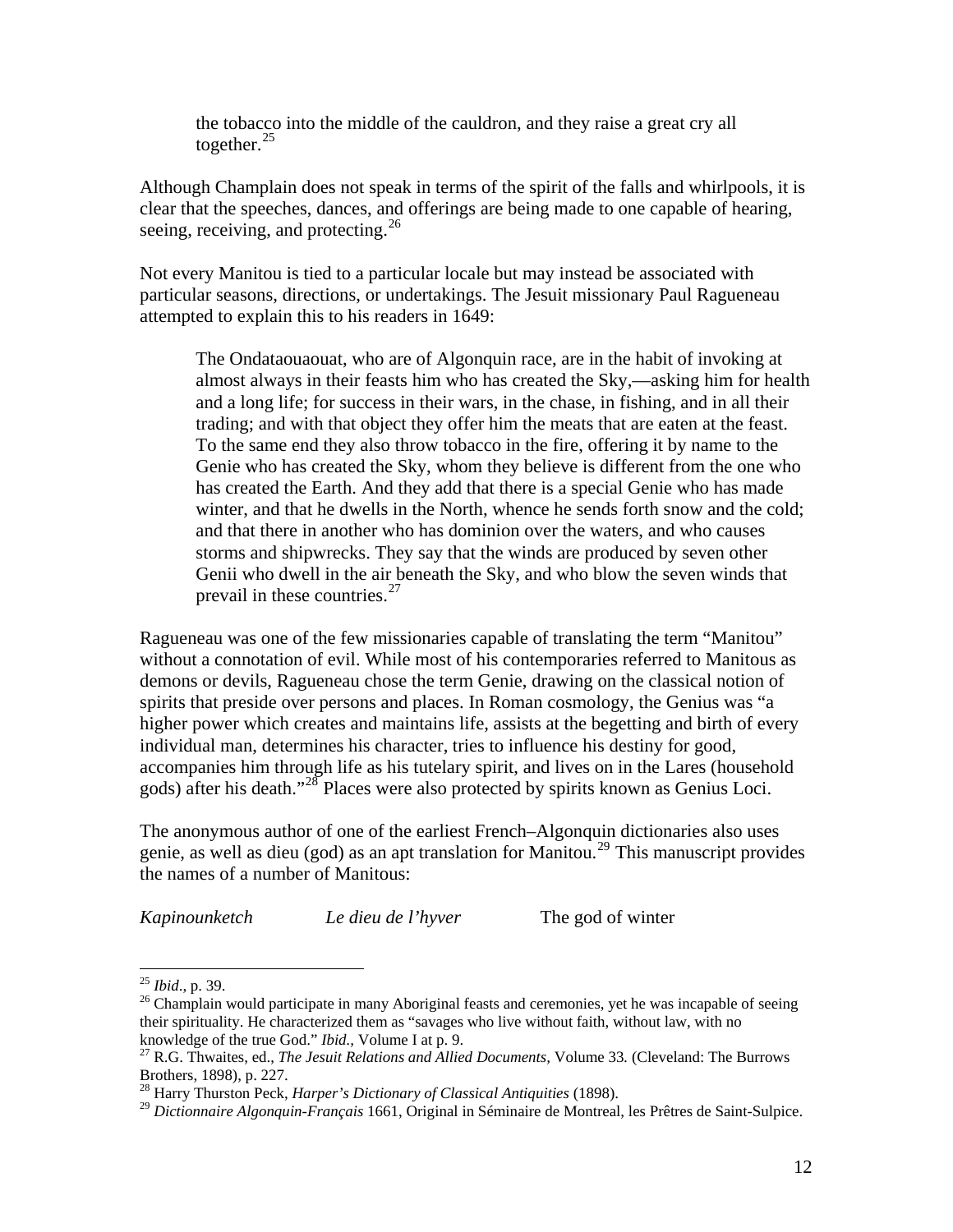| Kigikoukeg                 | genie de l'air ou Jupiter | spirit/genius of the air or Jupiter       |
|----------------------------|---------------------------|-------------------------------------------|
| <i>Manitou</i>             | esprit                    | spirit/soul/genius                        |
| <b>Michabous</b>           | dieu, genie des Bois      | god/spirit/genius of the Forest           |
| <b>Misabik</b>             | dieu, genie des Roches    | god/spirit/genius of the Rocks            |
| <i><b>Ouisaketchar</b></i> | dieu, genie des Animeaux  | god/spirit/genius of the Animals. $^{30}$ |

This dictionary also illustrates that people could have a personal relationship with Manitous by using the possessive form ni'manitoum or "my manitou."<sup>[31](#page-12-1)</sup>

The Jesuit Claude Allouez also saw an analogy between Genii of antiquity and the Manitous of the Anishnaabeg, but his account was far more scathing:

There is here a false and abominable religion, resembling in many respects the beliefs of some of the ancient Pagans. The [peoples] of these regions recognize no sovereign master of Heaven and Earth, but believe there are many spirits—some of whom are beneficient, as the Sun, the Moon, the Lake, Rivers, and Woods; others malevolent, as the adder, the dragon, cold, and storms. And, in general, whatever seems to them either helpful or hurtful they call a Manitou, and pay it the worship and veneration which we render only to the true  $God.<sup>32</sup>$  $God.<sup>32</sup>$  $God.<sup>32</sup>$ 

Allouez did not heed Ragueneau's admonition "that one must be very careful before condemning a thousand things among their customs, which greatly offend minds brought up and nourished in another world."<sup>[33](#page-12-3)</sup>

There are other cultural traditions that understand natural landscape features as the embodiments of or associated with spirits. Buddists and Hindus have sacred landscapes, particularly rivers, lakes, forests, and mountains, as do the indigenous peoples of Africa, Australia, the Americas, and New Zealand.<sup>[34](#page-12-4)</sup> In the Judeo-Christian and Islamic

 $30$  *Ibid*. The manuscript uses the archaic symbol "8" for the «w» sound, represented above as «ou».

<span id="page-12-1"></span><span id="page-12-0"></span><sup>&</sup>lt;sup>31</sup> This point, however, the author translates more judgmentally as *mon Idole* or my Idol.<br><sup>32</sup> *Jesuit Relations*, Volume 50, p. 285.<br><sup>33</sup> *Jesuit Relations*, Volume 33, p. 145.<br><sup>34</sup> See for example, P.S. Ramakrishnan,

<span id="page-12-2"></span>

<span id="page-12-4"></span><span id="page-12-3"></span>*Museum International* 7–17; G. Chouin, "Sacred Groves in History: Pathways to the Social Shaping of Forest Landscapes in Coastal Ghana" (2002) 33 *IDS Bulletin* 47–54; R.L. Wadely and C.J.P. Colfer, "Sacred Forest, Hunting and Conservation in West Kalimantan, Indonesia" (2004) 32 *Human Ecology* 313– 338; H. Kawanabe, "Cultural Associations in an Ancient Lake: Gods of Water in Lake Biwa and the River Yodo Basin Japan" (2003) 500 *Hydrobiologica* 213–216; Cathy Robinson, Richard Baker, and Lynette Liddle, "Journeys through an Australia Sacred Landscape" (2003) 55 *Museum International* 74–77; Jacinta Ruru, "Indigenous Peoples' Ownership and Management of Mountains: The Aotearoa/New Zealand Experience" (2004) 3 *Indigenous Law Journal* 111–138.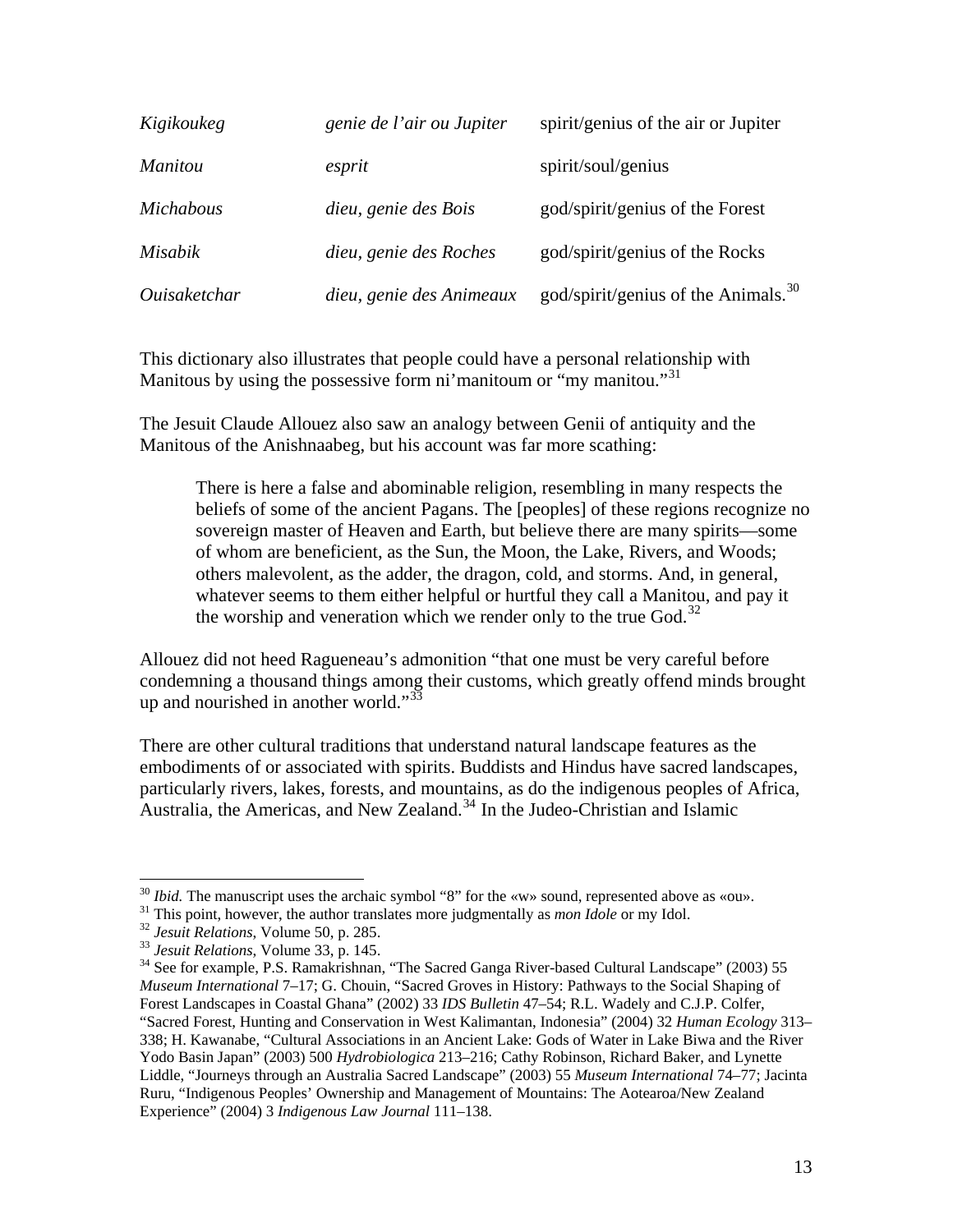traditions, sites of interaction between the human and the divine are venerated.<sup>[35](#page-13-0)</sup> For more than a thousand years, European Christians have made pilgrimages to the "Holy Land." However, when they travelled to the so-called New World, they were not open to the possibility of encountering a sacred landscape.

### **THE EURO-CANADIAN CREATION TRADITION**

The dominant creation story of the Europeans who migrated to North America is found in the Book of Genesis, chapter 1:

27. So God created man in his *own* image, in the image of God created he him; male and female created he them.

28. And God blessed them, and God said unto them, Be fruitful, and multiply, and replenish the earth, and subdue it: and have dominion over the fish of the sea, and over the fowl of the air, and over every living thing that moveth upon the earth.<sup>[36](#page-13-1)</sup>

In contrast to the interconnectedness of humans and other-than-human beings in the Anishnaabeg tradition, here man is contrasted from animals as having been created in God's own image. As the pinnacle of creation, man is intended to have dominion over all living things. In chapter 2, verse 7, the special status of man is confirmed by the manner of his creation: "And the LORD God formed man of the dust of the ground, and breathed into his nostrils the breath of life; and man became a living soul." This genesis from the breath of God gives man both a physical and a spiritual nature. No other part of creation is invested with a living soul.

Man, however, does not remain long in God's company in the garden of Eden. Tellingly, it is an animal, the serpent, and man's companion, woman, who bring about his expulsion from the garden. All three are punished for this first sin:

14 And the LORD God said unto the serpent, Because thou hast done this, thou art cursed above all cattle, and above every beast of the field; upon thy belly shalt thou go, and dust shalt thou eat all the days of thy life:

15 And I will put enmity between thee and the woman, and between thy seed and her seed; it shall bruise that head, and thou shalt bruise his heel.

16 Unto the woman he said, I will greatly multiply thy sorrow and thy conception; in sorrow thou shalt bring forth children; and thy desire shall be to thy husband, and he shall rule over thee.

17 And unto Adam he said, Because thou hast hearkened unto the voice of thy wife, and hast eaten of the tree, of which I commanded thee, saying, Thou shalt not eat of it: cursed is the ground for thy sake; in sorrow shalt thou eat of it all the days of thy life;

<span id="page-13-0"></span><sup>&</sup>lt;sup>35</sup> J. Peter Burgess, "The Sacred Site in Civil Space: Meaning and Status of the Temple Mount/al-Haram al-Sharif" (2004) 10 *Social Identities* 311–323.<br><sup>36</sup> There are slight but interesting variations in the Catholic and Protestant versions of the Book of Genesis.

<span id="page-13-1"></span>This excerpt is taken from the King James Version of *The Holy Bible* (1611).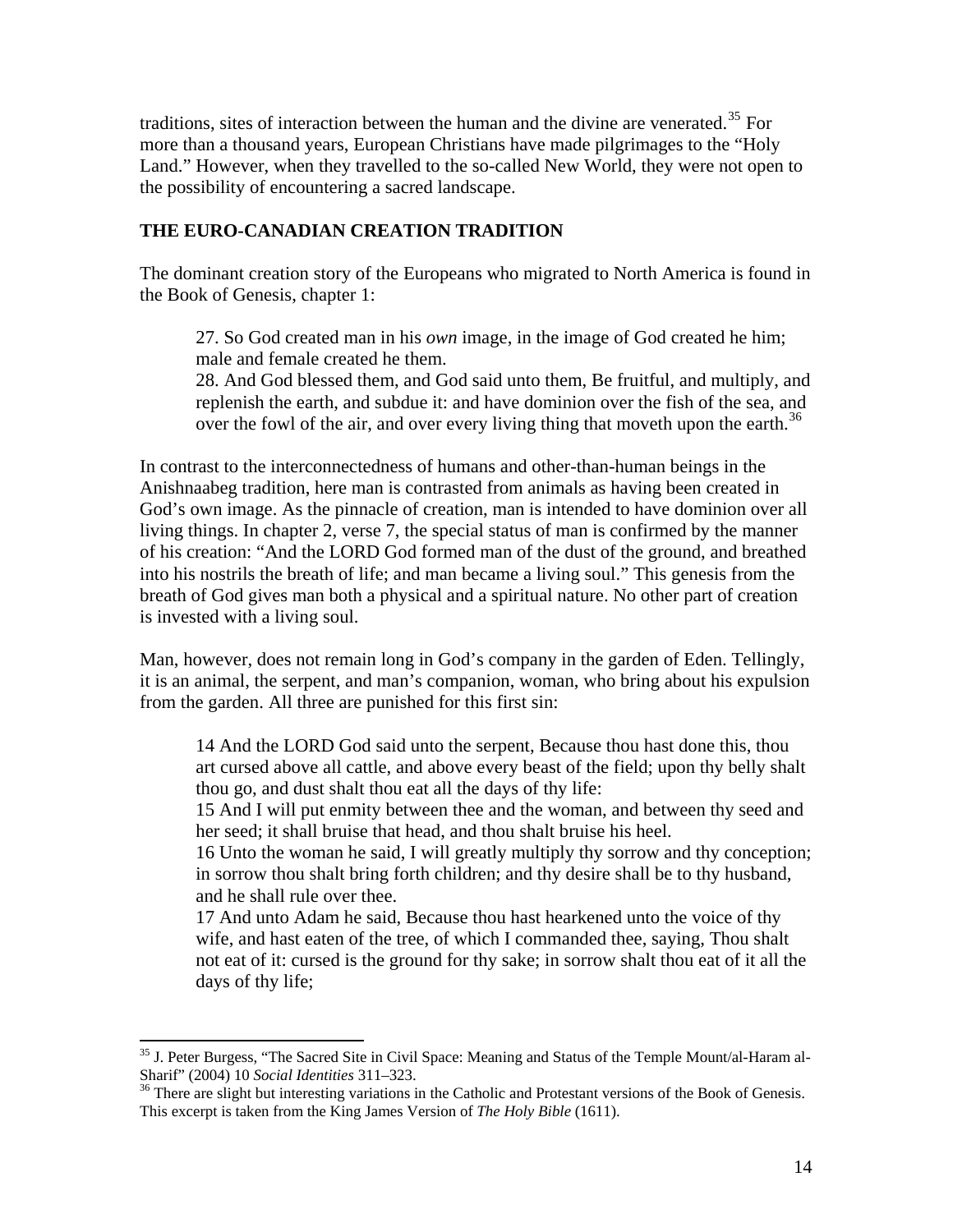18 Thorns also and thistles shall it bring forth to thee; and thou shalt eat the herb of the field;

19 In the sweat of thy face shalt thou eat bread, till thou return unto the ground; for out of it wast thou taken: for dust thou art, and unto dust shalt thou return.<sup>[37](#page-14-0)</sup>

As a result of man's sin, the earth is cursed. But man has not lost his unique status:

22 And the LORD God said, Behold, the man is become as one of us, to know good and evil: and now, lest he put forth his hand, and take also of the tree of life, and eat and live forever:

23 Therefore the LORD God sent him forth from the garden of Eden, to till the ground from whence he was taken.<sup>[38](#page-14-1)</sup>

By the time he leaves the garden, man is doubly distinguishable from animals: he has both a soul and the ability to know good and evil. In this cosmology, only humans are capable of moral action and possessed of a spiritual essence. From this perspective it becomes clear that, apart from the locations of human encounters with the divine, no places in the terrestrial landscape could be sacred.

Although man leaves the garden, he continues to have a close relationship with God. During the second generation, however, murder enters the world. Cain, the eldest son of Adam and Eve, murders his younger brother Abel. His punishment is to be removed from God's presence: "And Cain went our from the presence of the LORD, and dwelt in the land of Nod, on the east of Eden."

The first recorded European voyage to North America was made by Jacques Cartier in 1534. His reaction to the coast of Labrador reveals the extent to which the biblical approach to landscape dominated the perspective of newcomers:

…it is not to be called The new Land, but rather stones and wild cragges, and a place fit for wilde beastes, for in all the North Iland I did not see a Cart-load of good earth: yet went I on shoare in many places, and in the Iland of White Sand, there is nothing else but mosse and small thornes scattered here and there, withered and dry. To be short, I believe that this was the land that God allotted to Caine.<sup>[39](#page-14-2)</sup>

Later missionaries would go so far as to equate the "New World" with the Kingdom of Satan.

In his relation of 1633, Paul LeJeune referred to New France as "a land abandoned since the birth of the world."<sup>[40](#page-14-3)</sup> A few years later, he would write:

<span id="page-14-0"></span> $37$  Ibid.

<span id="page-14-1"></span><sup>37</sup> *Ibid.* <sup>38</sup> *Ibid.*

<span id="page-14-3"></span><span id="page-14-2"></span><sup>39 &</sup>quot;The First Relation of Jaques Carthier of S. Malo, 1534," as reproduced in H.S. Burrage, *Early English and French Voyages chiefly from Hakluyt 1534-1608* (New York: Barnes & Noble Inc., 1967) at p. 8. 40 *Jesuit Relations*, Volume 6, p. 229.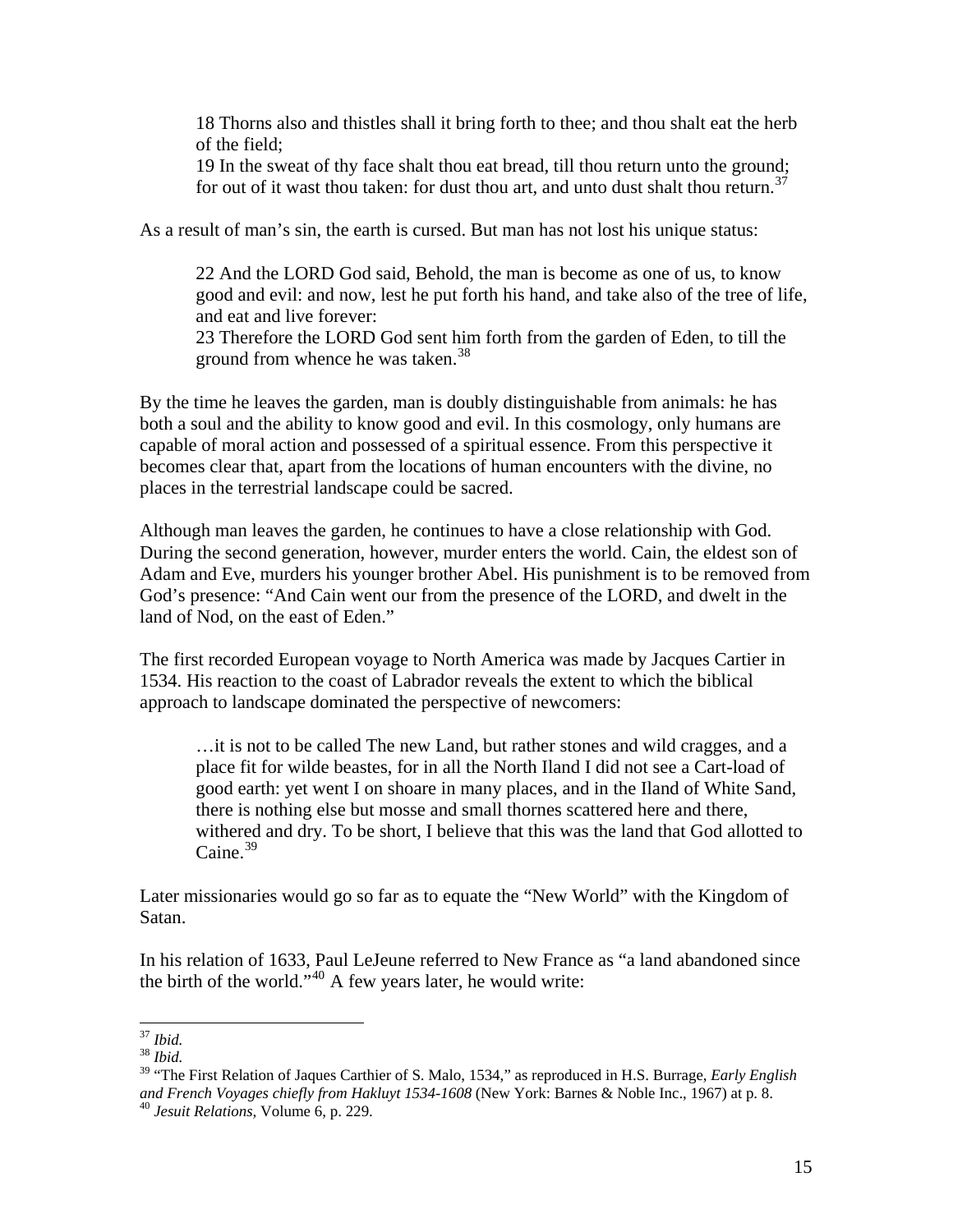Considering from anear as well as from afar this country of the Hurons, and other neighboring peoples, it has always seemed to me one of the principal fortresses and, as it were, a donjon of the demons. And, in fact, I do not think there is any person who—having considered or seen the difficulties of reaching it and of subsisting here, as well as the sovereign Power of the security with which the Demons have ruled here during so many centuries—could form any other opinion of it. $41$ 

LeJeune was not alone in seeing the landscape as an evil wilderness and in condemning Aboriginal reverence for special places as a form of idolatry. Very early in the encounter period, the French missionaries engaged in a campaign to interfere with sites that were sacred to Aboriginal peoples.

### **PATTERNS OF DISRESPECT AND DESECRATION**

When the missionaries left their home countries, torn by generations of war over religion, they encountered Aboriginal societies where religious tolerance flourished. Rather than embracing this indigenous ideal of respect and non-interference, however, they viewed it as a challenge to be overcome. The Récollet missionary, Joseph Le Caron, who accompanied Champlain on his first trip to the shores of Lake Huron in 1615, lamented the tolerance he encountered in New France:

Another obstacle [to their conversion], which you may conjecture from what I have said, is the opinion they have that you must never contradict any one, and that every one must be left to his own way of thinking. They will believe all you please, or, at least, will not contradict you; and they will let you, too, believe what you will. It is a profound insensibility and indifference, especially in religious matters, for which they don't care. No one must come here in hopes of suffering martyrdom, if we take the word in its strict theological sense, for we are not in a country where savages put Christians to death on account of their religion. They leave every one in his own belief; they even like our ceremonies externally, and this barbarism makes war only for the interests of the nations. They kill people only in private quarrels, from intoxication, brutality, vengeance, a dream or extravagant vision; they are incapable of doing it in hatred of the Faith.<sup>[42](#page-15-1)</sup>

Within a few years, the Récollets gave up on missionization in New France. But the Jesuits and the Sulpicians were much more persistent. They found no difficulty in hating the faith of Aboriginal peoples. For these missionaries, no place could be sacred unless it had been consecrated to their God alone.

Even Aboriginal burial places were not considered by the missionaries to be sacred. The Jesuits insisted that those who died in their faith had to be buried in Catholic cemeteries

<span id="page-15-0"></span><sup>&</sup>lt;sup>41</sup> Jesuit Relations, Volume 27, pp. 113-115.

<span id="page-15-1"></span><sup>&</sup>lt;sup>42</sup> Reproduced in Christian Le Clerq, *First Establishment of the Faith in New France*, Volume I, translated with notes by John Gilmary Shea (New York: John G. Shea, 1881) at p. 31.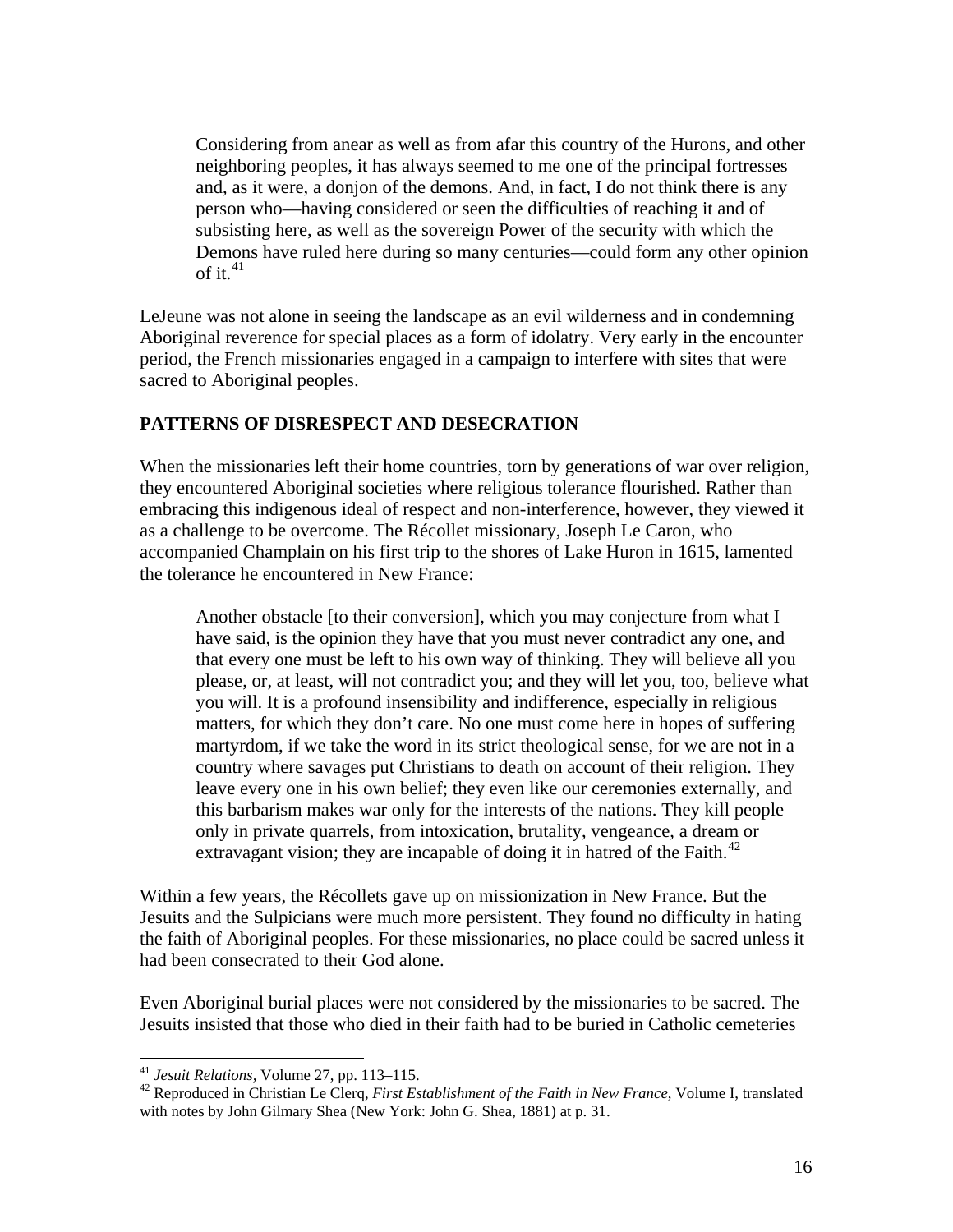and not in ancestral burial grounds. They would go so far as to disinter converts from their family cemeteries. In the winter of 1636, two boys who were relatives died and were buried together in the same grave.<sup>[43](#page-16-0)</sup> Only one of the boys, André, had been baptized. When Father Buteux discovered this, he begged André's grandmother to have his body removed to the Catholic cemetery. The Grandmother refused to respond to his request. So Father Buteux approached the mother of the unbaptized boy for permission to open the grave and remove André's body. She likewise "answers not a word."<sup>[44](#page-16-1)</sup> A chief who is present suggests a compromise:

"Oh well," says he, "the two bodies belong to thee, take them with you to the French; but do not separate them, for they are fond of each other." "Yet they are quite distant from each other," said the Father; "the one has been baptized and the other has not, and consequently the one is happy and the other groans in flames." "If that is all it depends upon to be together and to be happy," said the Savage, "thou hast no sense; take up the one who has not been baptized, and throw as much water on this head as thou wishest, and then bury them in the same grave." The Father smiled, and gave them to understand that that would avail nothing. This Barbarian finally acquiesced; and our Fathers took little André from the profane grave, and placed him in holy ground. Unus assumetur, et alter relinquetur. (One accepted and the other abandoned). After the burial, the mother of the one who died without Baptism, seeing her son had been discarded like the body of a lost soul, shed bitter tears.<sup>[45](#page-16-2)</sup>

If these missionaries were prepared to disturb the resting places of beings acknowledged to have souls, then the abodes of the Manitous were even more at risk.

The Sulpician missionaries Casson and Galinée were the first Europeans to record and map their navigation of the northern coasts of Lake Ontario, Lake Erie, and the eastern coast of Lake Huron. Their journey began in 1669 but they were forced to over-winter on the shore of Lake Erie. In the spring, just three days after resuming their journey, a storm swept away nearly all their belongings, including their alter service. In spite of this, they continued their journey with true missionary zeal. Galinée writes in his narrative:

We pursued our journey accordingly toward the west, and after making about 100 leagues on Lake Erie arrived at the place where the Lake of the Hurons, otherwise called the Fresh Water Sea of the Hurons, or Michigan, discharges into this Lake. This outlet is perhaps half a league in width and turns sharp to the north-east, so that we were almost retracing our path. At the end of six leagues we discovered a place that is very remarkable, and held in great veneration by all the Indians of these countries, because of a stone idol that nature has formed there. To it they say they owe their good luck in sailing on Lake Erie, when they cross it without accident, and they propitiate it by sacrifices, presents of skins, provisions etc.,

<span id="page-16-0"></span> $43$  Jesuit Relations, Volume 8, 1634–1636, p. 253.

<span id="page-16-1"></span><sup>&</sup>lt;sup>44</sup> *Ibid.*, p. 255. The translation "lost soul" takes the judgmental edge off of "d'une ame damnée" (soul of the damned).

<span id="page-16-2"></span><sup>45</sup> *Ibid*., p. 225.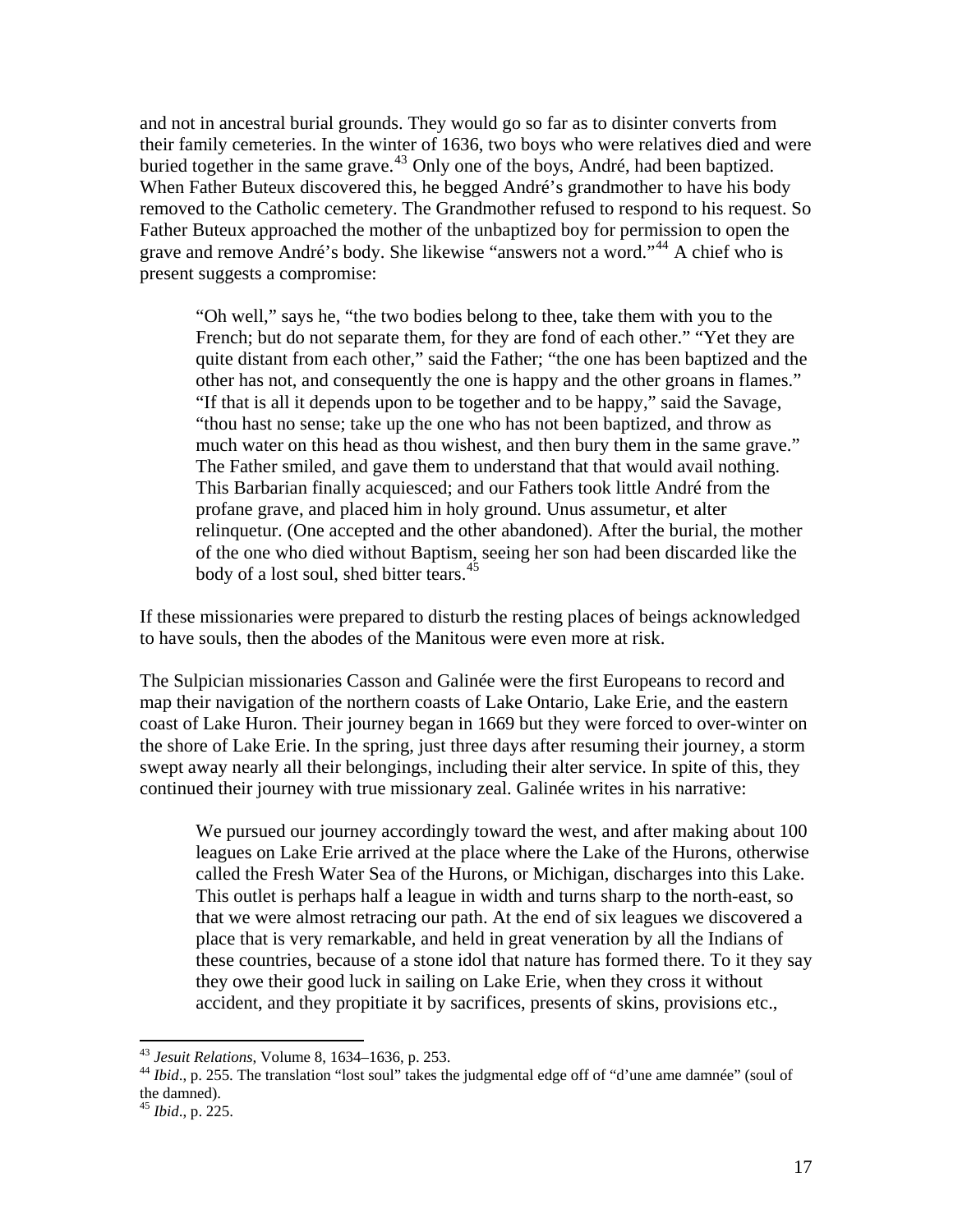when they wish to embark on it. The place was full of camps of those who had come to pay their homage to this stone, which had no other resemblance to the figure of a man than what the imagination was pleased to give it. However it was all painted, and a sort of face had been formed for it with vermillion. I leave you to imagine whether we avenged upon this idol, which the Iroquois had strongly recommended us to honor, the loss of our chapel. We attributed to it even the dearth of provisions from which we had hitherto suffered. In short, there was nobody whose hatred it had not incurred. I consecrated one of my axes to break this god of stone, and then having yoked our canoes together we carried the largest piece to the middle of the river, and threw all the rest into the water, in order that it might never be heard of again. God rewarded us immediately for this good action, for we killed a roe-buck and a bear that very day.<sup>[46](#page-17-0)</sup>

It is not surprising that, as a result of such deliberate desecration, Aboriginal peoples of the Great Lakes became reluctant to reveal their sacred places to the newcomers.

Sometimes, however, the Manitous would leave their dwellings of their own accord, in order to avoid desecration. In 1666, Claude Allouez commented on the reputed disappearance of a Manitou from Lake Superior:

For some time, there had been seen a sort of great rock, all of copper, the point of which projected from the water; this gave passers-by the opportunity to go and cut pieces from it. When, however, I passed that spot, nothing more was seen of it; and I think that the storms—which here are frequent, and like those at Sea—have covered the rock with sand. [The people] tried to persuade me that it was a divinity, who had disappeared for some reason which they do not state.<sup>[47](#page-17-1)</sup>

It is not unlikely that the people attributed the Manitou's disappearance to changes wrought by newcomers.

Peter Jones, the first Anishnnabeg convert to become a Methodist missionary, recorded an example of the departing Manitous:

The caverns, or hollow rocks, in the mountains which surround Burlington Bay, were once noted as being the abodes of gods, and especially when explosions were said to take place. Before the country was settled in the vicinity of the mountain which extends round the head waters of Lake Ontario, explosions were frequently heard, which the superstitious Indians attributed to the breathing or blowing of the munedoo, but which no doubt were caused by the bursting of sulphurous gas from the rocks. The poor Indians now say that the munedoos have such an abhorrence to the white people coming near their abodes, that, like the red

<span id="page-17-0"></span><sup>46</sup> *Exploration of the Great Lakes 1669–1670 by Dollier de Casson and De Bréhant de Galinée, Galinée's Narrative and Map*, translated and edited by James H. Coyne (Toronto: Ontario Historical Society, 1903) as reproduced in *The Windsor Border Region: Canada's Southernmost Frontier: A Collection of Documents*, edited by E.J. Lajeunesse (Toronto: The Champlain Society, 1960), pp. 7–8. 47 *Jesuit Relations*, Volume 55, p. 267.

<span id="page-17-1"></span>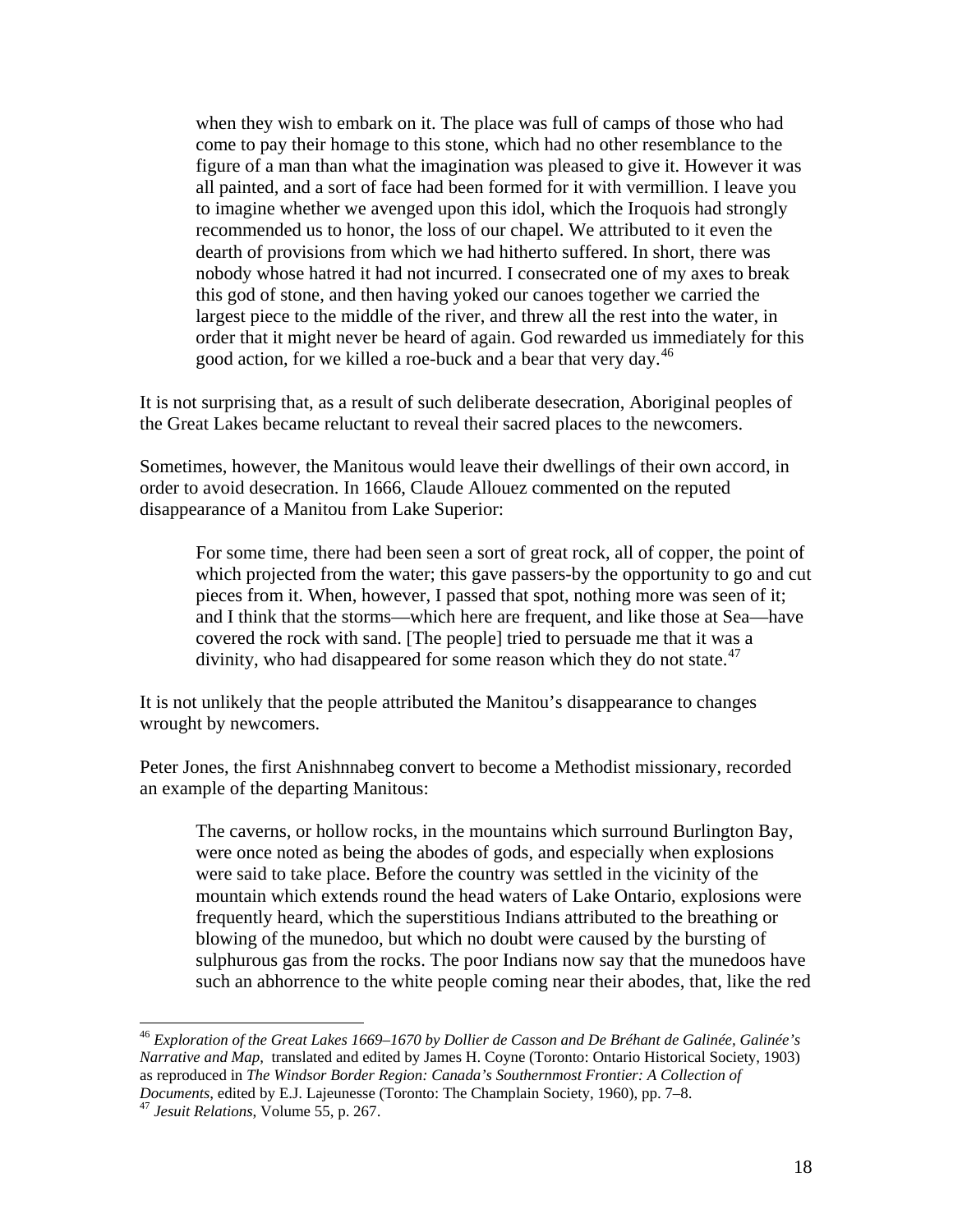men of the forest, they leave their once consecrated retreats unprofaned by the presence of the pale faces, and retire back into the interior. Near the Credit village, at the foot of a pointed hill, is a deep hole in the water, which is said to be the abode of one of the water-gods, where he was frequently heard to sing and beat his drum. When the white people began to frequent this place for the purpose of taking salmon, this munedoo took his departure during a tremendous flood caused by his power, and went down the river into Lake Ontario.<sup>[48](#page-18-0)</sup>

Not long after the Manitou left, the Atlantic salmon fishery of the Credit River collapsed due to overfishing by settlers. This loss of sustenance was one of the factors that forced the people to surrender their lands at the Credit and relocate to the shore of Lake Erie.

Peter Jones also tells of a settler's deliberate desecration of a sacred tree:

On the west side of the Grand River, in the township of Waterloo, formerly stood a lofty pine-tree, with a large spreading closely matted top, which had a most imposing appearance from the distant hills, as this tree was taller than any others within view. On the top of this tree the eagles for many generations were wont to build their nests and rear their young, so that other lofty trees, towering rocks, and declivities, might become inhabited by the representatives of the "thunder-god." Old Jack, the Indian, whose hunting-grounds lay within the shadow of this remarkable tree, thought that he must have a god to worship, and therefore dreamed or fancied that this tree was his munedoo, or god, who would grant him and his family long life and success in hunting. He and they made periodical visits to it, bringing with them the best of the game they had taken, and offering the same at the foot of the tree. The offering was made in the usual manner, namely, by boiling the game, and burning part of it as a burnt offering, and the remainder being eaten by the invited guests, or by portions of the family. But old Jack would not taste a mouthful of it himself, as he intended that it should be a whole sacrifice.… When passing through that part of the country, I have repeatedly gazed upon and admired old Jack's tree. I have recently heard that the white man has been so daring and profane, as to fell to the ground the poor Indian's god, which no doubt was drawn to the saw-mill, and then made into lumber to build the white man's wigwam. How would the descendants of Jack, with the eagles that nestled on the branches of this tree, wail and lament to see that their father's god has fallen to rise no more?

For Jones, the fate of "Old Jack's Pine-tree god" is emblematic of the fate of the Anishnaabeg: "The white man comes, and as he advances the trees vanish before him; thus the poor Indian disappears, as if crushed by the falling of the immense forests."<sup>[49](#page-18-1)</sup>

Sacred trees were not the only casualties of non-Native settlement. Many Anishnaabeg cemeteries also disappeared. The Anishnaabeg reverence for burials was not shared by

<span id="page-18-0"></span><sup>48</sup> Peter Jones, *History of the Ojebway Indians; with especial reference to their conversion to Christianity* (London: A.W. Bennett, 1861) at p. 255.

<span id="page-18-1"></span><sup>49</sup> *Ibid*., p.255.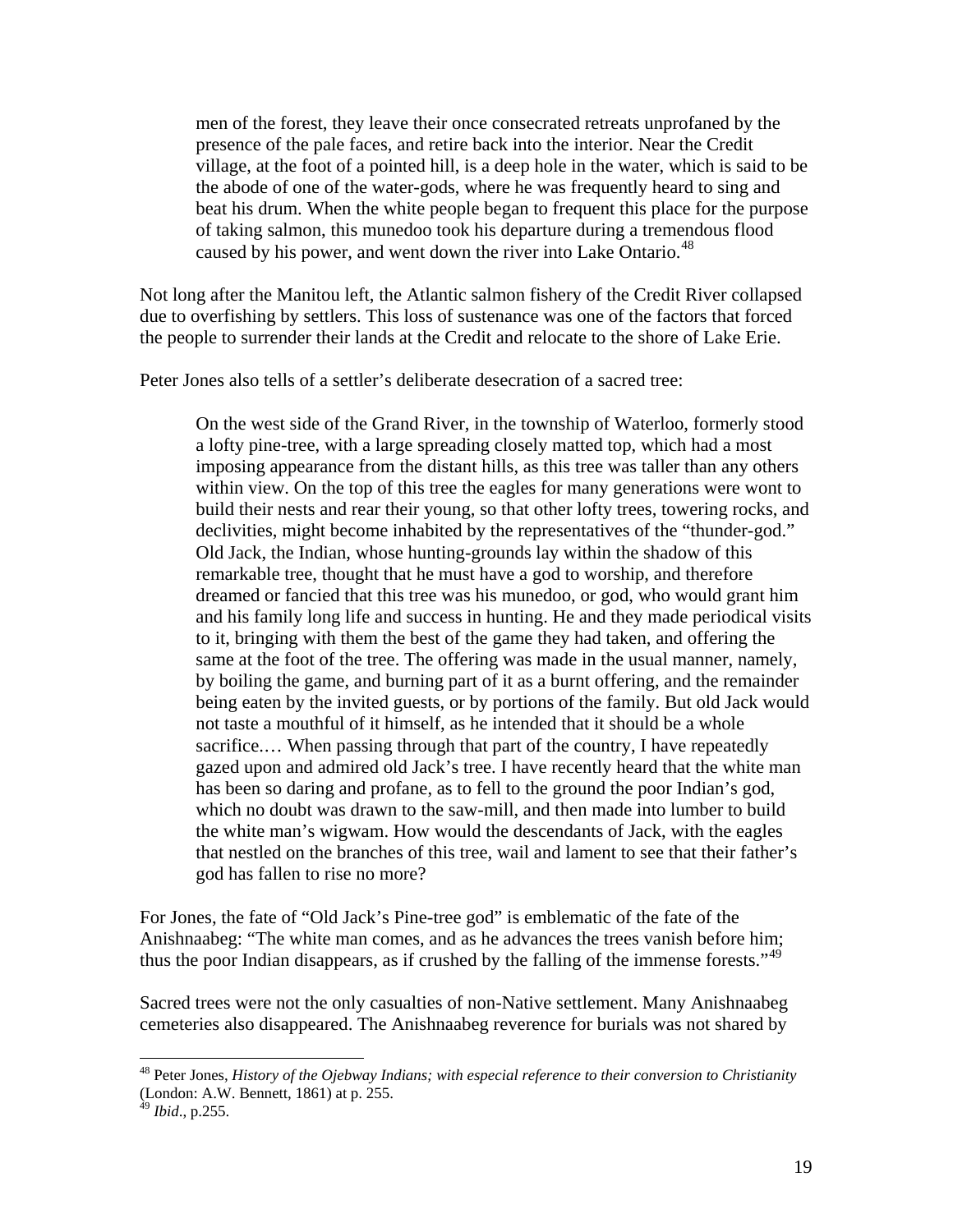English settlers. As early as 1797, colonial officials were forced to take steps to prevent grave robbing. A Proclamation was issued to warn settlers that their depredations upon burial places would be treated "with the utmost severity."<sup>[50](#page-19-0)</sup> A year earlier, the same officials had refused to investigate the murder of a Mississauga Chief by a drunken soldier because his relatives refused to allow the coroner to disturb his grave.<sup>[51](#page-19-1)</sup> The government did take action against at least one grave robber. In 1832, a medical officer was investigated for having disinterred Indians buried near Penetanguishene for the purposes of dissection. His possession of jewellery buried with the deceased provided some of the strongest evidence against him. As a result of the proceedings, he was forced to resign his position.<sup>[52](#page-19-2)</sup> On at least one occasion in the nineteenth century, the Anishnaabeg were required to use force to protect the burial grounds of their ancestors.

### **PATTERNS OF PERSISTENCE**

In the 1840s, when the Jesuits attempted to establish a mission at Walpole Island, they were met with sustained resistance. In an 1844 letter, Father Chazelle writes:

…But, those of Walpole Island stand apart and are trying to establish themselves as a Nation. They are indignant that practically all the natives are coming more or less close to civilization and Christianity. They look upon themselves as a noble remnant, as a type and model of the red-skinned race.… Every chief is a sorcerer and just as in earlier times and in other climes, power was connected with the priesthood. Authority comes from the Great Spirit. This dogma is firmly rooted in the mind of the people and it has a special influence on the superstitious practices of our islanders. They have their feasts, their sacrifices, their religious and national ceremonies. That is where they find their pride as a nation. It is sovereign and invincible. This explains their amazing antipathy towards Christianity. Do they know what they are saying, what they are doing? I really believe that they are the almost passive instruments of a multitude of Evil Spirits—Manitous—whose prince reigns without any opposition on this island, as if in his last and strongest entrenchment.<sup>[53](#page-19-3)</sup>

Chazelle's characterization of Manitous as evil spirits in the service of Satan shows that after two centuries the Jesuits had utterly failed to understand and respect the beliefs of the Anishnaabeg.

Whether or not it was their intention to spite these Manitous, the Jesuits exercised poor judgment in selecting an ancestral burial ground as the site for their church. Before the building was completed, they were apprised of their mistake. At a special council meeting held in July of 1844, the orator Ojaouanon spoke on behalf of the Chiefs:

<span id="page-19-0"></span><sup>50</sup> E.A. Cruikshank, *The Correspondence of the Honourable Peter Russell*, Volume 2 (Toronto: Historical Society, 1935) at p. 41.

<span id="page-19-1"></span><sup>51</sup> NAC, RG10, Volume 9, p. 91883–9189.

<span id="page-19-2"></span><sup>52</sup> NAC, RG10, Volume 52, p. 56900–56911.

<span id="page-19-3"></span><sup>53</sup> Lorenzo Cadieux, S.J., *Letters from the New Canada Mission, 1843-1852*, Part 1: Letters #1 to #44, translated by William Lonc, S.J., and George Topp, S.J. (Hamilton: William Lonc and Steve Catlin, 2001) at pp. 249–250.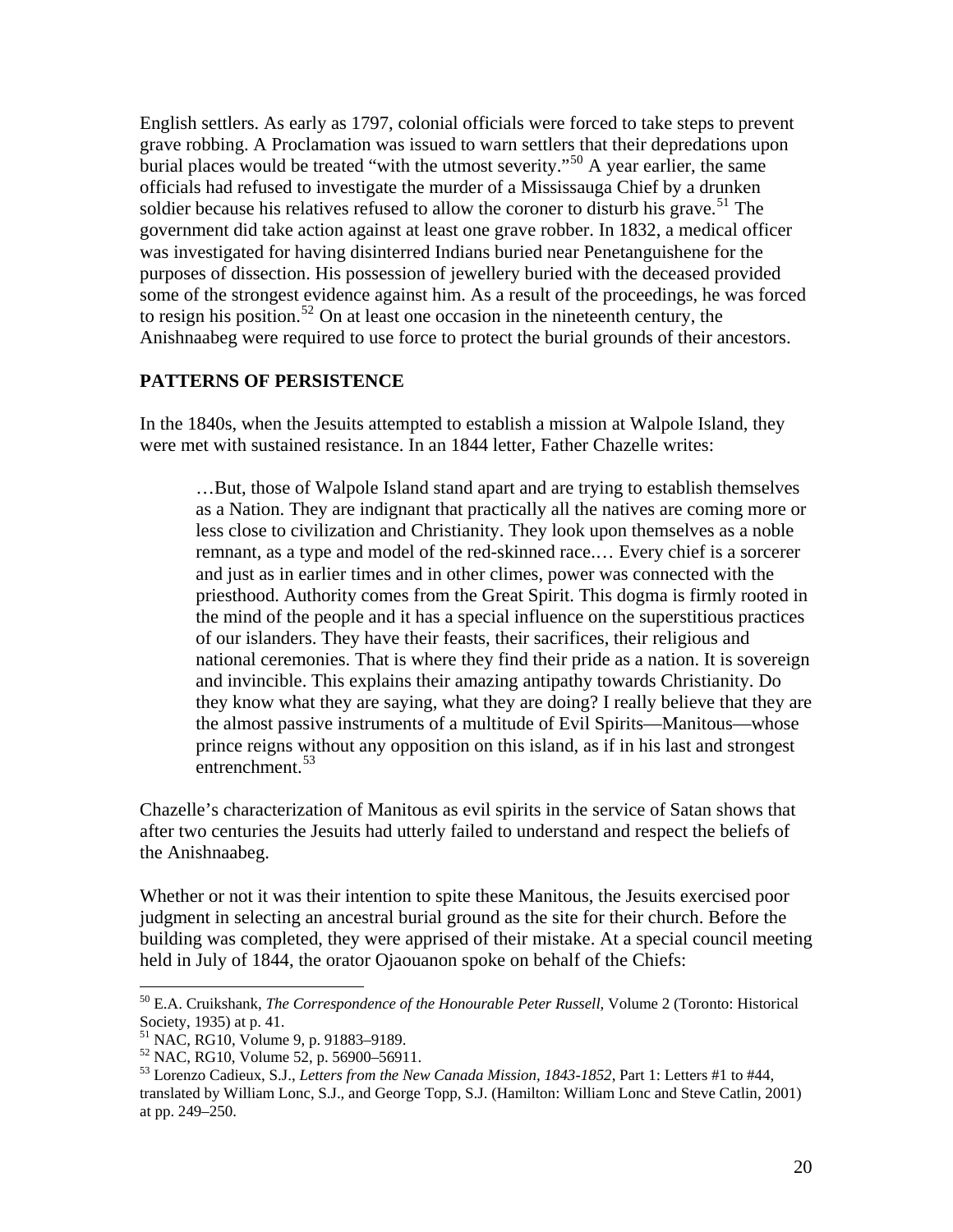Man with a hat, Black Robe, what have you done? You have defiled the most beautiful part of this island that belongs to us. You have cut down old trees that we had respected. What do you want to do with them? To build a large Prayer cabin?... You come to ridicule the practices of our nation, right on our own land. You are coming audaciously, you come to trample under foot—by your insults ground that is the sacred resting place of our ancestors. You make fun of the bones of our forefathers. We cannot put up with this. We shall not tolerate you any longer. Leave and leave quickly, leave our Island!<sup>[54](#page-20-0)</sup>

The Jesuits failed to heed Ojaouanon's warning and continued to build the church on sacred land. A few years later, both the church and the missionaries' house was burnt to the ground and the Jesuits relocated to Manitoulin Island.<sup>[55](#page-20-1)</sup>

Despite efforts at demonization and desecration by outsiders, recognition of the presence of Manitous in the Great Lakes land and waterscapes has continued. Even after generations of Christianization, many Anishnaabeg have retained their understanding of the sacred and their connections to sacred sites. In some cases, the retention of reserves, those lands that the people refused to surrender, was determined by the power and sacredness of the locale.

The Chippewas of Nawash reserve, Neyaashiinigmiing (Cape Croker), is an example of the connection between reserves and sacred lands. It was described in the 1854 surrender of the Saugeen (Bruce) Peninsula as being bounded on the southwest side by "Nochemowenaing Bay."[56](#page-20-2) "Nochemowenaing" translates from Anishnaabemowin as "place of healing." Among the Anishnaabeg, healing is a deeply spiritual process. Although the Crown surveyor changed the name from Nochemowenaing to Hope Bay, local Anishnaabeg knowledge of its healing power has survived. Irene Akiwenzie, a granddaughter of the Chief who reserved the place of healing, recounted the following story in 1981:

Indians used to come from as far away as Lake Superior to bring their sick there and in the middle of Hope Bay. Uncle Josh, [Irene's brother], used to tell me that he used to go over with Father and they used to gather Indian medicine over there and there were a lot of stakes and crosses on the shore and up towards in the bush. It's all overgrown now.

And I said "What did they do there?" and he said "They used to bring their sick there and they would offer them up to the Great Spirit." And in the middle of Hope Bay there was a sort of a swirling whirlpool and they would go to the shore and they would offer their sick to the Great Spirit and if the Great Spirit would give their sick back to them they would put them into a canoe and push them out to the whirlpool and if they went around in the whirlpool and were washed away

 $54$  *Ibid.*, pp. 254–255.

<span id="page-20-2"></span><span id="page-20-1"></span><span id="page-20-0"></span><sup>&</sup>lt;sup>55</sup> *Ibid.*, Part II, p. 93.<br><sup>56</sup> Treaty 72 dated October 13, 1854.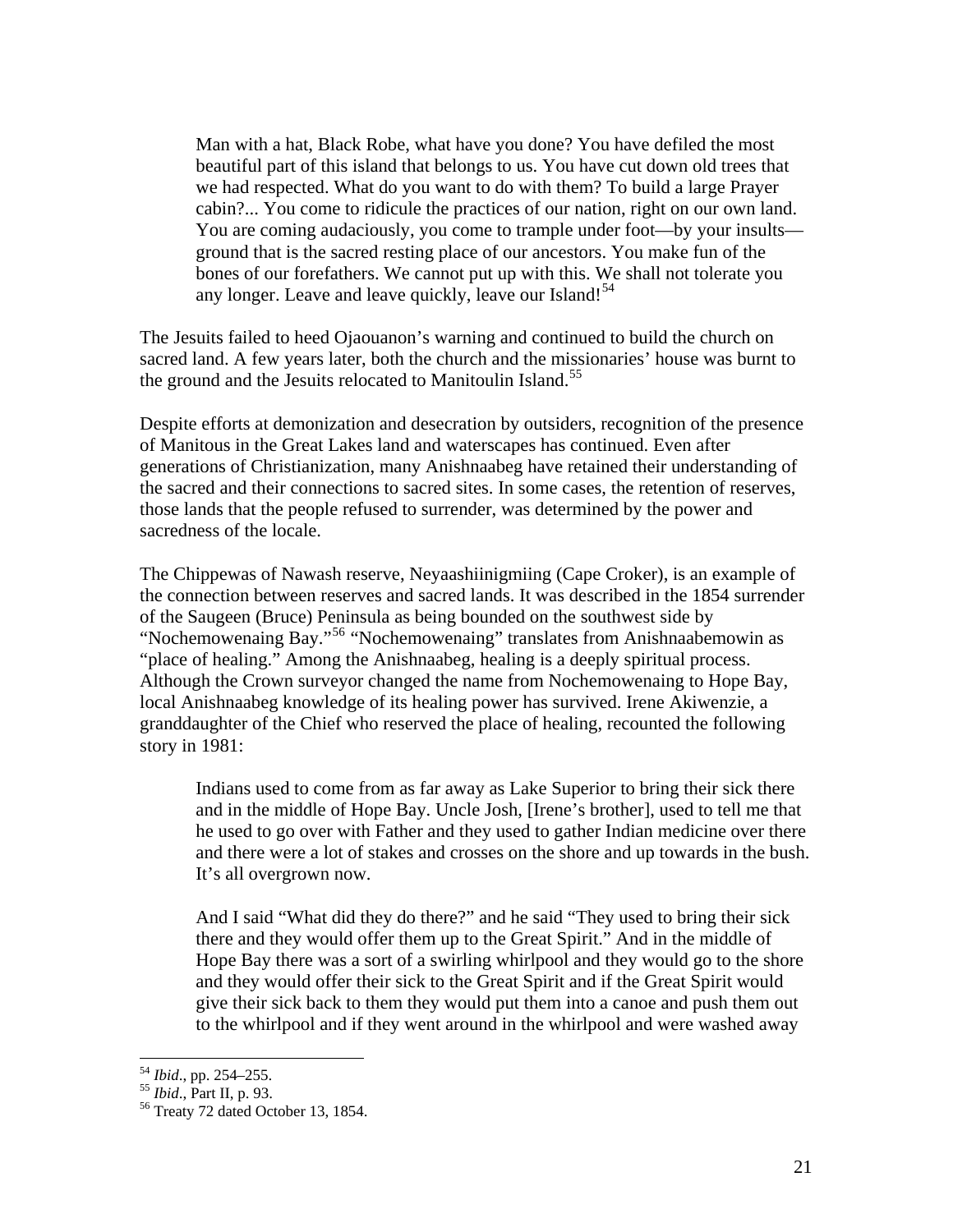from the whirling water in the middle they would recover. But if it was the will of the Great Spirit, well, the whirlpool would come and with such force that the canoe would upset and the person would drown. Well, that was the will of the Great Spirit. And they would bring a lot of their sick from as far away as Lake Superior.<sup>[57](#page-21-0)</sup>

Irene's father, Charles Kegedonce Jones, lived all his one hundred years on the land which his father, Peter Kegedonce Jones, had reserved for his people. He practised Methodism in a way that complemented his Anishnaabeg culture and traditions. He taught his children and grandchildren to gather medicines at this special place, and even into his later years, he would fast and pray on the shores of Nochemowenaing.<sup>[58](#page-21-1)</sup>

Similar oral traditions likely exist on other reserves. According to Anishnaabeg protocol, however, they are not to be told without permission.<sup>[59](#page-21-2)</sup> When the author visited Aazhoodena (Stoney Point) in the course of preparing this paper, she were graced with the generosity of Elder Clifford George<sup>[60](#page-21-3)</sup> who shared his oral tradition concerning the connection between Manitous, medicine and the Anishnaabeg:

I was born here [at Aazhoodena]. I was overseas [fighting with the Canadian Army in World War II] when they [the federal government] took this land over.… It was desecrated when I came home. [Details regarding the Army base treatment of the reserve's cemeteries.] My father taught me that everywhere you see an apple tree people lived there at one time, died and were buried there.

At Aazhoodena there is a bottomless lake, which is cone shaped, and empties into Lake Huron. I know this lake is connected with Lake Huron because I as a boy I saw a loon dive under and come out on the other lake. Michi-Ginebik [the Great Serpent] used to come into the lake and visit the people. He was friendly and brought medicine to the Anishnaabeg. When the serpent surfaced in the lake, he circled and created a whirlpool. Then he would come up on shore and begin sunning himself. There he talked to the people. Wherever he twitched, there was medicine to pick and people were cured.

But the channel is plugged up now, filled with nerve gas canisters that the Army dumped in there. $61$ 

Clifford George worried about the contamination affecting the medicines and keeping the serpent away. He passed on his understanding that the Anishnaabeg have a continuing obligation to care for the land and the spirits: "There are little spirits—little people living here. I've seen them here before. They need to be fed. We're not the only ones that have them."

<sup>&</sup>lt;sup>57</sup> Notes from an audio-taped interview.

<span id="page-21-1"></span><span id="page-21-0"></span><sup>&</sup>lt;sup>58</sup> Charles Kegedonce Jones is Professor Johnston's great-grandfather and these traditions have been passed on to her.

 $<sup>59</sup>$  All other material relied upon by the authors has been published and is in the public domain.</sup>

<span id="page-21-3"></span><span id="page-21-2"></span><sup>60</sup> Elder Clifford George passed away in his 86th year on September 30, 2005.

<span id="page-21-4"></span><sup>&</sup>lt;sup>61</sup> Author's notes from consultation meeting held at Aazhoodena on February 25, 2004.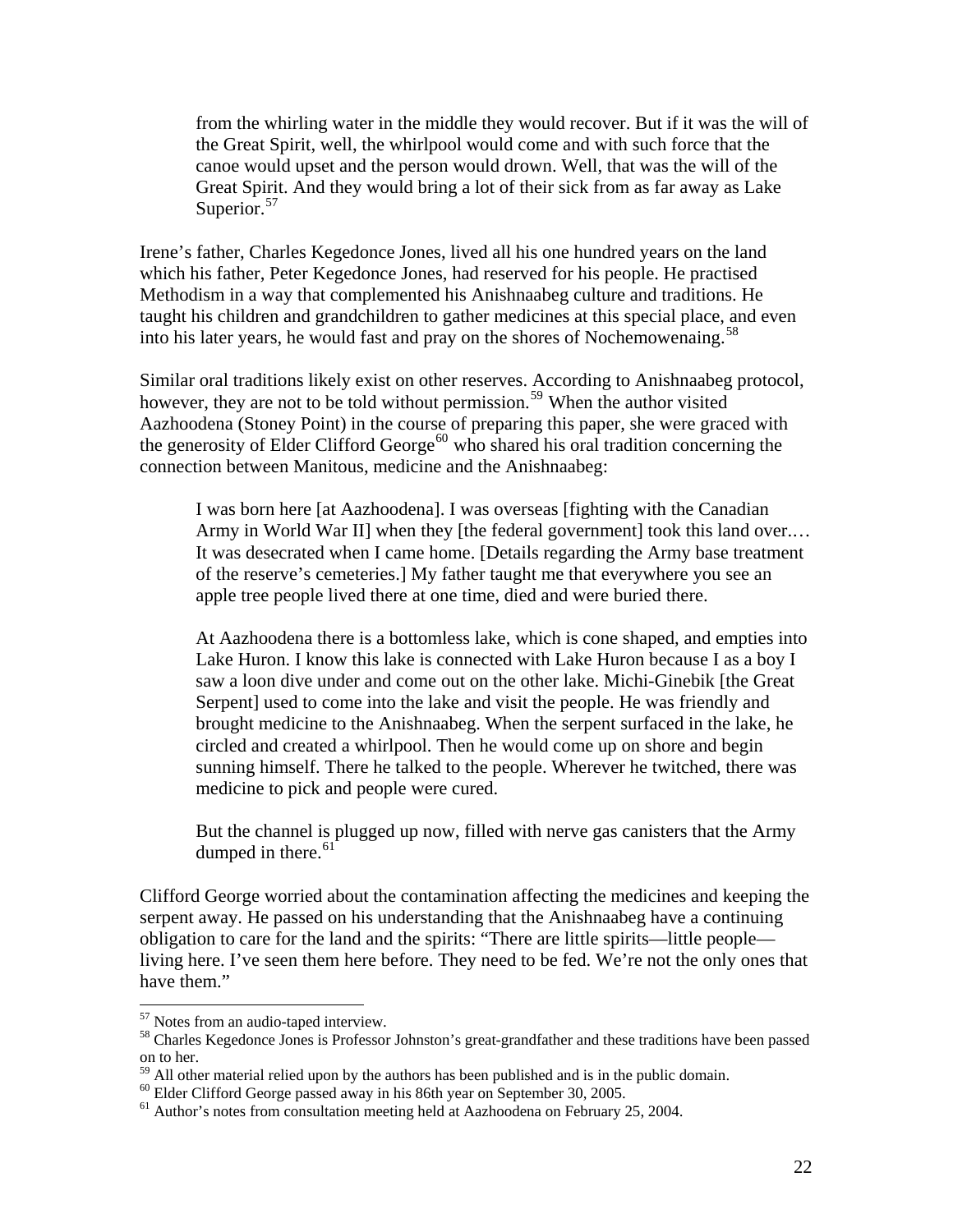The next sections of this paper explore the various legal regimes currently in force in Ontario and their capacity for protecting Aboriginal burial grounds and other sacred sites. In particular, the federal and provincial statutes will be scrutinized from the Aboriginal imperatives of respect, protection, and non-disturbance.

# **II. THE CURRENT REGIME FOR PROTECTING SACRED PLACES IN ONTARIO**

In Canada, power to control what happens to lands depends on a combination of ownership and jurisdiction. Aboriginal power to protect burial grounds and sacred sites has been impacted by loss of ownership of lands and interference with jurisdiction. Although Aboriginal laws prescribing conduct and obligations with respect to burial grounds and other sacred places have been passed down from generation to generation, the geographic scope of their application has been drastically reduced. To understand limitations of the current regime for protecting sacred places, it is necessary to trace briefly the process that led to the present distribution of land ownership and jurisdiction in Ontario.

### **THE TRANSITION FOR ABORIGINAL LANDS TO CROWN LANDS**

By the terms of the Royal Proclamation 1763, King George III acknowledged that, unless Aboriginal lands had been ceded to or purchased by the Crown, they were reserved to the Indian Nations who were not to be "molested or disturbed" in their possession of such lands. However, if at any time the Indian Nations "should be inclined to dispose of the said Lands, the same shall be Purchased only for Us, in Our Name, at some Public Meeting."<sup>[62](#page-22-0)</sup> In instituting a consensual purchase regime, the British Crown recognized Aboriginal ownership of land as a pre-existing interest that coexisted with the assertion of Crown "Sovereignty, Protection, and Dominion."[63](#page-22-1) In creating a royal monopoly on the purchase of Aboriginal lands, the Crown intended to prevent "great Frauds and Abuses" and to convince the Indian Nations "of Our Justice and determined Resolution to remove all reasonable Cause of Discontent."[64](#page-22-2) As a result, the Crown assumed a fiduciary obligation to protect Indian lands in the context, with an obligation "to deal with the lands for the benefit of the Indians."[65](#page-22-3)

It is important to understand that the Royal Proclamation was issued at a time when Aboriginal peoples held the balance of power in the Great Lakes region. Anishnaabeg, formerly allied with the French, expected that the British would respect existing diplomatic protocols. British refusal to match French generosity in trade and their failure

<span id="page-22-0"></span><sup>&</sup>lt;sup>62</sup> *Royal Proclamation 1763* R.S.C. 1985, App.II, No. 1, p. 1-7 at p.6. <sup>63</sup> *Ibid*, p. 5.<br><sup>64</sup> *Ibid*,p. 6. <sup>64</sup> *Ibid*,p. 6. <sup>65</sup> *Guerin v. The Queen*, [1984] 2 S.C.R. 335 at p. 376.

<span id="page-22-2"></span><span id="page-22-1"></span>

<span id="page-22-3"></span>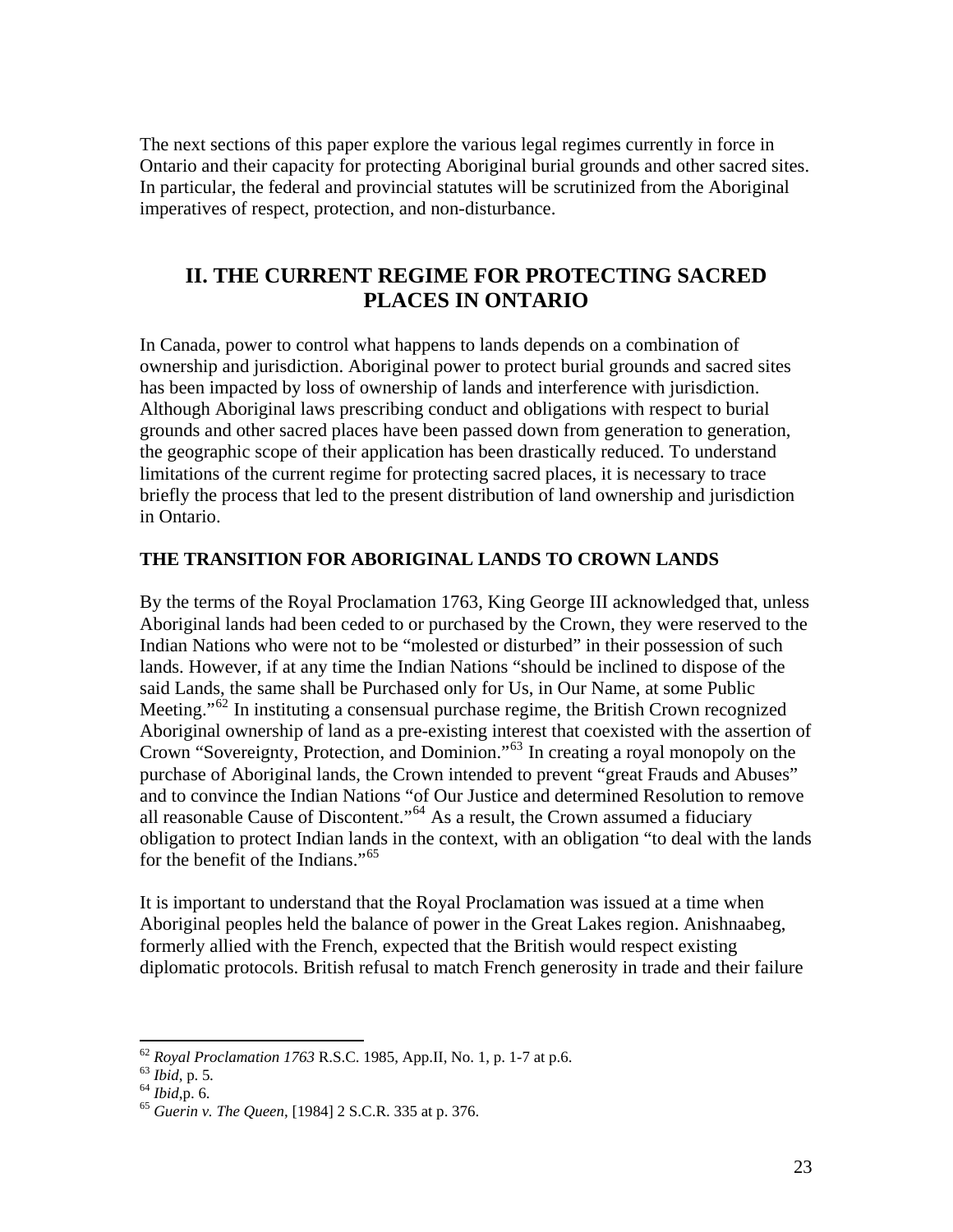to compensate for Aboriginal war losses precipitated Pontiac's War in 1763.<sup>[66](#page-23-0)</sup> And it was the force of this destabilizing conflict that prompted the King to be more attentive to Aboriginal land rights.

It is also important to recognize that the Royal Proclamation was directed to all of King George's loving subjects. It would not have the desired effect of securing peace in the Great Lakes region, however, unless it was accepted by the Anishnaabeg. Sir William Johnson was charged with the task of securing an alliance. In July of 1764 he met with more than 1,500 Anishnaabeg Chiefs and warriors at Niagara Falls. After several days of meetings, the British and the Anishnaabeg joined their hands in friendship. The alliance was sealed by the delivery of two magnificent wampum belts.<sup>[67](#page-23-1)</sup>

Sir William Johnson offered the great Covenant Chain Belt to the Anishnaabeg (see Belt No.1 below). He assured them that he was not interested in stealing their lands.

My children, I clothe your land, you see that Wampum before me, the body of my words, in this the spirit of my words shall remain, it shall never be removed, this will be your Mat the eastern Corner of which I myself will occupy, the Indians being my adopted children their life shall never sink in poverty.<sup>6</sup>

In the metaphorical usage of the Anishnaabeg, the Mat refers to their country. The British required only the eastern corner of the Great Lakes region and the Anishnaabeg would flourish with them as allies.



<span id="page-23-0"></span> 66 See Richard White, *The Middle Ground: Indians, Empires, and Republics in the Great Lakes Region, 1650* (Cambridge University Press, 1991), Chapter 6, "The Clash of Empires," and Chapter 7, "Pontiac and the Restoration of the Middle Ground."

<span id="page-23-1"></span> $67$  The belts have not been seen for several decades and are presumed by many to have been lost in a fire. A sketch of the belts was made from the originals in the 1850s. The last known belt-carriers lived on Manitoulin Island. At least two readings of the belts were committed to writing, one by J.B. Assikinawk in 1851 (NAC, RG10, Volume 613, pp. 440–442), the other by Chiefs from Mitchikiwotonong in 1862 (NAC, RG10, Volume 292, pp. 195659–195682).

<span id="page-23-2"></span><sup>68</sup> NAC, RG 10, Volume 613, p. 441.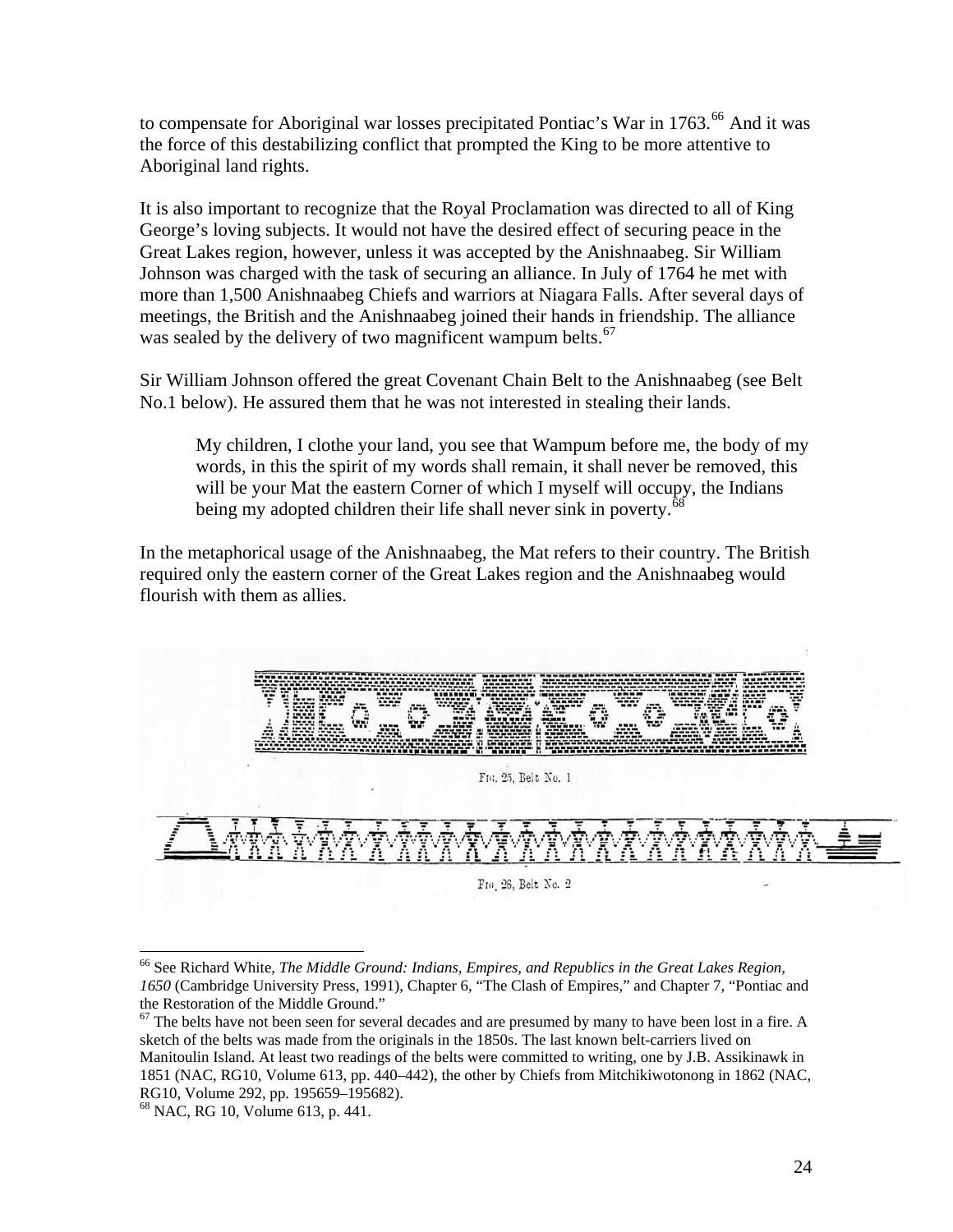A second belt, the Twenty-four Nations Belt, was also offered by the British and accepted by the Anishnaabeg. The twenty-four human figures represent the Anishnaabek Nations drawing a British vessel laden with presents from across the Atlantic and anchoring it to North America. This belt contained the following promise:

My children, see, this is my Canoe floating on the other side of the Great Waters, it shall never be exhausted but always full of the necessaries of life for you my Children as long as the world shall last.

Should it happen anytime after this that you find the strength of your life reduced, your Indian Tribes must take hold of the Vessel and pull, it shall be all in your power to pull towards you this my Canoe, and where you have brought it over to this Land on which you stand, I will open my hand as it were, and you will find yourselves supplied with plenty.<sup>[69](#page-24-0)</sup>

In accepting the Twenty-four Nations belt, the Anishnaabeg bound the British Crown to a perpetual promise that their alliance would be live-giving and sustaining, not impoverishing. These two belts, and the promises embedded in them, form the foundation of the British-Anishnaabeg Treaty Alliance.

In the customary law of the Anishnaabeg, once a promise is confirmed by the delivery of a wampum belt, it becomes sacred and inviolable. Sir Francis Bond Head, Lieutenant Governor of Upper Canada in 1836, understood this. In a Memorandum to Lord Glenelg, Secretary of State for the Colonies, Bond Head writes:

An Indian's word, when formally pledged, is one of the strongest moral securities on earth—like the rainbow it beams unbroken, when all beneath is threatened with annihilation. The most solemn form in which an Indian pledges his word, is by the delivery of a wampum belt of shells—and when the purport of this symbol is once declared, it is remembered and handed down from father to son, with an accuracy and retention of meaning which is quite extraordinary.<sup>[70](#page-24-1)</sup>

Although Sir William Johnson had promised that the English only needed the eastern corner of the Great Lakes region, their demand for land soon increased, especially following the American Revolution.

Faced with the influx of Loyalists, the British Indian Department assumed the lead in developing a purchase regime to accommodate non-Native settlement. The Royal Proclamation's surrender requirement was incorporated into the royal instructions issued to colonial officials and was given statutory formulation in  $1850$ .<sup>[71](#page-24-2)</sup> In creating and

<span id="page-24-0"></span> $^{69}$  Ibid.

<span id="page-24-1"></span><sup>&</sup>lt;sup>70</sup> Sir Francis Bond Head, *Communications and Despatches relating to recent negotiations with the Indians,* printed by order of the House of Assembly (Toronto: s.n., 1837) as reproduced by CIHM No. 91609.

<span id="page-24-2"></span><sup>71</sup> Cite Lord Dorchester's instructions from 1794; *An Act for the Protection of Indians in Upper Canada from Imposition, and the Property Occupied or Enjoyed by them from Trespass and Injury*, 1850, cap.73.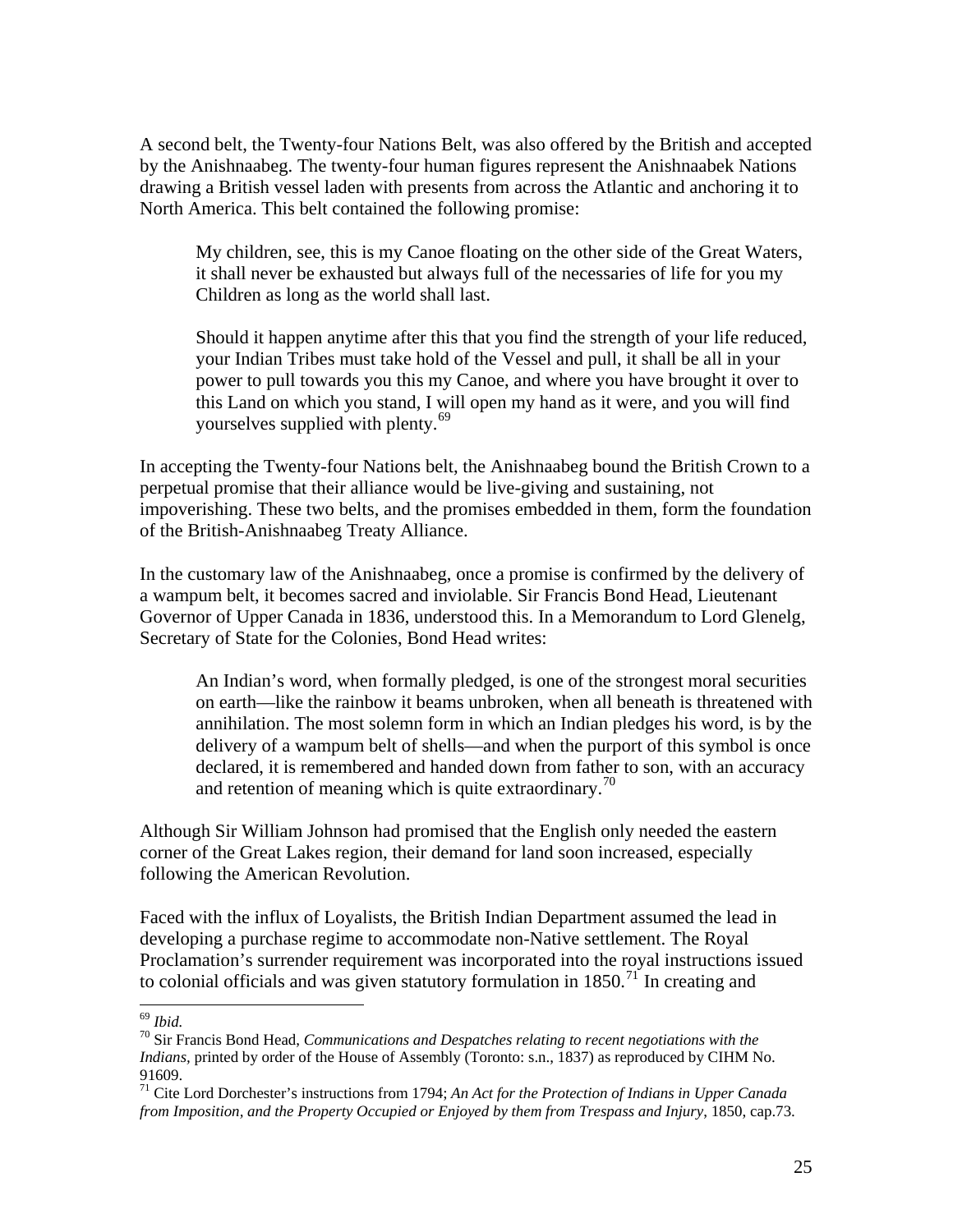maintaining a monopoly with respect to the disposition of Indian lands, the Crown has been found to assume a judicially enforceable fiduciary duty. According to Justice Dickson's decision in *R. v. Guerin*, "the purpose of this surrender requirement is clearly to interpose the Crown between the Indians and prospective purchasers or lessees of their land, so as to prevent the Indians from being exploited."<sup>[72](#page-25-0)</sup> As it turned out, however, the surrender requirement did not preserve Aboriginal lands in Ontario.

Initially, finite tracts were surrendered, with the First Nations retaining the lion's share of their traditional territory. Within a few decades, however, surrenders came to encompass the majority of Aboriginal lands with only a small portion being retained as reserves. As a result of the sustained and intensive land surrender process undertaken by the Crown, First Nations in Ontario have retained less than 1 percent of their traditional territories as Indian reserve land.<sup>[73](#page-25-1)</sup>

By definition, the reserve creation policy was intended by colonial officials to concentrate Aboriginal land use and settlement patterns in order to open up vast tracts of land for non-Native settlement.<sup>[74](#page-25-2)</sup> Early efforts to remove First Nations from areas deemed desirable for settlement to hinterlands thought unfit for farming met with uniform resistance.<sup>[75](#page-25-3)</sup> In spite of government promises associated with the removal projects, First Nations refused to quit their traditional territories. Maintaining proximity to ancestral burial grounds proved to be one of the strongest territorial attachments.<sup>[76](#page-25-4)</sup> As a result, reserves were typically retained in the vicinity of established villages, fishing grounds, and burial grounds.

While maintaining a toehold within the boundaries of their traditional territories, however, First Nations in Ontario were prevailed upon to surrender 99 percent of their lands. Village lands and sacred places did not always coincide. The huge disparity between retained and surrendered lands meant that not all sacred sites could be protected by reserve status.<sup>[77](#page-25-5)</sup> Perhaps the Chiefs who signed the treaties believed that their people could continue to be custodians of the surrendered sacred lands. If so, they would be sorely disappointed by post-Confederation encroachments upon their authority.

#### **LAND OWNERSHIP AND JURISDICTION AFTER CONFEDERATION**

<span id="page-25-1"></span><span id="page-25-0"></span><sup>&</sup>lt;sup>72</sup> Guerin, supra, note 63.<br><sup>73</sup> As of 1991, there were 189 reserves in Ontario, comprising 709,985.8 hectares, or 0.7 percent of land area of the province. See *Mineral Potential Indian Reserve Lands: Ontario Region* dated October 1991, online at: http://www.ainc-inac.gc.ca/ntr/ont\_e.html.

<sup>74</sup> See Pennefather report, 1858.

<span id="page-25-3"></span><span id="page-25-2"></span><sup>&</sup>lt;sup>75</sup> Efforts to move Sarnia Indians to Stoney Point; Bond Head's Manitoulin Island removal plan; plan for the Saugeen territory as a general reserve.

<span id="page-25-4"></span><sup>&</sup>lt;sup>76</sup> When Rama Chiefs were asked to relocate to the Saugeen Peninsula in 1854, they replied, "This is our home, it was the home of our fathers around these waters and on these Islands are the Graves of our fathers & Children and when we die we wish to be buried by the side of them." NAC, RG 10, Volume 541 at pp. 105–106.

<span id="page-25-5"></span> $77$  When Nawash reserve was surrendered in 1857, three burial grounds were reserved, see Treaty 82; all were disturbed/destroyed by non-Native development. Few other surrenders excepted burial grounds: see keyword search of digital version of Indian Treaties and Surrenders.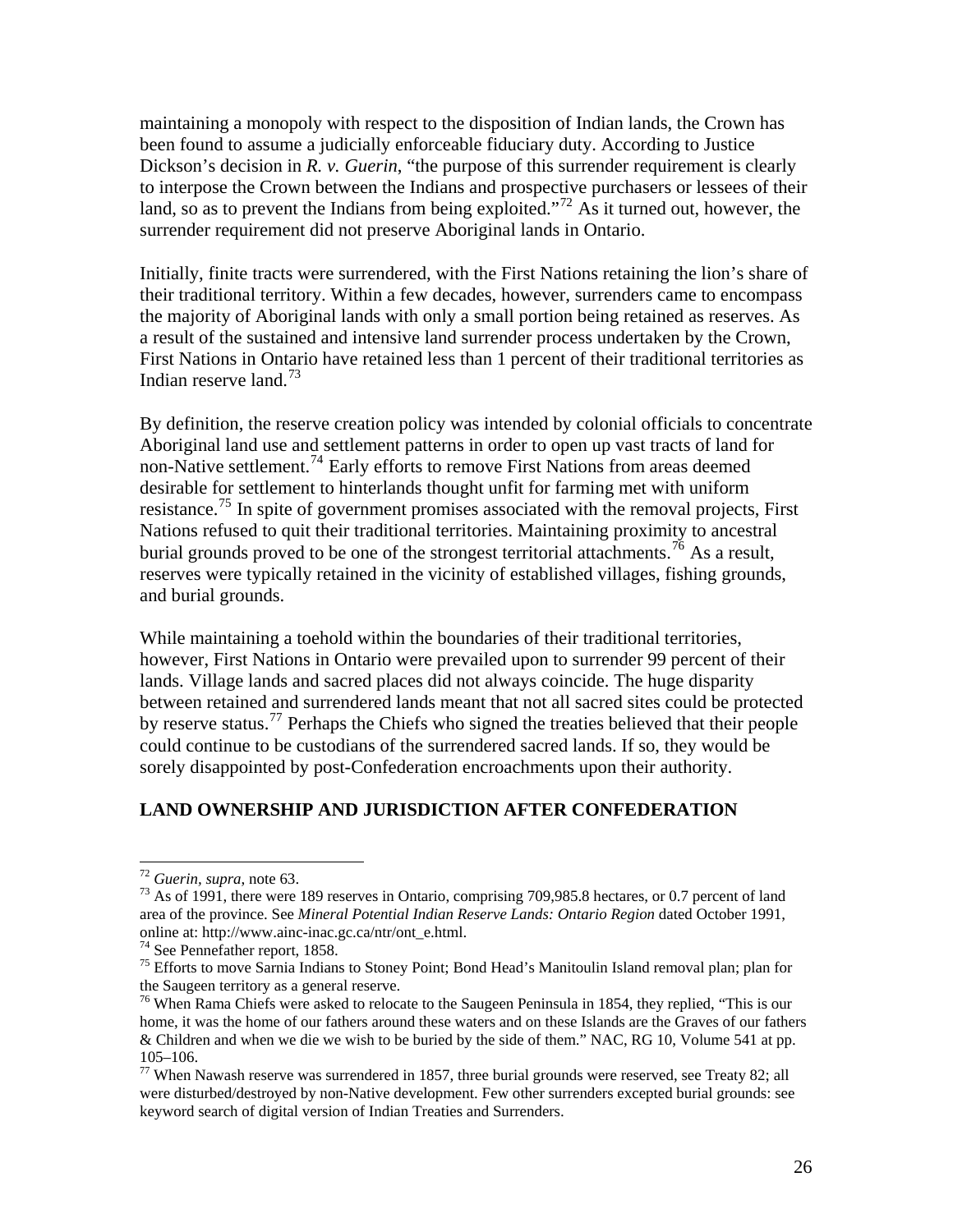First Nations were not involved in the negotiations leading up to Confederation in 1867. They were not consulted on the appropriateness of the decision to allocate exclusive legislative jurisdiction over "Indians, and Lands reserved for Indians" to the federal government.<sup>[78](#page-26-0)</sup> On its least intrusive reading, section 91(24) can be understood as treating the relationship between First Nations and settlers as a matter of national, not local, concern. These relations were to be regulated by the well-established treaty process for which the federal government assumed responsibility. Viewed primarily as a matter of inter-nation relations, the federal legislative authority did not necessarily trump Aboriginal governance structures.

The first legislative initiate under section  $91(24)$  support the characterization of Indian– Crown relations as matters of state. "An Act providing for the organization of the Department of the Secretary of State of Canada, and for the management of Indian and Ordinance Lands" was passed by Parliament in 1868.[79](#page-26-1) By this Act, the position of Secretary of State for Canada was created, and this official was given charge of State correspondence and was to keep all State records "not specially transferred to other Departments."<sup>[80](#page-26-2)</sup> In addition to becoming the Registrar General of Canada, with responsibility to register all instruments issued under the Great Seal, the Secretary of State also became the Superintendent General of Indian Affairs.<sup>[81](#page-26-3)</sup>

By this Act, Parliament acknowledged that "all lands reserved for Indians or for any Tribe" before Confederation continued to be reserved for the same purposes. Echoing the terms of the Royal Proclamation, this federal statute prohibited the sale or leasing of Indian lands until they had been surrendered to the Crown. In framing the surrender requirement as a matter of federal law, the act reinforced the consensual and public nature of treaties and the authority of chiefs in relation to tribal territories. To ensure the validity of land surrenders, section 8(1) provided:

Such release or surrender shall be assented to by the chief, or if there be more than one chief, by a majority of the chiefs of the tribe, band or body summoned for that purpose according to their rules and entitled under this Act to vote thereat, and held in the presence of the Secretary of State or of an officer duly authorized to attend such council by the Governor in Council or by the Secretary of State; provided that no Chief or Indian shall be entitled to vote or be present at such council unless he habitually resides on the lands in question.<sup>[82](#page-26-4)</sup>

Until such time as their traditional lands were surrendered to the Crown, Chiefs retained their customary authority over the full extent of their territory and were in a position to protect their sacred sites and burial grounds. Once traditional lands were surrendered, however, they became "Indian lands" within the meaning of this statute and fell under the

<span id="page-26-0"></span><sup>&</sup>lt;sup>78</sup> *British North America Act, 1867*, section 91(24).<br><sup>79</sup> Statutes of Canada, Chapter 42.<br><sup>80</sup> *Ibid.*, section 3.

<span id="page-26-1"></span>

<span id="page-26-3"></span><span id="page-26-2"></span> $81$  *Ibid.*, sections 4 and 5.  $82$  *Ibid.*, emphasis added.

<span id="page-26-4"></span>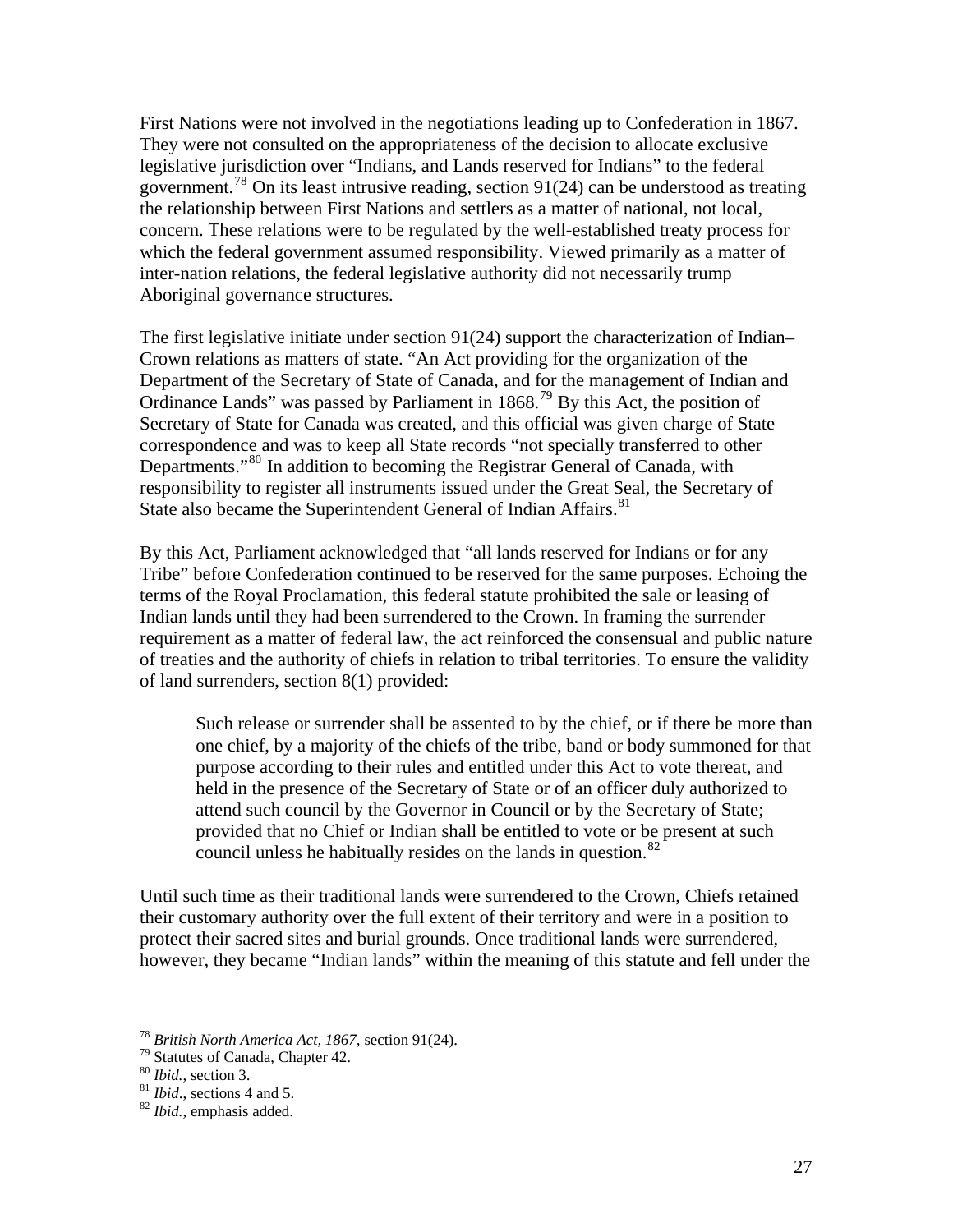authority of the Secretary of State in his capacity as Superintendent General of Indian Affairs.

The Secretary of State, vested with responsibility for negotiating Indian treaties and for keeping State records, was well positioned to enforce the treaties according to their spirit and intent. His concurrent responsibility for the management of surrendered "Indian lands" coincided with the Aboriginal understanding that their lands were being surrendered to Her Majesty and would remain under federal auspices until the terms of the treaties had been fulfilled. Given the strength of the treaty relationship between the Queen's federal representatives and the tribes, land surrenders did not initially represent a radical disjuncture between Aboriginal people and their lands.

For the first two decades following Confederation, all parties (the federal and provincial governments and First Nations) assumed that lands surrendered by treaty to the federal government would belong to the federal government, to be managed for the benefit of the First Nations in accordance with the terms of treaty. Once purchasers of surrendered lands paid for them in full and completed the required settlement duties, federal patents were issued. Once patented, surrendered lands became privately held lands and were no longer the responsibility of the Indian Department. After most of the Aboriginal lands in Ontario had been surrendered, however, the province decided to challenge the status quo.

# *ST. CATHERINE'S MILLING V. THE QUEEN*

In the case of *St. Catherine's Milling v. The Queen*, Ontario questioned Canada's right to issue logging licences for lands surrendered in northwestern Ontario.<sup>[83](#page-27-0)</sup> In 1873, federal representatives had concluded Treaty 3 on behalf of Her Majesty the Queen with the Saulteaux Tribe of Ojibeway Indians. The meeting that finalized the surrender of some 55,000 square miles of land ended with the following exchange:

Chief Mawedopenais: "Now you see me stand before you all; what has been done here to-day has been done openly before the Great Spirit, and before the nation, and I hope that I may never hear any one say that this treaty has been done secretly; and now, in closing this Council, I take off my glove, and in giving you my hand, I deliver over my birth-right and lands; and in taking your hand, I hold fast all the promises you have made, and I hope they will last as long as the sun goes round and the water flows, as you have said."

The Governor (of the Northwest Territories, Alexander Morris) then took his hand and said: "I accept your hand and with it the lands, and will keep all my promises, in the firm belief that the treaty now to be signed will bind the red man and the white man together as friends for ever."<sup>[84](#page-27-1)</sup>

<span id="page-27-0"></span> $83$  (1888), 14 A.C. 46. The British House of Lords Judicial Committee of the Privy Council was the final court of appeal for cases originating in Canada until 1947.

<span id="page-27-1"></span><sup>84</sup> *The treaties of Canada with the Indians of Manitoba and the North-West Territories, including the negotiations on which they were based, and other information relating thereto* by The Hon. Alexander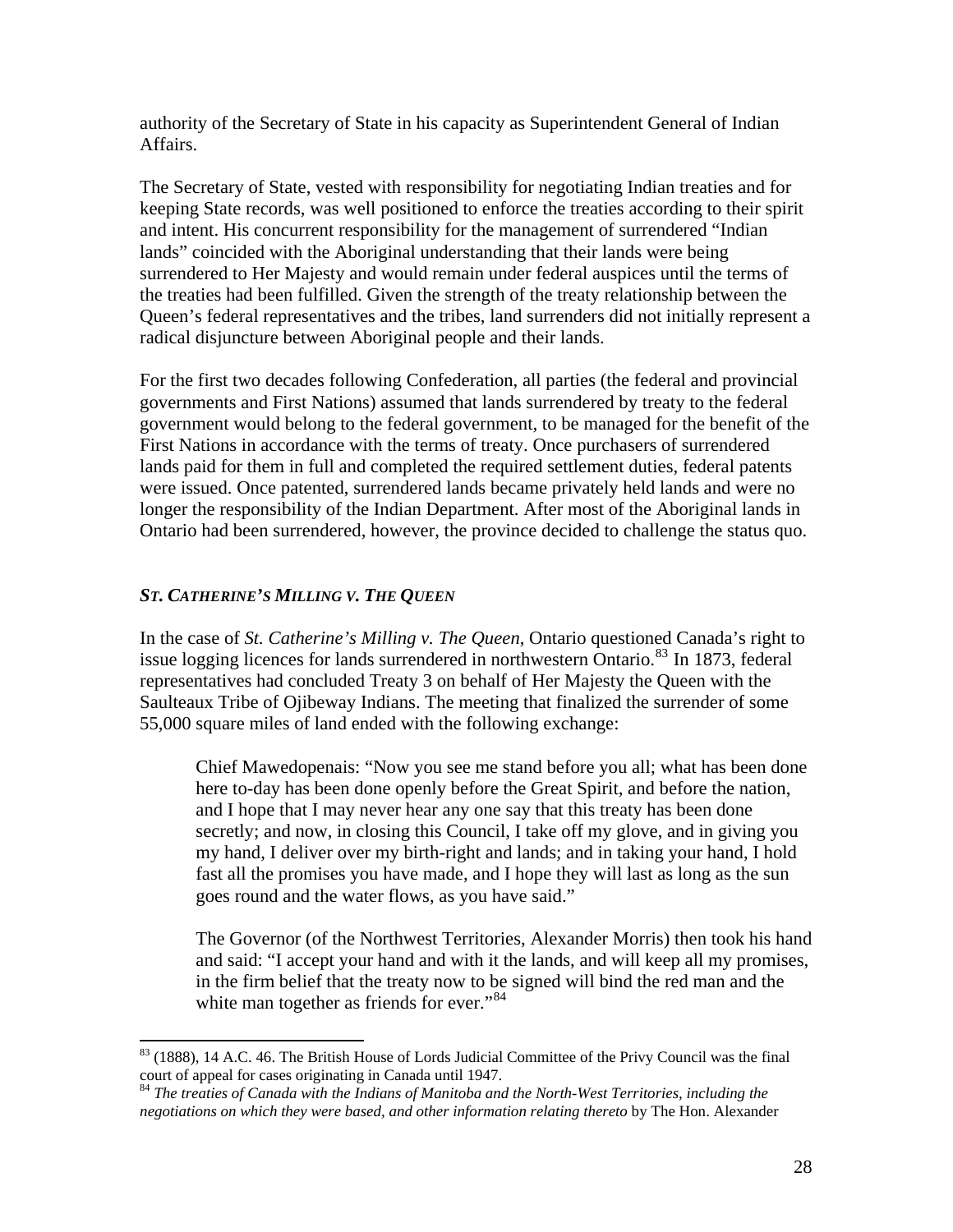The Chief would have been shocked by the suggestion that his people did not own the lands that were surrendered to the Queen's federal representative.<sup>[85](#page-28-0)</sup> And yet, in 1888, lawyers for Ontario had the audacity to argue that "both before and after the treaty of 1873 the title to the lands in suit was in the Crown and not in the Indians.… Their title was in the nature of a personal right of occupation during the pleasure of the Crown, and it was not a legal or an equitable title in the ordinary sense … a mere licence terminable at the will of the Crown."[86](#page-28-1)

Although Ontario's position was completely at odds with the established treaty practice and the legislative regime governing Indian lands, it was adopted by the Privy Council. Lord Watson adopted a view of Indian title that was radically inconsistent with Aboriginal–Crown customs and usage and made a mockery of the treaty process. In spite of the fact that the Royal Proclamation explicitly required the Crown to purchase Indian lands, the Privy Council held that the Crown already owned the land, even before land surrender treaties were negotiated. According to Lord Watson, Indians were only permitted to live on Crown lands by the good graces of the British monarch and they could be deprived of this privilege at any time. $87$  The effect of land surrender treaties was not to transfer land from the Indians to the Crown but simply to extinguish their very tenuous claim.<sup>[88](#page-28-3)</sup> To make matters worse, Lord Watson held that the Province of Ontario, not the federal government, owned the lands before they were surrendered.<sup>[89](#page-28-4)</sup> Although

Morris, P.C., Late Lieutenant-Governor of Manitoba, The North-West Territories and Kee-wa-tin (Toronto: Belfords, Clarke & Company Publishers, 1880) at p. 75.

<span id="page-28-0"></span><sup>85</sup> On the day the treaty was signed, Chief Mawedopenais had resumed the negotiations by saying: "We think it a great thing to meet you here. What we have heard yesterday, and as you represented yourself, you said the Queen sent you here, the way we understood you as a representative of the Queen. All this is our property where you have come. We have understood you yesterday that Her Majesty has given you the same power and authority *she* has, to act in this business; you said the Queen gave you her goodness, her charitableness in your hands. This is what we think, that the Great Spirit has planted us on this ground where we are, as you were where you came from. We think where we are is our property. I will tell you what he said to us when he planted us here; the rules that we should follow— us Indians—He has given us rules that we should follow to govern us rightly...."<br><sup>86</sup> Per Mowat QC, and Blake QC, *St. Catherine's Milling*, *supra*, note 81 at 46.

-

<span id="page-28-2"></span><span id="page-28-1"></span><sup>87</sup> "Whilst there have been changes in the administrative authority, there has been no change since the year 1763 in the character of the interest which its Indian inhabitants had in the lands surrendered by the treaty. Their possession, such as it was, can only be ascribed to the general provisions made by the royal proclamation in favour of all Indian tribes then living under the sovereignty and protection of the British Crown. It was suggested in the course of the argument for the Dominion, that inasmuch as the proclamation recites that the territories thereby reserved for Indians had never 'been ceded to or purchased by' the Crown, the entire property of the land remained with them. That inference is, however, at variance with the terms of the instrument, which show that the tenure of the Indians was a personal and usufructuary right, dependent upon the good will of the Sovereign."

<span id="page-28-3"></span><sup>88</sup> "There was a great deal of learned discussion at the Bar with respect to the precise quality of the Indian right, but their Lordships do not consider it necessary to express any opinion upon the point. It appears to them to be sufficient for the purposes of this case that there has been all along vested in the Crown a substantial and paramount estate, underlying the Indian title, which became a plenum dominium whenever that title was surrendered or otherwise extinguished."

<span id="page-28-4"></span><sup>89</sup> "Had its Indian inhabitants been the owners in fee simple of the territory which they surrendered by the treaty of 1873, *Attorney-General of Ontario v. Mercer* (1) 8 App. Cas. 767. might have been an authority for holding that the Province of Ontario could derive no benefit from the cession, in respect that the land was not vested in the Crown at the time of the union. But that was not the character of the Indian interest.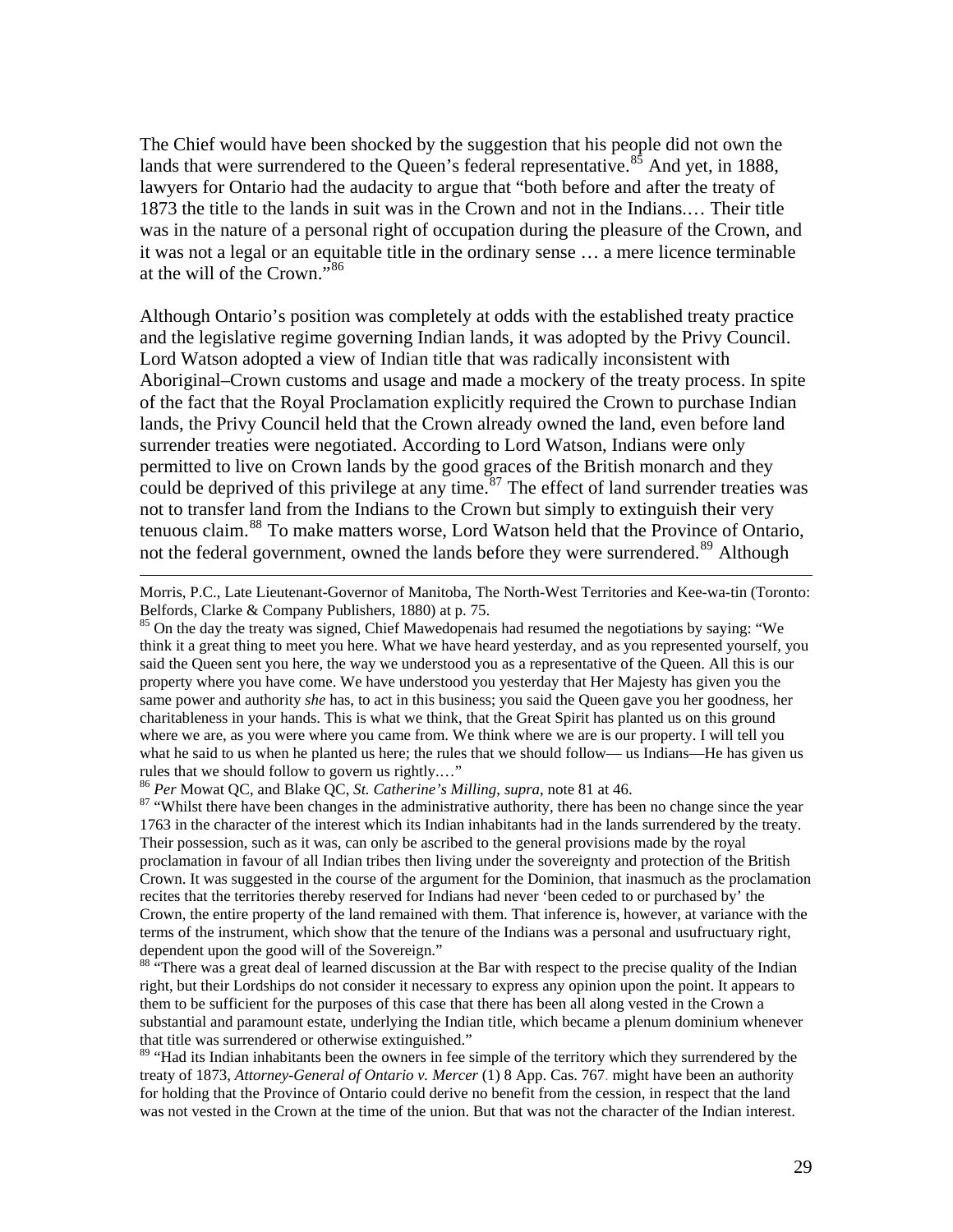only the federal government could negotiate such a surrender, the Province enjoyed legislative control and the entire proprietary interest in lands after they were surrendered.

The Privy Council's decision in *St. Catherine's Milling* completely destabilized the treaty-fulfilling capacity of the federal government in Ontario. Not only did the federal government lose control of surrendered Indian lands, but the ownership of Indian reserve lands was also put into question. It required decades of negotiations to get Ontario to agree that Indian reserves were vested in Her Majesty the Queen in right of Canada for the use and benefit of the First Nations for whom they were set apart.<sup> $90$ </sup> Although this articulation of federal trusteeship of reserve lands does not comport with First Nations' understanding of their ownership rights, it does serve as a barrier to provincial legislative interference.

However, the sphere of federally protected space in Ontario is quite limited. By 1923, with the negotiation of the Williams Treaty, all Aboriginal lands within the boundaries of Ontario (with the exception of the Ottawa River Valley<sup>[91](#page-29-1)</sup>), had been surrendered. First Nations were left with a land base of 7,100 square kilometres, representing less than 0.7 percent of the provincial total.<sup>[92](#page-29-2)</sup> Other federally owned lands, including over 2,000 square kilometres of National Park lands, comprise only 0.4 percent of Ontario.<sup>[93](#page-29-3)</sup> Government anticipation of settlement demands, however, appears to have been overstated. Today, the vast majority of surrendered lands have yet to be patented to private owners. Instead, 87 percent of lands in Ontario, some 937,000 square kilometres, remain within the public domain, as Ontario Crown lands. The remaining 12 percent of lands in Ontario are privately held.

1

accueil.asp?Language=EN. For a listing of National Parks in Ontario see www.pc.gc.ca/docs/v-

g/nation/nation103\_e.asp. For information on Crown lands in Ontario see

www.mnr.gov.on.ca/MNR/crownland. See Figure 1 for a graphic representation of this distribution.

The Crown has all along had a present proprietary estate in the land, upon which the Indian title was a mere burden. The ceded territory was at the time of the union, land vested in the Crown, subject to 'an interest other than that of the Province in the same,' within the meaning of sect. 109; and must now belong to Ontario in terms of that clause, unless its rights have been taken away by some provision of the Act of 1867 other than those already noticed."

<span id="page-29-0"></span><sup>90</sup> See Canada-Ontario Indian Lands Agreement 1924 and section 2 of the *Indian Act*. 91 Reference land claim by Algonquins of Golden Lake.

<span id="page-29-2"></span><span id="page-29-1"></span><sup>92</sup> *Supra*, note 71.

<span id="page-29-3"></span> $^{93}$  For a directory of federally owned lands see www.tbs-sct.gc.ca/dfrp-rbif/home-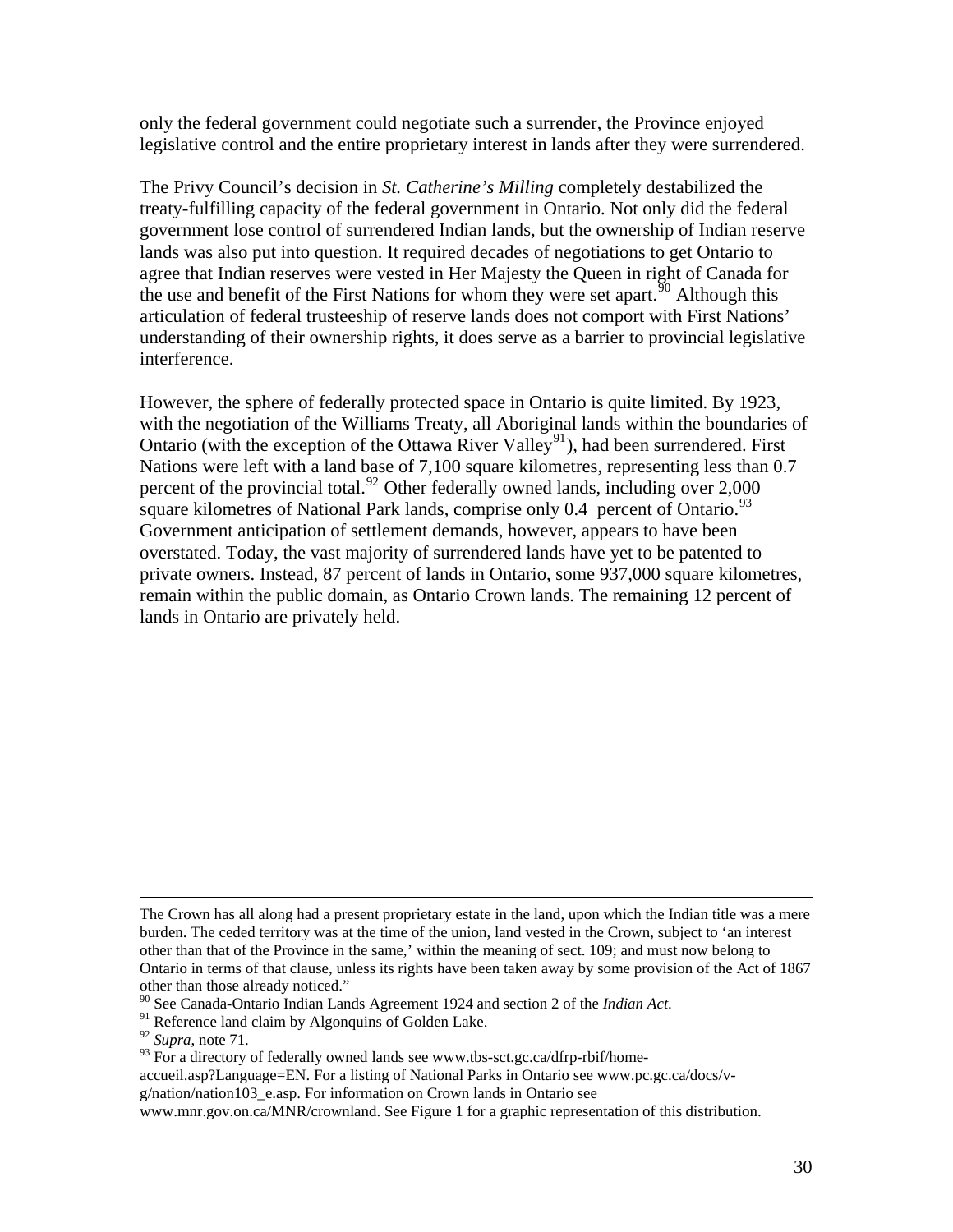**Figure 1: Distribution of Land Ownership in Ontario** 



A graphic representation of the distribution of land ownership in Ontario demonstrates the shocking correspondence between what First Nations have lost and what the Crown has gained. Rather than serving as an intermediary between First Nations and settlers, the Crown in right of Ontario has become the chief beneficiary of the land surrender process.

The distribution of lands as between First Nations, Canada, Ontario, and private owners has important jurisdictional consequences. As a very general rule of thumb, federal lands, including National Parks and Indian reserves, are subject to management and control under federal law, while Ontario Crown lands and private lands are governed by provincial legislation.

# **SACRED PLACES AND FIRST NATIONS JURISDICTION IN ONTARIO**

Within reserve boundaries, the federal government has not presumed to interfere with Aboriginal law governing the protection of sacred places. As a result, it can be assumed that burial grounds and other sacred sites located on reserves are not at risk. But what of those sacred places located off-reserve on private and Crown lands? Although First Nations do not accept the constraints of the divisions of powers under the *British North America Act* as limiting their authority to protect burial grounds and other sacred sites located off-reserve, the provincial government has yet to acknowledge such jurisdiction.

For its part, in 1995, the federal government recognized the inherent right of selfgovernment as an existing Aboriginal right under section 35 of the *Constitution Act, 1982*. [94](#page-30-0) The inherent rights policy does acknowledge that "the Aboriginal peoples of Canada have the right to govern themselves in relation to matters that are internal to their communities, integral to their unique cultures, identities, traditions, languages and

<span id="page-30-0"></span> <sup>94</sup> *The Government of Canada's Approach to Implementation of the Inherent Right and the Negotiation of Aboriginal Self-Government* (Ottawa, 1995).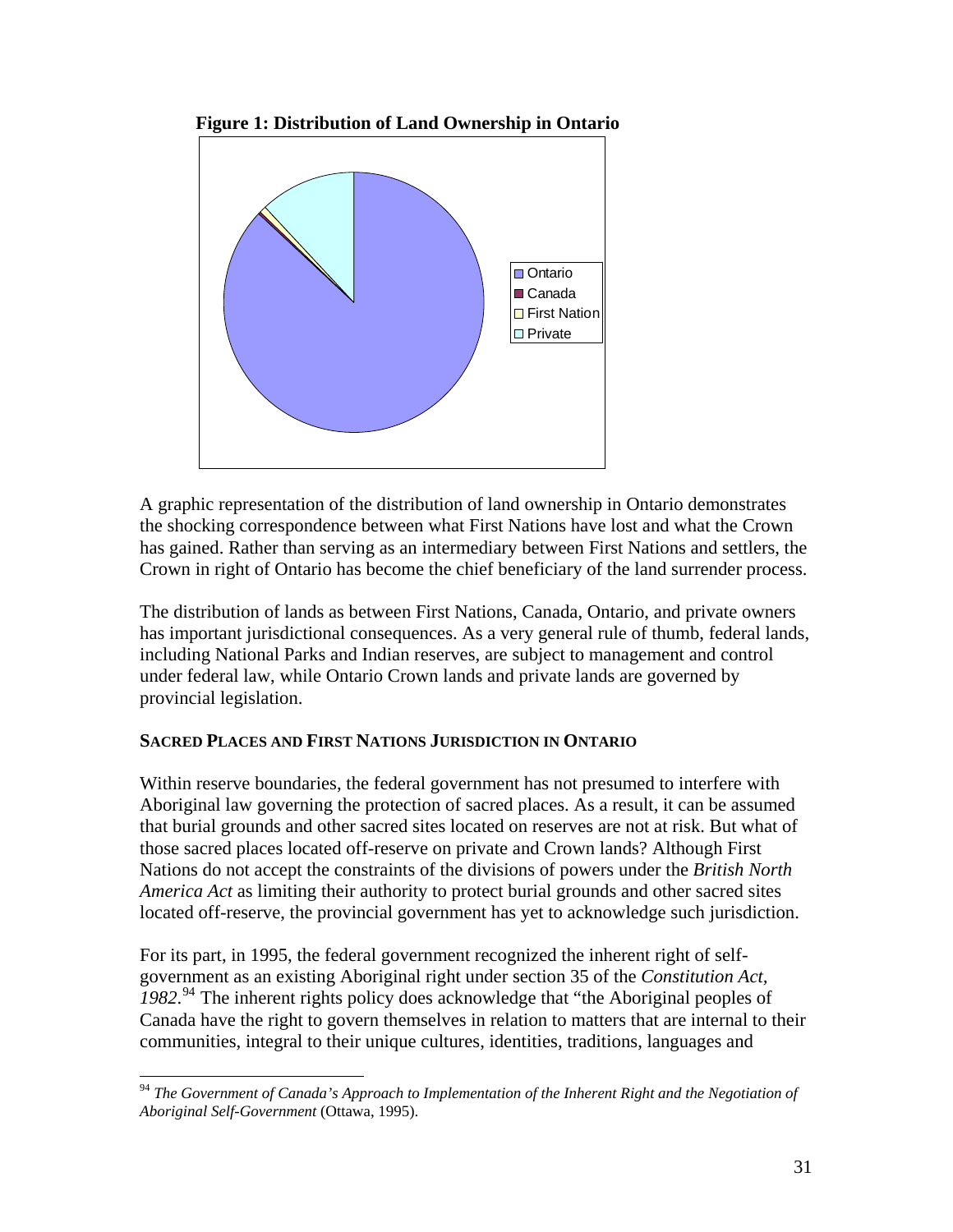institutions, and with respect to their special relationship to their land and their resources." The protection of sacred sites falls easily into the category of matters integral to Aboriginal culture and flowing from special relationships to lands. Regrettably, however, attempts during the last decade to conclude self-government agreements in Ontario have yet to yield fruit.<sup>[95](#page-31-0)</sup>

In 1998, however, negotiations in British Columbia, between Canada, the province, and the Nisga'a Nation, did result in a landmark agreement. Under the Nisga'a Treaty, the traditional laws and practices of the Nisga'a Nation are recognized. Heritage sites are defined as including "archaeological, burial, historical, and sacred sites." Federal and provincial laws apply to Nisga'a lands, but in the event of an inconsistency between the Treaty and such laws, the Treaty will prevail. Before the Treaty was ratified, however, its recognition of the inherent right to self-government was challenged by the provincial leader of the opposition, Gordon Campbell, and two other sitting members. They argued that "the Treaty violates the Constitution because parts of it purport to bestow upon the governing body of the Nisga'a Nation legislative jurisdiction inconsistent with the exhaustive division of powers granted to Parliament and the Legislative Assemblies of the Provinces by Sections 91 and 92 of the Constitution Act, 1867."<sup>[96](#page-31-1)</sup>

Justice Williamson of the British Columbia Supreme Court, however, did not agree. He found that sections 91 and 92 did not exhaust the legislative authority of First Nations. Relying upon recent Supreme Court of Canada jurisprudence, including the *Guerin* decision, Justice Williamson concluded:

A consideration of these various observations by the Supreme Court of Canada supports the submission that aboriginal rights, and in particular a right to selfgovernment akin to a legislative power to make laws, survived as one of the unwritten "underlying values" of the Constitution outside of the powers distributed to Parliament and the legislatures in 1867. The federal-provincial division of powers in 1867 was aimed at a different issue and was a division "internal" to the Crown. $97$ 

As a consequence of this finding, Justice Williamson dismissed the claim and upheld the constitutional validity the Nisga'a Treaty and its recognition of a limited right of selfgovernment.[98](#page-31-3)

Although framed in the context of the British Columbia treaty process, Justice Williamson's finding that the *British North America Act* did not extinguish Aboriginal powers of self-government is equally relevant to Ontario. In the absence of a negotiated

<span id="page-31-0"></span><sup>&</sup>lt;sup>95</sup> Agreements in principle were reached with the leaders of four First Nations (Curve Lake, Beausoleil, Hiawatha, and Moosedeer Point) in December 2004 but none survived the ratification votes held in August 2005.

<span id="page-31-1"></span><sup>96</sup> *Campbell v. British Columbia (Attorney General)* 2000 BCSC 1123 at para. 12. 97 *Ibid*., at para. 81.

<span id="page-31-3"></span><span id="page-31-2"></span><sup>98</sup> Although an appeal was filed in B.C. Court of Appeal, it was dropped after Campbell was elected provincial premier in August 2001.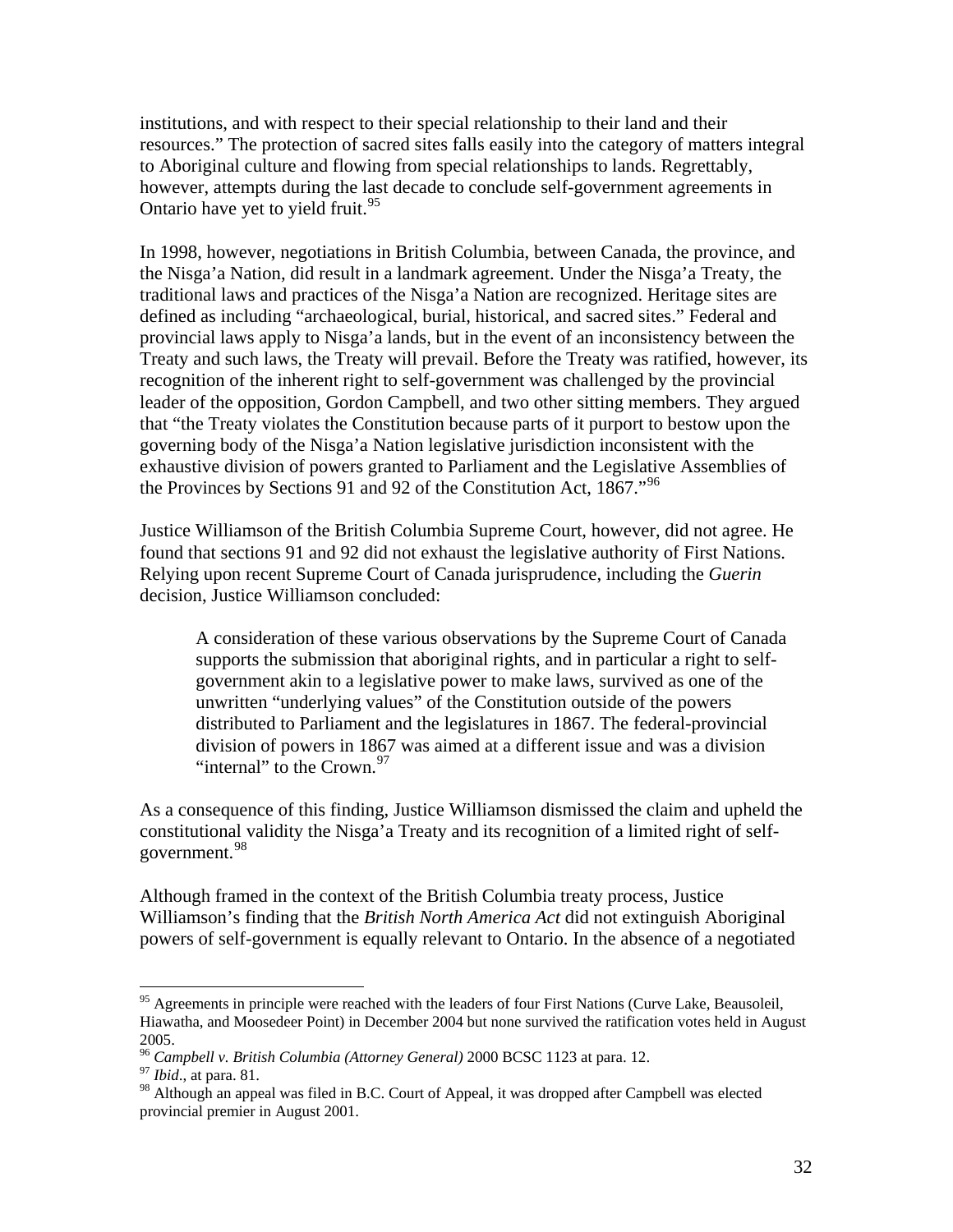agreement, however, other avenues for ensuring First Nations' custody over sacred sites in Ontario must be considered.<sup>[99](#page-32-0)</sup>

One possibility, recommended by the Royal Commission on Aboriginal Peoples (RCAP), was to increase the land base of First Nations by returning surrendered and expropriated lands to reserve status.<sup>[100](#page-32-1)</sup> In particular, the return of lands containing sacred sites would be treated as a priority. Recommendation 2.4.58 provides as follows:

Federal, provincial and territorial governments enact legislation to establish a process aimed at recognizing

(a) Aboriginal peoples as the owners of cultural sites, archaeological resources, religious and spiritual objects, and sacred and burial sites located within their traditional territories;

(b) Aboriginal people as having sole jurisdiction over sacred, ceremonial, spiritual and burial sites within their traditional territories, whether these sites are located on unoccupied Crown land or on occupied Crown lands (such as on lands under forest tenure or parks);

(c) Aboriginal people as having at least shared jurisdiction over all other sites (such as historical camps or villages, fur trade posts or fishing stations); and (d) Aboriginal people as being entitled to issue permits and levy (or share in) the fees charged for access to, or use of, such sites.

RCAP realized that land redistribution would involve complex and time-consuming negotiations at many levels. In order to provide more immediate protection for sacred sites, RCAP recommended collaborative efforts to inventory sacred sites and to legislate urgent remedies for preventing damage to threatened sites.<sup>[101](#page-32-2)</sup> The following two sections of this paper will examine the extent to which the federal and provincial governments have responded to RCAP's recommendations.

#### **SACRED PLACES AND FEDERAL JURISDICTION IN ONTARIO**

As a result of the Privy Council's decision in *St. Catherine's Milling*, the federal government has no proprietary interest in, nor legislative authority over, the vast bulk of surrendered Indians lands that remain in the public domain. As the unintended beneficiary of the land surrender process, Ontario holds 87 percent of the province as Crown lands. Federally owned lands, excluding Indian reserves, account for less than 1 percent of the Ontario land base. In addition to airports and harbours, the federal government owns and controls over 2,000 square kilometres of National Park lands.<sup>[102](#page-32-3)</sup>

<span id="page-32-0"></span><sup>&</sup>lt;sup>99</sup> See Part III, below.

<span id="page-32-1"></span><sup>100</sup> *Report of the Royal Commission on Aboriginal Peoples*, Volume 2: *Restructuring the Relationship*, Part 2, Chapter 4: "Lands and Resources," Section 7.1, "Interim Steps: Expanding the First Nations Land Base."

<span id="page-32-2"></span><sup>101</sup> *Ibid*., Recommendations 3.6.1 and 3.6.2. 102 *Supra*, note 91.

<span id="page-32-3"></span>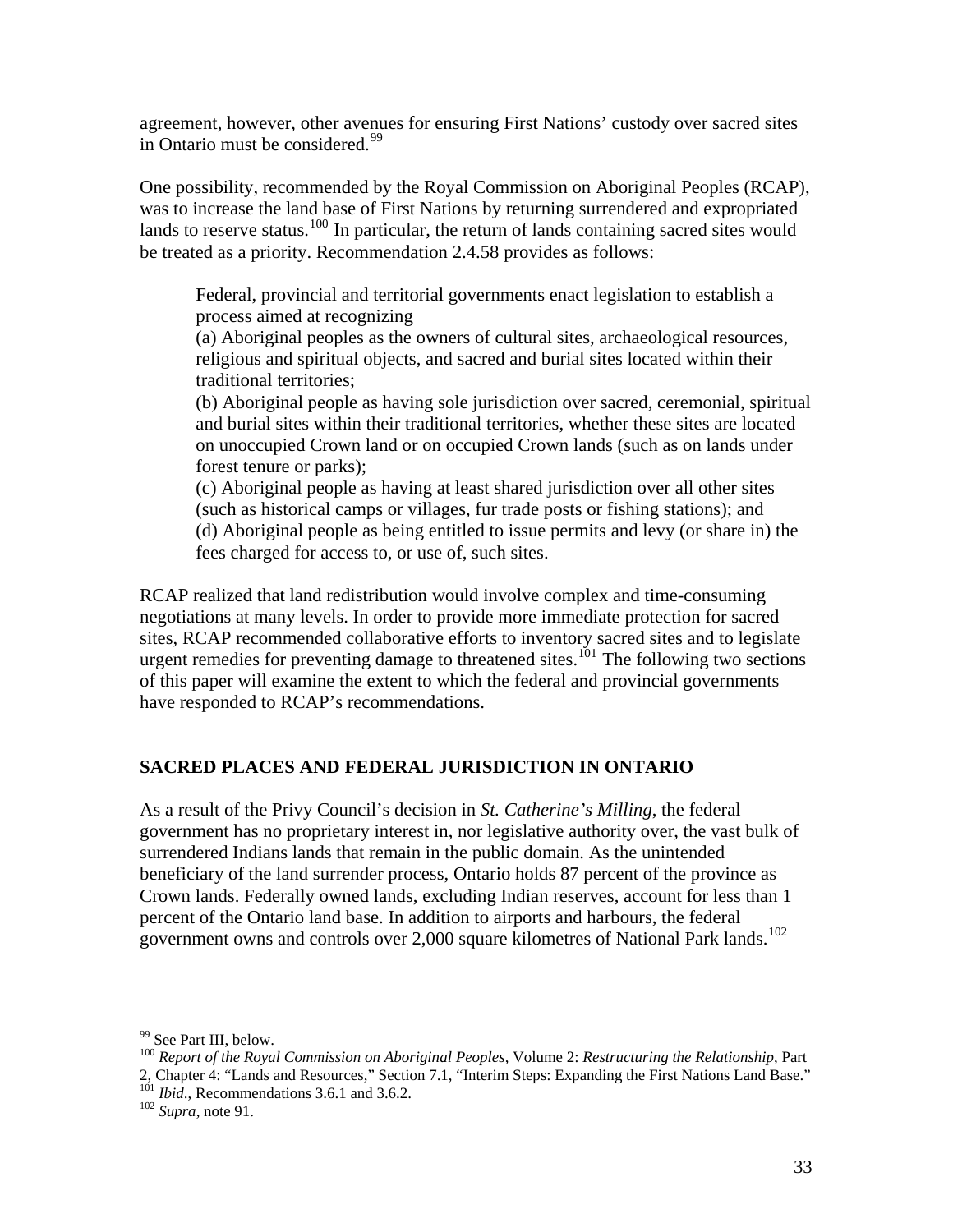Although the sphere of federal jurisdiction is dwarfed in comparison to that of the province, Canada has shown some leadership in protecting Aboriginal heritage interests in Ontario. In recent amendments to the *National Parks Act*, Parliament included a nonderogation clause. Section 2(2) provides that "nothing in this Act shall be construed so as to abrogate or derogate from the protection provided for existing aboriginal or treaty rights of the aboriginal peoples of Canada by the recognition and affirmation of those rights in section 35 of the Constitution Act, 1982."<sup>[103](#page-33-0)</sup> More concretely, section 16(1)(w) empowers the Governor in Council to make regulations respecting "the authorization of the use of park lands, and the use or removal of flora and other natural objects, by aboriginal people for traditional spiritual and ceremonial purposes."

Prior to these amendments, in 1998, a Panel on Ecological Integrity was commissioned to review Canada's National Parks system. The Panel report, released in March 2000, dedicated a chapter to the relationship between Aboriginal peoples and National Parks.<sup>[104](#page-33-1)</sup> It acknowledged that Canadians have something to learn from Aboriginal peoples and their attachments to sacred lands:

Even as they maintained bonds and relationships with the land, aboriginal peoples have traditionally held certain places as sacred. Thus, they recognize a hierarchy of places and spaces through time. Today, as Canadians seek to manage national parks in ways that will ensure ecological integrity forever, Canadians can join with Aboriginal peoples in a common objective to protect these sacred places.<sup>[105](#page-33-2)</sup>

In order to meet these shared objectives, however, the Panel recognized that Parks Canada would have to be proactive in seeking to develop relationships based on trust and respect. In 1999, however, even before the Panel had reported, Parks Canada established an Aboriginal Affairs Secretariat to foster trust and cooperation.<sup>[106](#page-33-3)</sup>

The Panel paid particular attention to the protection of sacred sites. Recommendation 7.4 reads as follows:

We recommend that Parks Canada ensure protection of the current cultural sites, sacred areas and artifacts that are under the auspices of Parks Canada. As part of this process, Parks Canada will:

- return to First Nations all sacred artifacts and human remains currently in Parks Canada's possession, using proper ceremonies and rites;
- negotiate agreements for the use of Aboriginal artifacts in education and interpretive programs;

<span id="page-33-0"></span> $103$  S.C. 2000, chapter 32, proclaimed February 19, 2001.

<span id="page-33-1"></span><sup>&</sup>lt;sup>104</sup> Report of the Panel on the Ecological Integrity of Canada's National Parks: Unimpaired for Future *Generations?* Volume II: *Setting a New Direction for Canada's National Parks*, Chapter 7: "Working with Aboriginal Peoples."<br> $^{105}$  *Ibid.*, at .7–3.

<span id="page-33-3"></span><span id="page-33-2"></span><sup>&</sup>lt;sup>106</sup> Progress Report on Implementation of the Recommendations of the Panel on the Ecological Integrity of *Canada's National Parks*, online at: http://www.pc.gc.ca/docs/pn-np/ie-ei/prior/mesures-actions/mesuresactions7a\_E.asp.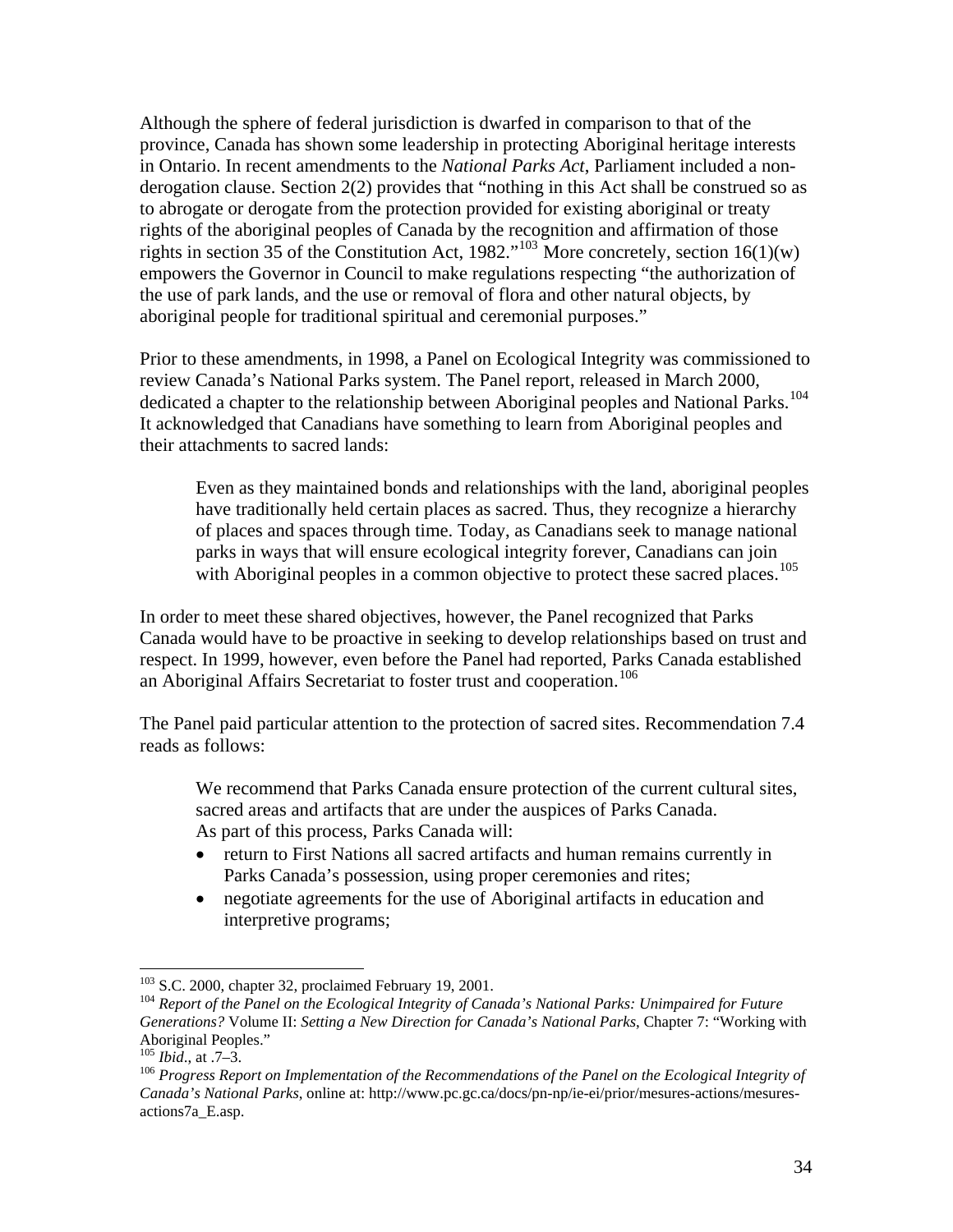- work with Aboriginal peoples to create a secure and private inventory of sacred areas, so that they can be better protected;
- facilitate the execution of ceremonies and rites that Aboriginal peoples believe necessary for their culture.

Although these recommendations do not go so far as RCAP did in calling for Aboriginal ownership of sacred sites, they are at least geared toward providing protection and access. Moreover, Parks Canada has committed to implementing these recommendations and has recently developed a new directive for "Repatriation of Moveable Cultural Resources of Aboriginal Affiliation."<sup>[107](#page-34-0)</sup> Imagine how far-reaching this commitment would be if surrendered Indian lands in Ontario had remained within federal ownership and control.

#### **SACRED PLACES AND PROVINCIAL LEGISLATION**

#### **INTRODUCTION**

A review of Ontario statutes reveals that Aboriginal norms concerning the protection of sacred places have not found legislative expression. Until very recently, the term "sacred" was entirely missing from the legislative vocabulary. In 2005, a legal definition of "sacred place," as a place of worship and any ancillary or accessory facilities, was introduced in amendments to the *Marriage Act* in connection with the Legislature's recognition of same-sex marriage.<sup>[108](#page-34-1)</sup> From an Aboriginal perspective, this lone statutory reference does not even begin to address the legislative vacuum regarding the protection of sacred places. Ontario is not alone in its failure to recognize and protect places that are sacred to Aboriginal peoples. Only two provinces, Quebec and British Columbia, have statutes pertaining to sacred sites, and these do so by virtue of agreements negotiated with First Nations.<sup>[109](#page-34-2)</sup> Given the lack of specific legislative protection for places sacred to

<span id="page-34-2"></span>

<span id="page-34-1"></span><span id="page-34-0"></span><sup>&</sup>lt;sup>107</sup> *Ibid*. The text of the directive, however, is not available online.<br><sup>108</sup> Section 20 of the *Marriage Act* (R.S.O. 1990, Chapter M.3) was amended by *An Act to amend various statutes in respect of spousal relationships*, 2005, Chapter 5. Subsection (6) now provides that religious officials are not required "to allow a sacred place to be used for solemnizing a marriage ... if to do so would be contrary to, (a) the person's religious beliefs or (2) the doctrines, rites, usages or customs of the religious body to which the person belongs." The *Ontario Human Rights Code,* (R.S.O. 1990, Chapter, H.19) was also amended by the same act and includes the same definition of "sacred place." Section 18.1(1) of the Code now provides: "The rights under Part I to equal treatment with respect to services and facilities are not infringed where a person registered under section 20 of the *Marriage Act* refuses ... to allow a sacred place to be used for solemnizing a marriage or for an event related to the solemnization of the marriage ... if to ... allow the sacred place to be used or otherwise assist would be contrary to, (a) the person's religious beliefs; or (2) the doctrines, rites, usages or customs of the religious body to which the person belongs." <sup>109</sup> An Act to ensure the implementation of the Agreement Concerning a New Relationship Between le Gouvernement du Québec and the Crees of Québec (2002, c. 25; after consolidation: R.S.Q., c. M-35.1.2). Section 3.9 of the agreement dealing with "Sites of special interest to the Cree" provides for the protection of identified and mapped sites from forest management activities." Section 3.9.2(c) defines sites of interest as including "traditional, cultural and sacred sites." The *Nisga'a Final Agreement Act* SBC 1999, Chapter 2, recognizes the Nisga'a agreement as a treaty for the purposes of sections 25 and 35 of the *Constitution Act, 1982* and declares it to have the force of law. The agreement defines "heritage sites" as including "archaeological, burial, historical, and sacred sites." Chapter 17 of the agreement pertains to cultural artifacts and heritage. According to section 36, the Nisga'a Government "will develop processes on Nisga'a Lands in order to preserve the heritage values associated with those sites from proposed land and resources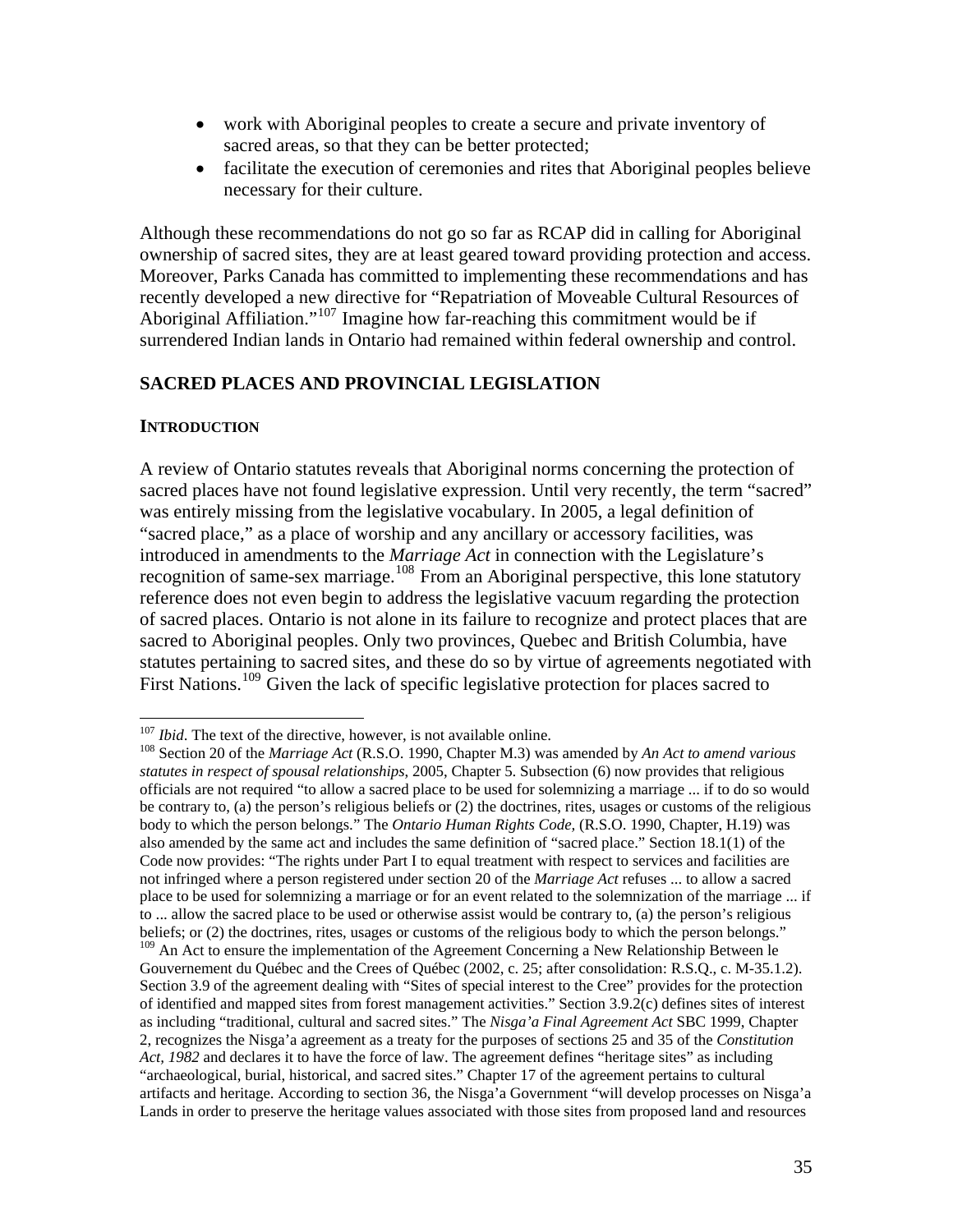Aboriginal peoples in Ontario, protection must be found within the general heritage protection framework.

#### **ABORIGINAL HERITAGE PROTECTION IN ONTARIO**

Humans have occupied Ontario for at least 11,000 years. The European presence in Ontario is relatively recent, dating back about 400 years. Proportionately speaking, the post-contact period represents less than 4 percent of the time depth of human history here. For this reason, Ontario's archaeological heritage is overwhelmingly Aboriginal. The Government of Ontario, through the Ministry of Culture, has recognized that archaeology "is uniquely important in documenting the vast majority of Ontario's past, and in emphasizing the significance and antiquity of the role Aboriginal communities have played in shaping Ontario's heritage."<sup>[110](#page-35-0)</sup>

There is more to heritage, however, than archaeology, and Aboriginal heritage is no exception. Cultural landscapes and heritage features continue to give meaning to Aboriginal peoples. In spite of the importance of heritage protection to the continued vitality of First Nations, there is very little recognition of or protection for Aboriginal heritage in Ontario. In assessing the protection of heritage in Ontario, it is important to distinguish between publicly owned Crown land and privately owned land. Different regulatory regimes come into play depending upon whether the land is public or private.

Recall that prior to treaties, all lands in Ontario were Aboriginal title lands. According to the Royal Proclamation and the Treaty of Niagara, no colonial settlement could occur on lands in Ontario prior to the negotiation of treaties between the Crown and First Nations. It was only through the treaty process that lands became available to the Crown for distribution to settlers. Once land is formally granted by the Crown to an individual or corporation, it ceases to be regulated as public land and it is governed by a complicated regime of general and regionally specific legislation. This section will summarize both the public and the private spheres, examining legislative roles and responsibilities and scope for protection of Aboriginal heritage in Ontario.

# **ABORIGINAL HERITAGE AND CROWN LANDS**

# *Public Lands Act*

1

The ownership and distribution of Crown lands in Ontario is governed by the *Public*  Lands Act.<sup>[111](#page-35-1)</sup> Under this Act, the Minister of Natural Resources is given "charge of the

activities that may affect those sites." By section 37, the government of British Columbia makes a reciprocal commitment. Although there is no Alberta legislation dealing with sacred places, there is statutory recognition of an agreement with the Blackfoot Nation concerning sacred objects held by the Glenbow museum: see *First Nations Sacred Ceremonial Objects Repatriation Act* , R.S.A. 2000, c.F-14 and Alberta Regulation 96/2004, Blackfoot First Nations Sacred Ceremonial Objects Repatriation Regulation.

<span id="page-35-1"></span><span id="page-35-0"></span><sup>110</sup> *Conserving a Future for our Past: Archaeology, Land Use Planning & Development in Ontario. An Educational Primer and Comprehensive Guide for Non-Specialists* (Ministry of Culture, 1998), p. 1. <sup>111</sup> R.S.O. 1990, chapter P.43.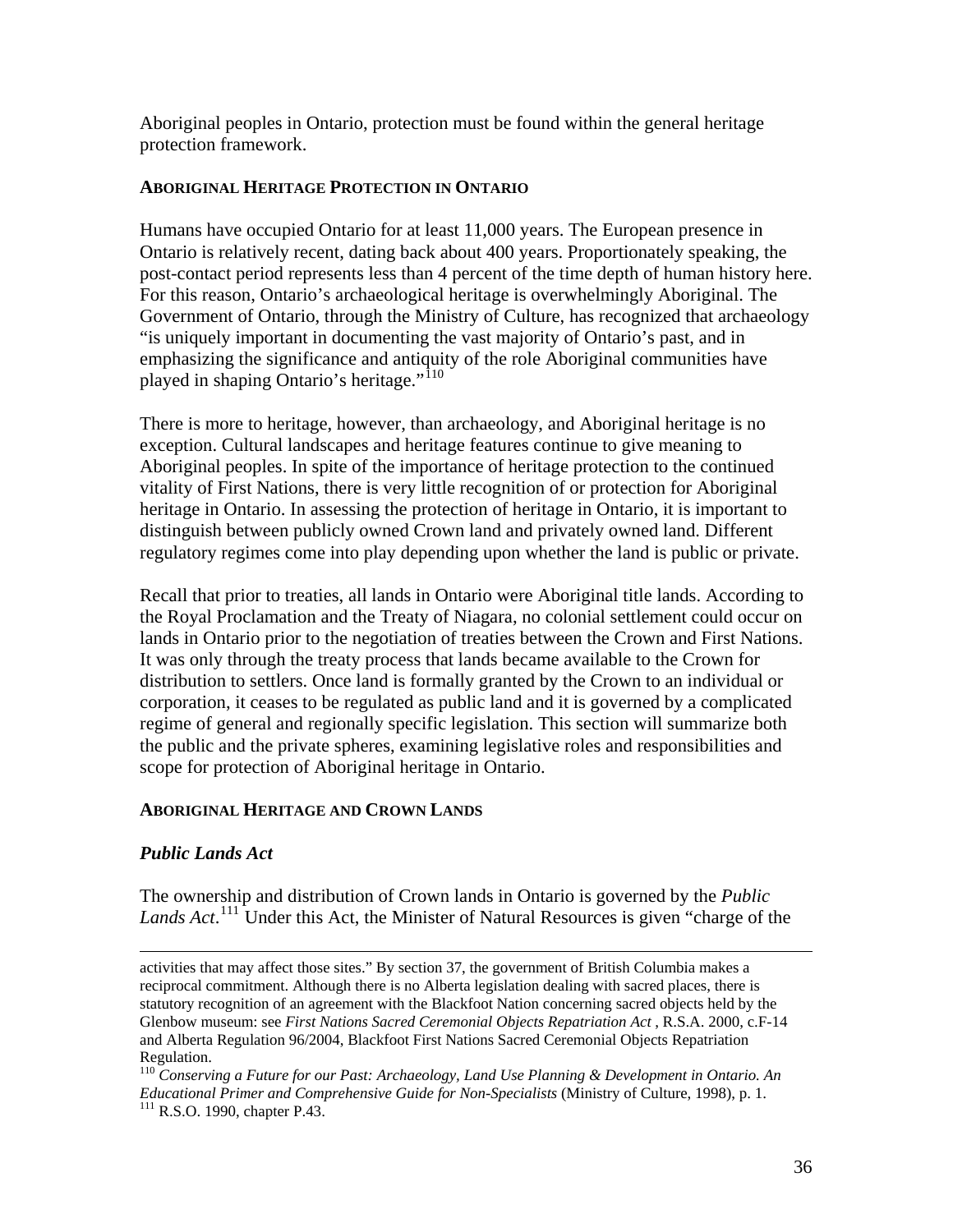management, sale and disposition of the public lands and forests."<sup>[112](#page-36-0)</sup> The sale and lease of Crown lands is governed by regulations made under the authority of section 15 of the Act. The sale of Crown lands does not represent the only threat to Aboriginal heritage under the *Public Lands Act*. Crown lands can be occupied and developed while still remaining in the public domain.<sup>[113](#page-36-1)</sup>

Neither the Act nor the regulations make provision for the protection of Aboriginal heritage sites in the use and disposition of Crown lands. A recent policy development, however, is relevant. Public Land Management Directive PL 4.02.01, entitled *Application Review and Land Disposition Process*, was issued by the Ministry of Natural Resources on June 7, 2005.<sup>114</sup> It contains the following "Guiding Principle":

When disposing of right to use public land (e.g. land use permit or licence of occupation) or interests in public lands (e.g. easement, Crown lease, or sale), MNR will consult with aboriginal communities where a requested disposition may result in the infringement of an existing aboriginal or treaty right, or where a disposition involves lands that are subject to an aboriginal land claim.

Although the policy does not specifically reference Aboriginal heritage sites, the obligation to consult with First Nations concerning impacts on Aboriginal and treaty rights creates at least the possibility for dialogue on heritage protection.

The Public Land Management Directives are not the only constraints on the Ministry of Natural Resources' (MNR) power to grant Crown lands. The *Public Lands Act* does not exist in a vacuum. Its administration is influenced by both the *Environmental Assessment Act* and the *Planning Act.* Moreover, there is a specialized legislative regime for Crown lands that have been designated as provincial parks.

## *Provincial Parks Act*

Not all public lands in Ontario are destined for sale. Under section 11(1) of the *Public Lands Act*, "Lieutenant Governor in Council may set apart areas of public lands for any purpose that will benefit research in, and the management, utilization and administration of, the public lands and forests." The exercise of this power has led to the creation of provincial parks that are governed by the *Provincial Parks Act*. [115](#page-36-3)

To date, more than 300 parks have been established and the number continues to grow. Remarkably, more land has been set aside for provincial parks in Ontario than has been reserved for First Nations. Approximately 9.5 million hectares of Crown land are currently designated as provincial parks and protected areas. This allocation of 10 percent

<span id="page-36-0"></span> $112$  Section 2(1).

<span id="page-36-1"></span> $113$  By virtue of section 20 the Minister may grant licences of occupation; section 21 provides for the granting of easements; section 42 provides for the sale of water powers or privileges; and, sections 71–75 provide for the construction of dams.

<sup>114</sup> Online at: http://www.mnr.gov.on.ca/MNR/crownland/directives.html#disposition. 115 *Provincial Parks Act* R.S.O. 1990, Chapter P.34.

<span id="page-36-3"></span><span id="page-36-2"></span>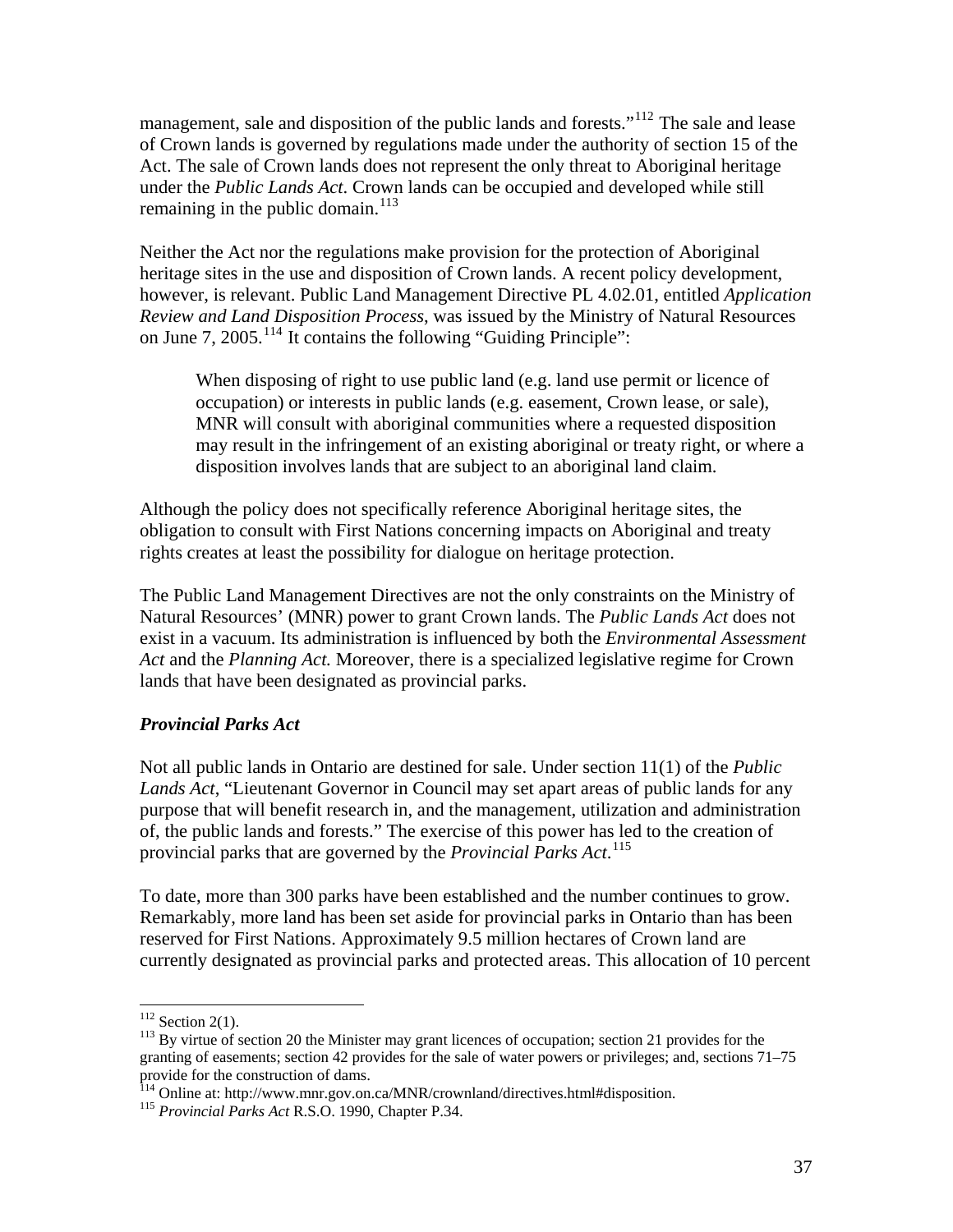of Ontario's land base represents more than 10 times the percentage of lands reserved for First Nations.

As with Crown lands generally, provincial parks are managed by the Ministry of Natural of Resources. Recently, the Legislative Assembly passed the *Provincial Parks and*  Conservation Reserves Act, 2006.<sup>[116](#page-37-0)</sup> Once proclaimed in force, it will repeal the existing legislation. Under this new regime, provincial parks and conservation reserves will no longer be subject to the *Public Lands Act*<sup>[117](#page-37-1)</sup> and the power of the Minister to dispose of these lands will be severely limited.<sup>[118](#page-37-2)</sup> In addition, the new Act prohibits commercial timber harvest, electricity generation, mining, aggregate extraction, and other industrial uses within provincial parks and conservation reserves.<sup>[119](#page-37-3)</sup>

The new legislation provides a strong statement of purpose that offers considerable scope for heritage protection:

The purpose of this Act is to permanently protect a system of provincial parks and conservation reserves that includes ecosystems that are representative of all of Ontario's natural regions, protects environmentally significant elements of Ontario's natural and cultural heritage, maintains biodiversity and provide opportunities for compatible, ecologically sustainable recreation.<sup>[120](#page-37-4)</sup>

Section 8(1) sets out a new classification system for provincial parks, including "Cultural Heritage Class Parks." The objective of cultural heritage class parks is "to protect elements of Ontario's distinctive cultural heritage in open space settings for their intrinsic value and to support interpretation, education and research."[121](#page-37-5)

As with Crown lands generally, provincial parks are governed by the requirements of the *Environmental Assessment Act*.

## **Crown Lands and the** *Environmental Assessment Act*

The stated purpose of the *Environmental Assessment Act* (EAA)is "the betterment of the people of the whole or any part of Ontario by providing protection, conservation and wise management in Ontario of the environment.<sup>"[122](#page-37-6)</sup> The statutory definition of "environment" is expansive and integrative:

"environment" means, (a) air, land or water, (b) plant and animal life, including human life,

<span id="page-37-0"></span><sup>&</sup>lt;sup>116</sup> S.O. 2006, Chapter 12.

<span id="page-37-2"></span>

<span id="page-37-1"></span><sup>&</sup>lt;sup>117</sup> *Ibid.*, section 56.<br><sup>118</sup> Under section 9, any disposition greater than the lesser of 50 hectares or 1 percent of the total area of the park or reserve will require endorsement by the Legislative Assembly.

<span id="page-37-3"></span><sup>&</sup>lt;sup>119</sup> Section 16. Pre-existing uses and contractual rights, however, are protected by section 18.<br><sup>120</sup> Section 8(4).<br><sup>121</sup> Section 8(4).<br><sup>122</sup> R.S.O. 1990, Chapter E.18, Section 2.

<span id="page-37-4"></span>

<span id="page-37-5"></span>

<span id="page-37-6"></span>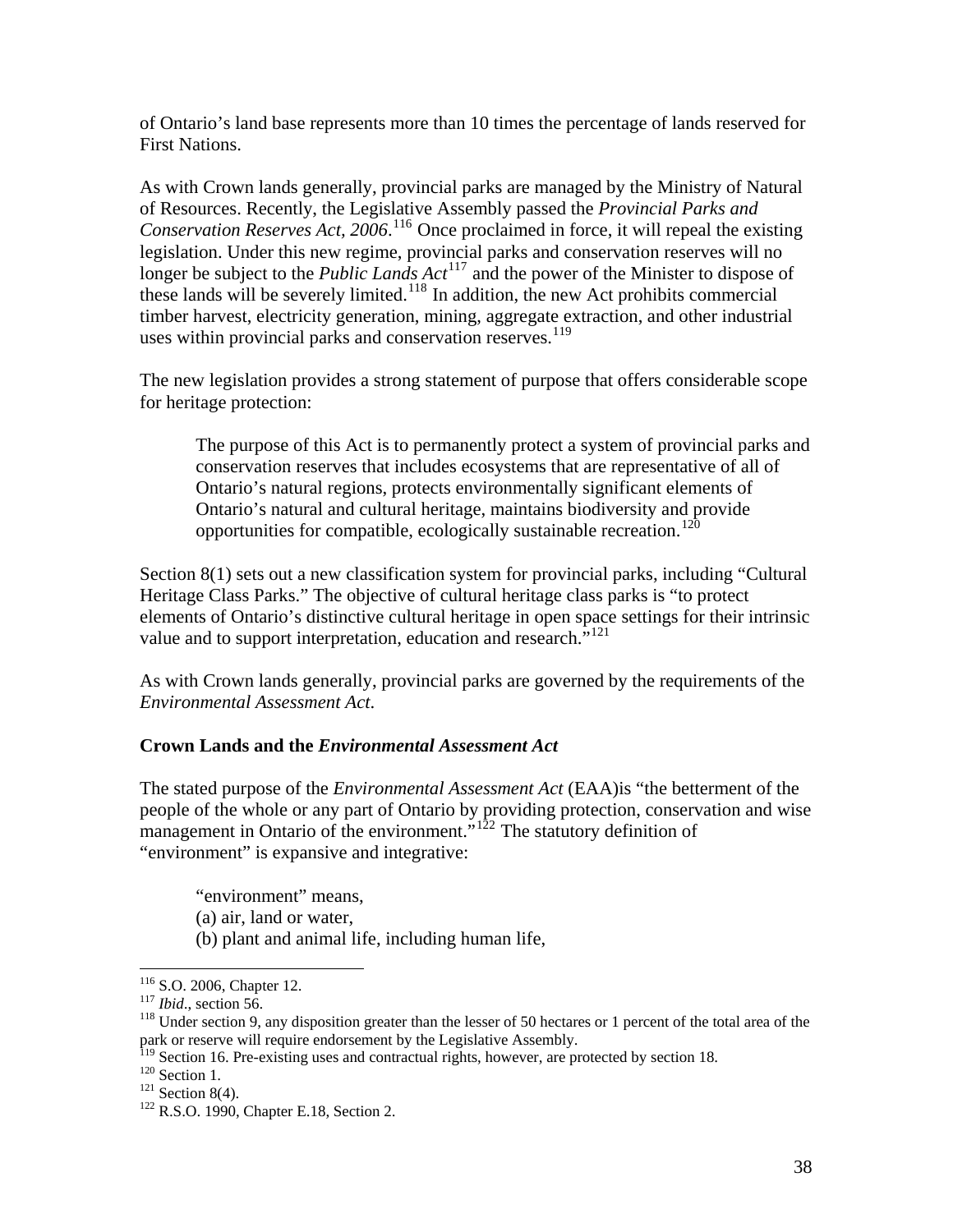(c) the social, economic and cultural conditions that influence the life of humans or a community, (d) any building, structure, machine or other device or thing made by humans, (e) any solid, liquid, gas, odour, heat, sound, vibration or radiation resulting directly or indirectly from human activities, or (f) any part or combination of the foregoing and the interrelationships between any two or more of them, in or of Ontario.

Although not specifically mentioned, heritage is captured by both "the cultural conditions that influence the life of humans" and "things made by humans."

Under Section 4, the EAA is explicitly made binding on the Crown in right of Ontario. Section 5 requires that "every proponent who wishes to proceed with an undertaking shall apply to the Minister [of the Environment] for approval to do so." In order to get such approval, the proponent must prepare an assessment of the potential environmental impacts of the undertaking that is subject to review by the Ministry and by the public. Undertakings subject to the EAA cannot proceed until such approval has been granted.<sup>[123](#page-38-0)</sup>

The EAA does not necessarily require a separate assessment for each individual undertaking. Some groups of projects, if approved by a "Class EA," are not required to satisfy the full requirements of an individual EA. Classes are defined under the EAA by reference to a shared "attribute, quality or characteristic."<sup>[124](#page-38-1)</sup> Section 13 allows for ministerial approval of classes of undertakings subject to class environmental assessments, which includes an obligation on the proponent to consult "with such persons as may be interested." Class EA documents prepared by proponents must include, among other things, a description of the expected range of environmental effects, a description of measures that could be taken to mitigate against adverse environmental effect, and a description of the consultation process used by the proponent in relation to persons who may be affected by the undertaking.<sup>[125](#page-38-2)</sup> In approving Class EAs, the Minister of the Environment may impose conditions upon the proponent that must be satisfied before the Class EA comes into effect.<sup>[126](#page-38-3)</sup>

The Class EA process is particularly relevant to the protection of Aboriginal heritage on Crown lands. MNR activities, including the disposition of Crown lands and the management of provincial parks and Crown forests, are subject to Class EAs.

#### **Class Environmental Assessment for MNR Resource Stewardship and Facility Development Projects (Class EA-RSFD)**

This Class EA, approved in 2002, covers a very wide range of projects undertaken by MNR in the management of public lands, many of which could negatively impact

<span id="page-38-0"></span> $123$  *Ibid.*, Section 5(3).

<span id="page-38-2"></span><span id="page-38-1"></span><sup>1&</sup>lt;sup>24</sup> *Ibid.*, Section 1(3). <sup>125</sup> *Ibid.*, Section 14(2). <sup>126</sup> *Ibid.*, Section 15.2(2).

<span id="page-38-3"></span>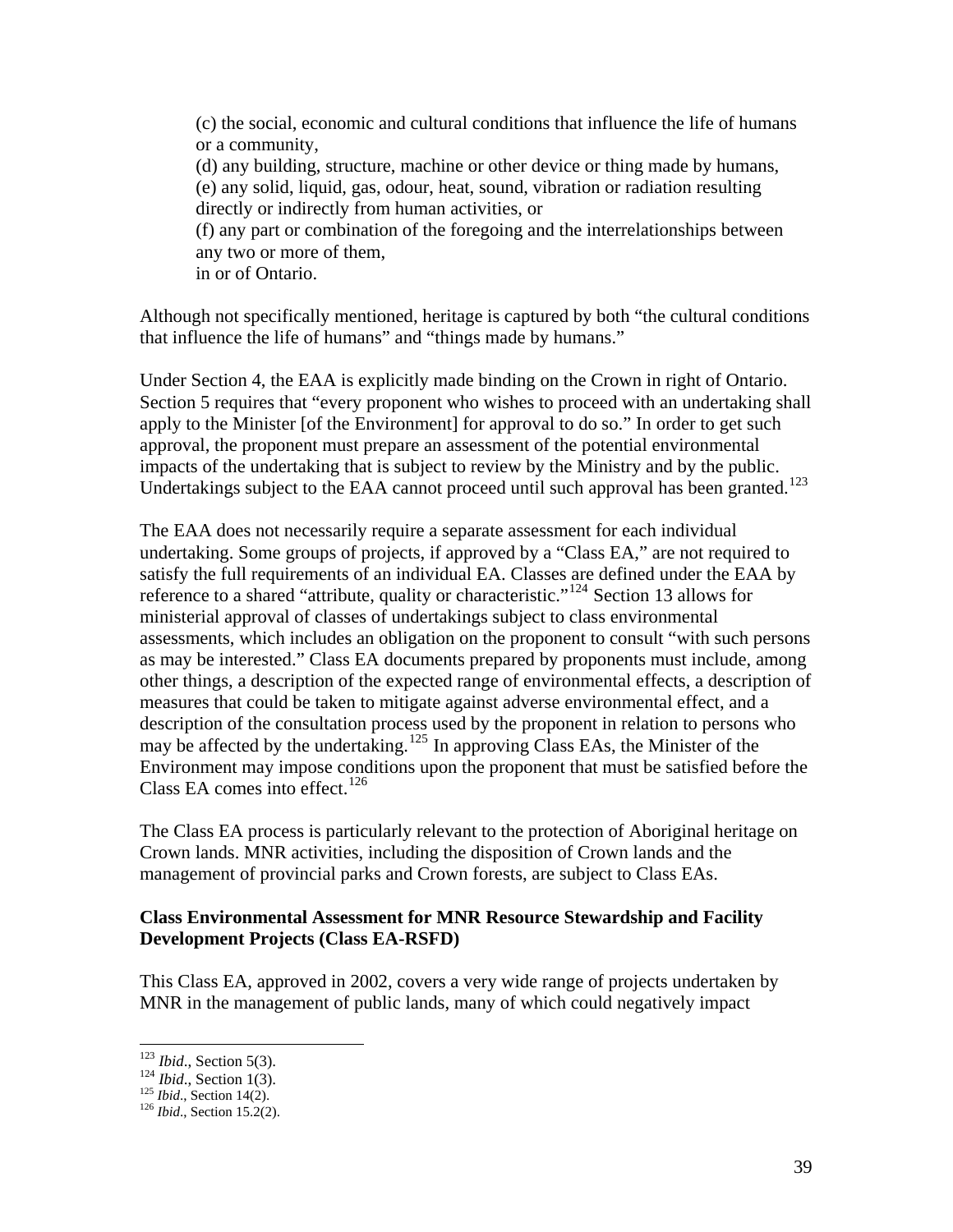Aboriginal heritage.<sup>[127](#page-39-0)</sup> Examples of projects include the construction of access roads, docks, dams, and dykes on Crown lands. Most importantly, it applies to disposition of Crown lands, including work permits, leases, and sales.<sup>[128](#page-39-1)</sup>

Projects are categorized according to potential negative environmental impact, with Categories A and B capturing low- to medium-impact projects and Category C capturing medium- to high-impact projects. If a project doesn't fall within Categories A, B, or C, then it is assigned to Category D and a full environmental assessment is required.

In order to assign projects to the appropriate category, MNR staff apply the screening criteria set out in the Class EA document. These criteria are divided into four broad categories: Natural Environment Considerations; Land Use, Resource Management Considerations; Social, Cultural, and Economic Considerations; and Aboriginal Considerations.<sup>[129](#page-39-2)</sup> If a potential negative effect is identified in relation to a particular screening criterion, MNR staff assign a rating of either high, medium, or low. If a project is assigned to Category A, then it may be implemented with appropriate conditions. If a project is assigned to Category B or C, then further evaluation and consultation in accordance with section 4 of the Class EA document is required.

For Category B (low- to medium-impact) projects, MNR provides a notice at the beginning of the process that includes a summary description of the project and any proposed mitigation measures, as well as a notice of completion. These notices must be advertised, in addition to being posted on the *Environmental Bill of Rights* (EBR) Registry.

For Category C (medium- to high-impact) projects, MNR or the disposition applicant is required to prepare a Draft Environmental Study Report (ESR). The Draft ESR must describe the purpose and rationale of the project and identify alternatives. Both the proposal and its alternatives are assessed using the prescribed screening criteria. Where potential adverse environmental effects are identified, avoidance or mitigation measures should be recommended. The Draft ESR is subject to public notice and consultation prior to its completion. Notice is also required once the Final ESR is completed. Again, notice requirements include postings on the EBR Registry.

Aboriginal heritage impacts can be assessed as a Cultural Consideration if the site falls into the category of "Cultural heritage resources," which is defined to include "archaeological sites, built heritage, and cultural landscapes."[130](#page-39-3) The Glossary contained in Appendix 1 provides a much more comprehensive definition of Cultural Heritage Resource:

Any resource or feature of archaeological, historical, cultural, or traditional use significance. This may include archaeological resources, built heritage or cultural

<span id="page-39-1"></span><span id="page-39-0"></span><sup>&</sup>lt;sup>127</sup> Approved December 11, 2002. See http://ontarioparks.com/english/planning\_pdf/class\_ea.pdf.  $128$  Prior to the approval of this Class EA, dispositions by MNR were not subject to the EAA by virtue of an Exemption Order 26/7.

<span id="page-39-3"></span><span id="page-39-2"></span><sup>129</sup> See Table 3.1: Screening Criteria. 130 *Ibid*., p. 22.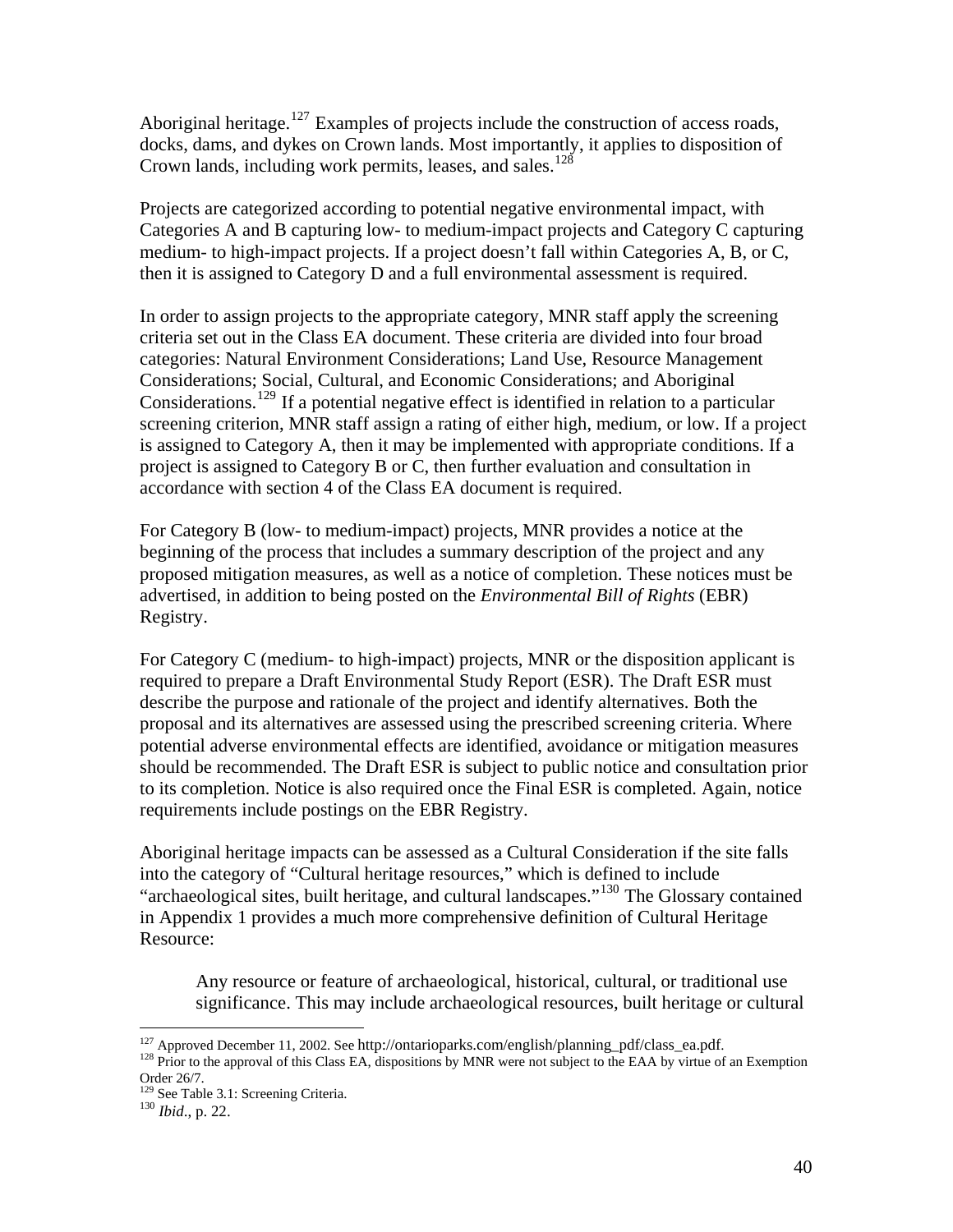heritage landscapes. Heritage resources and features are usually identified by federal or provincial agencies, municipalities, local architectural conservation advisory committees or other equivalent heritage groups, and local and regional band councils. Some heritage resources and features are legally "designated", and can be found in official sources. Some may only be inventoried or listed, either officially, or by interested stakeholders. Others have never been identified, although this does not necessarily diminish their cultural significance.<sup>[131](#page-40-0)</sup>

Examples of Cultural Heritage Resources are also defined in the glossary including:

Traditional Use Site: a geographically defined area supporting current or past human use as a gathering area, spiritual site, place of worship or cemetery.

Cultural Heritage Landscape: a geographic area of heritage significance, which has been modified by human activities. Such an area is valued by a community and is of significance to the understanding of the history of a people or place.

Places sacred to Aboriginal peoples could fall within one or both of these categories. If the screening process results in the identification of such sites, and the assessment of potential adverse impacts, then avoidance or mitigation is required. According to the Class EA document, "it is MNR practice to discourage development in areas of known cultural heritage significance, and to encourage further study in areas expected to have potential for cultural resources."<sup>[132](#page-40-1)</sup>

In addition to the general Cultural Considerations criteria, sacred lands might be identified and protected using the Aboriginal-specific criteria. The following "Aboriginal Considerations" appear in the table of screening criteria:

- First Nation reserves or communities
- Spiritual, ceremonial, or cultural sites
- traditional land or resources used for harvesting activities
- Aboriginal values
- Lands subject to land claims

The explicit recognition of Aboriginal spiritual and ceremonial sites is a first in Ontario's regulatory history. The protective potential of "Aboriginal values" remains unclear because the term is not defined in the text or the appendix.

The approval of the MNR Stewardship Class EA was made conditional upon the subsequent development and approval of *Technical Guidelines for Cultural Heritage Resources*. These guidelines, approved on June 28, 2006, are designed to address (a) how cultural heritage resources should be identified; (b) how to assess the significance of

<span id="page-40-0"></span><sup>131</sup> *Ibid*., p. 46. 132 *Ibid*., p. 35.

<span id="page-40-1"></span>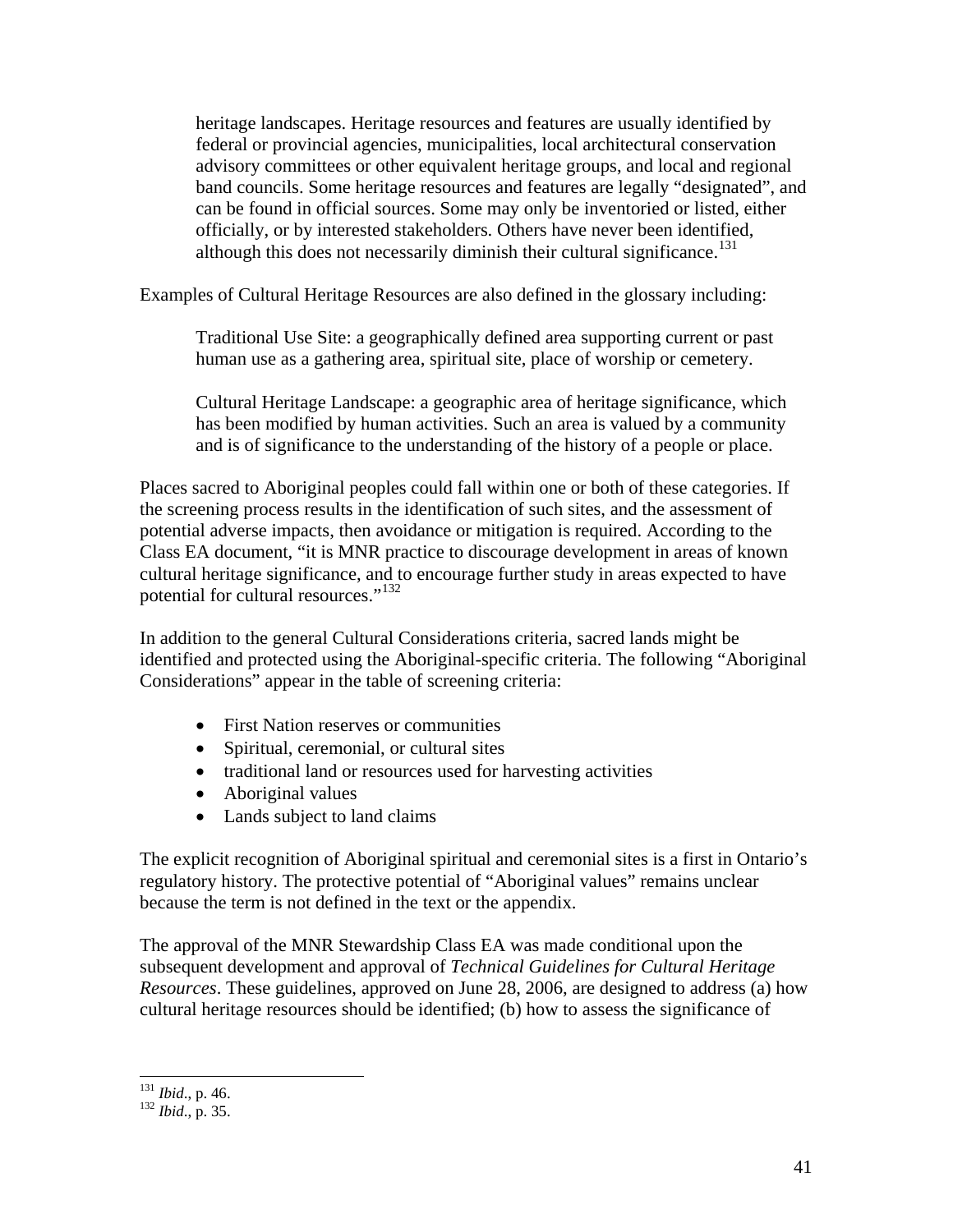identified cultural heritage resources; and (c) how to develop mitigation techniques regarding identified cultural heritage resources.<sup>[133](#page-41-0)</sup>

The approval notice posted on the EBR notes: "Cultural heritage resource type-Traditional Use Sites was dropped and consolidated into the definitions for the remaining three Cultural Heritage Resource (CHR) types. This was done to avoid confusion."<sup>[134](#page-41-1)</sup> It is not clear, however, that the range of sites contemplated by the Traditional Use category will be captured by the Archaeological or Cultural Landscape categories. The former category is potentially limited to past uses and the latter category may prove to have a higher threshold for the complex of features required to constitute a landscape. For example, if a site has been and continues to be used by Aboriginal peoples for gathering medicines, without having otherwise been physically altered, it is not clear that it would be protected from adverse impacts by the operation of these guidelines.

The Technical Guidelines also fail to shed any light on the "Aboriginal Values" screening criteria, which illustrates the danger of separating out "Aboriginal Considerations" in the Class EA process. Nevertheless, the policy development concerning Aboriginal heritage on Crown lands greatly exceeds that being achieved on private lands.

## **Class Environmental Assessment for Provincial Parks and Conservation Reserves (Class EA-PPCR)**

This Class EA, approved September 23, 2004, largely mirrors the MNR Class EA-RSFD.<sup>[135](#page-41-2)</sup> Although the class of undertakings differ, they share the same structure. This Class EA governs the following projects:

- establishing, amending and rescinding boundary regulations for a new or existing provincial park or conservation reserves
- acquiring and disposing of land for a new or existing provincial park or conservation reserve
- managing existing and recommended provincial parks or conservation reserves.[136](#page-41-3)

The screening criteria are arranged according to the same four clusters of Considerations, including Aboriginal Considerations. However, the Social Cultural Considerations include "Sacred or traditional use sites."<sup>[137](#page-41-4)</sup> The glossary does not define "Sacred sites" but the same definition of Traditional Use appears as was used in the Class EA-RSFD. Neither document defines what is meant by the criterion "Aboriginal Values."

<span id="page-41-0"></span> <sup>133</sup> *A Technical Guideline for Cultural Heritage Resources for Projects Planned Under the Class Environmental Assessment for MNR Resource Stewardship and Facility Development Projects and the Class Environmental Assessment for Provincial Parks and Conservation Reserves.* Online at: http://www.mnr.gov.on.ca/MNR/EBR/cult\_heritage/guideline.pdf.<br><sup>134</sup> EBR Registry Number PB06E6015.<br><sup>135</sup> Approved September 23, 2004. Online at:

<span id="page-41-1"></span>

<span id="page-41-3"></span><span id="page-41-2"></span>http://www.ontarioparks.com/ENGLISH/planning\_pdf/class\_ea.pdf. <sup>136</sup> *Ibid.*, p. 9.<br><sup>137</sup> Table 4.1 at p. 26.

<span id="page-41-4"></span>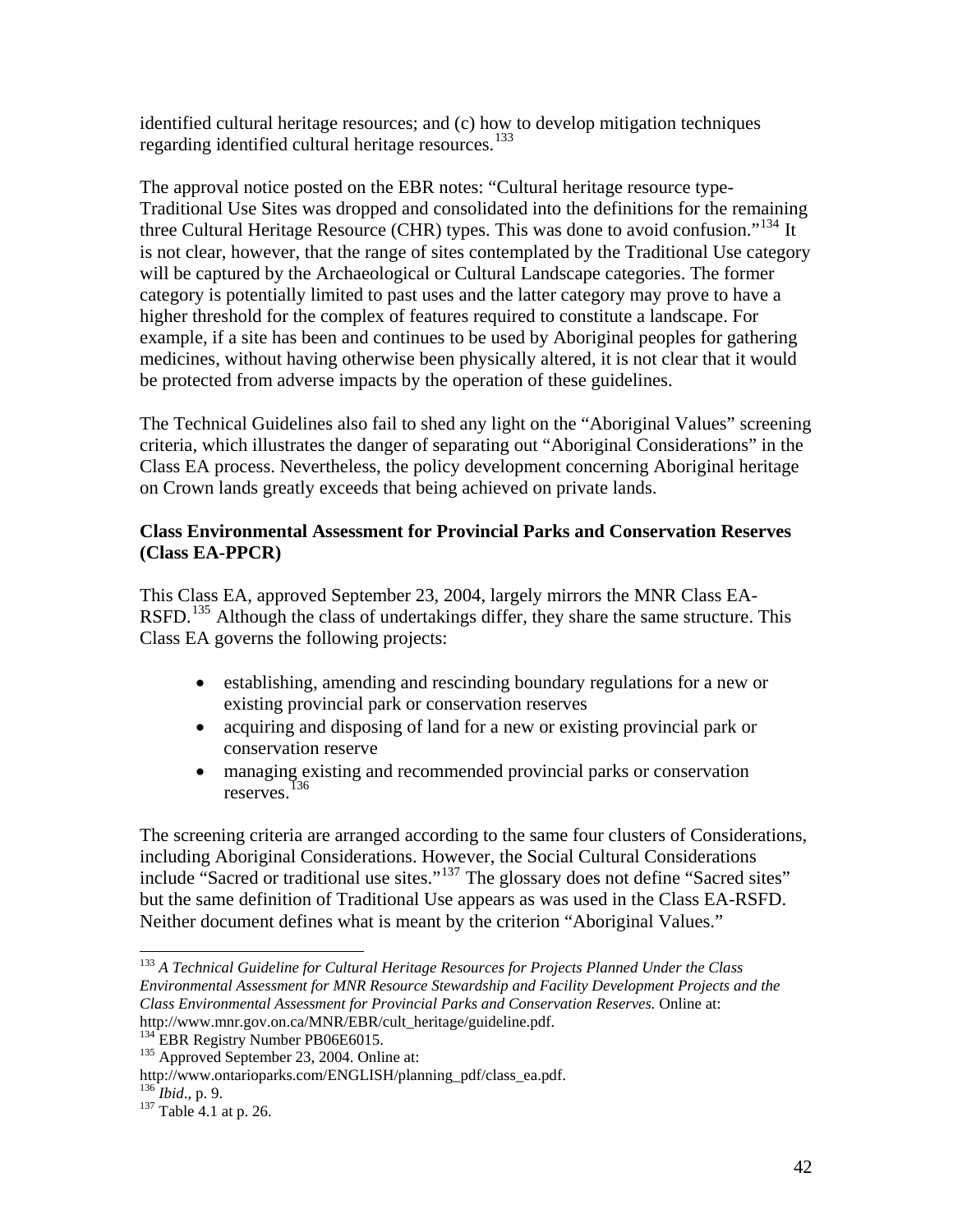Like the Class EA-RSFD, the approval of the Provincial Parks Class EA was conditional on the development of technical guidelines in consultation with the Ministry of Culture. In fact, the same guidelines apply to the implementation of both Class EAs. Therefore, the same concerns about collapsing traditional use sites into either archaeological resources or cultural landscapes apply, as does the concern that "Aboriginal Values" have remained undefined.

## **Crown Forests in Ontario**

Forests represent by far the largest proportion of Crown lands in Ontario. According to MNR, 66 percent of Ontario (70.4 million hectares) is forested and approximately 90 percent of these forests belong to Ontario.<sup>[138](#page-42-0)</sup> Once again, the land base of First Nations in Ontario is dwarfed in comparison to the extent of forested Crown lands. As with provincial parks, Crown forests are managed by MNR and have been made subject to a Class Environmental Assessment that was approved in  $2003$ <sup>[139](#page-42-1)</sup> Its approval was also made conditional upon the preparation of a Forest Management Planning Manual. In particular, it specified that the Manual "shall contain requirements for the preparation, during the development of the Forest Management Plan, of an Aboriginal Background Information Report, and a preliminary and final report on the Protection of Identified Aboriginal Values , and shall contain requirements for consultation with Aboriginal communities in the preparation of these reports."<sup>[140](#page-42-2)</sup>

In response to these conditions, MNR prepared and posted a "Draft Forest Management Guide for Cultural Heritage Values" in July 2005.<sup>[141](#page-42-3)</sup> As of December 2006, this Guide has not yet been finalized. Even in draft form, however, this document provides a much needed discussion of Aboriginal Values. Rather than being cast as the fourth class of "Considerations," treated separately from "Cultural Considerations" in the screening process, the Guide treats Aboriginal Values as a type of Cultural Heritage Values.

Aboriginal Values are defined generally as those "values of importance to the participating community including sites of local archaeological, historical, religious and cultural heritage significance, including Aboriginal cemeteries, spiritual sites and burials sites."<sup>[142](#page-42-4)</sup> However, the guide acknowledges that "the actual strategy for values" identification must be established with each of the participating Aboriginal communities."[143](#page-42-5) Furthermore, it acknowledges that protocols must be developed for ensuring the security of sensitive data.

<span id="page-42-0"></span><sup>138</sup> *Ontario's Forests: Sustainability for Today & Tomorrow* (Queen's Printer, 2003), p. 2. Online at: http://ontariosforests.mnr.gov.on.ca.

<span id="page-42-1"></span><sup>&</sup>lt;sup>139</sup> Declaration Order regarding MNR's Class Environmental Assessment Approval for Forest Management on Crown Lands in Ontario, approved June 25, 2003. EBR Registry Number: RA03E0004. A Notice of Amendment to this Declaration Order was posted on October 31, 2006; see EBR Registry Number:

RA06E0012.<br><sup>140</sup> See Section 6(d) and 7(c).

<span id="page-42-4"></span><span id="page-42-3"></span><span id="page-42-2"></span><sup>&</sup>lt;sup>141</sup> EBR Registry Number: PB05E7005. Draft version dated June 15, 2005.<br><sup>142</sup> *Ibid.* n. 19. 19.

<span id="page-42-5"></span>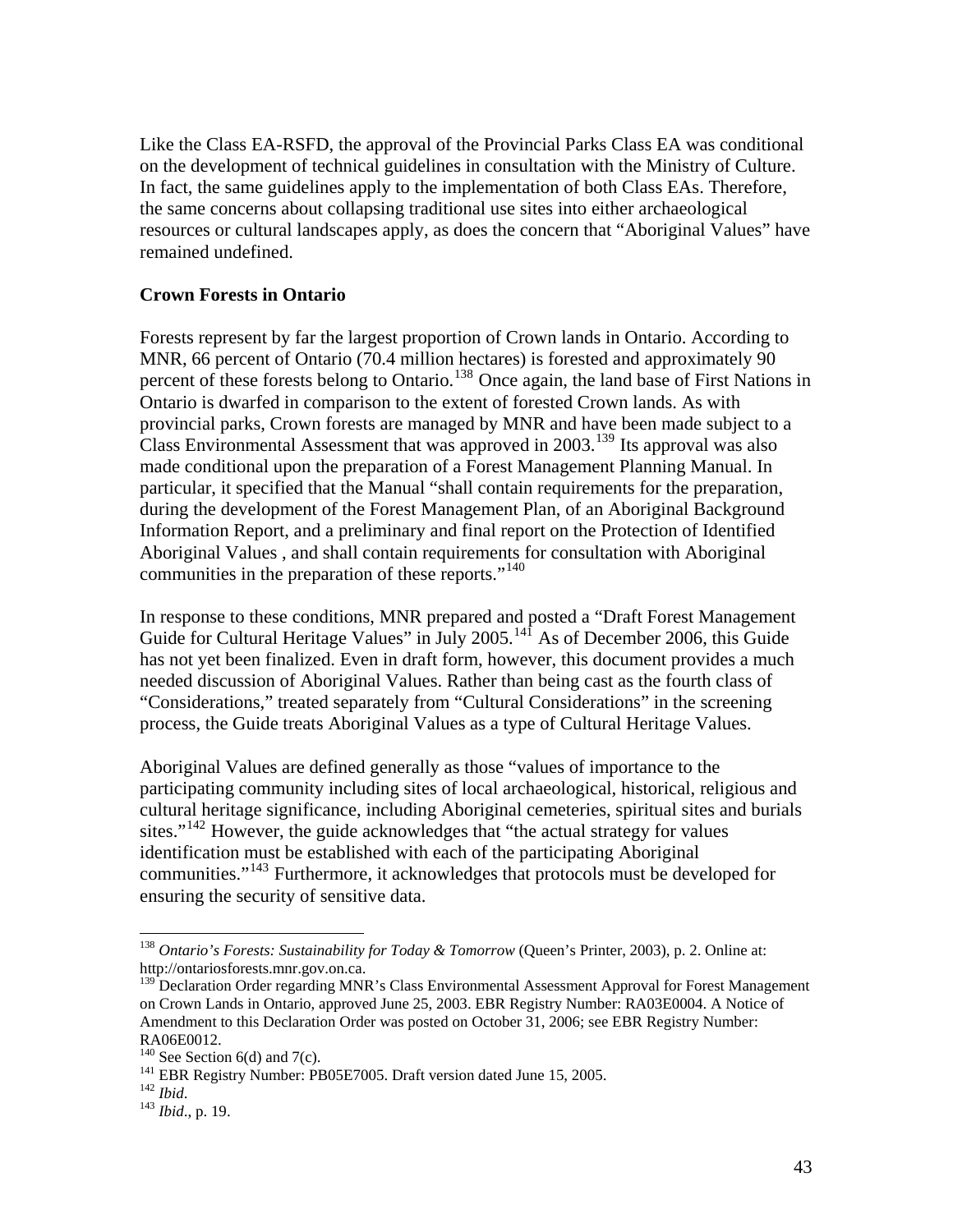As defined, Aboriginal Cultural Heritage Values can be protected on sites that would not otherwise be classified as Archaeological sites or Cultural Landscapes. By being recognized as cultural heritage values in their own right, Aboriginal values are not prejudiced by their lack of visibility. The Draft Guide discusses the visibility of values in the following terms:

An important consideration in planning for cultural heritage values protection is the concept of visibility. The visibility of a value is related to how readily an individual could identify traces of the past occupation or activity undertaken at the site. For most archaeological sites, visibility increases with the abundance of material. Visibility, in terms of the number of objects present, may stand as a measure of archaeological significance, but for many Aboriginal values, significant cultural activities may have left limited physical traces.<sup>[144](#page-43-0)</sup>

This departure from a strictly physical, material approach to culture is crucial if Aboriginal sacred sites apart from cemeteries are to receive adequate protection. The Draft Guide reiterates that its protective potential will not be limited to material culture: "Values which have a geographic component and which can be primarily described as holding cultural significance to the Aboriginal community will be considered in planning under the terms of this Guide, regardless of whether there are physical remains."<sup>[145](#page-43-1)</sup> It is holding out the promise that spiritual sites not altered by man and totally dependent on oral tradition for their identification, such as the abodes of Manitous, could be protected with sensitivity and discretion.

#### **Crown Lands and Mining**

Although the scope for protection of Aboriginal heritage sites on public lands has been enhanced as a result of policy development under the auspices of the *Environmental*  Assessment Act, the same cannot be said for public lands subject to mining activity.<sup>[146](#page-43-2)</sup>

In 1985, responsibility for mines and minerals was transferred from the Ministry of Natural Resources to a separate ministry now known as Northern Development and Mines (MNDM). Until that time, dispositions (leases, licences, grants) involving mines and minerals had been the responsibility of the Ministry of Natural Resources and, like other dispositions, these were exempt from the EAA as a result of Declaration Order MNR-71. As discussed above, MNR dispositions of Crown lands are now governed by the Class EA-RSFD and Class EA-PPCR. Mineral dispositions, however, are not captured by the Class EA designation. Instead, the MNDM has continued to operate under an Exemption Order which, in June 2006, was extended for another three years.<sup>[147](#page-43-3)</sup>

<span id="page-43-0"></span> $144$  *Ibid.*, p. 14.

<span id="page-43-2"></span><span id="page-43-1"></span><sup>144</sup> *Ibid*., p. 14. 145 *Ibid*., p. 18. 146 The *Mining Act*, R.S.O. 1990, Chapter M.14, contains the following definition: "'Crown land' does not include, (a) land, the surface rights, mining rights or the mining and surface rights of which are under lease

<span id="page-43-3"></span>or licence of occupation from the Crown."<br><sup>147</sup> Declaration Order 3/3. The recent extension approval decision does not appear to have been posted. For the previous extension see EBR Number: RA03E0015.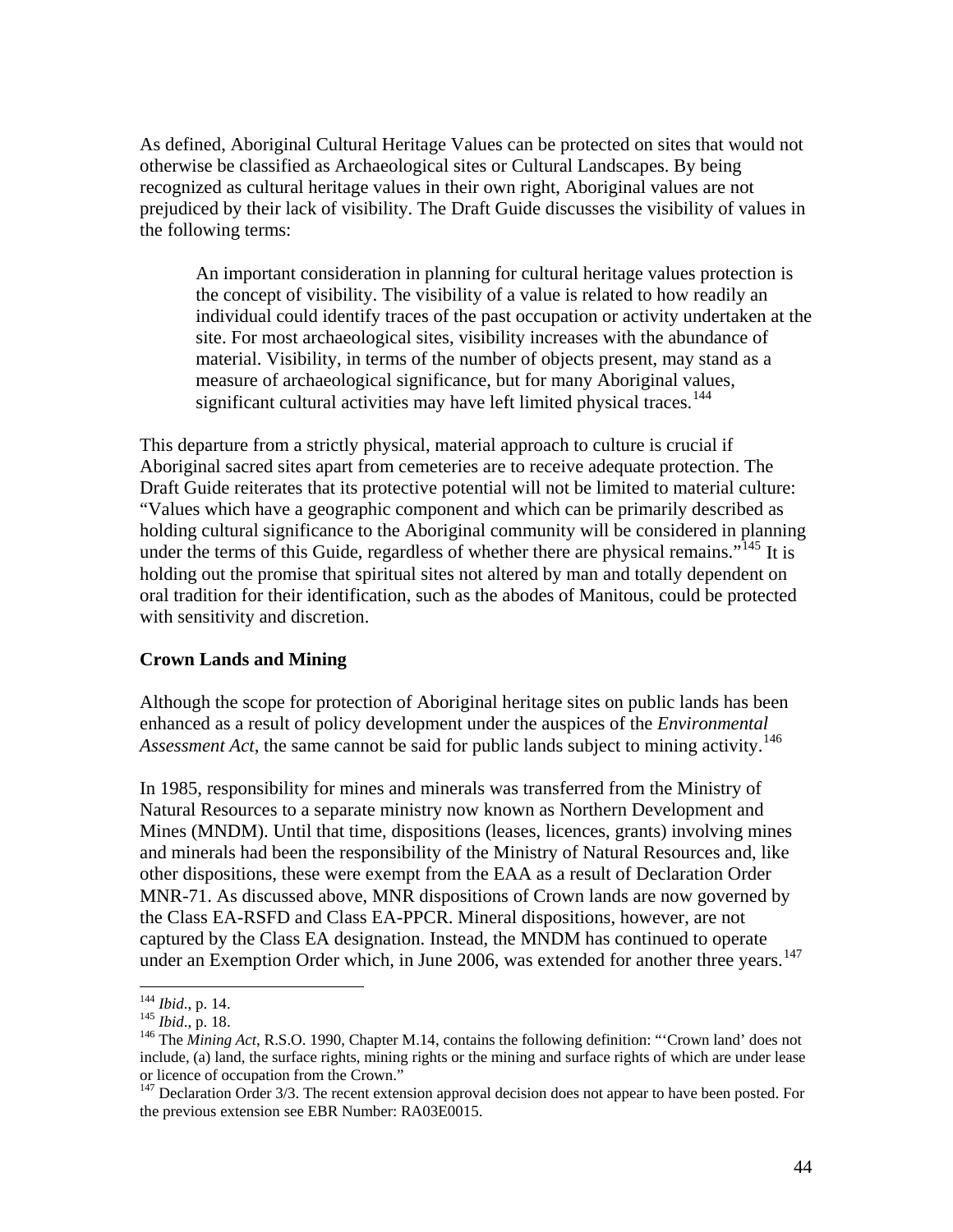This means that Aboriginal heritage resources are not protected by the *Environmental Assessment Act* from the potential negative effects of mining activities on public lands.

## **SUMMARY: ABORIGINAL HERITAGE PROTECTION ON CROWN LANDS**

For First Nations located in Northern Ontario, the vast majority of their off-reserve heritage resources are located on Crown lands. To the extent that such lands are subject to the *Environmental Assessment Act*, there is an emerging regulatory regime that offers protection for sites that are sacred to Aboriginal peoples.

## **Aboriginal Heritage Protection on Crown Lands**

For First Nations situated in Southern Ontario, protection of their off-reserve heritage resources often falls within the planning regime applicable to private lands. The main statutes in this regard are the *Planning Act* and the *Ontario Heritage Act*. At first glance, it is not clear exactly who is protecting Aboriginal heritage from the potentially adverse effects of private development in Ontario. In fact, the mandate of the Ministry of Culture under *Ontario Heritage Act* to conserve and protect archaeological resources has largely been usurped by amendments to the *Planning Act,* which have delegated provincial development approval authority to local municipalities.

## *Ontario Heritage Act*

Given its title, one might expect the *Ontario Heritage Act* to make explicit provisions for the protection of Aboriginal heritage resources in consultation with Aboriginal peoples. Regrettably, the Act contains references to neither. Although the Minister of Culture has the power to "determine policies, priorities and programs for the conservation, protection and preservation of heritage in Ontario," this power is permissive, not mandatory.<sup>[148](#page-44-0)</sup>

Over the past decade, operational priorities of the Ministry of Culture have changed considerably. Its former role as a provincial review agency for development applications enabled the Ministry's archaeologists to participate directly in the conservation and management of heritage resources. In 1996, when this responsibility was off-loaded to non-specialists at the municipal level, the Ministry's role became one of managing the archaeological consulting industry rather than protecting the province's archaeological resources.[149](#page-44-1)

This shift in focus is reflected in the Ministry's "Archaeology Customer Service Project," which has resulted in the development of a new licensing framework, as well as draft Standards and Guidelines for Consultant Archaeologists. As a result of this policy initiative, the *Heritage Act* was recently amended to update and clarify the licensing

<sup>148</sup> R.S.O. 1990, Chapter O.18, section 2. "The Minister *may*..."

<span id="page-44-1"></span><span id="page-44-0"></span><sup>149</sup> See discussion, *supra*, at note 151.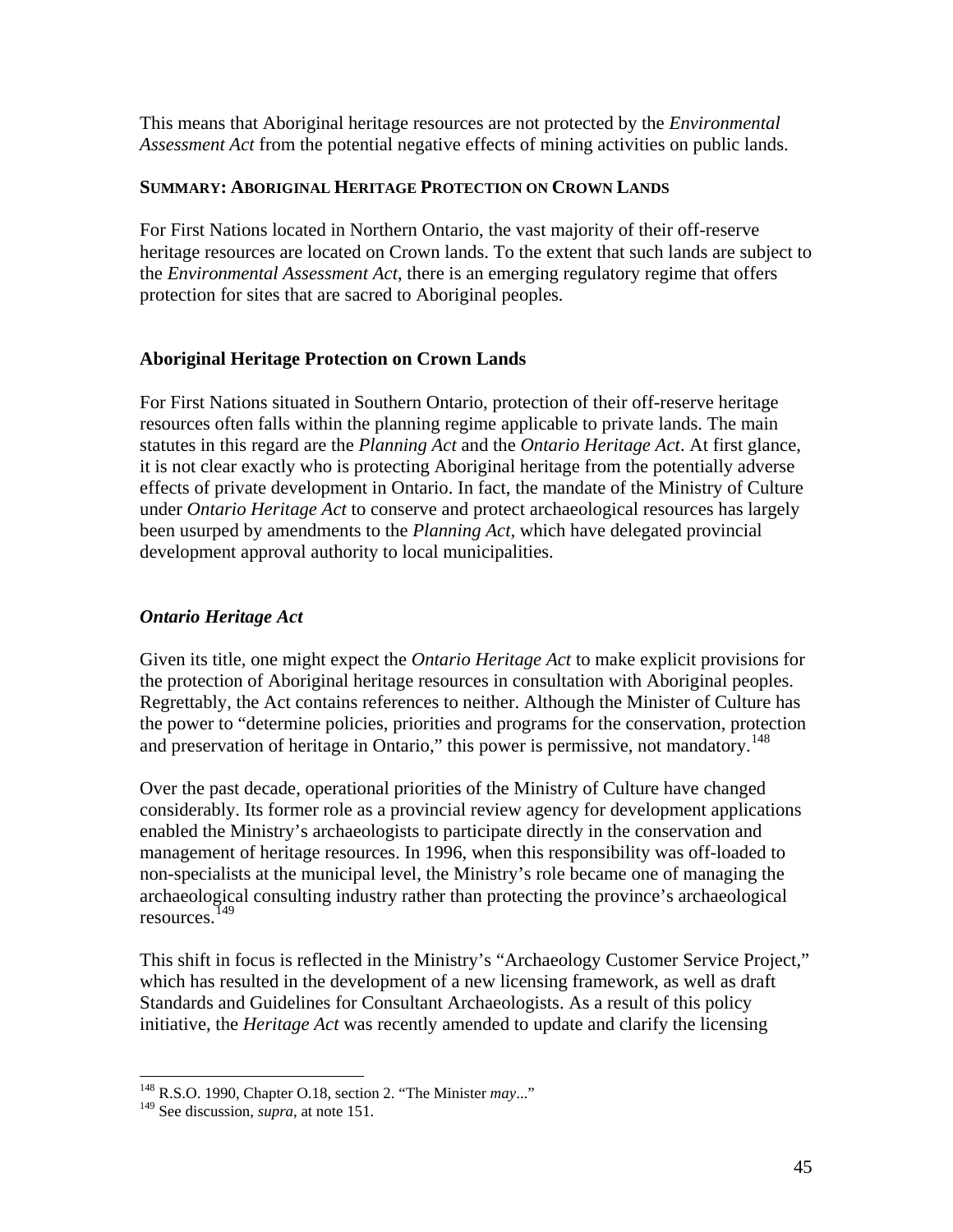regime for archaeologists.<sup>[150](#page-45-0)</sup> Part VI of the Act deals with the Conservation of Resources of Archaeological Value. Section 48(1) specifically prohibits unlicensed archaeological fieldwork. The licensing regime, however, is geared toward ensuring archaeological competence, not to site-specific reviews of the appropriateness of excavation. According to Regional Heritage Planner Neal Ferris, "the Ministry's core mandate under Heritage Act is to license archaeologists, not to determine extent and manner of protection for archaeological resources."[151](#page-45-1)

The Ministry of Culture licenses archaeologists, and maintains a database of archaeological sites and archaeological fieldwork reports, but it is not the approval authority in relation to planning developments that could negatively impact heritage resources. Once licensed, archaeologists can be hired by private landowners to alter sites and remove artifacts without requiring the prior approval of the Ministry, provided the property has not been designated under Part VI of the Act.<sup>[152](#page-45-2)</sup> The Ministry of Culture will become involved in a site-specific review only if a private development requires an Official Plan amendment or a plan of subdivision, and if the local approval authority has imposed a condition requiring an archaeological assessment. The *Planning Act*, not the *Ontario Heritage Act*, governs the Ministry's presently constrained role.

## **Heritage Protection and the** *Planning Act*

The first planning legislation in Ontario, introduced in 1946, applied only to cities and surrounding areas.<sup>[153](#page-45-3)</sup> By the 1970s, planning authority was being exercised in most municipalities throughout the province. Concern for consistency in policy and planning increased with growth and development. In 1983, the *Planning Act* was amended to provide for the integration of "matters of provincial interest in provincial and municipal planning decisions."[154](#page-45-4) The newly designated "provincial interests" included "the conservation of features of significant architectural, cultural, historical, archaeological or scientific interest."<sup>[155](#page-45-5)</sup> Aboriginal heritage resources could be characterized as "cultural, historical, archaeological" features, assuming the "significant interest" threshold could be met, but the question remains, to what extent and in what manner are such features protected? Regrettably, this is not clear on the face of the *Planning Act*.

Much of the protective potential of the *Planning Act* is to be found in documents that exist outside the Act, in a hybrid regulatory form known as a Provincial Policy Statement (PPS). Section 3 of the Act authorizes the Minister of Municipal Affairs and Housing,

<span id="page-45-0"></span><sup>&</sup>lt;sup>150</sup> See Ontario Regulation 8/06 "Licences under Part VI of the Act—Excluding Marine Archaeological Sites."<br><sup>151</sup> Telephone conversation, December 21, 2006.

<span id="page-45-2"></span><span id="page-45-1"></span><sup>&</sup>lt;sup>152</sup> To date, only five sites have been designated under Part Vi of the Act. See *Ontario Heritage Act*, R.R.O., Regulation 857, "Archaeological Sites." Once designated, such sites can only be excavated or altered with a permit from the Minister. See section 56.

<span id="page-45-3"></span><sup>153</sup> G. Penfold, "Planning Act Reforms and Initiatives in Ontario, Canada," in *The Cornerstone of Development: Integrating Environmental, Social, and Economic Policies*, edited by J. Schnurr and S. Holtz (Ottawa: International Development Research Centre, 1998) at p.149.

<span id="page-45-5"></span><span id="page-45-4"></span><sup>&</sup>lt;sup>154</sup> *Planning Act*, R.S.O. 1990, c.P.13, Section 1.1 <sup>155</sup> *Ibid.*, section 2(d).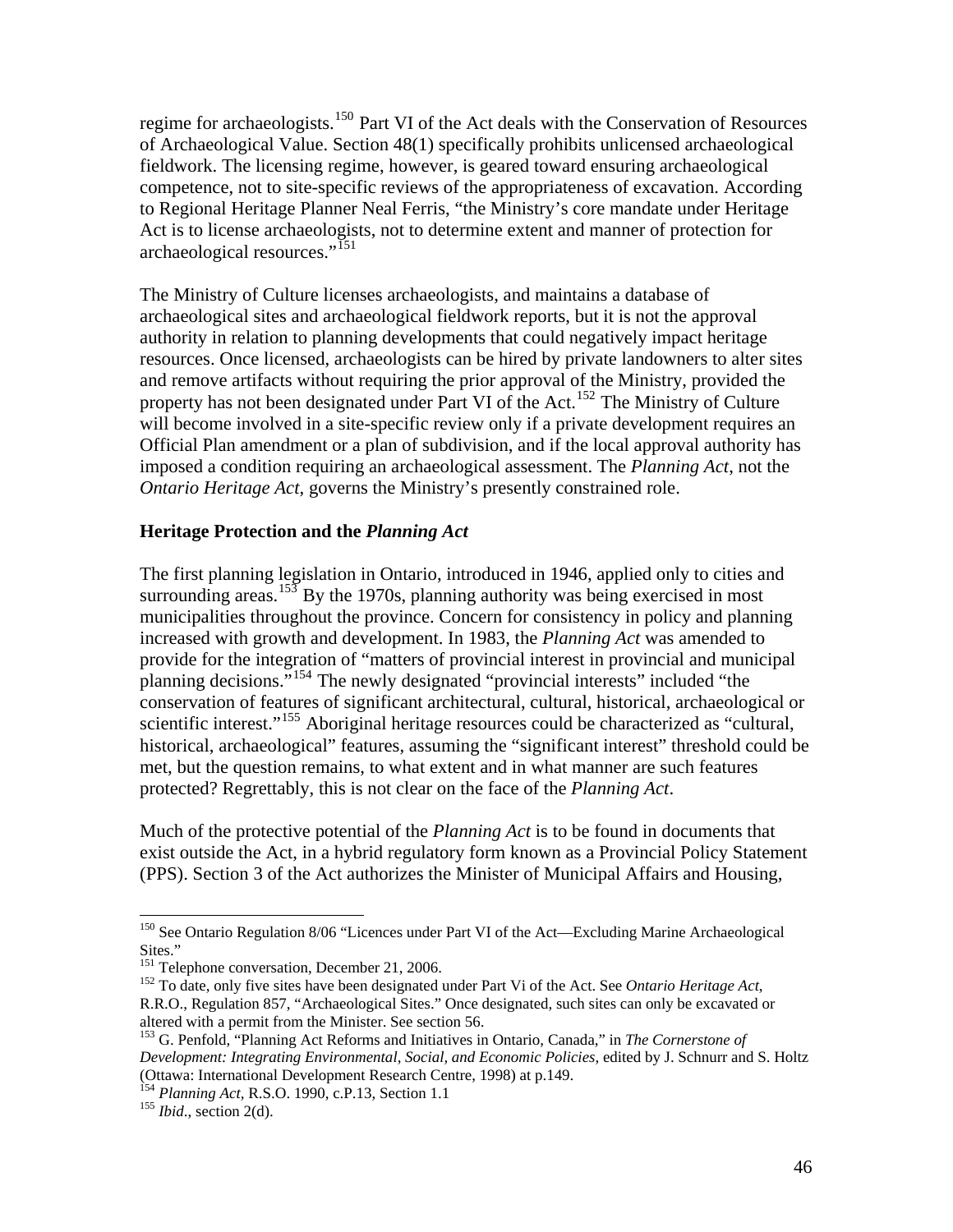together with other Ministers of the Crown, to issue policy statements with Cabinet approval on matters of "provincial interest." Once issued, these policy statements are intended to influence both provincial and municipal planning decisions.<sup>[156](#page-46-0)</sup>

The degree to which planning approval authorities are bound by the PPS has changed several times in the past decade. Initially the standard was set quite low, requiring that planning authorities shall "have regard to" the PPS in their decision making.<sup>[157](#page-46-1)</sup> In 1994, this standard was increased, requiring decisions to be "consistent with" the PPS.<sup>[158](#page-46-2)</sup> This higher "consistency" standard however, was short-lived. In 1996, an amendment restored the "shall have regard to" standard.<sup>[159](#page-46-3)</sup> In 2004 the consistency standard was again restored.<sup>[160](#page-46-4)</sup> The current Act states that, decisions "in respect of the exercise of any authority that affects a planning matter, shall be consistent with policy statements."<sup>[161](#page-46-5)</sup>

Since 1996, many planning decisions formerly made by provincial ministries have been delegated to municipalities. Section 3(5) requires that all planning "decisions," whether made by a provincial or municipal authority, must meet the consistency standard. Even where the approval authority has been delegated from the province to a municipal body, provincial responsibility for consistency with the PPS remains with respect to provision of "comments, submissions or advice affecting a planning matter."<sup>[162](#page-46-6)</sup>

In order to assess the strength of protection for Aboriginal heritage contained in the *Planning Act*, it is necessary to look outside the legislation to the Provincial Policy Statement.

## **Provincial Policy Statement 2005**

The current PPS, which came into effect in March 2005, contains the following policy with respect to Cultural Heritage and Archaeology:

**2.6.1** Significant built heritage resources and significant cultural heritage landscapes shall be conserved.

**2.6.2** Development and site alteration shall only be permitted on lands containing archaeological resources or areas of archaeological potential if the significant

<span id="page-46-0"></span><sup>&</sup>lt;sup>156</sup> Approval authorities include municipalities, planning boards, Ministries of the Crown, boards, commissions, agencies of government, including the Ontario Municipal Board.<br><sup>157</sup> Planning Act, R.S.O. 1990, Chapter P.13, s.3(5).

<span id="page-46-5"></span><span id="page-46-4"></span>

<span id="page-46-3"></span><span id="page-46-2"></span><span id="page-46-1"></span><sup>&</sup>lt;sup>158</sup> Planning and Municipal Statute Law Amendment Act, 1994, c.23, s.6(2).<br><sup>159</sup> Land Use Planning and Protection Act, 1996, c.4, s.3.<br><sup>159</sup> Land Use Planning and Protection Act, 1996, c.4, s.3.<br><sup>160</sup> Strong Communities *Amendment Act, 2006,* c.23. Once proclaimed, s.3(5) will read: "A decision of the council of a municipality, local board, a planning board, a minister of the Crown and a ministry, board, commission or agency of government, including the Municipal Board, in respect of the exercise of any authority that affects a planning matter, (a) shall be consistent with the policy statements issued under subsection (1) that are in effect on the date of the decision, and (b) shall conform with the provincial plans that are in effect on that date, or shall not conflict with them, as the case may be."

<span id="page-46-6"></span><sup>162</sup> *Planning Act,* R.S.O. 1990, chapter P.13, s.3(6).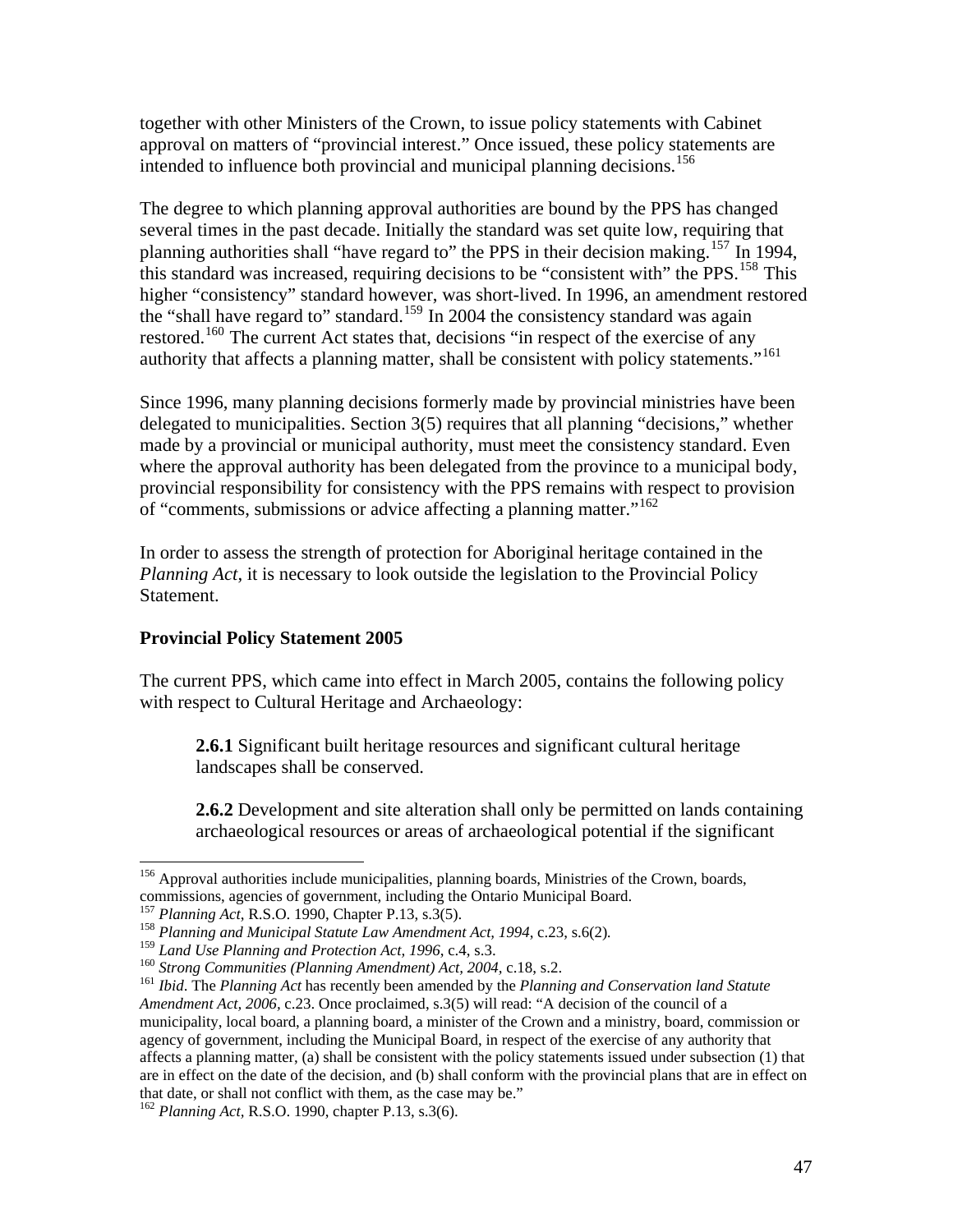archaeological resources have been conserved by removal and documentation, or by preservation on site. Where significant archaeological resources must be preserved on site, only development and site alteration which maintain the heritage integrity of the site may be permitted.

**2.6.3** Development and site alteration may be permitted on adjacent lands to protected heritage property where the proposed development and site alteration has been evaluated and it has been demonstrated that the heritage attributes of the protected heritage property will be conserved.

Mitigative measures and/or alternative development approaches may be required in order to conserve the heritage attributes of the protected heritage property affected by the adjacent development or site alteration.<sup>[163](#page-47-0)</sup>

Under this policy, places sacred to Aboriginal peoples could be conserved if they reach the threshold of "significant cultural heritage landscapes," which are defined as follows:

…a defined geographical area of heritage significance which has been modified by human activities and is valued by a community. It involves a grouping(s) of individual heritage features such as structures, spaces, archaeological sites and natural elements, which together form a significant type of heritage form, distinctive from that of its constituent elements or parts. Examples may include, but are not limited to, heritage conservation districts designated under the Ontario Heritage Act; and villages, parks, gardens, battlefields, mainstreets and neighbourhoods, cemeteries, trailways and industrial complexes of cultural heritage value.

Conservation of significant Cultural Heritage Landscapes is mandatory. The policy defines conserved as meaning "the identification, protection, use and/or management of cultural heritage and archaeological resources in such a way that their heritage values, attributes and integrity are retained."

Section 2.6.2 contemplates two forms of conservation: collection and removal of archaeological resources (excavation) or preservation on site (avoidance). If sacred places are treated simply as collections of archaeological resources, the policy could allow for removal and documentation of the associated "artifacts." However, the policy requires that "heritage values, attributes and integrity" be retained. From an Aboriginal perspective, the heritage integrity of sacred places could only be conserved by preservation of the land together with the associated cultural material. To remove ceremonial items from their ritual landscape would be to destroy the spiritual connection that brought them there in the first place.

The Cultural Heritage provisions of the PPS, if applied with appropriate sensitivity, have great scope for protecting Aboriginal heritage from the negative impacts of development.

<span id="page-47-0"></span><sup>&</sup>lt;sup>163</sup> Accessed online at: http://www.mah.gov.on.ca/userfiles/HTML/nts\_1\_23137\_1.html#2.6. The text in *italics* are terms defined by the PPS.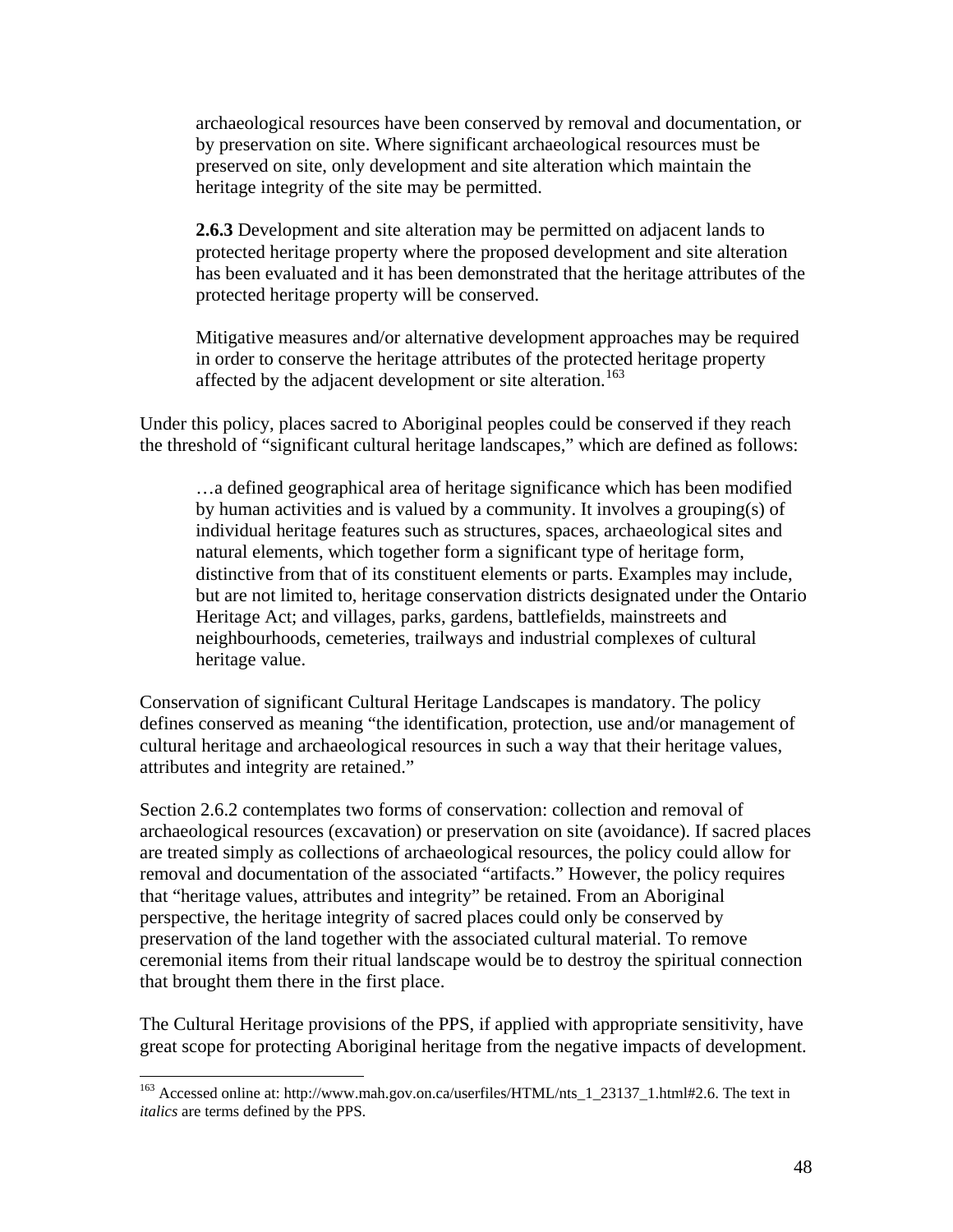The *Planning Act* requires all planning decisions to be consistent with the mandatory conservation policy. But the question remains, who are the decision-makers that are bound by this conservation mandate? The responsibility for heritage protection is in fact very diffuse and does not always correspond with expertise and resources.

#### **Land Use Planning and Heritage Protection**

Prior to amendments to the *Planning Act* in 1996, the Ministry of Culture played a direct role in reviewing land use planning applications including site plans, subdivisions, zoning changes, and official plan amendments. The Ministry was not designated as an approval authority within the terms of the *Planning Act* or the *Heritage Act*. But as a matter of policy, municipalities were required to circulate applications to the Ministry for comment and review by Regional Heritage Planners who were trained archaeologists. If the Ministry determined that a proposed development could negatively impact known or potential archaeological resources, the Ministry imposed conditions requiring archaeological assessment and mitigation. These condition(s) could be removed only after all provincial heritage concerns had been met (by excavation or avoidance). A development could not obtain final approval to proceed until the conditions were removed.

The 1996 amendments to the *Planning Act* delegated many planning approval functions from provincial authorities to local municipalities.<sup>[164](#page-48-0)</sup> Once approval authority has been delegated, the process is known as "Municipal Plan Review" and "the province does not review or provide guidance on planning applications unless specifically requested to do so by the approval authority."<sup>[165](#page-48-1)</sup> This delegation is an ongoing process with counties and regions being the first to assume approval authority, followed by cities, towns, and municipalities.<sup>[166](#page-48-2)</sup>

Critics of the devolution have challenged "the willingness and ability of these approval authorities to effectively address archaeological concerns."<sup>[167](#page-48-3)</sup> Very few, if any, of the approval authorities have archaeologists on staff. As a result, persons lacking specialized training are required to make the crucial determination of whether lands slotted for development possess high archaeological potential. Non-specialists are required to assess

<span id="page-48-0"></span> $164$  Supra, note 151.

<span id="page-48-1"></span><sup>&</sup>lt;sup>165</sup> Dennis H. Wood, *The Planning Act: A Sourcebook*, 4th ed. (Toronto: Carswell Thomson Professional Publishing, 1999) at p. 851.

<span id="page-48-2"></span><sup>&</sup>lt;sup>166</sup> For extent of delegation to date, see Planning Act Approval Authority in Ontario, November 2006. Online at:

http://www.mah.gov.on.ca/userfiles/page\_attachments/Library/1/2391159\_Plng\_Act\_Approval\_Authority\_ November\_2006.pdf.

<span id="page-48-3"></span><sup>&</sup>lt;sup>167</sup> Neal Ferris, "'I don't think we're in Kansas anymore...': The Rise of the Archaeological Consulting Industry in Ontario," in *Bringing Back the Past: Historical Perspectives on Canadian Archaeology*, edited by P. Smith and D. Mitchell, Mercury Series Paper 158 (Ottawa: Museum of Civilization, Archaeological Survey of Canada, 1998).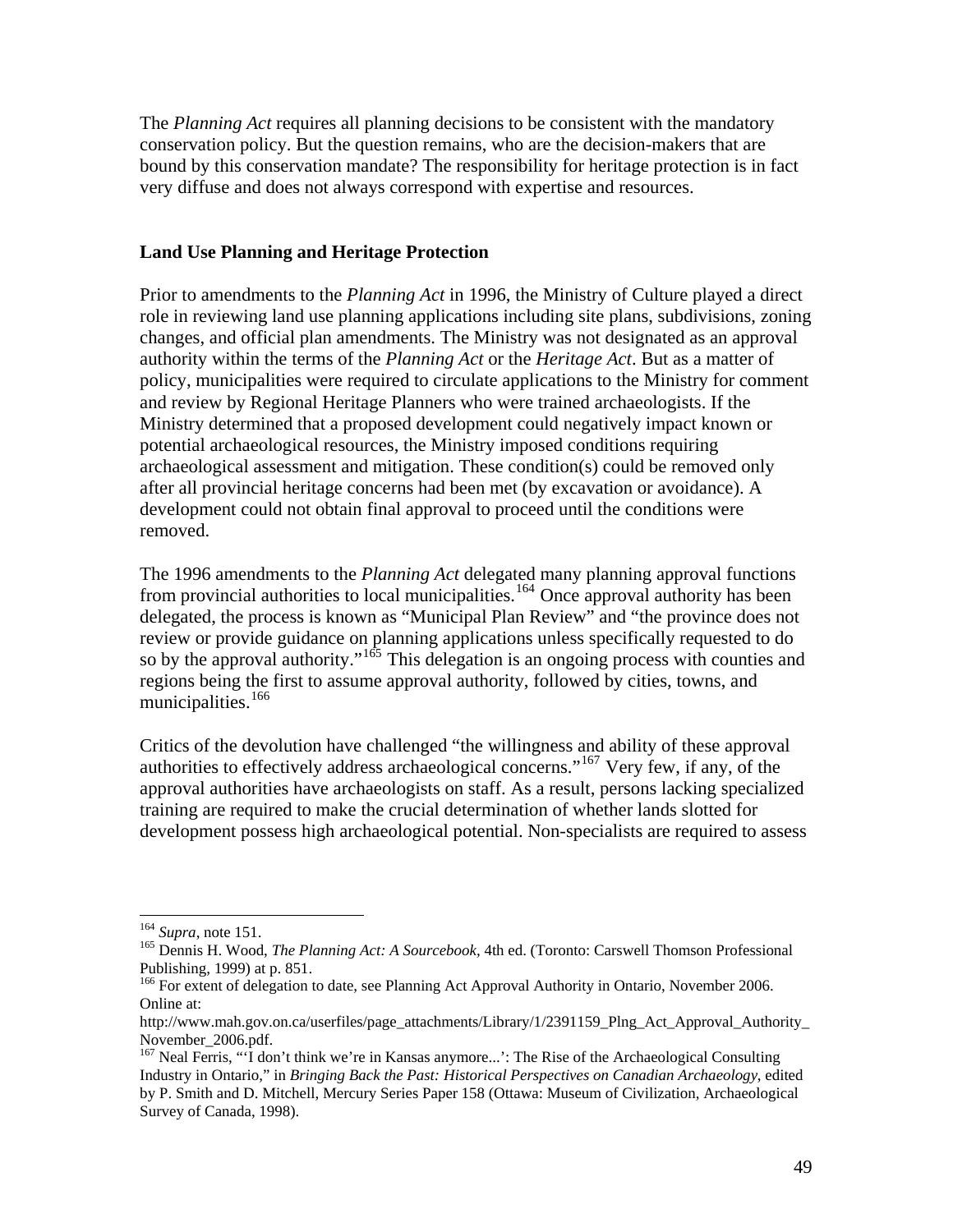"Archaeological Potential" based on screening criteria developed by the Ministry of Culture.<sup>[168](#page-49-0)</sup>

## **Determination of Archaeological Potential by Non-Specialists**

The Archaeological Potential Criteria identified by the Ministry of Culture include the following:

- 1. existence of a known archaeological site on or within 250 metres of the proposed development lands;
- 2. water source on or adjacent to the development property;
- 3. development property situated within an area of elevated topography;
- 4. development property on well-drained, sandy soil;
- 5. development property associated with distinctive or unusual land formations;
- 6. development property associated with a particular resource-specific feature that would have attracted past subsistence or extractive uses;
- 7. development in an area of initial, Non-Aboriginal settlement;
- 8. development property associated with an early historic transportation route, such as a trail, pass, road, portage route or canal;
- 9. development contains a property designated under the Ontario Heritage Act.
- 10. evidence from documentary sources, local knowledge or Aboriginal oral history, associating the property with historic events, activities or occupations, has been brought to the reviewer's attention;
- 11. development property or study area has been subjected to extensive, intensive land disturbances.<sup>[169](#page-49-1)</sup>

If the site satisfies any of criteria 1, 2, or 10, then its archaeological potential is confirmed. If it satisfies two or more of criteria 3–9, then archaeological potential is also confirmed. Only if criteria 1 to 10 are lacking and criteria 11 is satisfied can a determination of Low Archaeological Potential be confirmed.<sup>[170](#page-49-2)</sup>

In assessing the first criteria, municipalities may access the Ministry of Culture's database of registered archaeological sites in Ontario. Currently, there are about 16,000 sites registered.<sup>[171](#page-49-3)</sup> However, the Ministry estimates that this represents only from 10 to 15 percent of all archaeological sites in the province.<sup>[172](#page-49-4)</sup> In most cases, therefore, there will be sites not registered within the development property, and non-specialists will be required to assess the physiographic and historic cultural features in order to determine archaeological potential. The larger the development area, the more extensive the assessment required. If municipal planning staff do not physically inspect the development property, and rely instead on maps and surveys, features such as secondary

<span id="page-49-0"></span><sup>168</sup> *Conserving a Future for our Past: Archaeology, Land Use Planning & Development in Ontario. An Educational Primer and Comprehensive Guide for Non-Specialists* (Ministry of Culture, 1998). Hereinafter

<span id="page-49-3"></span><span id="page-49-2"></span><span id="page-49-1"></span><sup>&</sup>lt;sup>170</sup> *Ibid.*, p. 42, Checklist for determining Archaeological Potential.<br><sup>171</sup> See http://www.culture.gov.on.ca/english/culdiv/heritage/archsite.htm.<br><sup>172</sup> Conserving a Future for our Past, supra, note 110 at p. 1.

<span id="page-49-4"></span>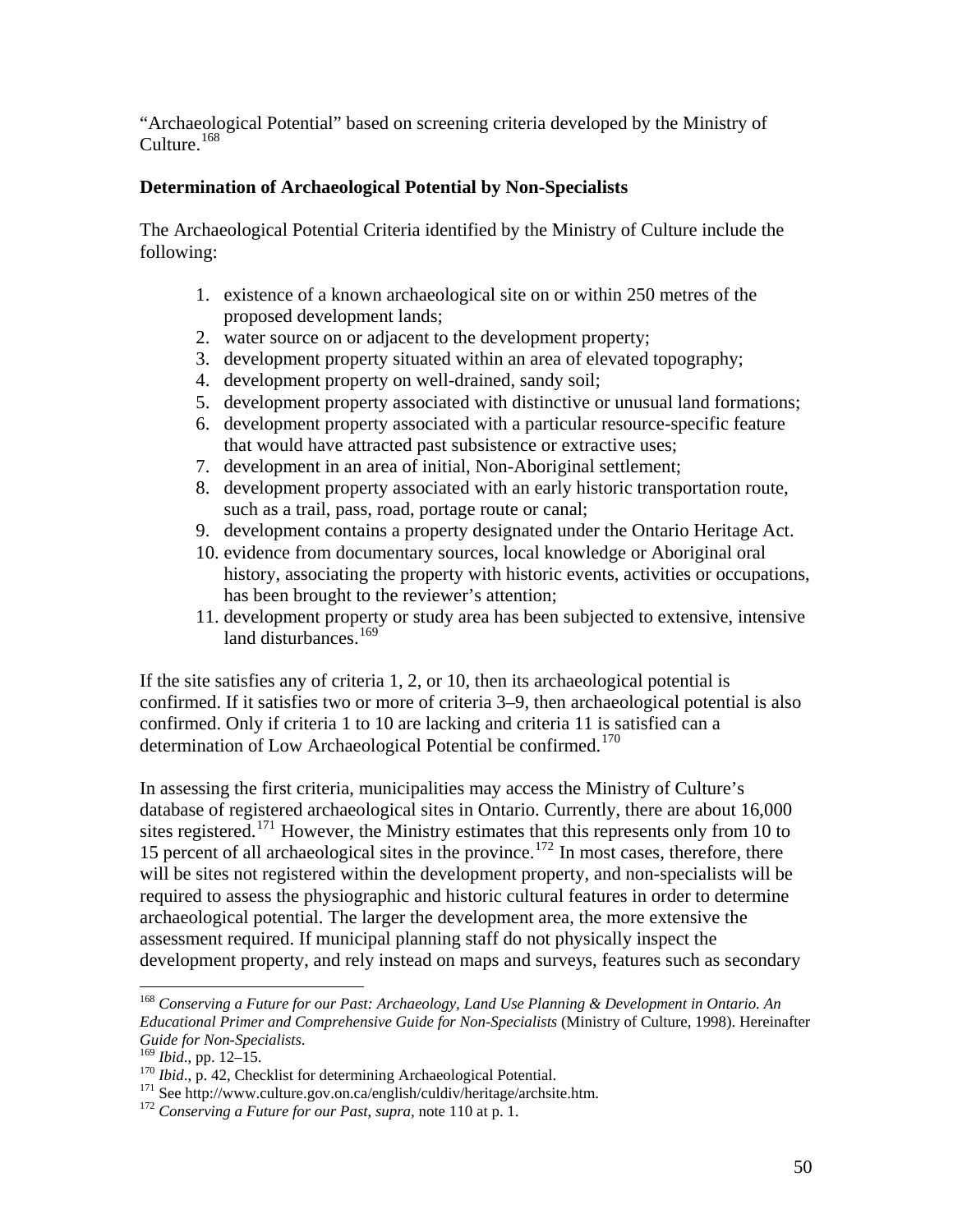and ancient water sources, elevated topography, and unusual land formations may go undetected. This "desk-top" approach to the screening of archaeological potential increases the risk for a "false negative" potential determination.

The Ministry has been quite explicit about the risks associated with this devolution to non-specialists:

It is critical to note that when [the Ministry of Culture] makes a potential determination, it is made by staff archaeologists with the training and expertise necessary to critically evaluate applicable geographic and cultural-historic features. But when potential is to be determined by non-specialist staff, such as under the transferred plans review process conducted by municipal approval authorities, these criteria are strictly intended to identify those development applications which will need archaeological assessment. Thus, where lacking technical expertise or a developed archaeological master plan, *these criteria must be used without modification to be at all effective.*[173](#page-50-0)

If the municipal review determines that the development property can be designated as having Low Archaeological Potential, then the Municipality may approve the development without requiring a field assessment by a licensed archaeologist. The Ministry of Culture has no opportunity to review the sufficiency of the negative determination of potential and has no way of tracking how many development applications proceed without field assessment.[174](#page-50-1) In the absence of any centralized monitoring, how can the provincial interest in the conservation of archaeological resources be enforced?

Where a positive determination of archaeological potential is made, the approval authority attaches an Archaeological Condition to the application, which typically states:

The proponent shall carry out an archaeological assessment of the subject property and mitigate, through preservation or resource removal and documentation, adverse impacts to any significant archaeological resources found. No grading or other soil disturbances shall take place on the subject property prior to the approval authority and the Ministry of Culture confirming that all archaeological resource concerns have met licensing and resource conservation requirements.[175](#page-50-2)

Formally, there is no direct liaison between the approval authority and the Ministry of Culture, either before or after a positive determination of archaeological potential. Rather, it is the responsibility of the licensed archaeologist retained by the developer to deal with

<span id="page-50-0"></span><sup>&</sup>lt;sup>173</sup> Ibid., p. 11. Emphasis in original.

<span id="page-50-1"></span><sup>&</sup>lt;sup>174</sup> Prior to 1996, Ministry staff reviewed all planning applications and kept records of the number of cases where studies were and were not required. See Ferris, *supra*, note 64. Figure 4 indicates that in 1995, roughly 275 applications required archaeological assessment, compared to 225 applications requiring no archaeological assessment. There is no way to know whether the proportion has increased or decreased since devolution to municipal authorities.

<span id="page-50-2"></span><sup>&</sup>lt;sup>175</sup> As reproduced at: www.archaeologicalservices.on.ca/prov\_leg.htm.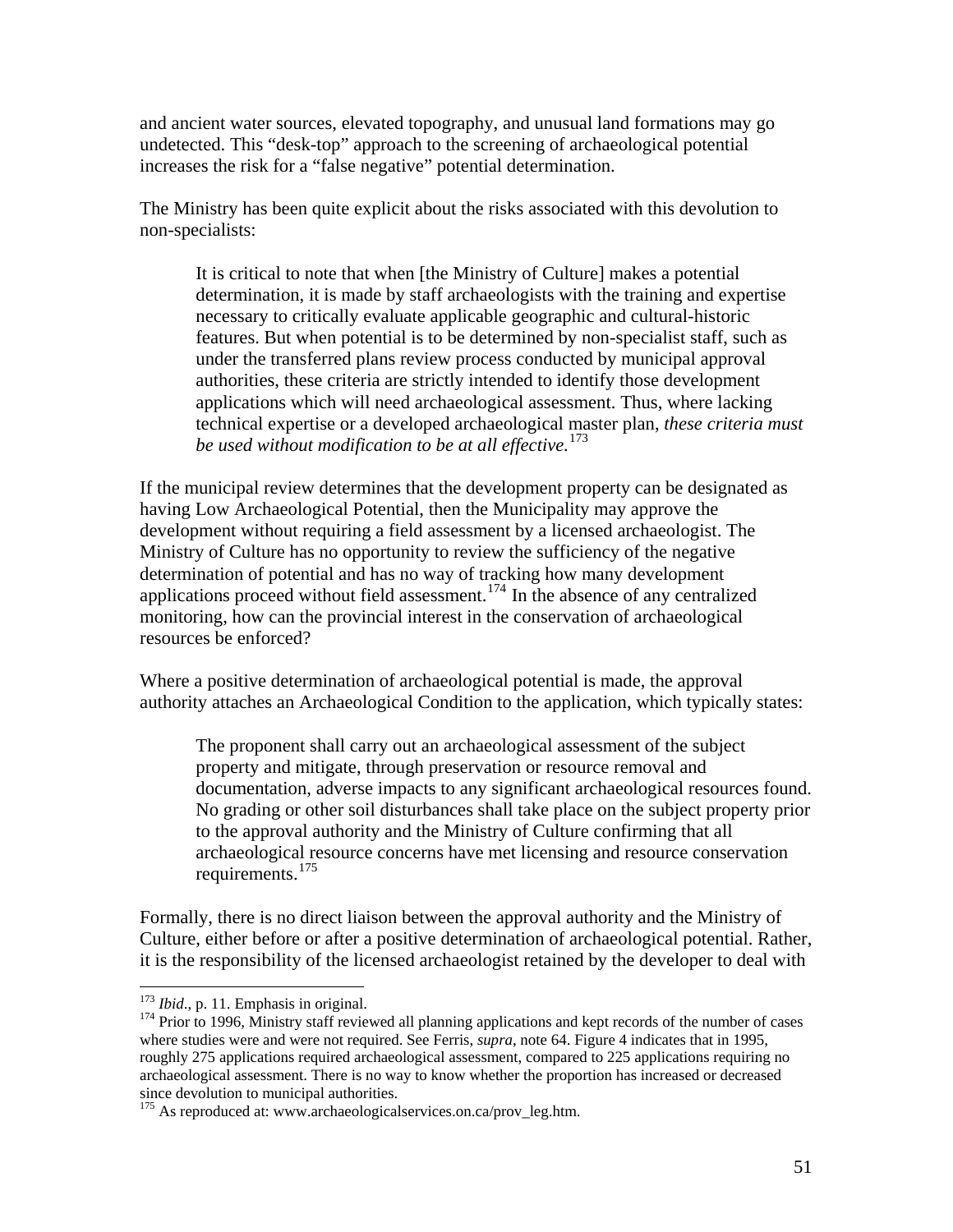the Ministry of Culture. Before undertaking any fieldwork, the archaeologist must submit a Project Information Form (PIF) to the Ministry of Culture. A file is opened with a specific PIF number that serves a tracking function, allowing the Ministry to know that an archaeological assessment is being done on a site that will eventually be subject to Ministry review.<sup>[176](#page-51-0)</sup>

## **Determining Significance of Archaeological Resources**

Recall that section 2.6.2 of the Provincial Policy Statement regarding Cultural Heritage and Archaeology provides:

*Development* and *site alteration* shall only be permitted on lands containing *archaeological resources or areas of archaeological potential if the significant archaeological resources* have been conserved by removal and documentation, or by preservation on site. Where *significant archaeological resources* must be preserved on site, only *development* and *site alteration* which maintain the heritage integrity of the site may be permitted

What this means, in effect, is that there is no obligation to conserve archaeological resources that do not meet the "significance" threshold. In order to be characterized as "significant" under the PPS, archaeological resources must be "valued for the important contribution they make to our understanding of the history of a place, an event, or a people."

Since most archaeological sites in Ontario will be of Aboriginal origin, one might expect that determinations of significance would require Aboriginal participation. Regrettably, there is currently no statutory requirement under the *Ontario Heritage Act* or the *Planning Act* requiring consultation with First Nations in this regard. In fact, it appears that decisions are made by the consulting archaeologist and the developer, with a very limited review function being exercised by the Ministry of Culture.

In its development of Standards and Guidelines for Consultant Archaeologists, however, the Ministry of Culture has identified several categories of sites deemed to be of high heritage value. These include:

- 1. Paleo-Indian archaeological sites (shows the earliest human occupation of the province), regardless of size or artifact yield
- 2. large, dense lithic scatters

- 3. Woodland period archaeological sites
- 4. Post-contact archaeological sites pre-dating 1830

<span id="page-51-0"></span><sup>&</sup>lt;sup>176</sup> For a summary of PIFs submitted in 2005, see Appendix A, provided by the Ministry of Culture. The total number of PIFs submitted in 2005 was 1,499, compared to 1,422 in 2004. Although this represents a 5 percent increase over 2004, some regions experienced decreases. Overall, it appears that some counties are more attentive to archaeological concerns than others.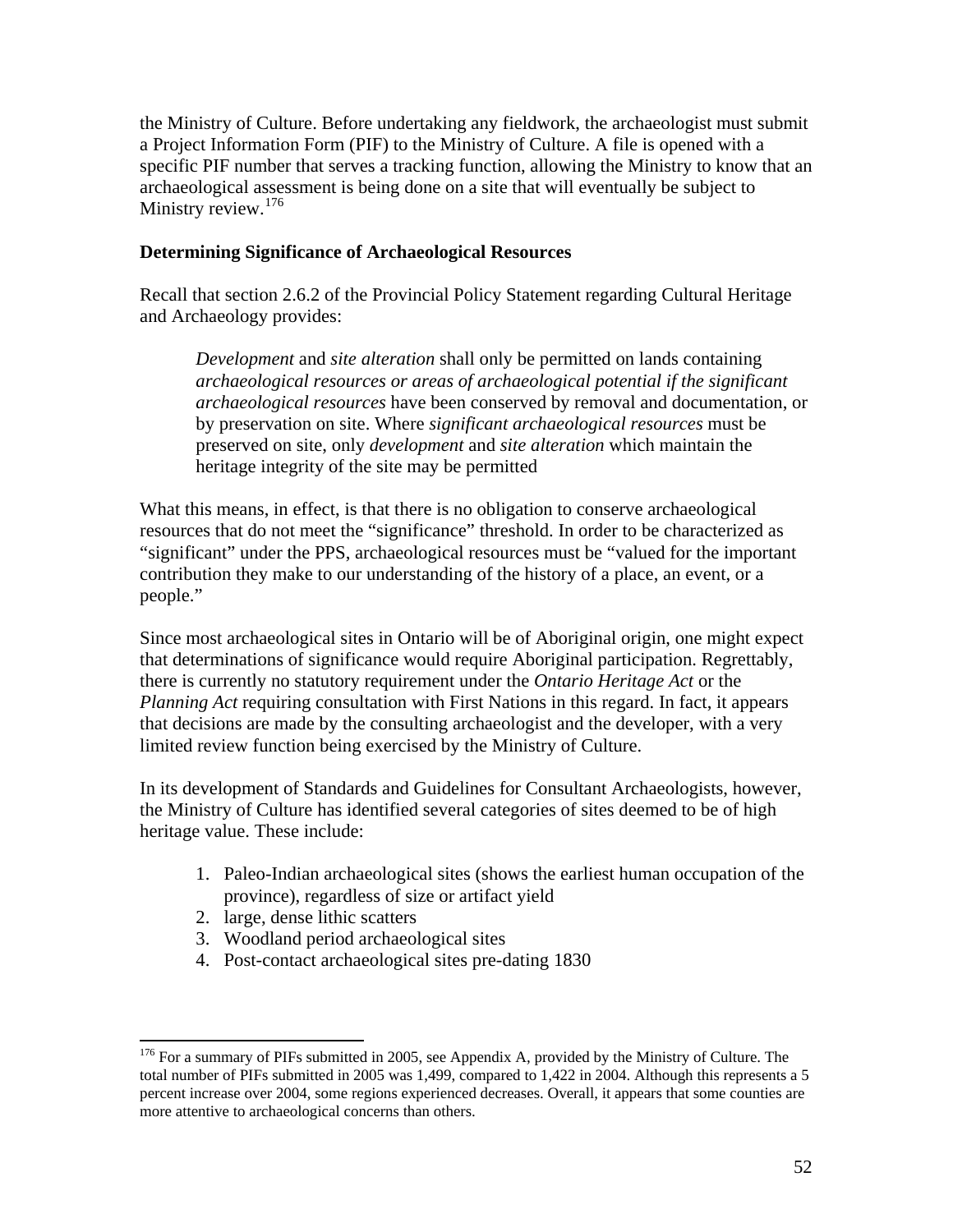- 5. sacred and burial archaeological sites. For burial sites, the preferred recommendation is avoidance and protection. Recommendations for excavation must be in compliance with the Cemeteries Act
- 6. twentieth century archaeological site where background documentation (either from Pre-assessment Reconnaissance Study or Stage 1—Background Study) or archaeological features indicate heritage value.<sup>[177](#page-52-0)</sup>

It is encouraging that the Ministry of Culture has classified sacred sites as having high heritage value. However, the guidelines suggest that excavation is a mitigation option for sacred sites without mandating consultation with the First Nations for whom the site is sacred.

## **Conservation: Excavation or Avoidance?**

If an archaeological assessment identifies significant archaeological resources on a development property, then the Provincial Policy Statement requires that such resources be conserved. It is important to realize that conservation does not necessarily mean nondisturbance of an archaeological site. It is still possible to develop lands that contain significant archaeological resources provided the site is documented and the artifacts are salvaged by excavation. It is more accurate to speak of such measures as mitigation (of the damage done by development) rather than the conservation of heritage resources.

Stage 4 excavation is also known as Site Removal. According to the Ministry of Culture, "this work is done when a site of heritage value has been found and cannot be protected from development impacts."[178](#page-52-1) There is no indication of how it is determined that a site cannot be protected or who makes this determination. In fact, the developer and the consulting archaeologist can undertake site removal without any authorization from the Ministry of Culture or the local planning authority, let alone any input from the First Nations whose heritage is at stake.

Stage 4 excavation is really the terminal stage for the existence of the site in context. In cases where the decision has been made not to protect the site's integrity, "the consultant will remove the site through the controlled excavation and recovery of artifacts through hand excavations, occasionally aided through the use of heavy machinery." What this really means is that heritage resources at or near the surface will be salvaged but deeply buried material will destroyed by bulldozers. By equating the site with its component artifacts, the Ministry presents site removal as being non-destructive of the resource: "Once this work is completed, the site, in effect, has been removed and converted into collections, maps and a report, and the locale can then be developed without fear of destroying an important heritage resource."

From an Aboriginal perspective, the ancestral relationship with the locale is lost when our material culture is separated from the earth in which it has been embedded for centuries.

<span id="page-52-1"></span><span id="page-52-0"></span><sup>&</sup>lt;sup>177</sup> Draft Standards and Guidelines, Archaeological Fieldwork, July 2004, p. 38. <sup>178</sup> Ministry of Culture, Archaeological Licencing Office, 2002.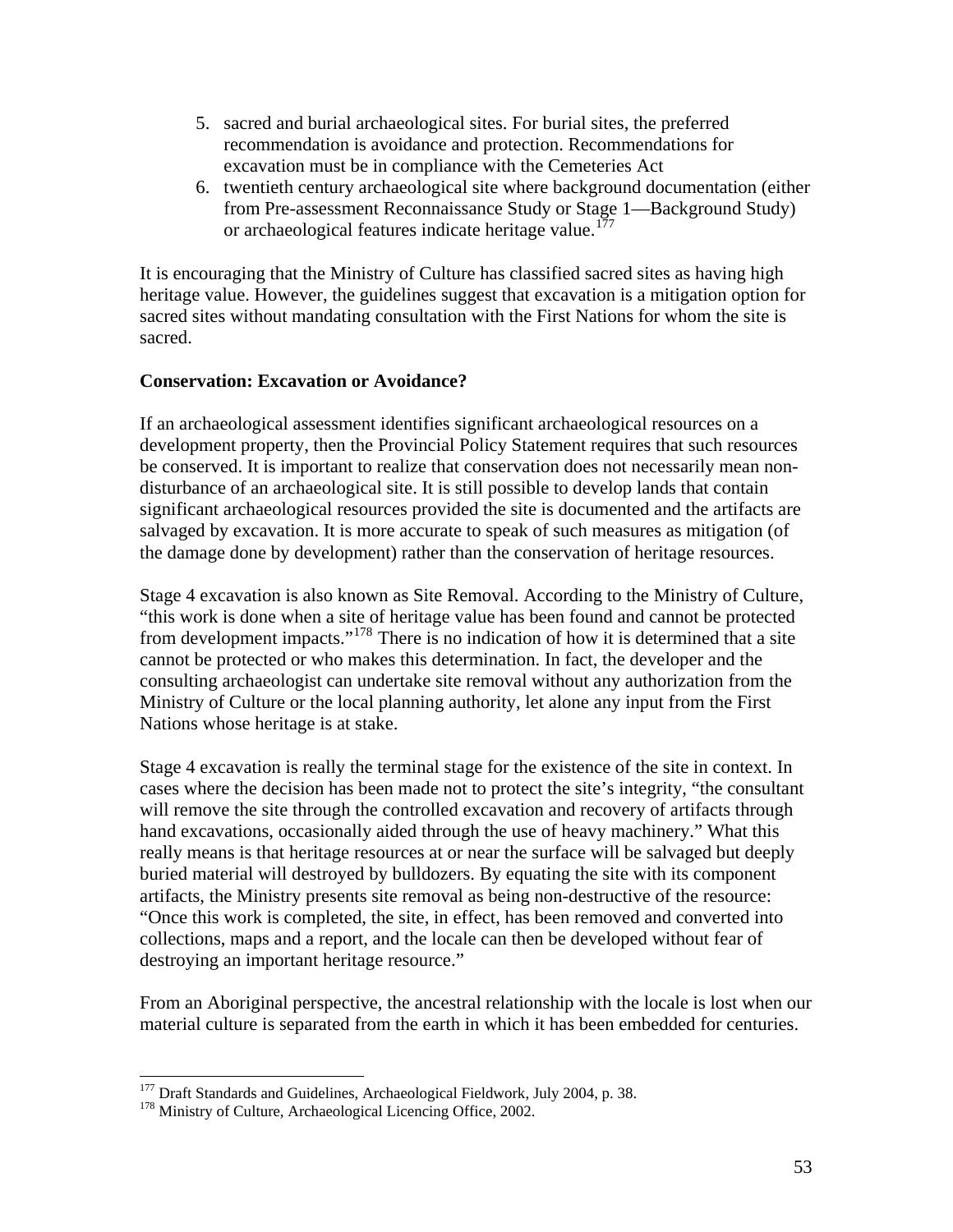Since it is not possible to excavate the spiritual essence of a sacred site, archaeological techniques are not capable of protecting it from "development impacts." Not everything that humans value is capable of conversion into "collections, maps and a report." There is little consolation in the preservation of artifacts, especially when the vast majority of them will remain in the custody of the consulting archaeologist.

The alternative to excavation is preservation on site. This measure is also referred to as avoidance. Developers often choose avoidance as it is cheaper than excavation. However, the avoidance measures taken by the developer may not provide for long-term protection of the heritage resources. At its most basic level, avoidance simply means that the site will not be excavated in the course of the development. This may not prevent the site from being covered by fill, or roadways, or ending up in somebody's back yard. Unless the developer and municipality take steps to protect the site by special zoning or documentation on title, sacred sites could be destroyed by subsequent alterations to the landscape.<sup>[179](#page-53-0)</sup> Absent such protection, the non-excavation actually allows the developer to avoid the costs and the responsibility of heritage protection who may pass the burden onto the individual purchasers without their knowledge. It is for this reason that heritage protection advocates have recommended that the province impose a development tax for protection of archaeological resources.<sup>[180](#page-53-1)</sup>

Appendix C contains a chart provided by the Ministry of Culture that graphically represents the annual increases in the number of excavations conducted since 1996. Again, there has been a phenomenal growth rate, approaching a 500 percent increase. In 2005, approximately 900 field surveys resulted in more than 300 excavations. However, without knowing the number of surveyed sites determined to be significant, it is not possible to know the relative excavation–avoidance proportion. Even if this proportion were known, it would not necessarily translate into a straightforward assessment of conservation outcomes. After all, where excavation has taken place, the site itself will have been destroyed by development. Avoidance, although providing short-term protection, does not guarantee that the site will be conserved into the future.

#### **Review versus Approval**

Since devolution, there has been a virtual explosion in the archaeological consulting industry. The number of PIFs filed annually has increased by more than 300 percent.<sup>[181](#page-53-2)</sup> During this period of exponential growth, the Ministry of Culture has interpreted its mandate in an increasingly narrow fashion. At the outset of devolution to local planning authorities, the Ministry of Culture acknowledged its continuing responsibility for review of archaeological investigations in the context of private development: "This ministry also administers all matters related to the management of resources documented,

<span id="page-53-0"></span><sup>&</sup>lt;sup>179</sup> Part V of the *Planning Act* provides municipalities with mechanisms for land use control, including zoning bylaws. Pursuant to s.34.(3.3), zoning bylaws can be passed "for prohibiting any use of land and the erecting, locating or using any class or classes of buildings or structures on land that is the site of a significant archaeological resource."<br><sup>180</sup> December 8, 2005, workshop sponsored by the Ipperwash Inquiry, presentation by David Donnelly.

<span id="page-53-2"></span><span id="page-53-1"></span><sup>&</sup>lt;sup>181</sup> See Appendix B, provided by the Ministry of Culture, for Annual PIFs submitted 1996–2005. The figure for 1996 was 364, compared to 1,499 in 2005.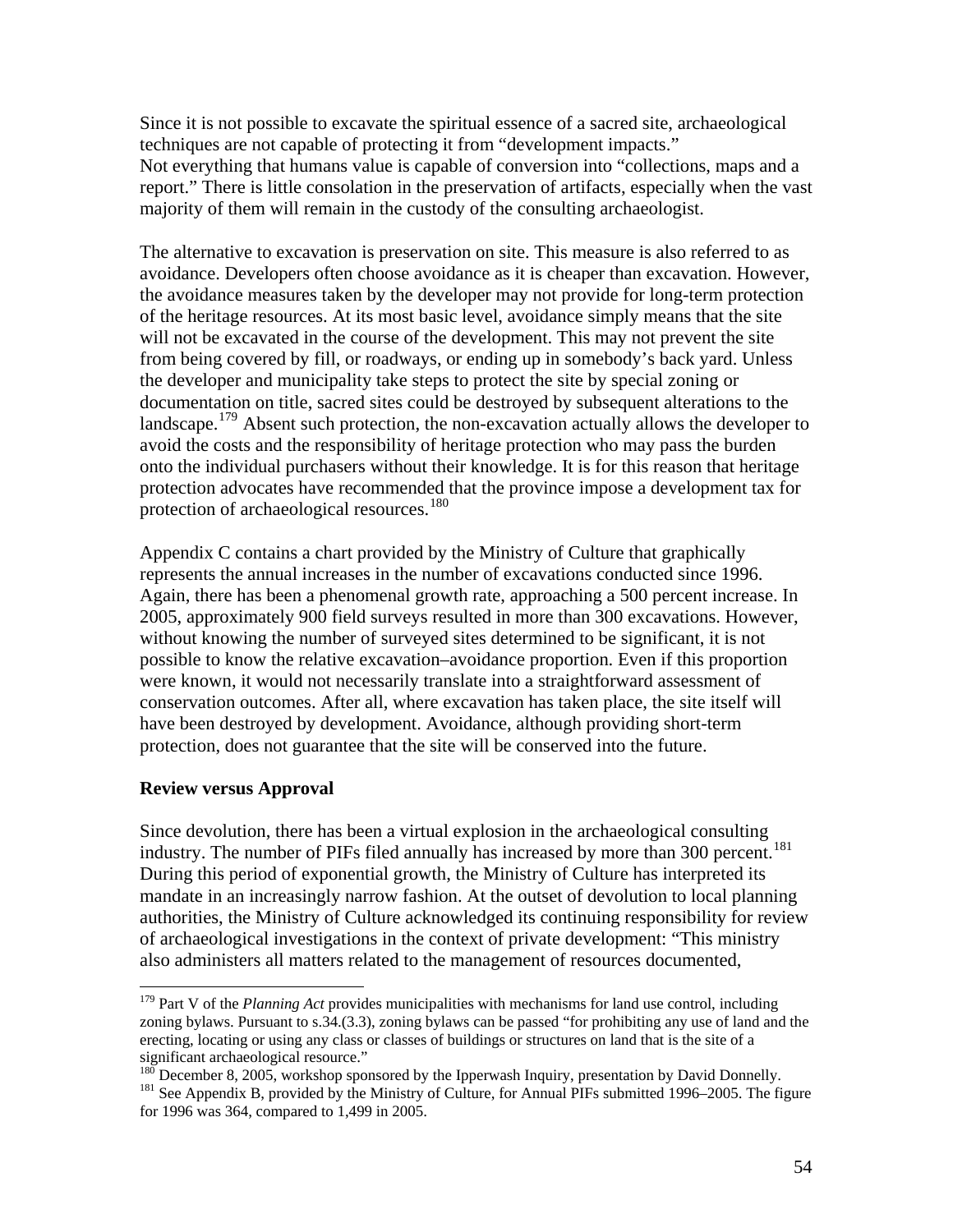mitigation strategies proposed, and any disputes arising from the conservation of archaeological resources under the land use planning process."[182](#page-54-0)

The flow chart published in the Ministry's Guide for Non-Specialists in 1998 indicates that the Approval Authority cannot clear the archaeological condition on a development application until after the Ministry of Culture "advises the Approval Authority that Ontario Heritage Act-based archaeological conservation and licensing requirements have been met."<sup>[183](#page-54-1)</sup> This approval rendered by a letter from the Ministry to the Approval Authority is typically referred to as a "clearance" letter. The clearance letter ties the Ministry's review function directly into the chain of authority.

The Ministry of Culture has attempted in its 2006 Draft Policy on Report Review Process "to clarify the relationship between the ministry, licence-holder and other stakeholders." Apparently, this operational goal is to be accomplished by Ministry staff "communicating with the licence-holder, not the proponent or approval authority."<sup>[184](#page-54-2)</sup> This distancing of the Ministry of Culture from the local approval authority obscures the provincial responsibility for conserving heritage resources. In a related document, "Standards and Guidelines for Consultant Archaeologists," the role of the Ministry of Culture's review function is described in the following terms:

Ministry reviewers use the standards and guidelines to ensure that licensees have met the terms and conditions for holding an archaeological licence. The development of approval authority often takes the ministry's review of the fieldwork report as an indication that the provincial interest has been addressed, as required under their particular land use planning and development process.<sup>[185](#page-54-3)</sup>

These policy documents suggest that the provincial responsibility for the protection of heritage resources will be further obfuscated in this new era of the Archaeological Customer Service Project. The customers, presumably, are developers and their archaeological consultants. According to a recently published information sheet on the Provincial Policy Statement, "the licensed professional archaeologist can advise a development proponent or approval authority on the appropriate measures needed to conserve an archaeological resource."[186](#page-54-4) The role of the Ministry of Culture is presented as being limited to the development of technical guides and manuals.<sup>[187](#page-54-5)</sup>

<span id="page-54-3"></span>August 2006. See http://www.culture.gov.on.ca/english/culdiv/heritage/discussion\_draft\_fieldwork-e.pdf. The flow chart, reproduced below at Appendix D, suggests that the approval authority clears the archaeological condition following Stage 4 mitigation measures without any input from the Ministry of Culture.

<span id="page-54-4"></span><sup>186</sup> Heritage Resources in the Land Use Planning Process: Cultural Heritage and Archaeology Policies of the Ontario Provincial Policy Statement, 2005. Published by the Ministry of Culture (Toronto: Queen's Printer for Ontario, 2006), InfoSheet #3, p. 3.

<span id="page-54-0"></span> $182$  Supra, note 20 at p. 5.

<span id="page-54-2"></span><span id="page-54-1"></span><sup>183</sup> *Ibid.*, p. 10.<br><sup>184</sup> Draft Standards and Guidelines for Consultant Archaeologists: Standards and Guidelines for Artifact Documentation and Analysis, Standards and Guidelines for Reporting Archaeological Fieldwork, Ministry of Culture Review Process, August 2006. Posted on the Environmental Registry, EBR Number P105E2005. <sup>185</sup> Archaeology in Ontario: Draft Standards for Consultant Archaeologists: Archaeological Fieldwork,

<span id="page-54-5"></span><sup>187</sup> *Ibid*., p. 4.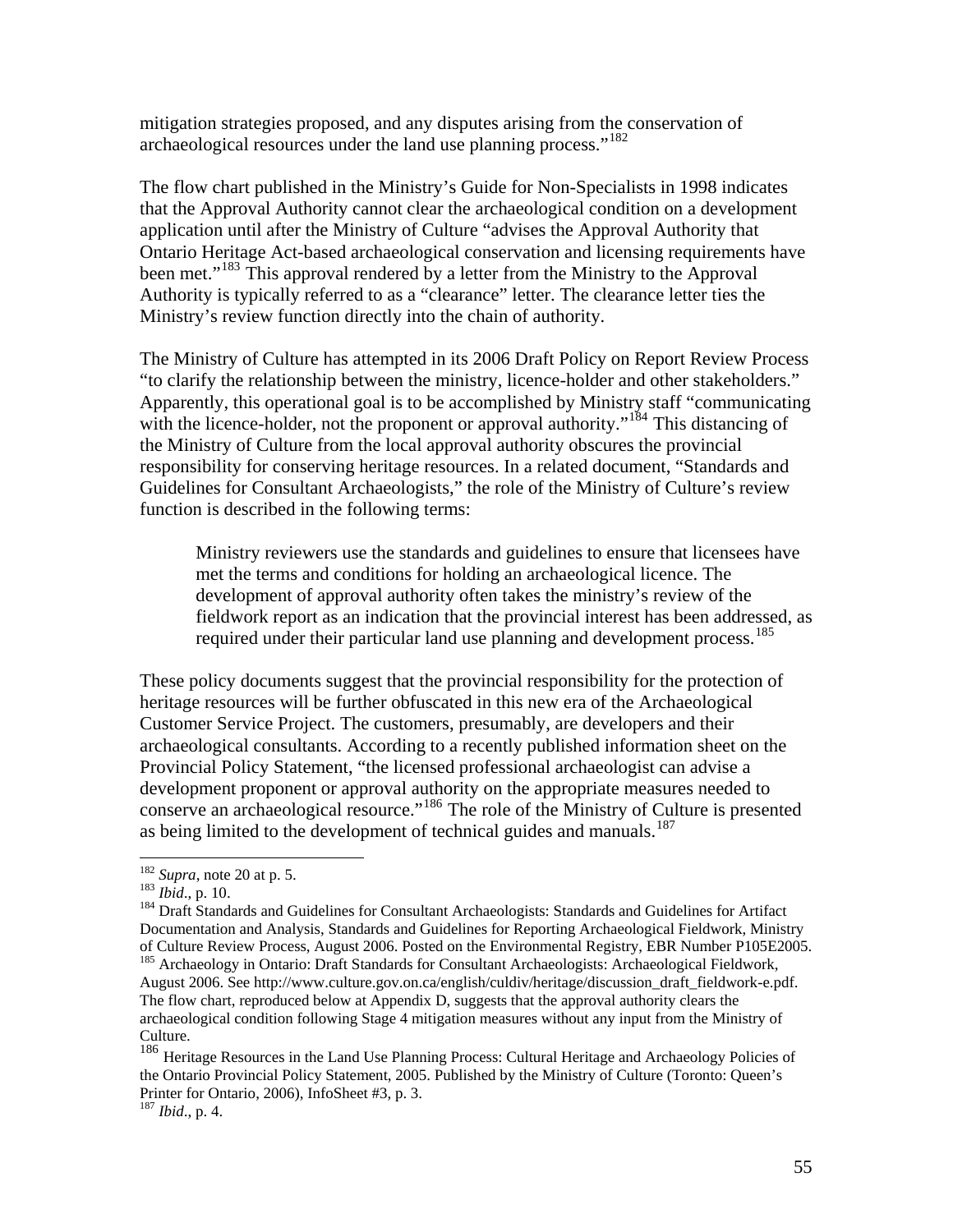The Ministry's efforts to downplay its review and de facto approval functions have important implications for the notice and consultation responsibilities that may be imposed under the *Environmental Bill of Rights*. Moreover, by denying responsibility for decisions that can result in the destruction of Aboriginal heritage resources, the Ministry may also be avoiding its constitutional responsibility for consultation with First Nations.

This trend toward diminishing oversight and protection is at odds with the increasing protection being afforded to heritage resources on Crown lands. In the public domain, much progress has been made as a result of the requirements of the *Environmental Assessment Act*. Although the assessment procedures provided in the EAA do not generally apply to developments on private lands, the overall purpose and objectives should be brought to bear equally on private and public lands.<sup>[188](#page-55-0)</sup>

#### **Heritage as Environment**

The purpose of the EAA, once again, is "the betterment of the people of the whole or any part of the Ontario by providing for the protection, conservation and wise management in Ontario of the environment." The EAA has been instrumental in fostering a holistic conception of "environment," which includes the "cultural conditions that influence the life of humans or a community" and "any thing made by humans." This understanding, that as human beings we do not exist in isolation from our environments, is integral to the Aboriginal worldview. By enfolding heritage conservation within an expanded vision of environment protection, Ontario has created the potential for reconciliation with the Aboriginal perspective.

The ability of the public to participate in environmental protection was dramatically augmented in 1993 by the enactment of the *Environmental Bill of Rights*. [189](#page-55-1) The Preamble of the EBR articulates its founding principles:

The people of Ontario recognize the inherent value of the natural environment.

The people of Ontario have a right to a healthful environment.

The people of Ontario have as a common goal, the protection, conservation and restoration of the natural environment for the benefit of the present and future generations.

While the government has the primary responsibility for achieving this goal, the people should have means to ensure that it is achieved in an effective, timely, open and fair manner.

<span id="page-55-0"></span><sup>&</sup>lt;sup>188</sup> Only "major commercial or business" enterprises or activities are characterized as "undertakings" under the EAA.

<span id="page-55-1"></span><sup>&</sup>lt;sup>189</sup> S.O. 1993, Chapter 28, proclaimed in February 1994.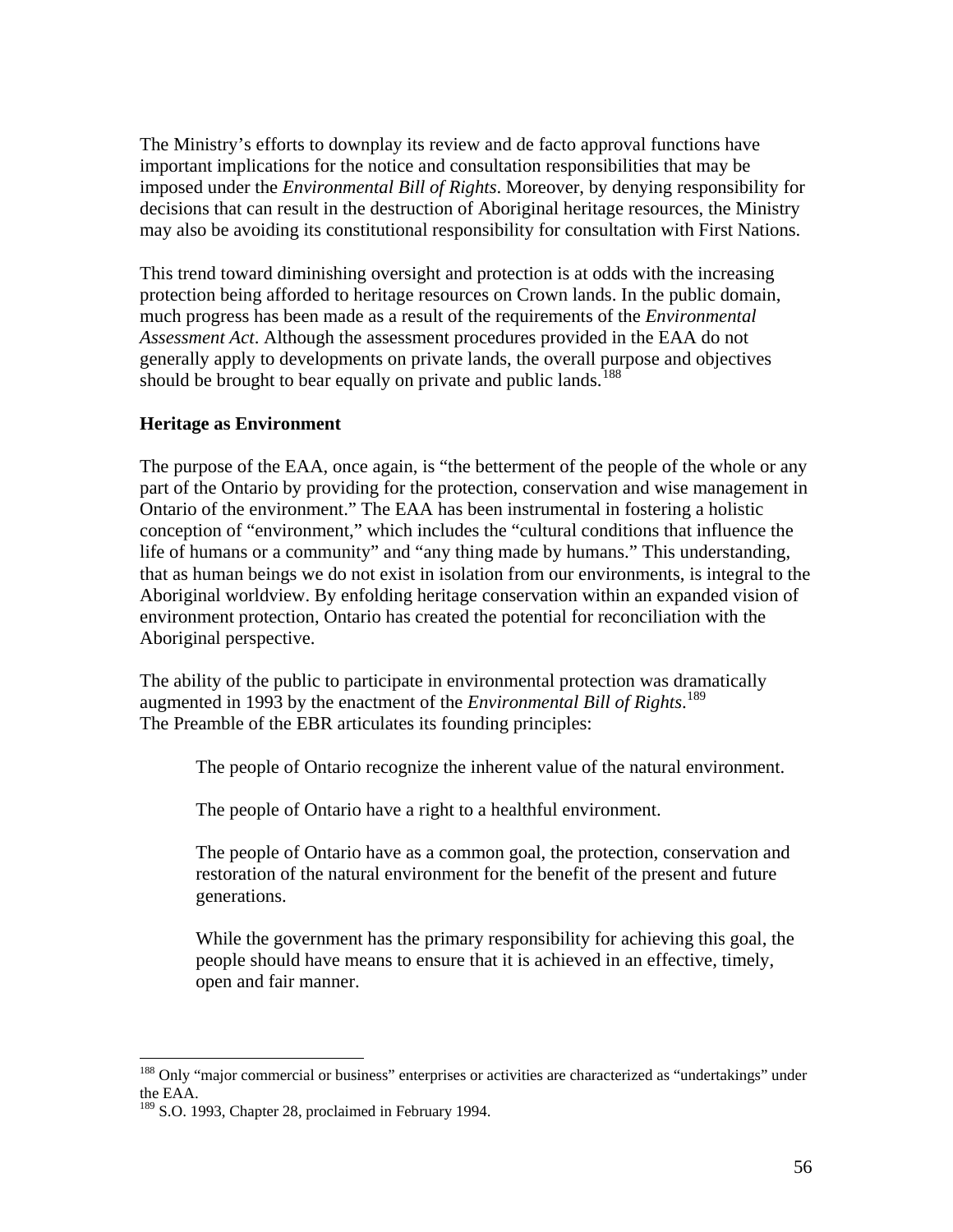The stated purpose of the EBR is "to protect, conserve and, where reasonable, restore the integrity of the environment."[190](#page-56-0) It is designed to provide "means by which residents of Ontario may participate in the making of environmentally significant decisions by the Government of Ontario,"[191](#page-56-1) as well as to provide "increased accountability of the Government of Ontario for its environmental decision-making."<sup>[192](#page-56-2)</sup> Part II of the EBR sets out "minimum levels of public participation that must be met before the Government of Ontario makes decisions on certain kinds of environmentally significant proposals for policies, Acts, regulations and instruments."<sup>[193](#page-56-3)</sup>

## **The Environmental Registry**

Under the EBR, the key to "increased accountability of the Government of Ontario for its environmental decision-making" is the operation of the Environmental Registry. Designated Ministries are required for purposes of notice, comment, and appeal to submit electronic postings of specified policies, regulations, and instruments. Some Ministries are subject to greater scrutiny than others. Fourteen Ministries, including the Ministry of Culture, are required to comply with section 15 of the EBR and give at least 30 days public notice of proposals for policies and acts that could "have a significant impact on the environment."<sup>[194](#page-56-4)</sup>

The Ministry of Culture is not among the five Ministries subject to the more detailed public notice regime under sections 19 to 26 of the EBR in relation to "instruments."<sup>[195](#page-56-5)</sup> The Act defines instruments as "any document of legal effect issued under an Act and includes a permit, licence, approval, authorization, direction or order issued under an Act."<sup>[196](#page-56-6)</sup> Currently, the role played by the Ministry of Culture in protecting heritage resources does not generate any "instruments" under the *Planning Act* or the *Ontario Heritage Act*. It should be statutorily acknowledged that the clearance letters issued by the Ministry of Culture do have legal effect. The clearance letters allow archaeological conditions imposed by the local planning authority to be removed and permit the development to proceed. In effect, clearance letters authorize or approve development on sites with identified archaeological potential. Yet, they do not trigger public notice requirements.

This gap in the coverage of the EBR arises primarily because the crucial role played by Heritage Planners at the Ministry of Culture is governed by policy not legislation. There is no statutory regime for the issuance of the clearance letters, or any documents that

<span id="page-56-5"></span><sup>195</sup> Designated Ministries are Environment, Natural Resources, Northern Development & Mining, Municipal Affairs & Housing, and Consumer & Business Services. See O.Reg. 73/94

<span id="page-56-6"></span> $196$  EBR, section 1(1). Regulations are not included in the definition of instrument. Section 16 deals with regulations. The notice requirements for proposed regulations are designated on the basis of the statutes involved, not by Ministry. Presently, proposed regulations under the *Ontario Heritage Act* are not subject to public notice, although regulations under the *Planning Act* are required to be posted. See O. Reg. 73/94, section  $3(1)$ .

<sup>190</sup> *Ibid*., section 2(1)(a).

<span id="page-56-1"></span><span id="page-56-0"></span><sup>191</sup> *Ibid*., section 2(3)(a).

<span id="page-56-2"></span><sup>&</sup>lt;sup>192</sup> *Ibid.*, section 2(3)(b).

<span id="page-56-3"></span><sup>&</sup>lt;sup>193</sup> *Ibid.*, section 3(1).

<span id="page-56-4"></span><sup>&</sup>lt;sup>194</sup> Ontario Regulation 73/94.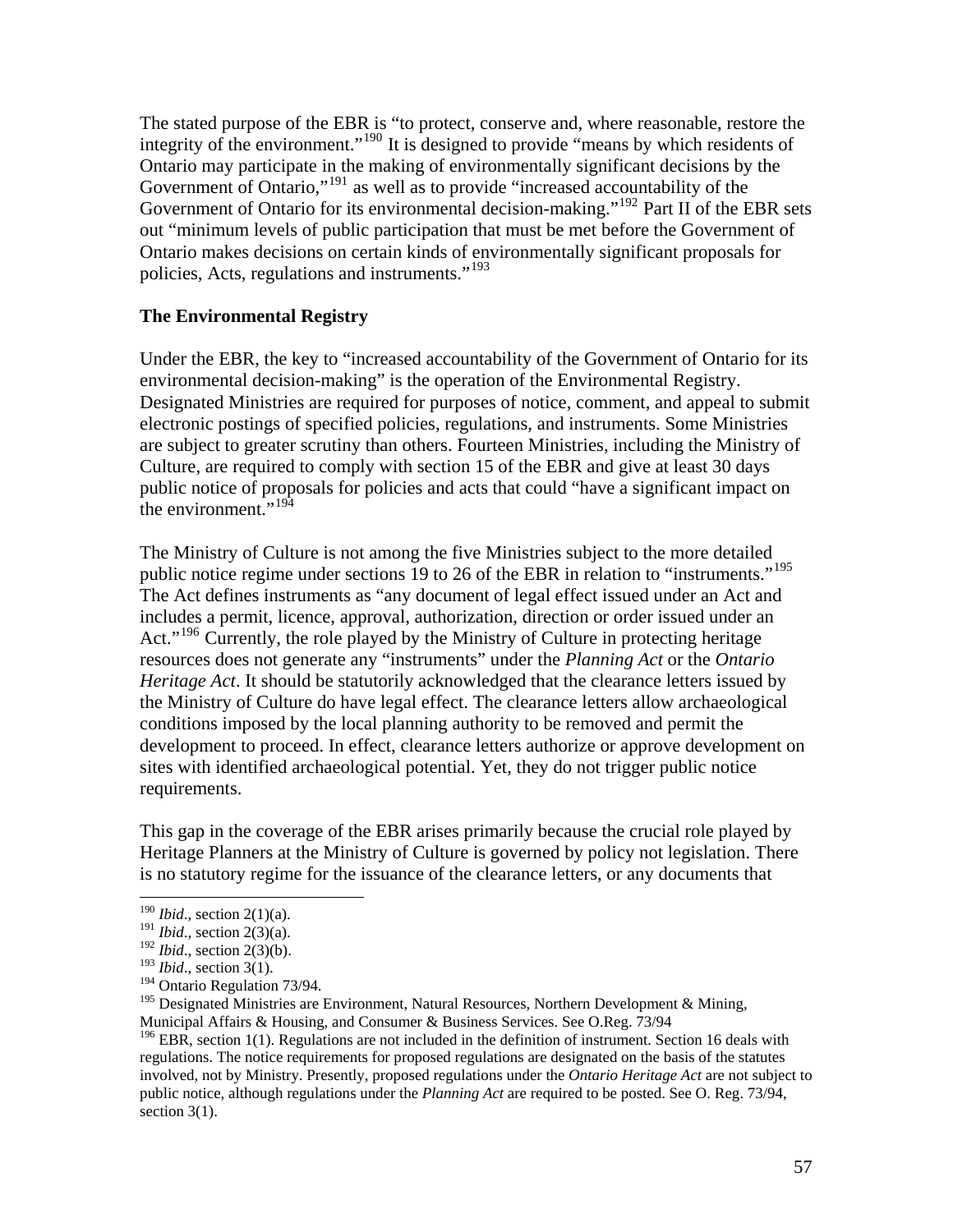could be classified as instruments. Since 1994, the Ministry of Culture has posted only six notices of policy and statutory proposals on the Environmental Registry.<sup>[197](#page-57-0)</sup> Four of these postings occurred in 2005.

By contrast, the Ministry of the Environment has an operational structure that generates instruments subject to the Environmental Registry. Since 1994, the Ministry of the Environment has been responsible for posting nearly 17,000 instruments on the Environment Registry.<sup>[198](#page-57-1)</sup> Many pertain to small-scale private enterprises, such as authorizing the operation of automotive spray paint booths for local car dealerships.<sup>[199](#page-57-2)</sup> If the destruction of significant archaeological sites required the issuance of certificates of approval by the Ministry of Culture, then there would be a basis upon which to trigger an instrument posting on the Environmental Registry.

When the EBR was first enacted in 1993, fewer than 50 archaeological excavations were conducted in Ontario. In 2005, more than 300 excavations were undertaken to facilitate development. This ever-increasing development pressure on heritage resources should be subject to the instrument review function of the Environmental Registry. In cases where the archaeological assessment has identified significant archaeological resources, the decision to excavate or avoid must, by definition, have a significant impact on the environment. For this reason, the *Ontario Heritage Act* should be amended so that the Ministry of Culture is explicitly required to issue permits or approvals for excavation and avoidance measures undertaken in relation to significant archaeological resources.

### **From Values to Outcomes**

All Ministries designated under the EBR are required to prepare a draft Statement of Environmental Values (SEV) that "explains how the purposes of this Act are to be applied when decisions that might significantly affect the environment are made in the ministry."<sup>[200](#page-57-3)</sup> The first SEV drafted by the Ministry of Culture in 1994 did not adequately acknowledge Ministry responsibility for the protection of heritage resources. The Ministry's role in the land use planning process was described simply as "providing information to proponents and approval authorities on cultural heritage resources."[201](#page-57-4)

<span id="page-57-0"></span> $197$  EBR Number P105E0505, dated 5/27/1998 re Proposed amendments to policies and procedures regarding licensing and reporting under the Archaeology Customer Service Project; EBR Number P105E00010, dated 10/23/1998 re Proposed amendments to the Ontario Heritage Act: Bill 60; EBR Number P105E00010, date 4/6/2005 re Proposed Amendments to the Ontario Heritage Act: Bill 60; EBR Number P105E0505, dated 8/16/2005 re Proposed amendments to policies and procedures regarding archaeological licensing and reporting under Archaeology Customer Service Project; EBR Number P105E2005, dated 8/30/2005 re Draft Standards and Guidelines for Consultant Archaeologists: Standards and Guidelines for Artifact Documentation and Analysis, Standards and Guidelines for Reporting Archaeological Fieldwork, Ministry of Culture Review Process; EBR Number P105E0504, dated 11/1/2005 re Three proposed regulations under the Ontario Heritage Act.

<span id="page-57-1"></span><sup>&</sup>lt;sup>198</sup> Search conducted  $2/3/2006$ .<br><sup>199</sup> See EBR Number IA06E1224, dated 02/10/2006.

<span id="page-57-4"></span><span id="page-57-3"></span><span id="page-57-2"></span><sup>&</sup>lt;sup>200</sup> EBR, section 7(a).<br><sup>201</sup> Accessed at: http://www.ene.gov.on.ca/envision/env\_reg/ebr/english/SEVs/mczcr.htm.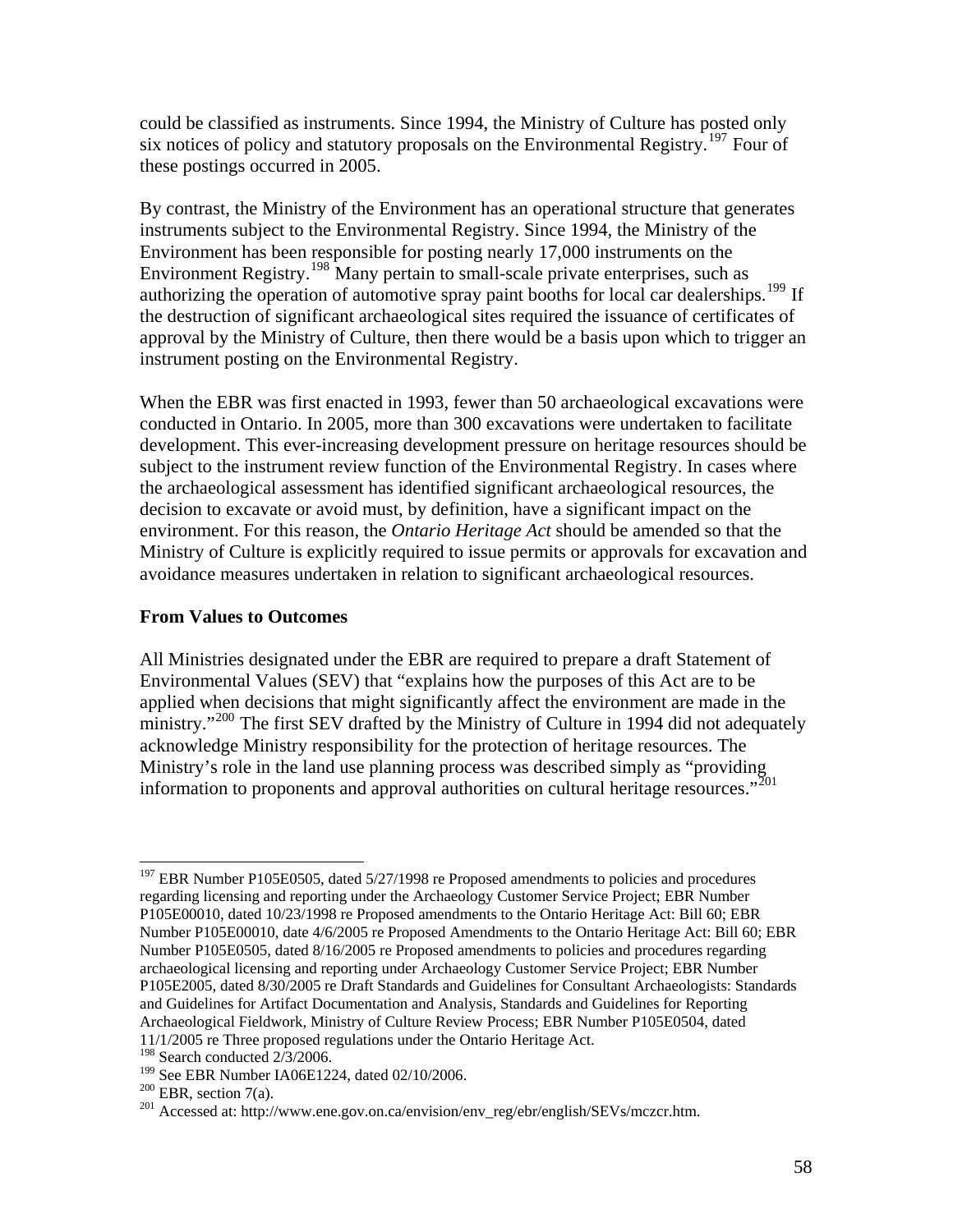This passive description continues to form part of the Ministry's Statement of Environmental Values.[202](#page-58-0)

The Ministry of Culture is currently in the process of revising its Statement of Environmental Values. The 2005 draft SEV marks a considerable improvement over its predecessor. It begins by recognizing that "cultural heritage resources are part of the environment," that they are "non-renewable and irreplaceable," and that "government has a role to play as trustee in their protection and preservation."<sup>[203](#page-58-1)</sup> Section 6 contains a commitment to consultation:

The Ministry of Culture believes in being accountable for its environmental decision-making. The Ministry of Culture believes that open consultation is vital to sound environmental decision-making. The Ministry will provide opportunities for the people of Ontario to participate in the making of environmentally significant decisions by the Ministry.

Section 7 is entitled "Consideration of First Nations":

The Ministry of Culture recognizes the value that Aboriginal people place on the environment. When making decisions that might significantly affect the environment, the ministry will provide opportunities for involvement of Aboriginal people whose interests may be affected by such decisions so that Aboriginal interests can be appropriately considered.

Among the most environmentally significant decisions that the Ministry of Culture makes are those in relation to excavation and avoidance of archaeological resources in a development context. If the Ministry of Culture is truly committed to accountability, then its decision to "sign off" on the adequacy of excavation or avoidance measures of a development should be preceded by an opportunity for public notice and comment. Where the resources in question pertain to Aboriginal heritage, there should be targeted consultation consistent with the government's constitutional obligations. This result can only be achieved if the review mandate of the Ministry of Culture is accurately characterized as decision making and generates instruments that must be posted on the Environmental Registry.

# **III. PROTECTING ABORIGINAL CEMETERIES IN ONTARIO**

## **HISTORICAL INTRODUCTION**

Prior to the arrival of Europeans in Canada, Aboriginal cemeteries were protected by widely shared norms of respect and non-disturbance. The French colonial enterprise, commencing in the early seventeenth century, was officially premised on the goal of missionization:

<span id="page-58-0"></span>  $^{202}$  Revised Statement of Environmental Values posted on EBR Registry Number PI8E0001.<br> $^{203}$  2005 Draft SEV.

<span id="page-58-1"></span>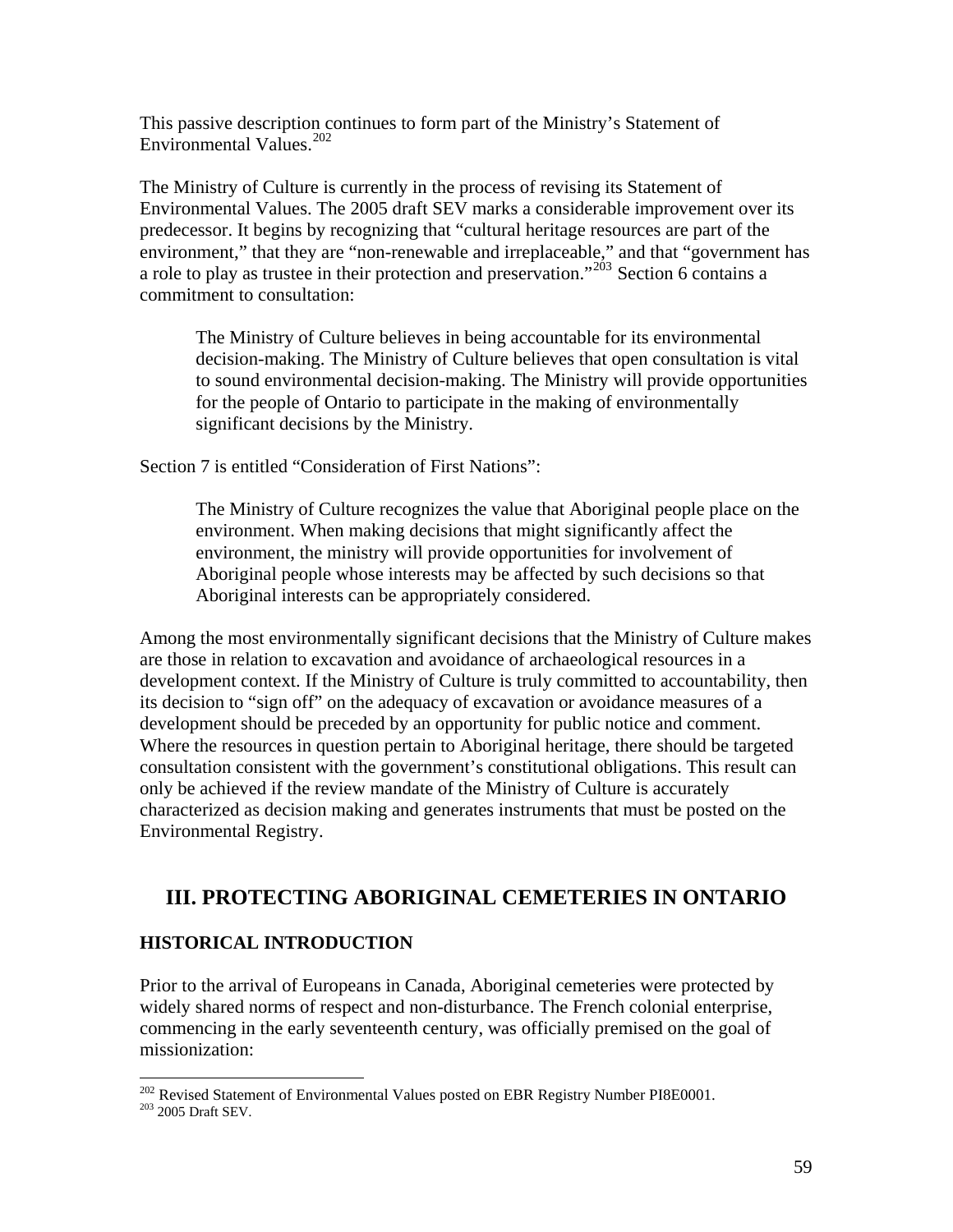The king, being desirous now, as the late king Henry the Great, his father, heretofore was, of causing to be sought out and discovered in the lands, regions and countries of New France, called Canada, some fit and proper place for the establishment of a colony, for the purpose, with divine assistance, of introduction to the people who inhabit the same, the knowledge of the Only God, cause them to be civilized and instructed in the Catholic, Apostolic and Roman Religion and Faith...

Conversion practices soon brought Catholic and Aboriginal burial customs into conflict. Under Canon law, lands had to be consecrated prior to their use as burying grounds. Once consecrated, only Catholics could be buried within the limits of the cemetery. The French insistence that all baptized persons be buried in Catholic cemeteries meant that Aboriginal converts could not be buried with their ancestors. Moreover, since Catholic tradition prohibited the burial of non-baptized persons in consecrated ground, families and friends were often separated in death. On one occasion, missionaries actually disinterred a common burial to separate a child convert from his best friend.<sup>[204](#page-59-0)</sup> Because French colonial settlement was limited mainly to the St. Lawrence River valley, Aboriginal cemeteries in the Great Lakes region were not directly threatened until the American Revolution caused the Loyalist migration northward.

By virtue of the *Constitution Act, 1791*, the Church of England became the established religion of the colony. As such, it was guaranteed a fixed portion (one-seventh) of Crown lands, known as the Clergy Reserves, for church purposes, which included burying grounds.<sup>[205](#page-59-1)</sup> Adherents to other Protestant denominations had to rely upon private donors to set aside lands for burial purposes. Regardless of the status of the lands, however, all Protestant cemeteries were considered sacred by their congregations and burials therein were restricted to members of those congregations.

Sadly, it appears that Aboriginal cemeteries within the limits of the colony of Upper Canada were not accorded the same respect. In 1797, the colonial government was required to issue a Proclamation in response to "many heavy and grievous complaints ... made by the Mississaga Indians, of depredations committed by some of His Majesty's subjects and others upon their ... burial places ... in violation of decency and good order."<sup>[206](#page-59-2)</sup> Pursuant to the Proclamation, those who interfered with the burying grounds of the Mississaugas were to be "proceeded against with the utmost severity."<sup>[207](#page-59-3)</sup> It is not known, however, whether any prosecutions were initiated under this Proclamation.

#### **THE SECULARIZATION OF CEMETERIES**

<span id="page-59-0"></span><sup>&</sup>lt;sup>204</sup> *Jesuit Relations*, Volume 8, p. 255.<br><sup>205</sup> *Constitution Act, 1791*. 31 Geo. III, c.31 (U.K.).

<span id="page-59-2"></span><span id="page-59-1"></span><sup>&</sup>lt;sup>206</sup> E.A. Cruikshank, ed. *The Correspondence of the Honourable Peter Russell*, Volume 2 (Toronto:

Historical Society, 1935) at p.41.

<span id="page-59-3"></span><sup>207</sup> *Ibid*.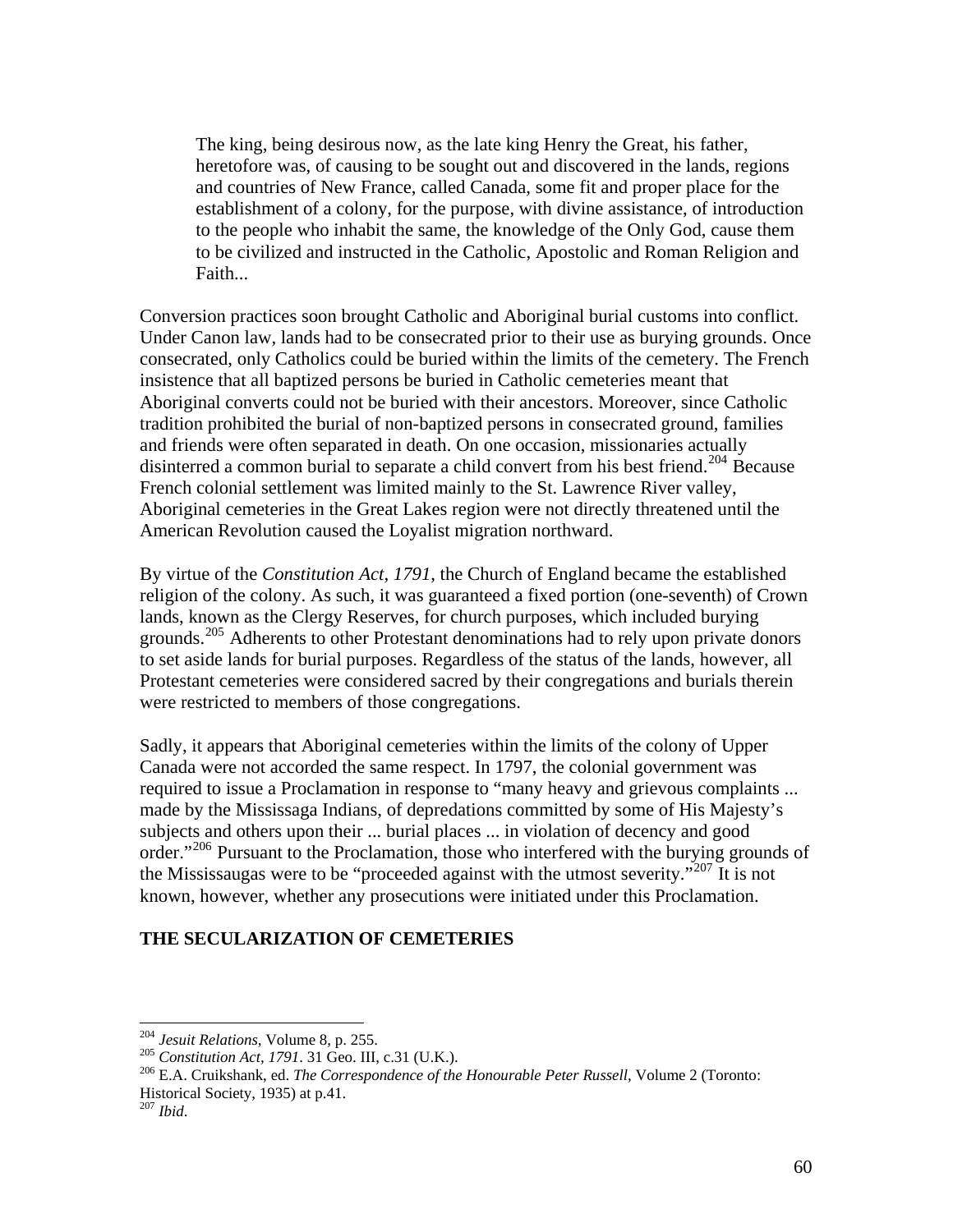The exclusionary rules that governed Protestant and Catholic cemeteries created problems for the burial of persons not affiliated with particular Christian denominations. These difficulties were exacerbated by the increasing immigration into the colony, particularly in cities such as York (now Toronto). As a result, it became necessary to create public, non-sectarian cemeteries. This was a cumbersome process that required a special act of the Legislative Council to establish public or general burying grounds.<sup>[208](#page-60-0)</sup>

The first *Municipal Act*, passed in 1849, provided more generally for the creation and regulation of public cemeteries.<sup>[209](#page-60-1)</sup> Municipalities (including cities, towns, townships, and villages) were given authority "for laying out, improving and regulating any Public Cemetery for the burial of the dead ... and for making such other regulations for the improvement, ornament and protection of such Cemetery as they may think necessary and proper."<sup>[210](#page-60-2)</sup> The legislature contemplated that such cemeteries would be of a permanent nature. Once land had been appropriated for cemetery purposes, it was beyond the power of the municipality "to make or suffer to be made any other use of the property so obtained or accepted than for the purpose of such Cemetery."<sup>[211](#page-60-3)</sup>

At the same time, it was becoming popular to establish public cemeteries just beyond town and city limits and thus outside their jurisdiction. The formation of private companies for public, non-municipal cemeteries also required a special Act of the Legislature and was expensive and time-consuming. In 1850, in response to the demand for such cemeteries, a statute was passed entitled "An Act to authorize the formation of Companies for the establishment and management of Cemeteries in Upper Canada."<sup>[212](#page-60-4)</sup> Although a corporate format including the raising of stocks and election of directors was used, the enterprise was not a commercial one. The companies were not permitted to make profit. As such, all proceeds from the sale of burial plots were applied to the purchase cost and maintenance expenses for the cemeteries. Lands appropriated by cemetery companies had to be used exclusively for cemetery purposes. To ensure their permanence, cemetery lands were not liable to seizure and sale.<sup>[213](#page-60-5)</sup> In return for taxexempt status of cemetery lands, the companies were required to furnish graves "for strangers and the poor of all denominations free of charge."<sup>[214](#page-60-6)</sup> The legislation required that cemeteries be enclosed by walls or fences and specified minimum distances between burials and walls and buildings. In addition, the companies were required to make

<span id="page-60-0"></span><sup>208</sup> See, for example, *An act to authorize certain persons therein named, and their successors, to hold certain lands for the purpose therein mentioned*. VII Geo. IV, c.21 (1826). This statute was passed in response to a petition by inhabitants of the town of York for lands for "a general burying ground, as well as for strangers as for the inhabitants of the town, of whatever sect or denomination they may be."

<span id="page-60-1"></span><sup>209</sup> *An Act to provide, by one general law, for the erection of Municipal Corporations ... in Upper Canada.*  12 Vic., c.81. (1849).<br><sup>210</sup> *Ibid.*, section 50(16).

<span id="page-60-4"></span><span id="page-60-3"></span><span id="page-60-2"></span><sup>&</sup>lt;sup>211</sup> *Ibid.*, section 141. <sup>212</sup> 13 & 14 Vic. c.76 (1850). In townships where the inhabitants desired non-denominational cemeteries but were not interested in forming joint stock companies, a companion statute permitted the conveyance of land in trust for burial purposes. See 13 & 14 Vic. c.77 (1850) *An Act to permit lands in Upper Canada to be conveyed to Trustees For Burial Places.* Lands conveyed for cemeteries under this statute could not exceed 10 acres in any one township.

<span id="page-60-6"></span><span id="page-60-5"></span><sup>&</sup>lt;sup>213</sup> *Ibid.*, sections 6 and 8.<br><sup>214</sup> *Ibid.*, section 7.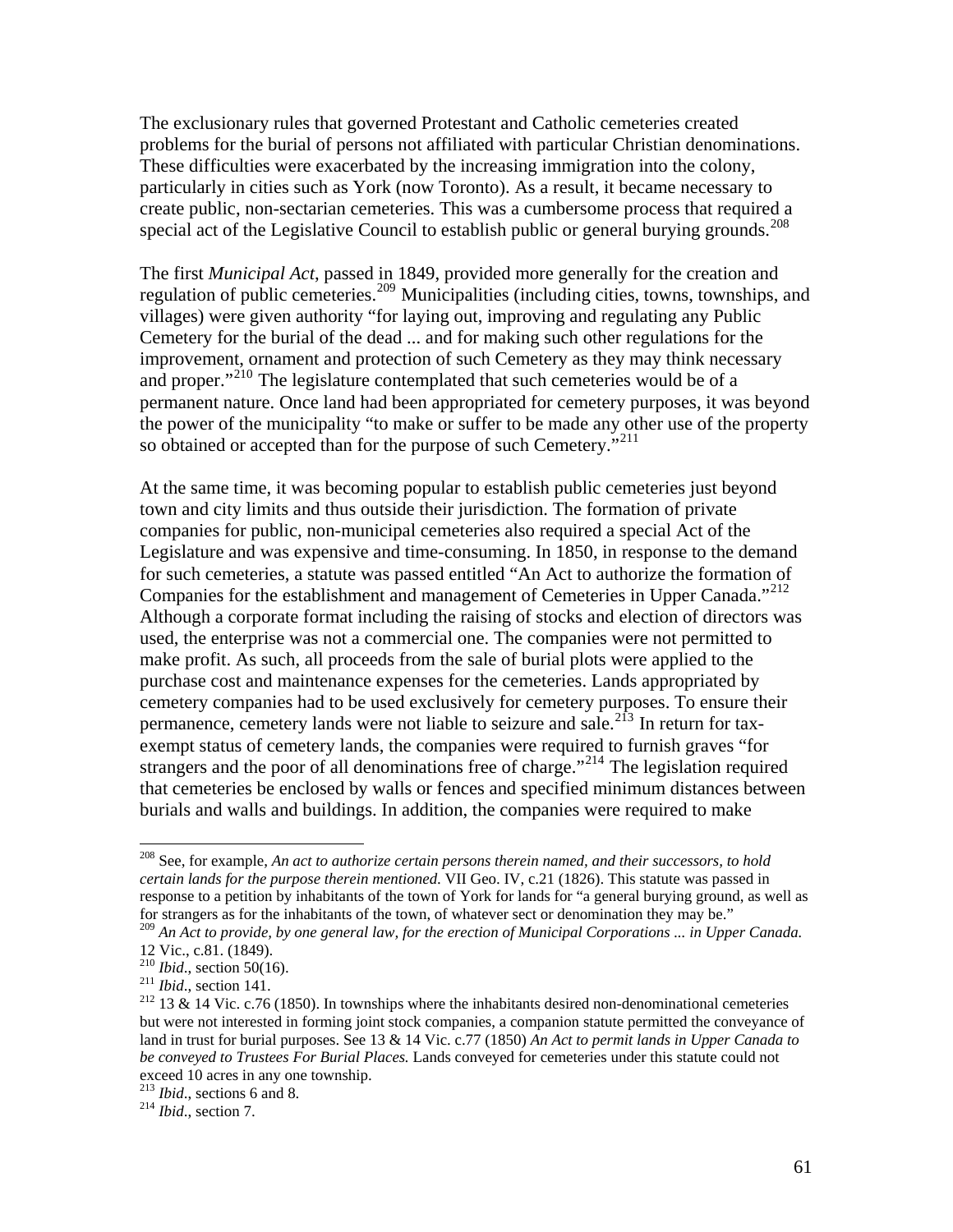regulations "for ensuring that all burials within its Cemetery are conducted in a decent and solemn manner."

## **STATUTORY PROTECTION OF CEMETERIES**

The 1850 legislation provided the first statutory protection for burials, making it an offence to "willfully destroy, mutilate, deface, injure or remove any tomb, monument, grave-stone or other structure placed in any Cemetery ... or to cut, break or injure any tree, shrub or plant, within the limits of any Cemetery."<sup>[215](#page-61-0)</sup> It was also an offence to "play" at any game or sport, or discharge fire arms (save at a military funeral)" or "to willfully disturb" burial services or to commit "any nuisance in any such Cemetery." Further, cemetery companies were empowered to bring actions in trespass, with damages payable to the directors for "reparation and reconstruction of the property destroyed." In providing for the establishment, management, care, and protection of public cemeteries, this legislation is the precursor of the current statutory regime.

By Confederation, there were several classes of cemeteries coexisting in what would become Ontario:

- 1. Aboriginal cemeteries, governed by customary law;
- 2. denominational cemeteries, governed by church law;
- 3. municipal cemeteries, governed by the *Municipal Act* and bylaws;
- 4. and public cemeteries, governed by cemeteries legislation.

As noted earlier in this paper, the thoroughgoing nature of the surrender process in Ontario meant that many Aboriginal cemeteries came to be located on Crown lands and under the jurisdiction of the provincial government.<sup>[216](#page-61-1)</sup> A narrow reading of the nineteenth-century cemeteries legislation would limit its application to those cemeteries established and maintained by municipalities, trustees, and cemetery companies. Published accounts of the excavation of Aboriginal cemeteries suggest a widespread practice of grave disturbances.<sup>[217](#page-61-2)</sup> There is no corresponding record of prosecutions suggesting that the protective potential of the cemeteries legislation was not exercised in relation to Aboriginal cemeteries.

<span id="page-61-0"></span> <sup>215</sup> *Ibid.*, section 9. Punishment consisted of a fine of not less than £1 and not more than £10, according to the nature of the offence.<br><sup>216</sup> See *infra*, note 75 and accompanying text.

<span id="page-61-1"></span>

<span id="page-61-2"></span><sup>&</sup>lt;sup>217</sup> See, for example, A.F. Hunter, *Notes of Sites of Huron Villages in the Township of Tiny (Simcoe County)* at p.8 where he notes "twenty-four bonepits [ossuaries, communal graves] have all been dug out, often by farmers or young people in the neighborhood." The first attempted prosecution dates from 1976: "The Union of Ontario Indians performed a citizen's arrest of archeologist Walter Kenyon, who was excavating a Neutral Indian grave. They charged him with failing to comply with the provisions of the Cemeteries Act, and committing an indignity to human remains. Eventually it was agreed that the human remains would be reburied and the materials removed from the graves were divided between the Royal Ontario Museum and the Woodland Indian Museum, a Native-run cultural center." See "Reflections of A Native Repatriator" by Richard Hill Sr. in *Mending the Circle: A Native American Repatriation Guide* (New York: American Indian Ritual Object Repatriation Foundation, 1996).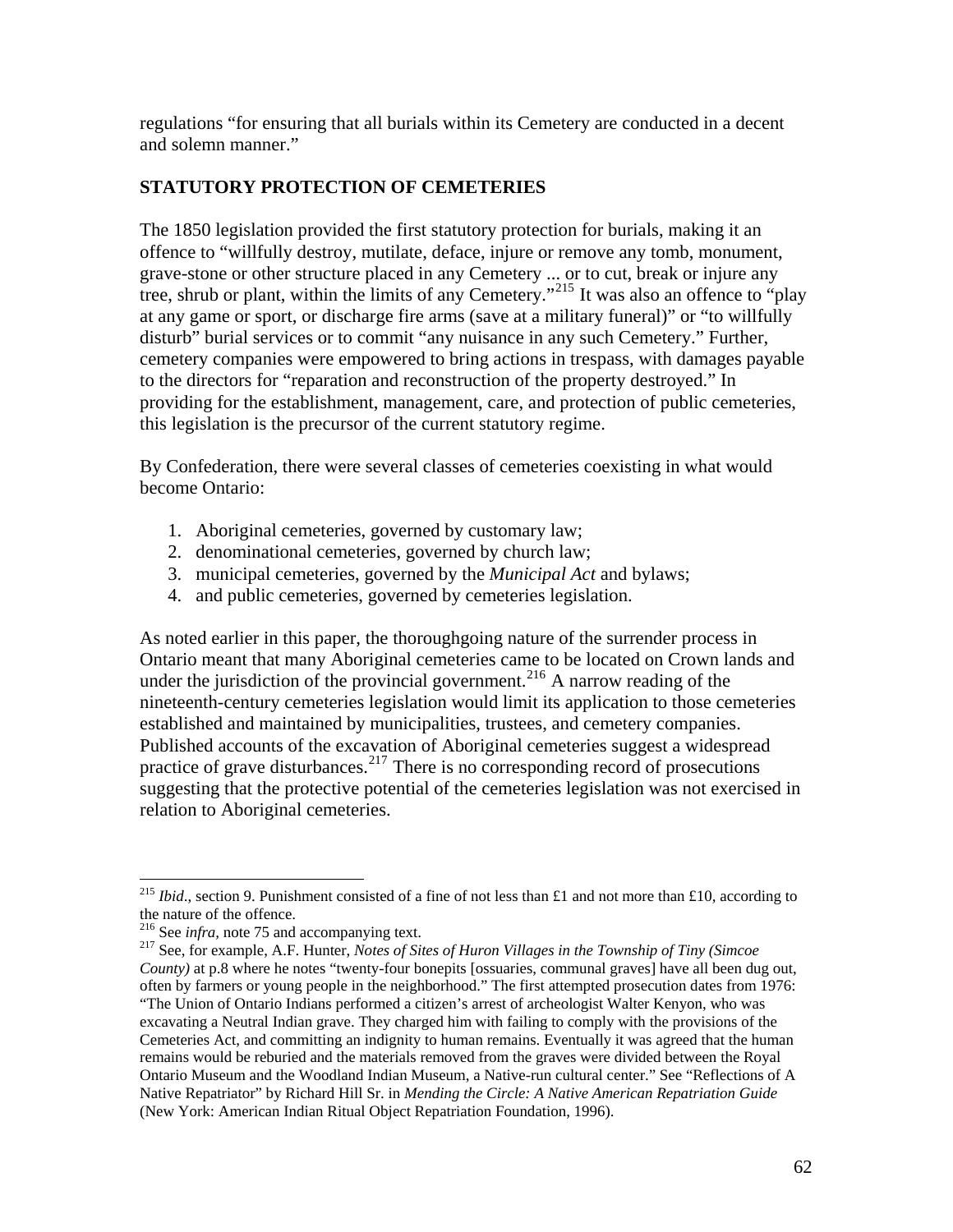A purposive reading of the statute would have included Aboriginal burial grounds within its scope, if only such burials had been recognized by provincial officials as cemeteries and not treated as curiosities or archaeological sites.<sup>[218](#page-62-0)</sup> In ensuring the permanence and sanctity of cemeteries, the nineteenth-century legislation was, at least, consistent with Aboriginal norms of respect and non-disturbance. This complementarity, however, was lost early in the twentieth century.

## **STATUTORY POWER TO CLOSE AND REMOVE CEMETERIES**

In the modern cemeteries context, closure can have two meanings. In one sense, it simply means that a cemetery is closed to further burials, but it still retains its protected status as a cemetery. However, cemetery "closings" can involve the disinterment of remains, for reburial in other cemeteries. When this happens, the original cemetery is not only closed, but it ceases to exist. The practice of removing remains from what was supposed to be their final resting place is a serious violation of the Aboriginal norms of respect and nondisturbance.

In the past century, it has become easier and more common to remove cemeteries in Ontario. Prior to 1913, if a congregation or a municipality wanted to relocate a cemetery, a private act of the Legislature was required.<sup>[219](#page-62-1)</sup> In 1913, however, this authority was delegated to the Lieutenant-Governor in Council.[220](#page-62-2) A closing could be justified either on the basis of public health concerns or as a matter of pure expediency.<sup>[221](#page-62-3)</sup> The removal of all remains from a cemetery had to be certified by a County or District Judge. This certificate was then registered against the title to the subject land. The Act provided that "such land shall not be deemed a cemetery within the meaning of this Act but may be sold, leased, or otherwise disposed of and dealt with by the owner as if it had not been a cemetery."<sup>[222](#page-62-4)</sup>

In 1989, with the passage of the *Cemeteries Act (Revised)*, the closing power was delegated from the Lieutenant-Governor in Council to the Registrar of Cemeteries.<sup>[223](#page-62-5)</sup> The power of the Registrar, however, is constrained by the requirement that "the closing is in

<sup>&</sup>lt;sup>218</sup> Still not seen as cemeteries; burial sites until declared cemeteries by Registrar.

<span id="page-62-1"></span><span id="page-62-0"></span><sup>&</sup>lt;sup>219</sup> See Appendix E for chart showing private acts concerning cemeteries in Ontario. Source: http://www.e-laws.gov.on.ca/dblaws/Tables/Private%20Statutes/Table\_Private\_Statutes.htm.

<span id="page-62-2"></span><sup>&</sup>lt;sup>220</sup> An Act respecting Cemeteries and the Interment of the Dead, (1913) 3-4 Geo. Chapter 56. Assented to May 6, 1913.

<span id="page-62-3"></span><sup>&</sup>lt;sup>221</sup> *Ibid.*, section 32 provided as follows: "Where the Provincial Board (of Health) reports in writing that a cemetery is so situated that owing to the want of proper facilities for drainage or from any other cause that the same has become or is likely to become dangerous to the health of the inhabitants of the locality, the Lieutenant-Governor in Council may by proclamation declare the cemetery shall be closed and that no further interments shall take place therein." However, even without a closing order for health reasons, section 3(1) provided that "wherever the owner of a cemetery establishes to the satisfaction of the Lieutenant-Governor in Council that it is expedient that the bodies therein should be removed therefrom the Lieutenant-Governor in Council may direct such removal in the manner and according to the procedure provided by this section."<br> $^{222}Ibid.,$  section 33(8).

<span id="page-62-4"></span>

<span id="page-62-5"></span><sup>&</sup>lt;sup>223</sup> An Act to Revise the Cemeteries Act, S.O. 1989, Chapter 50. Proclaimed in force on April 1, 1992. Now R.S.O. 1990, Chapter C.4.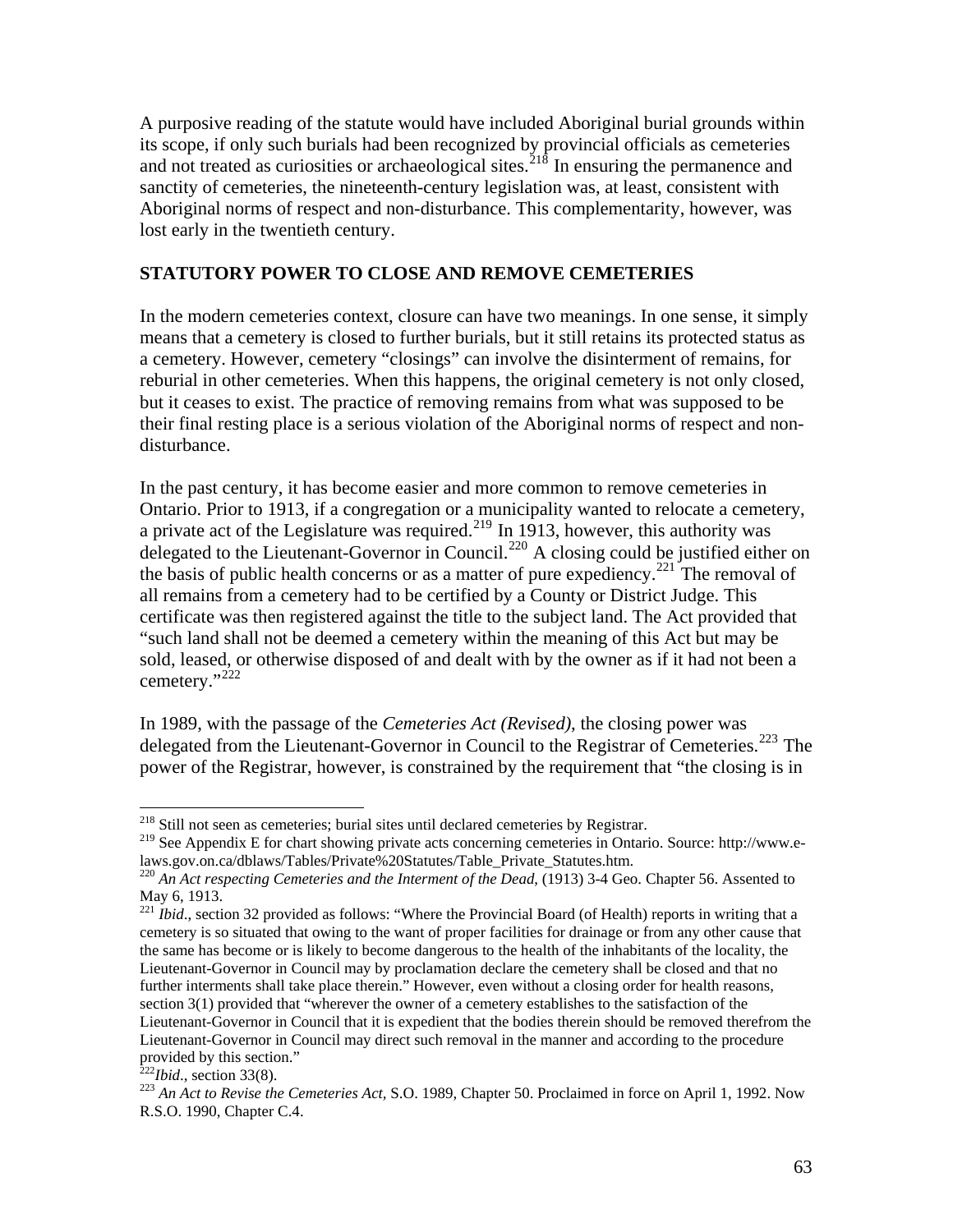the public interest."[224](#page-63-0) Closing orders can be appealed by interested parties to the Licence Appeal Tribunal.<sup>[225](#page-63-1)</sup> The public interest standard has been applied quite rigourously by the Tribunal.

In the case of *Re Ontario Historical Society*,<sup>[226](#page-63-2)</sup> a 1995 order by the Registrar closing the Clendennen Cemetery in Markham was challenged by the Ontario Historical Society and the Ontario Genealogical Society under section 10 of the *Cemeteries Act*. The Tribunal agreed that the closing of the Clendennen Cemetery was not in the public interest. In so doing, it provided the following interpretation of "public interest":

In determining what is in the public interest with respect to closing a cemetery, therefore, one element of the public interest is compliance with the Act, particularly, respecting disinterment and reinterments. In addition, the Act identifies a number of values which are elements of the public interest. These values may be generally categorized under three general headings: maintenance of a cemetery, including its markers and features; safety of the public; and preservation of the dignity, quiet and good order of a cemetery.<sup>[227](#page-63-3)</sup>

One aspect of the public interest considered by the Tribunal was the requirement to show respect for the original choice that had been made by the Clendennen family in choosing the site of cemetery.<sup>[228](#page-63-4)</sup> In 2003, the Tribunal set aside the Registrar's partial closing order for St. Alban's Cemetery in Palgrave, also on the grounds that the closing was not in the public interest.<sup>[229](#page-63-5)</sup>

The concepts at work in the "public interest standard," especially preservation of dignity and respect for the interment choices of the deceased, are highly compatible with Aboriginal burial norms regarding non-disturbance. Unfortunately, when the *Cemeteries Act* was revised in 1989 to provide explicit protection for Aboriginal burial grounds, a separate regime for removals was created.

## **WHEN A CEMETERY ISN'T A CEMETERY**

Under the *Revised Cemeteries Act*, Aboriginal burial grounds are not automatically treated as cemeteries. They are initially categorized as "burial sites." This designation protects them from unauthorized disturbance.<sup>[230](#page-63-6)</sup> It does not, however, protect Aboriginal burials from being disinterred to accommodate the interest of private landowners.

Persons who discover or have knowledge of an unmarked burial site are required to immediately notify the police or coroner.<sup>[231](#page-63-7)</sup> If the burial is of no forensic interest, then the site is reported to the Registrar of Cemeteries, who orders an archaeological

<span id="page-63-0"></span> $224$  *Ibid.*, s.8(2).

<span id="page-63-2"></span><span id="page-63-1"></span><sup>225</sup> *Ibid.*, s.0(2).<br>
<sup>225</sup> *Ibid.*, s.10. Formerly known as the Ontario Commercial Registration Appeal Tribunal.<br>
<sup>226</sup> [1999] O.C.R.A.T.D. No.38.<br>
<sup>227</sup> *Ibid.*, para. 466.<br>
<sup>228</sup> *Ibid.*, para. 490.

<span id="page-63-3"></span>

<span id="page-63-4"></span>

<span id="page-63-6"></span><span id="page-63-5"></span><sup>&</sup>lt;sup>229</sup> Decision dated March 5, 2003. See http://www.lat.gov.on.ca/english/decisions/2002/LAT2002.pdf. <sup>230</sup> *Supra*, note 20, section 68. <sup>231</sup> *Ibid.*, s.69.

<span id="page-63-7"></span>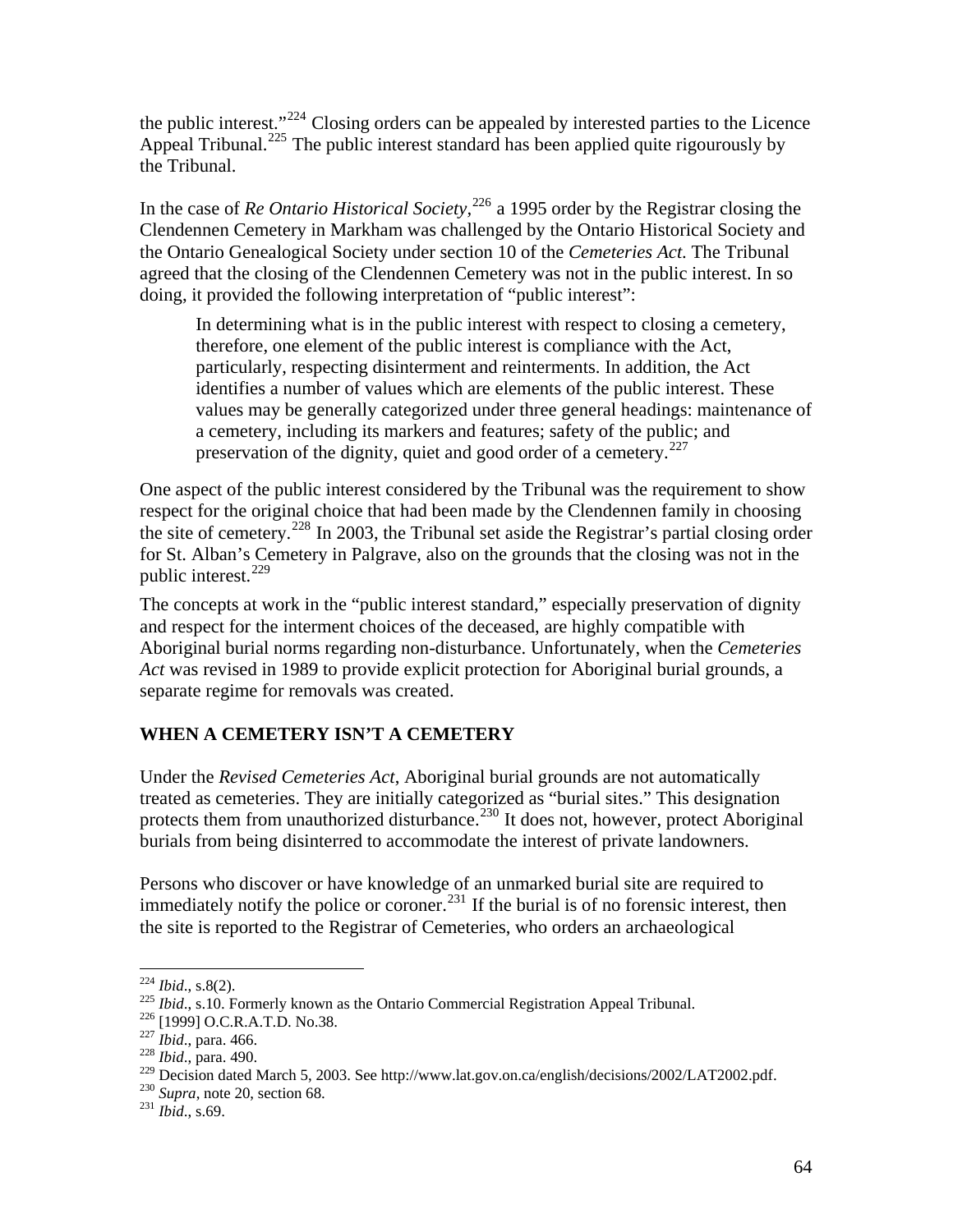investigation to determine the origin of the site.[232](#page-64-0) Under the *Burial Sites* regulation, the owner of the land on which a burial site is discovered is required to "take whatever steps are necessary to preserve the site, the human remains and any artifacts *until a final disposition is made in accordance with the Act and regulations.*"[233](#page-64-1)

If the burial site is determined to be of Aboriginal origin, the Registrar may categorize it either as "an unapproved aboriginal peoples cemetery" or as "an irregular burial site."<sup>[234](#page-64-2)</sup> Under the Act, an irregular burial site is "a burial site that was not set aside with the apparent intention of interring therein human remains.<sup> $235$ </sup> In plain language, this category contemplates situations in which human remains were not intentionally interred but, over the course of time and by natural processes, came to be buried. In contrast, an unapproved Aboriginal peoples cemetery is defined as "land set aside with the apparent intention of interring therein, in accordance with cultural affinities, human remains and containing human remains identified as those of persons who were one of the aboriginal peoples of Canada."<sup>[236](#page-64-4)</sup> This distinction has crucial implications for the manner in which removal decisions can be made.

If the burial site is declared to be "irregular," then the removal decision is completely at the discretion of the landowner on whose property the burial is situated.<sup>[237](#page-64-5)</sup> The landowner can leave the burial in its original location, remove it to another part of their property, or remove it to a municipal cemetery. There is no obligation upon either the Registrar or the landowner to provide any public notice of the declaration or the removal decision. As a result, "irregular burials" are not accorded the same protection as cemeteries under the Act. There is no requirement that the removal be in the public interest and there is no avenue for appeal.

If the burial site is declared to be "an unapproved aboriginal peoples cemetery," then the Registrar is required to provide notice to "the nearest First Nations Government or other community of aboriginal people which is willing to act as a representative and whose members have a close cultural affinity to the interred person."<sup>[238](#page-64-6)</sup> Once a burial site acquires the status of an unapproved cemetery, the remains cannot be removed or subject to scientific testing without the consent of the representative First Nation.<sup>[239](#page-64-7)</sup> On its face, this consent requirement would appear to provide greater protection against removals than the public interest standard under section 8(2) of the Act.

There are, however, non-consensual aspects in the statutory regime. Pursuant to section 72(2) of the Act, the representative First Nation is required to enter into negotiations with the landowner "with a view to entering into a site disposition agreement." As part of the site disposition agreement, the parties must agree either that "the remains will be left

 $^{232}$  *Ibid.*, s.70.

<span id="page-64-3"></span>

<span id="page-64-5"></span><span id="page-64-4"></span>

<span id="page-64-2"></span><span id="page-64-1"></span><span id="page-64-0"></span><sup>&</sup>lt;sup>233</sup> Ontario Regulation 133/92, Burial Sites, s.3. Emphasis added.<br><sup>234</sup> *Ibid.*, s.71(1)(a) and (c).<br><sup>235</sup> *Ibid.*, s.71(2).<br><sup>235</sup> *Ibid.*, s.71(4).<br><sup>236</sup> *Ibid.*, s.74. See also Ontario Regulation 133/92, Burial Sites,

<span id="page-64-7"></span><span id="page-64-6"></span><sup>239</sup> *Ibid*., s.8.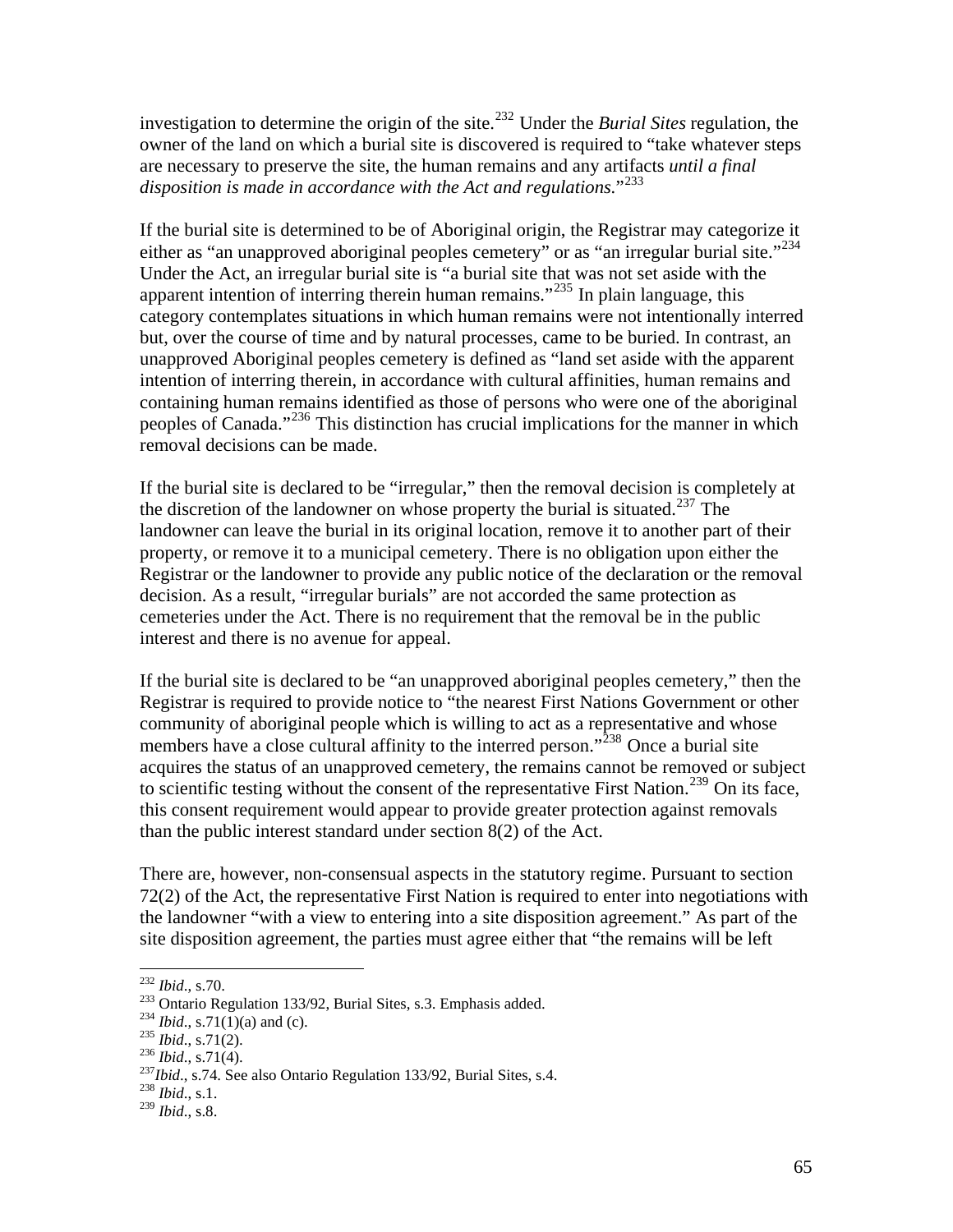where they are interred"<sup>[240](#page-65-0)</sup> or that they will be "disinterred and reinterred."<sup>[241](#page-65-1)</sup> If the First Nation and the landowner cannot agree, then the Registrar is obliged under the Act to refer the matter to binding arbitration.<sup>[242](#page-65-2)</sup>

 To date, there have been only two arbitration orders made under the *Cemeteries Act*. In 1999, in the first arbitration, the Poplar Point Ojibway Nation and the Ministry of Natural Resources had been able to agree that the unapproved Aboriginal peoples cemetery would not be removed, but they disagreed on the boundaries of the cemetery.<sup>[243](#page-65-3)</sup> A recent arbitration, however, has ordered the removal of burials without the consent of the representative First Nation.

The arbitration award is entitled "In the matter of an arbitration under the Cemeteries act (revised) with respect to the disposition of Aboriginal Burials found in the Dorchester Iroquoian Village Site."[244](#page-65-4) The reference to "disposition" obscures the fact that the dispute involves the appropriateness of the removal of certain unapproved Aboriginal peoples cemeteries. If this dispute had arisen in the context of an "approved" cemetery, a closing order would be required and reviewable according to the public interest standard. $^{245}$  $^{245}$  $^{245}$ 

Although section 8 of the *Burial Sites* regulation states that removals cannot occur without the consent of the representative First Nation, the Dorchester arbitration resulted in the disinterment of 13 out of 25 burials situated on the development site. During the arbitration hearing the Oneida Nation Council of Chiefs maintained that "ancient burials should not be disturbed unless absolutely necessary."<sup>[246](#page-65-6)</sup> By their standards, there was no justification for removal of the cemeteries:

> In this situation, the village sites were well known, the likelihood of graves being present was also known to the developer, the plan of subdivision has not been approved, no compelling public interest exists for the removal of the cemeteries, and the only reason put forward to justify the removal of two cemeteries, containing the graves of over thirty people, is the developer's desire for profit.  $247$

In reaching his decision, the arbitrator considered the "public interest" as only one factor, along with "the perspective of the Oneida that the burials remain undisturbed" and "the interest of the landowner that the property be utilized efficiently for development as a

<span id="page-65-0"></span> $240$  *Ibid.*, s.14(1).

<span id="page-65-3"></span>

<span id="page-65-5"></span><span id="page-65-4"></span>

<span id="page-65-2"></span><span id="page-65-1"></span><sup>&</sup>lt;sup>241</sup> *Ibid.*, s.14(2).<br><sup>242</sup> *Cemeteries Act (Revised), supra,* note 223, section 72(4).<br><sup>242</sup> Arbitration Award dated 14 June 1999. Thomas Logan Arbitrator.<br><sup>244</sup> Arbitration Award dated 13 June 2006. Brian A. Crane, Q. this Act or a predecessor of this Act." By definition, therefore, Aboriginal cemeteries established before the nineteenth century are necessarily unapproved. I refer to cemeteries established under the Ontario statutory regime as "approved cemeteries."

<span id="page-65-7"></span><span id="page-65-6"></span><sup>246</sup> *Ibid*., p. 30. 247 *Ibid*., p. 36.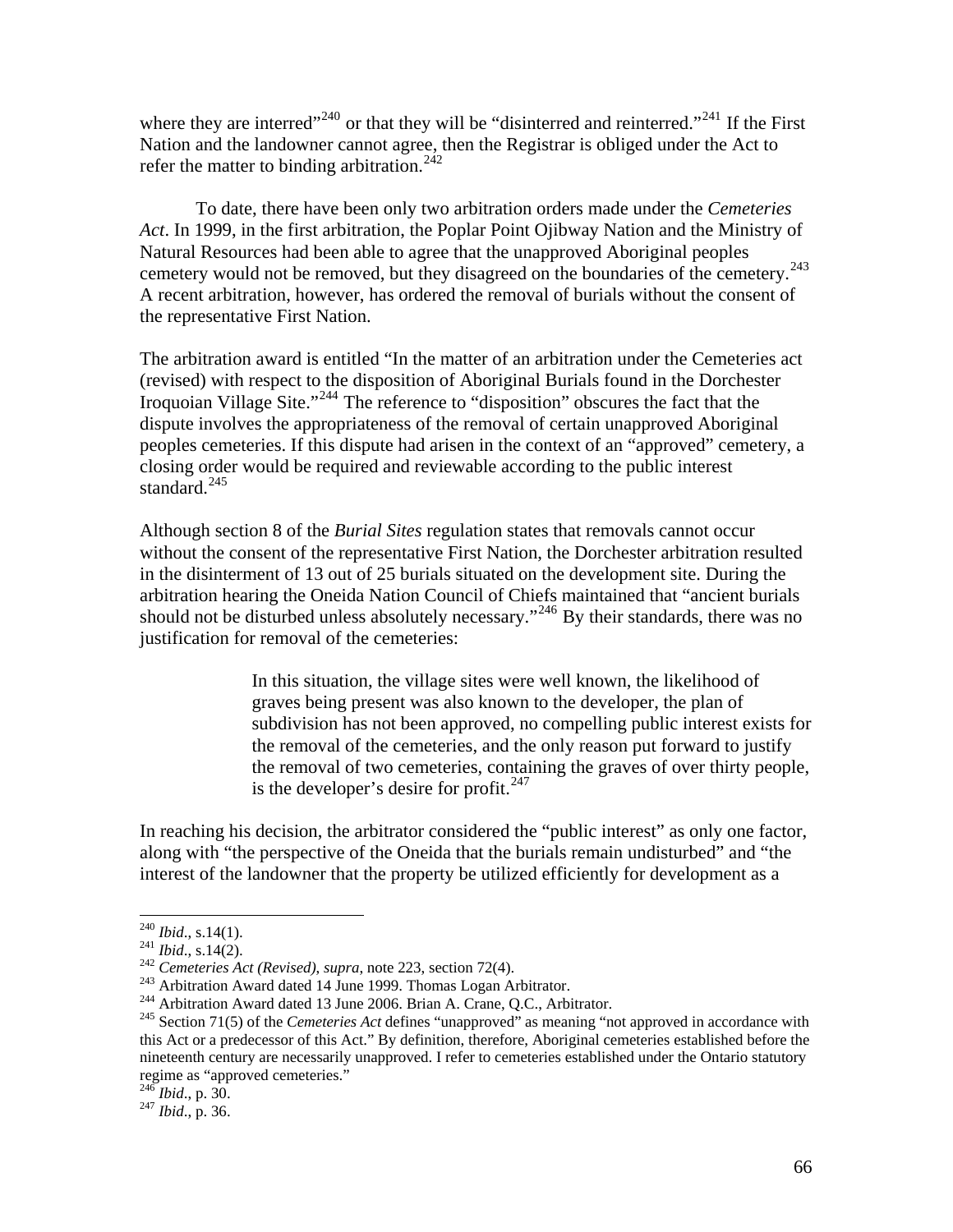subdivision."<sup>[248](#page-66-0)</sup> Notice how the arbitrator characterizes the position of the Oneida as a "perspective" in contrast to the developer's "interest."

The arbitrator did not consider, as the Licence Appeal Tribunal had done in the Clendennen Cemetery case, "the preservation of the dignity, quiet and good order of a cemetery." There was evidence that grading of the proposed roadways occurred before the site had been cleared and that previously identified burials had been re-exposed and damaged by the heavy equipment. In the face of such utter disregard for the dignity of the cemeteries, the Oneida representatives urged that no further interference be permitted:

This is, in the end, a matter of respect. It is a matter of respect for the dead, for the people who put them back into Mother Earth, and for the people who are the descendents of the dead and who continue to honour their memory....

The Arbitrator should decide that the cemeteries should not be moved and that the dead should be allowed to rest in peace, properly protected against future interference. $249$ 

In the end, however, profitability prevailed over dignity as the arbitrator ordered half of the burials to be disinterred and reinterred in locations that would maximize the lands available for development.

The power of arbitrators to order the removal of unapproved Aboriginal peoples cemeteries is not explicitly acknowledged in the *Cemeteries Act* or the *Burial Sites*  regulation. When exercised, as in the Dorchester arbitration, this power is equivalent to the Registrar's power to close approved cemeteries. Yet it is not subject to appellate review based on the public interest standard. As a result, Aboriginal peoples cemeteries are still not being afforded the full protection of law in Ontario.

## **AN OPPORTUNITY FOR RECONCILIATION**

In 2002, an Act was passed to merge and consolidate the provisions of the *Cemeteries Act*  and the *Funeral Directors and Establishments Act*. The new legislation, entitled the *Funeral, Burial and Cremation Services Act, 2002* received Royal Assent on December 13, 2002, but it has yet to be proclaimed.[250](#page-66-2) The sections of the *Cemeteries Act* pertaining to burial sites have been incorporated into the new legislation virtually unchanged.

It is expected that, as a result of ongoing consultations with stakeholders, a number of amendments will be made before the new Act is proclaimed. However, the Ministry of Government Services has advised several First Nations and Aboriginal organizations that it is "waiting until the conclusion of the Ipperwash Inquiry and the recommendations that may arise before considering any substantive policy issues."<sup>[251](#page-66-3)</sup>

<sup>248</sup> *Ibid*., p. 38.

<span id="page-66-3"></span>

<span id="page-66-2"></span><span id="page-66-1"></span><span id="page-66-0"></span><sup>249</sup> *Ibid.*, p. 36.<br><sup>249</sup> *Ibid.*, p. 36.<br><sup>250</sup> S.O. 2002, chapter 33.<br><sup>251</sup> Letter from Robert G. Dowler, Assistant Deputy Minister, dated March 13, 2006.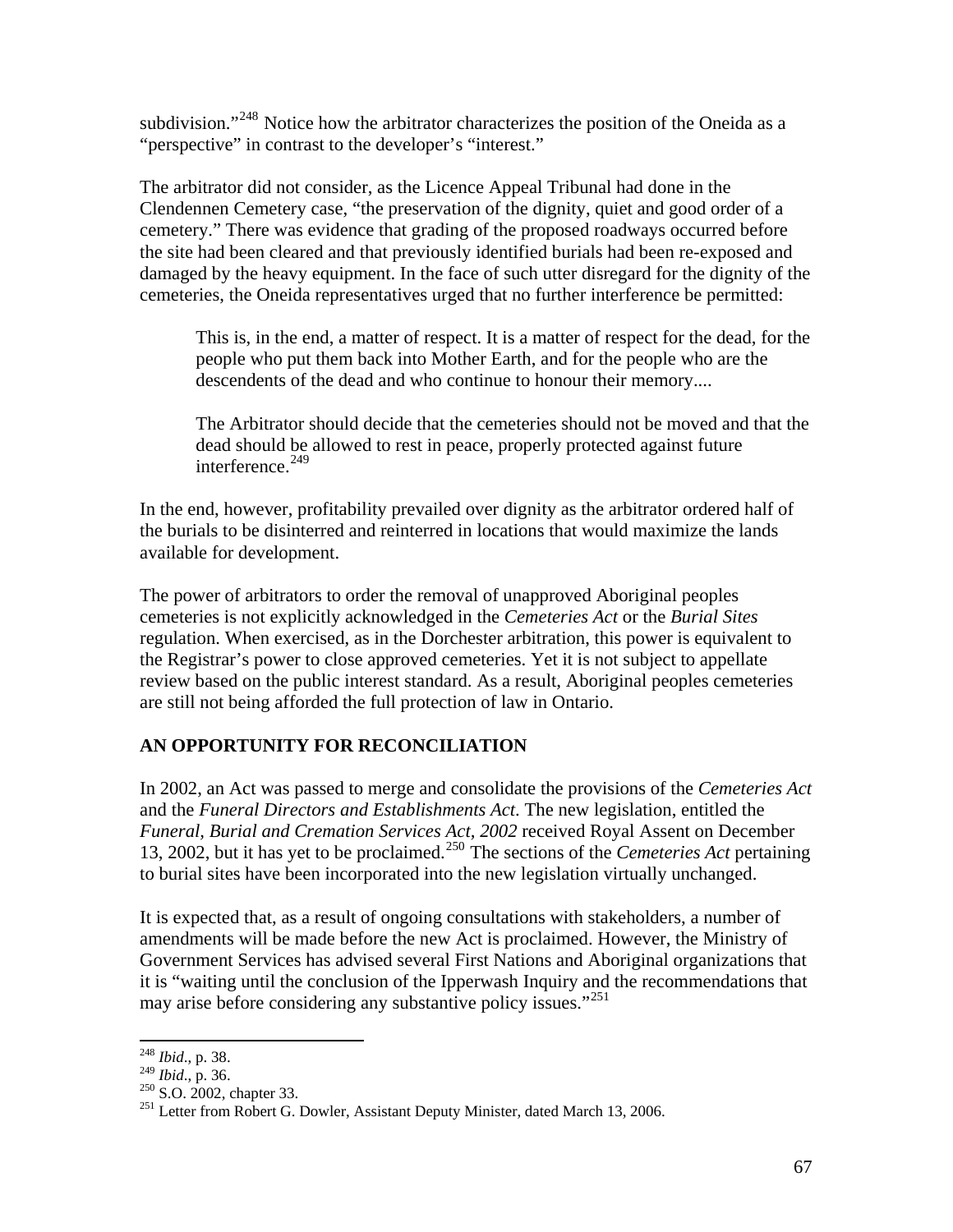During an Ipperwash Inquiry consultation meeting concerning Aboriginal burial grounds and sacred sites held on December 8, 2005, representatives of the Ministry of Government Services heard from participants that use of the term "unapproved" in relation to Aboriginal peoples cemeteries was "problematic." As a result, the Ministry has undertaken to remove the term.<sup>[252](#page-67-0)</sup> Unfortunately, the proposed amendment only reinforces the statutory distinction between Aboriginal cemeteries and "approved" cemeteries under the Act. Under the newly proposed amendments, "burial site" means land containing human remains "that is not a cemetery as defined under this Act." And a burial site that is determined to be of Aboriginal origin will be declared to be "an aboriginal peoples burial ground."[253](#page-67-1) As such, there can be no expectation that the sections governing the closing of cemeteries could be used to protect Aboriginal burials from disinterment.

The Ministry's willingness to defer substantive amendments to the new Act until the Ipperwash Inquiry has issued its recommendations represents an opportunity for reconciliation with Aboriginal burial traditions. The most respectful outcome would be to recognize the paramountcy of section 8 of the *Burial Sites* regulation, which prohibits removal of remains from an Aboriginal peoples cemetery without consent of the representative First Nation. This would mean that communities that continue to observe the norms of non-disturbance will not be forced to participate in an arbitration process that has the potential to violate their customary law.

It is unlikely that reinforcing the principle of consent would bring private development in Ontario to a grinding halt. Between 1992 and 2005, only 48 aboriginal burial sites were investigated under the *Cemeteries Act*. [254](#page-67-2) Of these, 39 were declared to be unapproved Aboriginal peoples cemeteries. Compared with the more than 10,000 archaeological assessments that have been done during the same period, the likelihood of developers encountering Aboriginal burials is extremely low. Of course, the potential increases dramatically if a developer purchases property knowing that it contains a substantial Aboriginal village site, as was the case in the Dorchester arbitration.

Although the number of declarations issued under the Act has been quite low, site disposition agreements have proven very difficult to negotiate. To date only 14 site disposition agreements have been concluded between landowners and representative First Nations.<sup>[255](#page-67-3)</sup> In 8 cases, there was agreement to protect the remains at or near their original burial sites. This represents a removal rate of more than 40 percent of the unapproved Aboriginal peoples cemeteries. It should not be assumed that these removal decisions

 $^\mathrm{252}$  Ibid.

<span id="page-67-3"></span>

<span id="page-67-2"></span><span id="page-67-1"></span><span id="page-67-0"></span><sup>&</sup>lt;sup>253</sup> Proposed revision to section 97(1).<br><sup>254</sup> Letter from Michael D'Mello, Registrar of Cemeteries, dated June 1, 2005.<br><sup>255</sup> According to the Office of the Registrar of Cemeteries, as of June 29, 2006, site disposition had been reached for the following unapproved Aboriginal peoples cemeteries: Midland Wendat (Huron) Ossuary, Walkington II, Roffelson Site, Rewa Site, Summerstown Station, Staines Road Site Brock Street Burials, Miriam-Kains Road, Morrow Site, Clayton Site, Dunn Site, Horseshoe Valley Site, Steele Village Site, Providence Bay Site.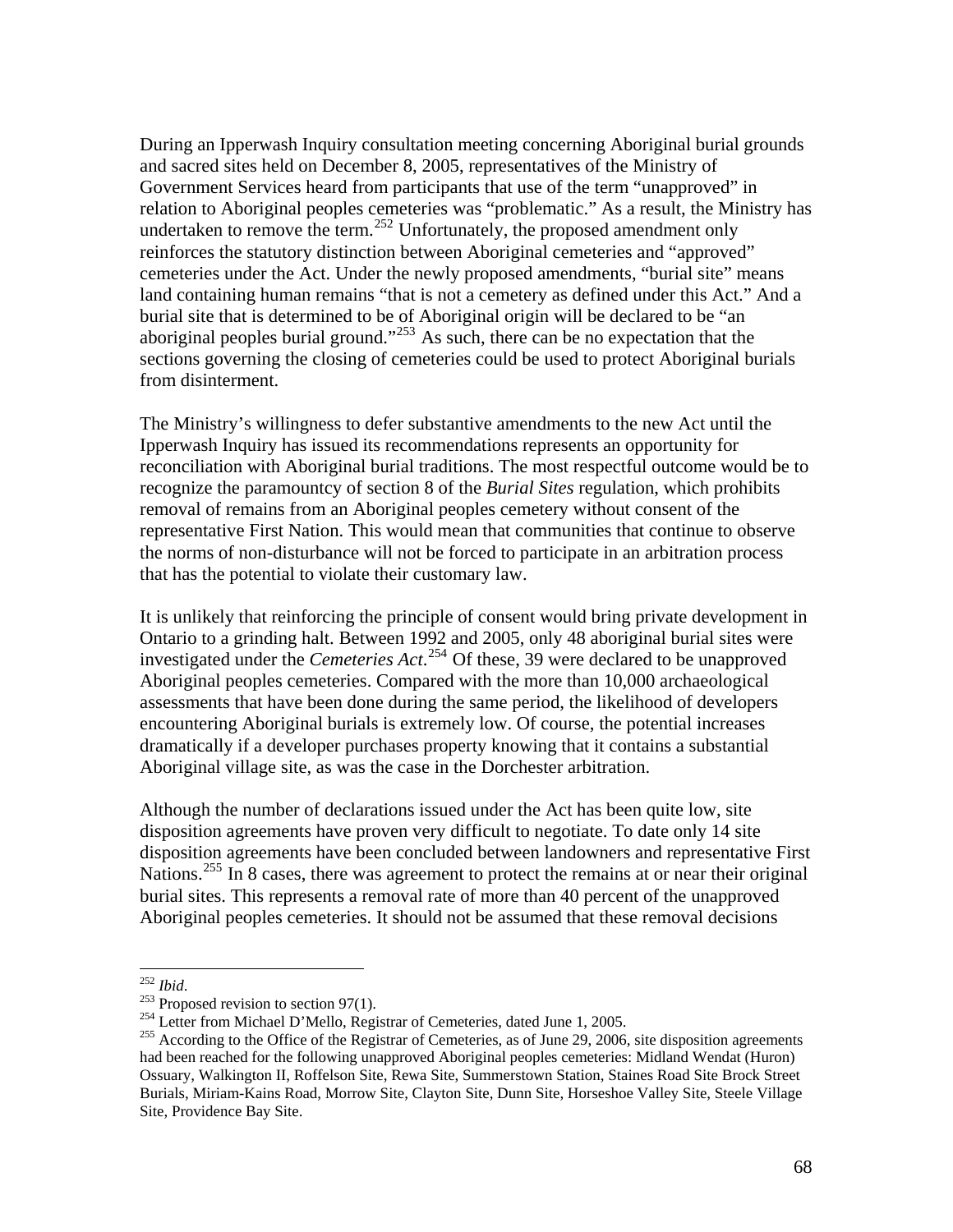were entirely consensual because the spectre of binding arbitration, and its associated costs, may leave First Nations with little choice in the matter.

Meanwhile, there are least 25 unapproved Aboriginal peoples cemeteries that are still the subject of ongoing "disposition" negotiations. For many First Nations engaged in the process, "disposition" is just a polite word for "desecration." If the consent principle is not reasserted and more communities are forced into binding arbitration to protect their Dead, the opportunity for reconciliation may be irretrievably lost.

## **WHERE DO WE GO FROM HERE?**

It's 1669 and the first Europeans arrive at a "place held in great veneration by all the Indians of these countries." They have been encouraged by their Aboriginal hosts to pay their respects at this sacred place because the stone Manitou who resides there can bless them with safe water travel. Instead the missionaries give vent to their hatred of all things revered by Aboriginal peoples:

I consecrated one of my axes to break this god of stone, and then having yoked our canoes together we carried the largest piece to the middle of the river, and threw all the rest into the water, in order that it might never be heard of again.<sup>[256](#page-68-0)</sup>

They report that their God rewards them for "this good action" by giving them success in their hunting.

It's 1796 and the Mississauga people at the Credit River are bereft. Their Chief, Wabbakenais, has just been killed by a British soldier. They want to see justice done. But they are told by colonial officials that no criminal proceedings can take place without an autopsy, which would require disinterment. In their grief, they are forced to choose between dignity and justice. According to their law, once buried the deceased cannot be disturbed. They explain to Peter Russell:

Father, the dead man is in the ground. We would not wish to have the body dug out of it. He is now in the ground. He will never rise again or lift his knife. The Great Spirit above has placed him in the ground. He might be displeased were he removed<sup>"</sup>

And so the murder goes unpunished.

It's 1832 and the Chippewas at Penetanguishene are traumatized when they discover that the Indian Department Surgeon, Paul Darling, has disinterred several of their graves for the purposes of dissection. One leader, Big Shilling, recounts his reaction:

On hearing this my heart was very sore and I wished my Head Chief to be at home to relieve my distress.... I thought of sending to inform our Father (the

 $256$  Supra, note 46.

<span id="page-68-1"></span><span id="page-68-0"></span><sup>&</sup>lt;sup>257</sup> NAC, RG 10, Volume 9, pp. 91883-91890.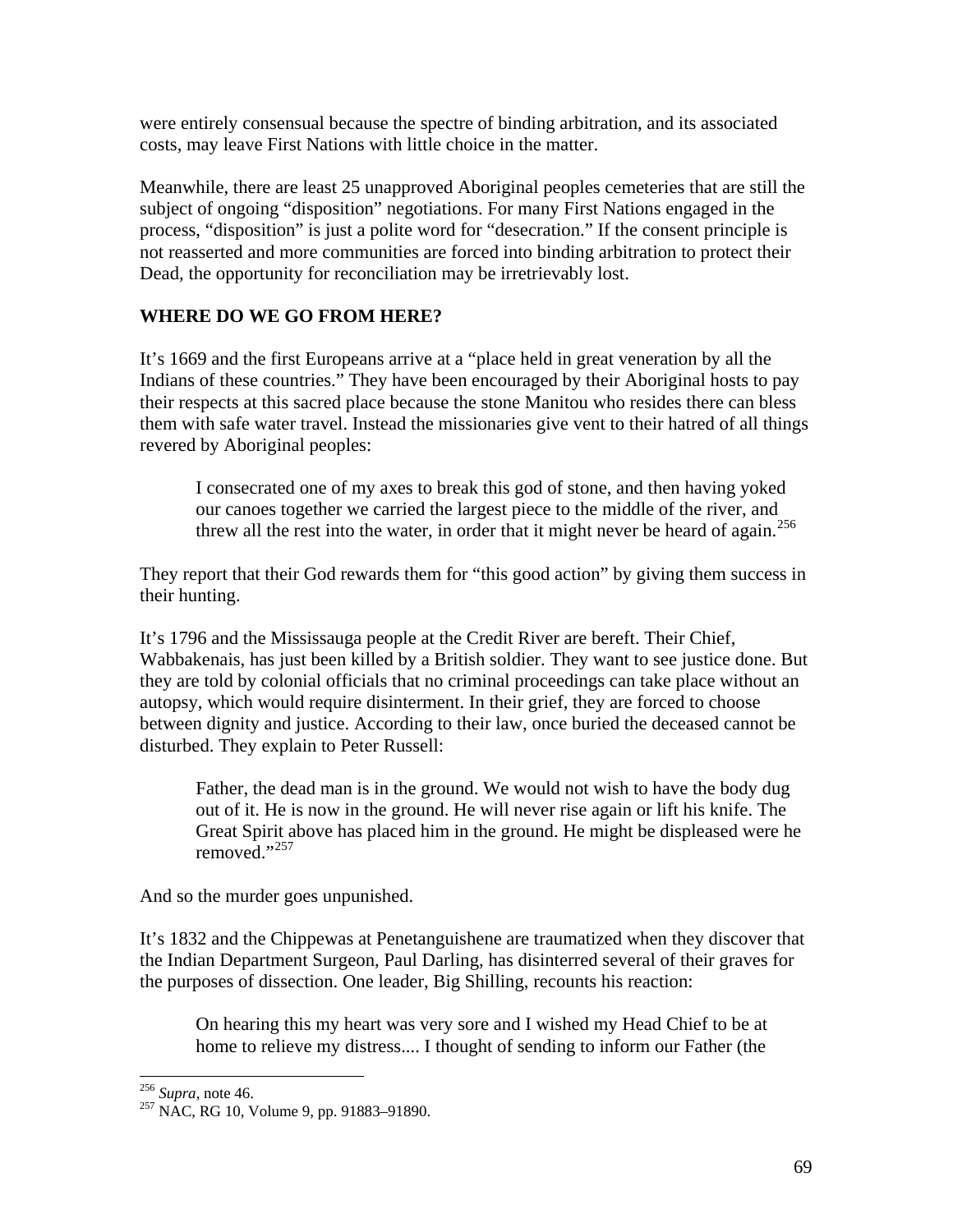Lieutenant Governor) at York. I appointed Thomas Shilling and Peter Cut Nose and I told them to say, tell us Father, for what reason the white people have dug up our dead and what should we do to have our hearts made content?<sup>[258](#page-69-0)</sup>

The surgeon is forced to resign his position but he is not prosecuted.

It's 1861 and the Mississauga missionary, Peter Jones, provides a litany of Manitous who have abandoned their abodes among his people because of encroachments and desecrations perpetrated by non-Aboriginal settlers. He recounts the "daring and profane" act of those settlers who cut down a lofty pine tree on the banks of the Grand River, which had been a favourite nesting place for thunder-beings. This sacred tree was known as Old Jack's tree because it towered over his hunting grounds. Old Jack did not live to see the sacred tree destroyed. But Jones asks his readers to consider "how would the descendants of Jack, with the eagles that nestled on the branches of this tree, wail and lament to see that their father's god has fallen to rise no more?"<sup>[259](#page-69-1)</sup>

It's 2004 and I'm listening to Aazhoodena Elder, Clifford George, tell me that, during his lifetime, a Manitou that protected his people has been driven away by outsiders:

At Aazhoodena there is a bottomless lake, which is cone shaped, and empties into Lake Huron. I know this lake is connected with Lake Huron because I as a boy I saw a loon dive under and come out on the other lake. Michi-Ginebik [the Great Serpent] used to come into the lake and visit the people. He was friendly and brought medicine to the Anishnaabeg. When the serpent surfaced in the lake, he circled and created a whirlpool. Then he would come up on shore and begin sunning himself. There he talked to the people. Wherever he twitched, there was medicine to pick and people were cured.

But the channel is plugged up now, filled with nerve gas canisters that the Army dumped in there. $260$ 

Clifford George is gone now. But before he passed, he knew that children were again living at Aazhoodena and he hoped that Michi-Ginebik might one day return to talk with the people and provide them with medicine.

Elders like Clifford George give us hope. They remind us that our norms and values as Aboriginal people have persisted, even in the face of centuries of disrespect. Our understanding of sacredness is beginning to be shared by our non-Aboriginal neighbours. However, it has yet to find expression in Ontario's legislative regime. For the time being, Aboriginal peoples efforts to protect their Dead from disturbance are undermined by a statutory distinction between "approved" and "unapproved" cemeteries. As for sacred lands that do not include burials, protection must be found in statutes relating to heritage, land use planning, and environmental protection. These statutory regimes may prove

 $258$  NAC, RG 10, Volume 52, pp. 56900–56911.

<span id="page-69-2"></span><span id="page-69-1"></span><span id="page-69-0"></span><sup>259</sup> *Supra*, note 48. 260 *Supra*, note 61.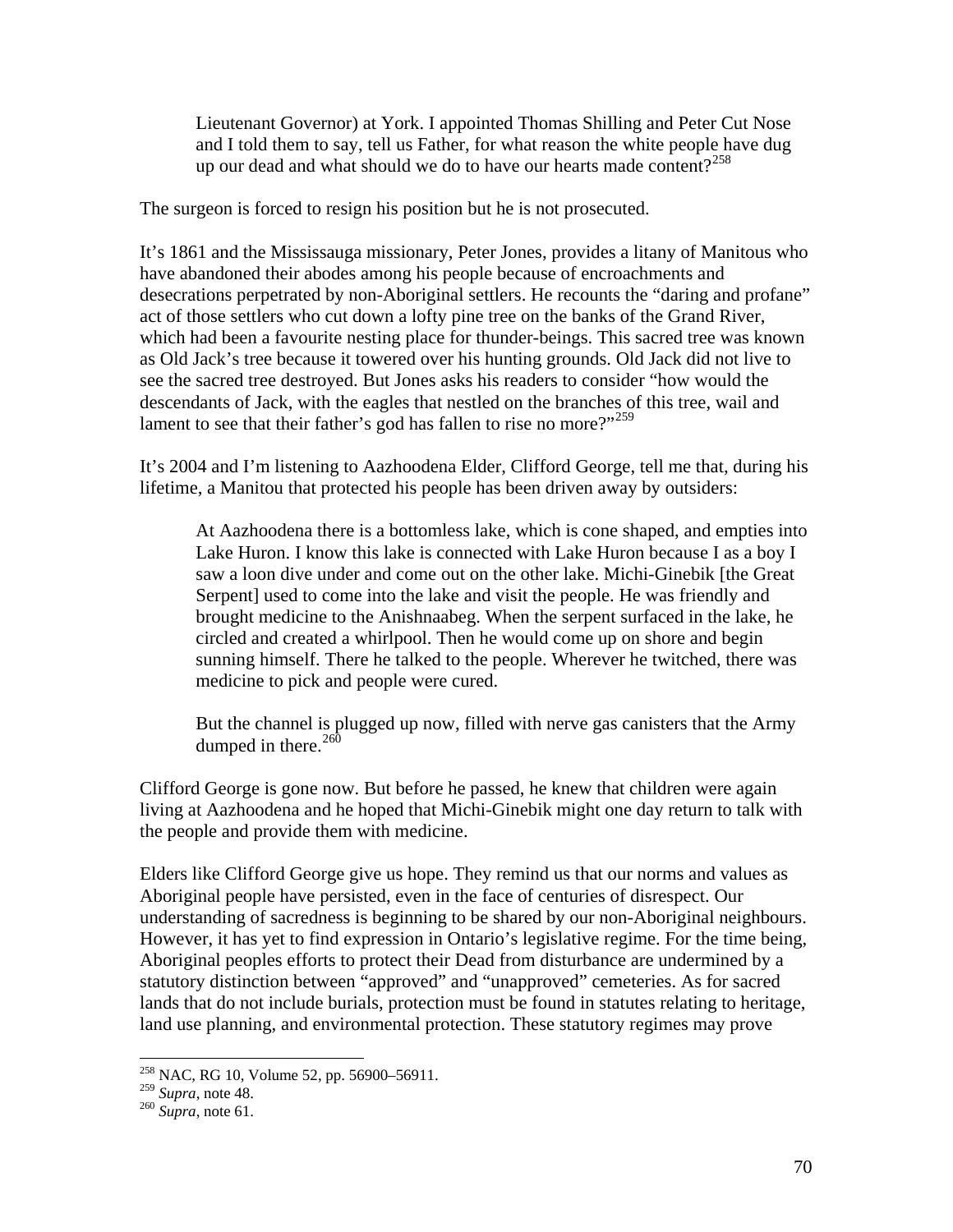capable of promoting the Aboriginal norms of respect, protection, and non-disturbance, but only if the government insists on strict enforcement and provides much needed measures for accountability.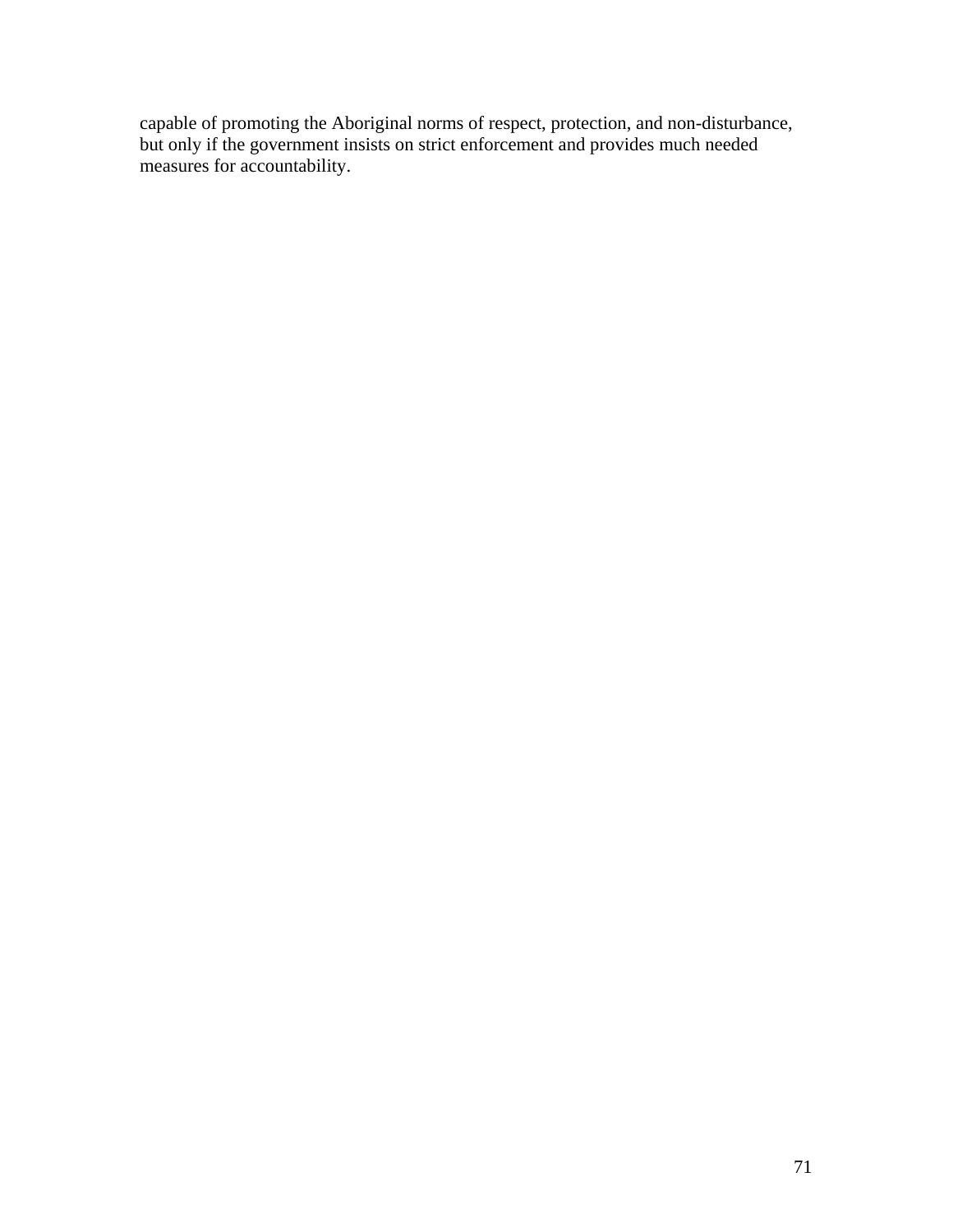## **APPENDIX A**

 $\overline{\phantom{a}}$ 

## **2005 PIFs Submitted by Staff Review Area and Region/Municipality**

## **Total: 1499 (1421)—5% Increase From Last Year's Total**

Note: Bold number in brackets represent the 2004 PIFs assigned to the reviewer; figures in second bracket provides the PIFs assigned for the counties of the reconfigured region in 2004.

Note: Regional increases/decreases also reflect the fact that in 2005 some redistribution of counties occurred to alleviate staff workload.

| <b>Northern 155</b> (135 = 15% increase in assigned PIFs) – $10\%$ (11%; #157) of all PIFs Received in 2005         |                                   |                          |                                     |                        |                                 |
|---------------------------------------------------------------------------------------------------------------------|-----------------------------------|--------------------------|-------------------------------------|------------------------|---------------------------------|
| Algoma $-14$<br>(13)                                                                                                | Cochrane $-8$<br>(7)              | Haliburton $-4$<br>(4)   | Kenora – 16 $(21)$                  | Manitoulin $-3$<br>(6) | $Muskoka - 8$<br>(7)            |
| Nippissing-<br>20(23)                                                                                               | Parry Sound<br>$-13(15)$          | Rainy River $-0$<br>(1)  | Renfrew $-21$<br>(18)               | Sudbury $-13$<br>(6)   | <b>Thunder Bay</b><br>$-20(18)$ |
| Timiskaming<br>$-15(18)$                                                                                            |                                   |                          |                                     |                        |                                 |
| <b>Eastern 176 (194</b> = 9% decrease in assigned PIFs) – 12% (9%; #135) of all PIFs Received in 2005               |                                   |                          |                                     |                        |                                 |
| Frontenac-<br>40(22)                                                                                                | $Hastings -$<br>17(10)            | Lanark $-11$<br>(11)     | Leeds Grenville -<br>5(4)           | Lennox Add -<br>7(4)   | Northumberld<br>$-26(15)$       |
| Ottawa-Carl.<br>$-57(57)$                                                                                           | Prescott-<br>$Russell - 8$<br>(4) | Prince Edward<br>$-4(4)$ | Storm. Dundas<br>Glengarry $-1$ (4) |                        |                                 |
| <b>Central/East – A 92 (144 = 36% decrease in assigned PIFs) – 6% (11%; #89) of all PIFs Received in</b><br>2005    |                                   |                          |                                     |                        |                                 |
| Durham $-67$<br>(76)                                                                                                | Kawartha<br>Lakes $-25$<br>(13)   |                          |                                     |                        |                                 |
| <b>Central/East – B 250 (451 = 44% decrease in assigned PIFs) – 17% (19%; #277) of all PIFs Received</b><br>in 2005 |                                   |                          |                                     |                        |                                 |
| Peterborough<br>$-23(24)$                                                                                           | Toronto $-34$<br>(29)             | $York - 193$<br>(224)    |                                     |                        |                                 |
| <b>Central/West 282</b> (na, new assignment) $-19\%$ (19%; #266) of all PIFs Received in 2005                       |                                   |                          |                                     |                        |                                 |
| Halton $-93$<br>(68)                                                                                                | $Peel - 105$<br>(130)             | $Simcoe - 84$<br>(68)    |                                     |                        |                                 |
| <b>Southwest 544 (497</b> = 9% increase in assigned PIFs) – 36% (35%; #497) of all PIFs Received in 2005            |                                   |                          |                                     |                        |                                 |
| $Branch - 26$<br>(17)                                                                                               | $Bruce - 20$<br>(28)              | Dufferin $-9(7)$         | Elgin $-20(20)$                     | $Essex-13$<br>(19)     | $Grey - 14$<br>(15)             |
| Hald-Norf-<br>29(12)                                                                                                | Hamilton-<br>93 (86)              | Huron $-6(7)$            | Chatham Kent $-4$<br>(8)            | Lambton $-33$<br>(24)  | $Middlesex -$<br>50(73)         |
| Niagara $-121$                                                                                                      | $Oxford - 29$                     | Perth $-1(4)$            | Waterloo $-58$                      | Wellington $-$         |                                 |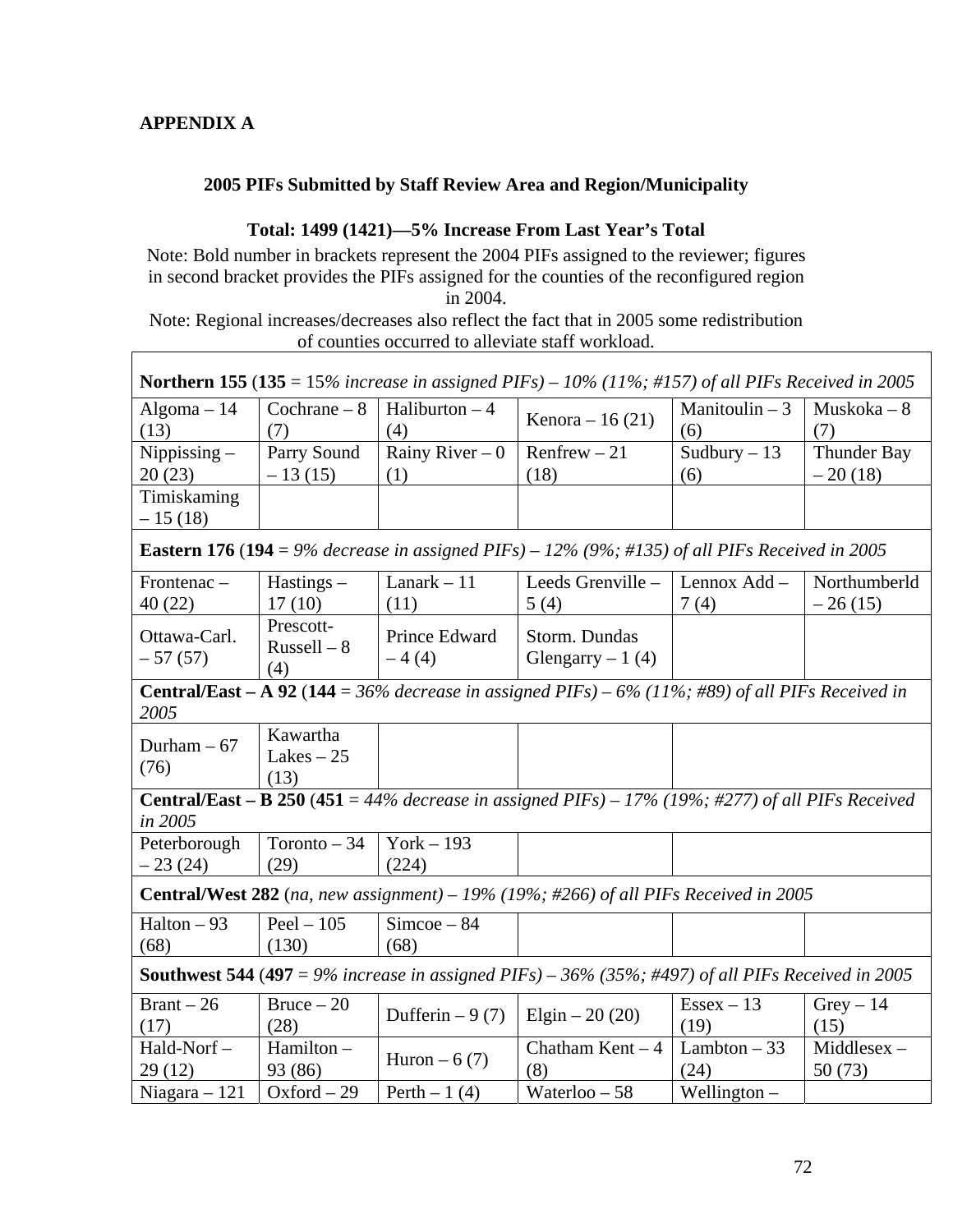| 10<br>. J 1<br>1 V<br>. U<br>.<br>___ |
|---------------------------------------|
|---------------------------------------|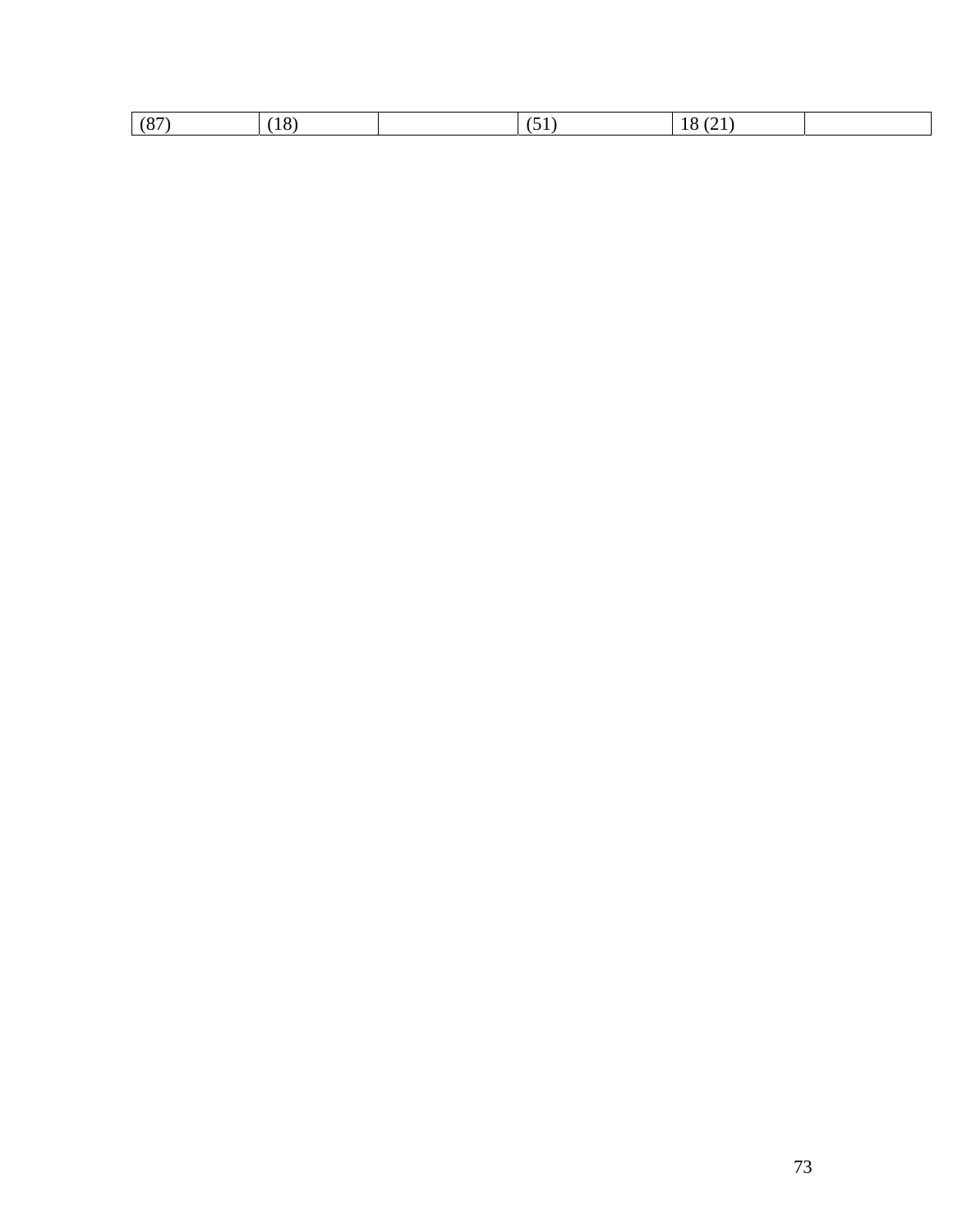# **APPENDIX B**

# **Annual Project Information Forms (PIFs) Submitted for Consultant Company Activities**



**1996 Project Total - 364 1997 Project Total - 466 1998 Project Total - 635 1999 Project Total - 865 2000 Project Total - 964 2001 Project Total - 962 2002 Project Total - 979 2003 Project Total - 1055 2004 Project Total - 1421 2005 Project Total - 1499**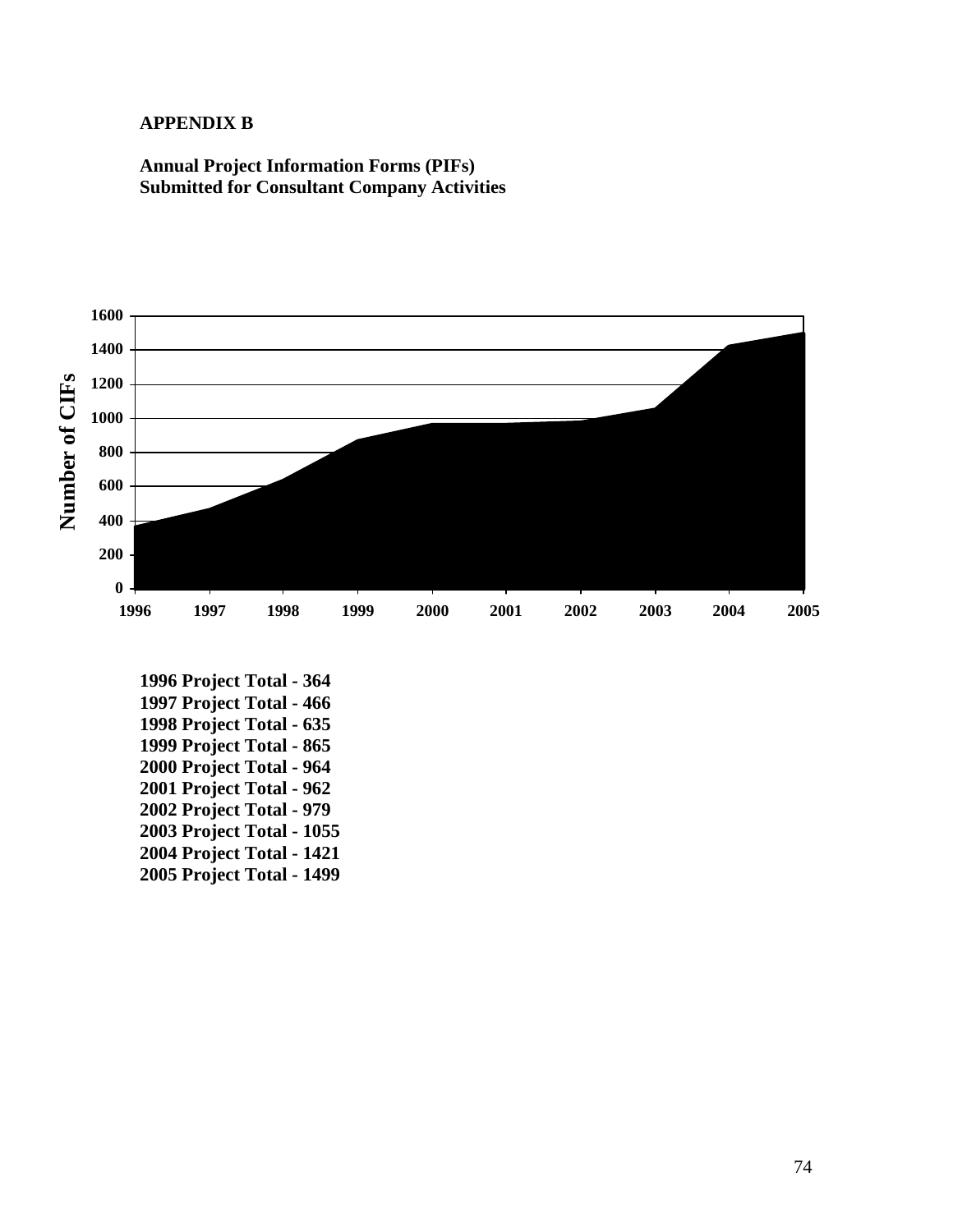# **APPENDIX C**

**Project Information Forms (PIFs) by Major Activity** 

# **1997 1998 1999 2000 2001 2002 2003 2004 2005**

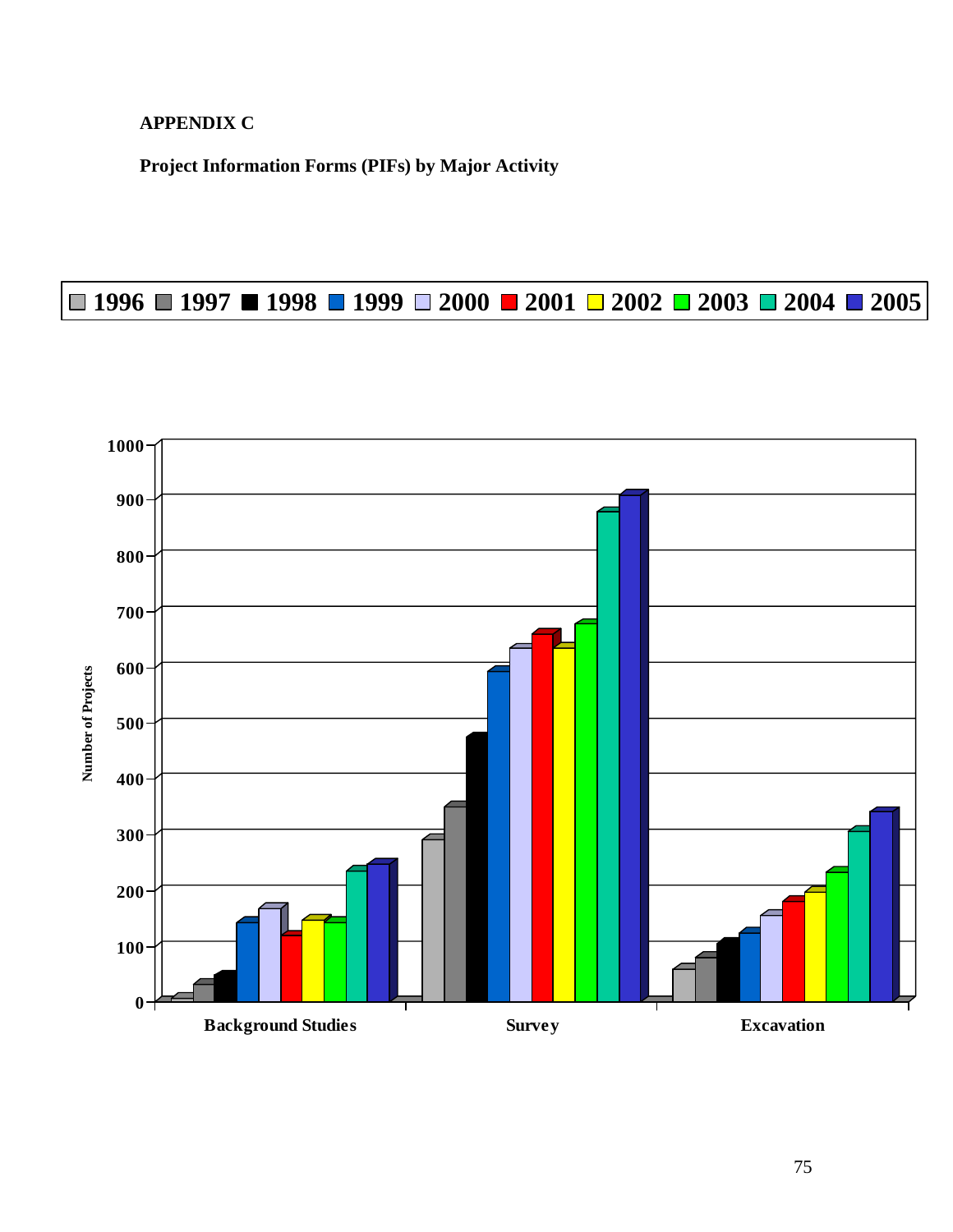# **APPENDIX D**

#### Standards and Guidelines for Consultant Archaeologists final draft Unit 1A - Introduction **August**, 2006



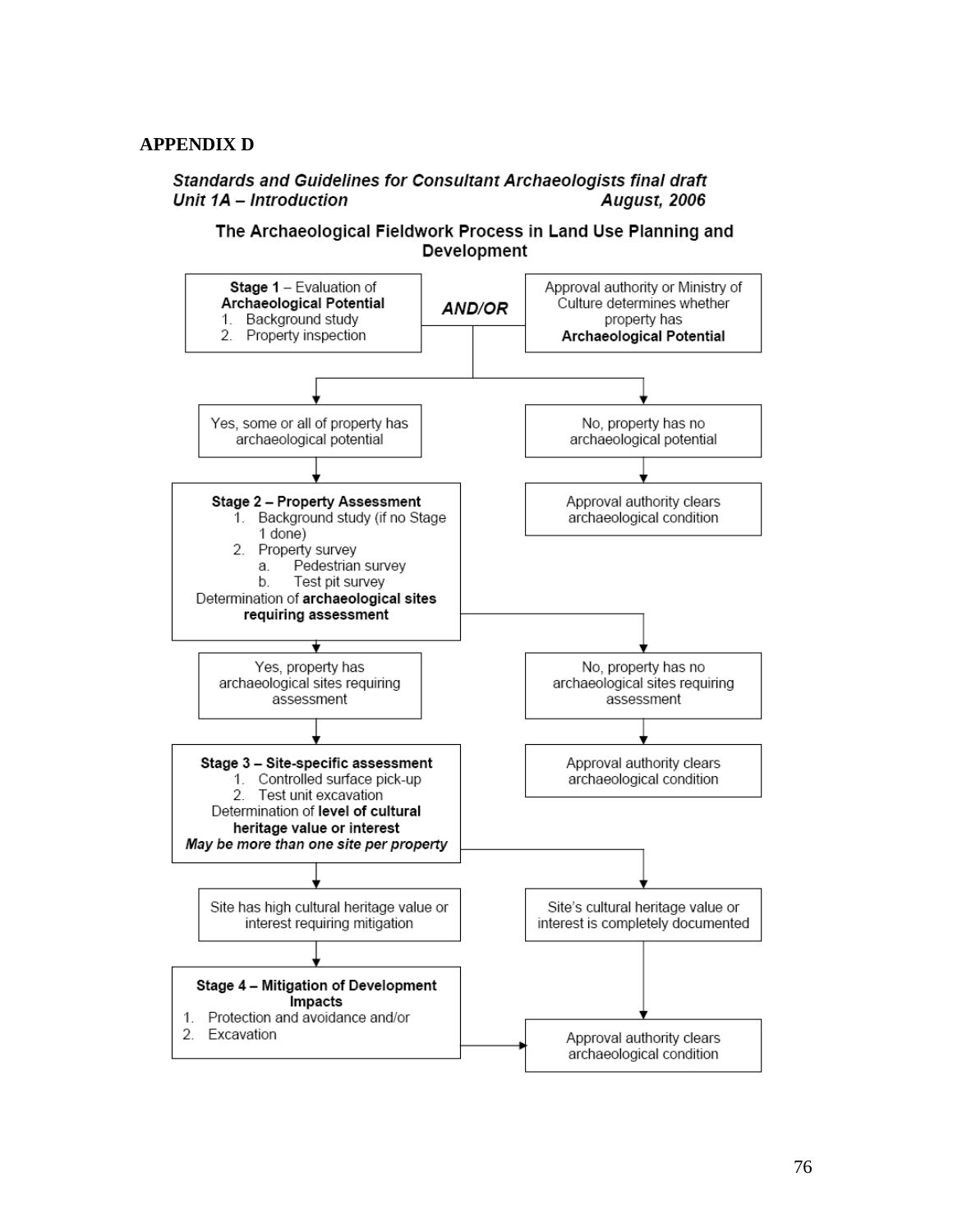# **APPENDIX E**

# **Table of Private Statutes, Cemeteries**

| Name                                     | Year and Chapter                                                                                     |
|------------------------------------------|------------------------------------------------------------------------------------------------------|
| Ancaster, St. John's Church Cemetery     | 1909,c.153                                                                                           |
| Aurora, Methodist Church Cemetery        | 1888,c.84                                                                                            |
| Ayr, Knox Church Cemetery                | 1887,c.93                                                                                            |
| Beaverton, Presbyterian Church Cemetery  | 1927, c. 142                                                                                         |
| Bentinck, St. George's Cemetery          | 1907, c. 121                                                                                         |
| <b>Brantford, Mount Hope Cemetery</b>    | 1895,c.61                                                                                            |
| Chatham, St. Andrews Church Cemetery     | 1890,c.143                                                                                           |
| Cobourg, Cobourg Cemetery Company        | 1869,c.50                                                                                            |
| Colborne, Lakeport Cemetery Company      | 1904,c.102                                                                                           |
| Darlington, St. Andrew's Church Cemetery | 1889,c.94                                                                                            |
| Dresden, Dresden Cemetery Ground         | 1874,1st Sess.c.96                                                                                   |
| Erin, Erin Fifth Line Union Cemetery     | 1957, c. 133                                                                                         |
| Guelph, Presbyterian Cemetery            | 1889,c.92                                                                                            |
| Hamilton, Burkholder Cemetery            | 1954,c.112                                                                                           |
| Hamilton, Christ Church Cemetery         | 1890, c. 138; 1901, c. 100                                                                           |
| Ingersoll, Church of England Cemetery    | 1905,c.120                                                                                           |
| London, Gore Cemetery                    | 1960,c.153                                                                                           |
| London, Methodist Cemetery               | 1879,c.93                                                                                            |
| London, St. Paul's Cemetery              | 1880,c.80; 1885,c.95                                                                                 |
| Orillia, Presbyterian Church Cemetery    | 1877,c.57                                                                                            |
| Osgoode, Presbyterian Burial Ground      | 1870-1, c. 85; 1899, c. 116                                                                          |
| Ottawa, Beechwood Cemetery Company       | 1873, c. 149; 1894, c. 95; 1914, c. 127; 1921, c. 136;<br>1928, c. 111; 1956, c. 95; 1962-63, c. 148 |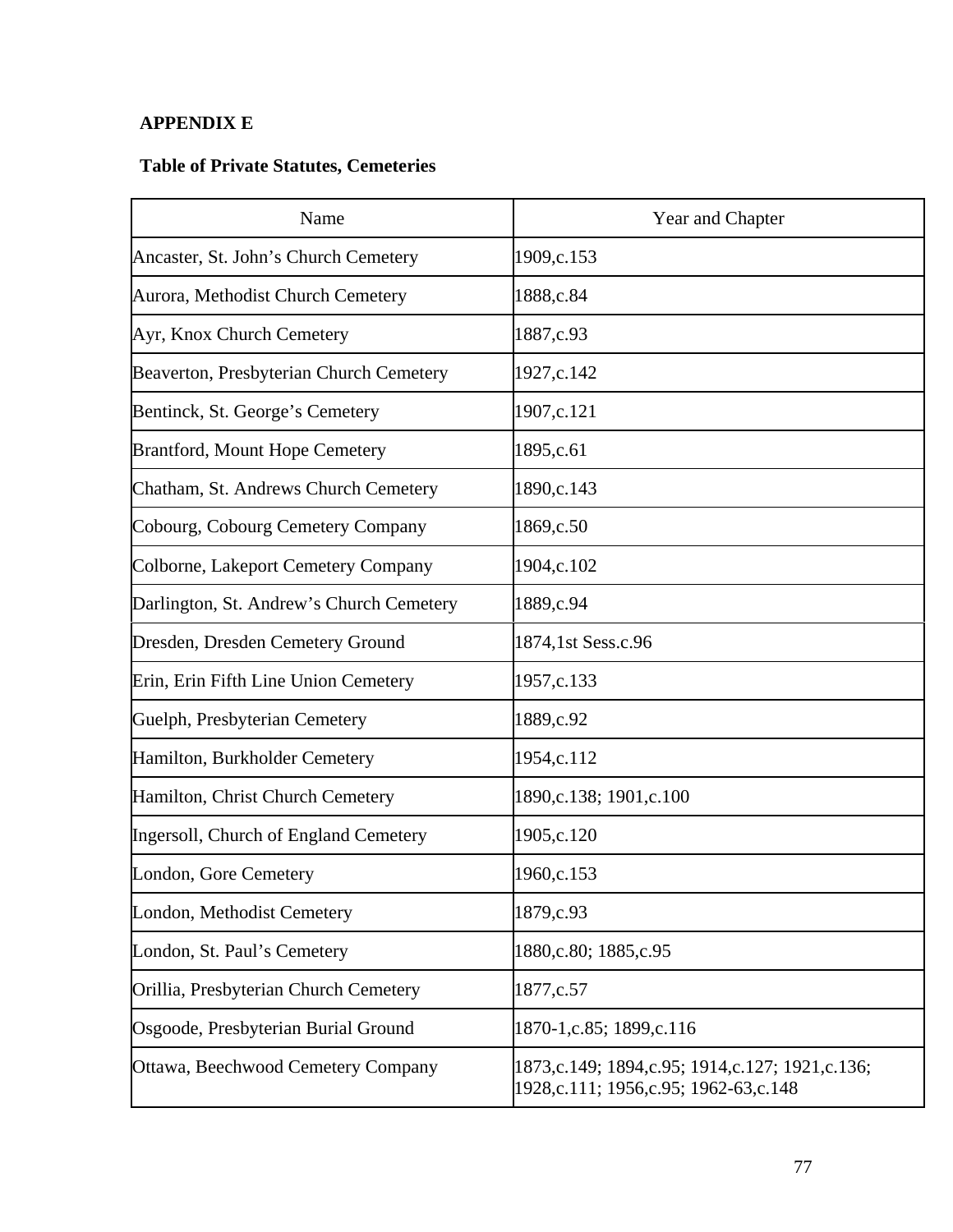| Ottawa, Roman Catholic Episcopal Corporation of 1917, c.100<br>Ottawa |                                                                                                                                            |
|-----------------------------------------------------------------------|--------------------------------------------------------------------------------------------------------------------------------------------|
| Picton, First Methodist Church Burial Ground                          | 1906,c.143                                                                                                                                 |
| Picton, Glenwood Cemetery                                             | 1870-1,c.96                                                                                                                                |
| Port Arthur, Riverside Cemetery Company                               | 1886, c. 82; 1953, c. 128                                                                                                                  |
| St. Thomas, Curtis Cemetery                                           | 1874,2nd Sess.c.89                                                                                                                         |
| St. Thomas, St. Thomas Cemetery Company                               | 1874,1st Sess.c.95; 1901,c.97; 1910,c.159                                                                                                  |
| Sarnia, 'Old Cemetery' and Methodist Church<br>Cemetery               | 1890,c.137                                                                                                                                 |
| Sarnia, Church of England Cemetery                                    | 1903,c.127                                                                                                                                 |
| Shelbourne, St. Paul's Church Burying Ground                          | 1901,c.101                                                                                                                                 |
| South Dorchester, Necropolis Burying Ground                           | 1903, c. 128                                                                                                                               |
| <b>Strathroy, Public Cemetery</b>                                     | 1884,c.58                                                                                                                                  |
| Thorold, Land for Cemetery Purposes                                   | 1887,c.69                                                                                                                                  |
| Toronto, Davenport Methodist Church Burying<br>Ground                 | 1900,c.133                                                                                                                                 |
| Toronto, Knox Church Burying Ground                                   | 1909,c.154                                                                                                                                 |
| <b>Toronto, Mount Pleasant Cemetery</b>                               | 1946,c.142                                                                                                                                 |
| Toronto, St. Michael's Cemetery                                       | 1925, c. 133                                                                                                                               |
| Toronto, Toronto General Burying Ground,<br>Trustees of               | 1870-1, c. 95; 1874, 2nd Sess. c. 90; 1875-6, c. 66;<br>1888.c.88; 1910,c.160; 1925,c.132; 1968,c.178;<br>1977, c. 110; 1989, c. 50, s. 88 |
| <b>Upper Canada</b>                                                   | 1871-2, c. 116                                                                                                                             |
| Vankleek Hill, Presbyterian Church Cemetery                           | 1889,c.98                                                                                                                                  |
| Windsor, Assumption Church Cemetery                                   | 1979,c.116                                                                                                                                 |
| Windsor, Windsor Grove Cemetery                                       | 1911, c. 152; 1979, c. 143                                                                                                                 |
| <b>Woodstock, Methodist Church Cemetery</b>                           | 1885,c.97                                                                                                                                  |
| Woodstock, Presbyterian Church Burying Ground 1868,c.71               |                                                                                                                                            |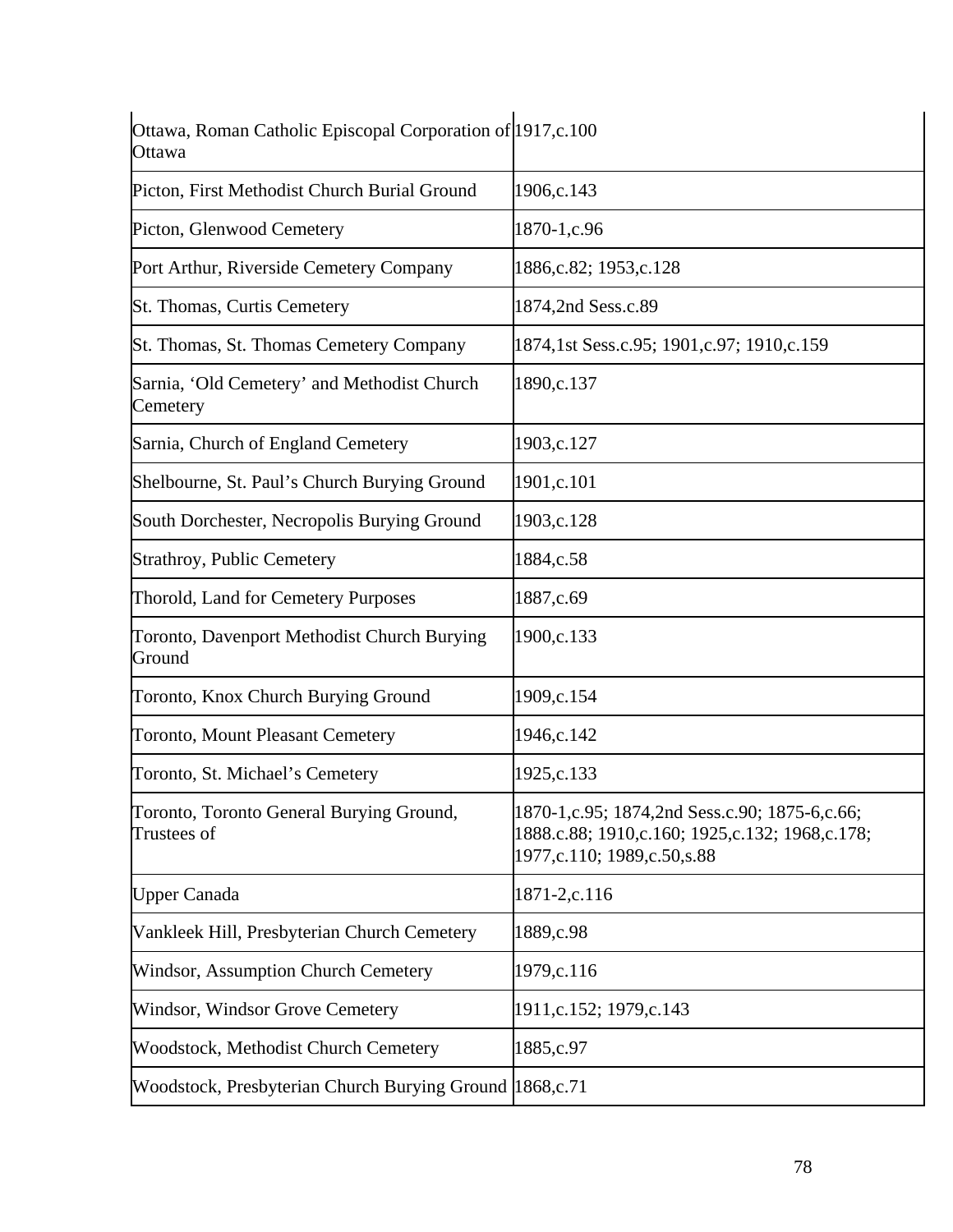# **BIBLIOGRAPHY**

#### **PRIMARY SOURCES**

Biggar, H.P. *The Works of Samuel De Champlain, Volume II*.

- Biggar, H.P. *The Works of Samuel De Champlain, Volume III*.
- Bond Head, Francis. *Communications and Despatches Relating to Recent Negotiations With the Indians.* Toronto: s.n., 1837, as reproduced by CIHM No.91609.
- Cadieux, S.J. *Letters from the New Canada Mission, 1843–1852.* Part 1: Letters #1 to #44. Translated by William Lonc, S.J., and George Topp, S.J. Hamilton: William Lonc and Steve Catlin, 2001.
- Cadieux, S.J. *Letters from the New Canada Mission, 1843–1852.* Part II: Letters. Translated by William Lonc, S.J., and George Topp, S.J. Hamilton: William Lonc and Steve Catlin, 2001.
- Cruikshank, E.A. *The Correspondence of the Honourable Peter Russell.* Volume 2. Toronto: Historical Society, 1935.
- *Dictionnaire Algonquin-Français* 1661, Original in Séminaire de Montreal, les Prêtres de Saint-Sulpice.
- "The First Relation of Jaques Carthier of S. Malo, 1534," as reproduced in H.S. Burrage, *Early English and French Voyages chiefly from Hakluyt 1534–1608.* New York: Barnes & Noble Inc., 1967.
- *Exploration of the Great Lakes 1669–1670 by Dollier de Casson and De Bréhant de Galinée. Galinée's Narrative and Map.* Translated and edited by James H. Coyne (Toronto: Ontario Historical Society, 1903) as reproduced in *The Windsor Border Region: Canada's Southernmost Frontier: A Collection of Documents*. Edited by E.J. Lajeunesse. Toronto: The Champlain Society, 1960.
- Jones, Peter. *History of the Ojebway Indians; with especial reference to their conversion to Christianity.* London: W.W. Bennett, 1861.
- Le Clerq, Christian. *First Establishment of the Faith in New France*. Volume I. Translated with notes by John Gilmary Shea. New York: John G. Shea, 1881.
- *Memoires sur la derniere Guerre de l'Amerique Septentrionale, entre la France et l'Angelterr*e (Yverdon: 1781). Volume II. Translated and edited by Franklin Hough, printed by W. Elliot Woodward, 1866.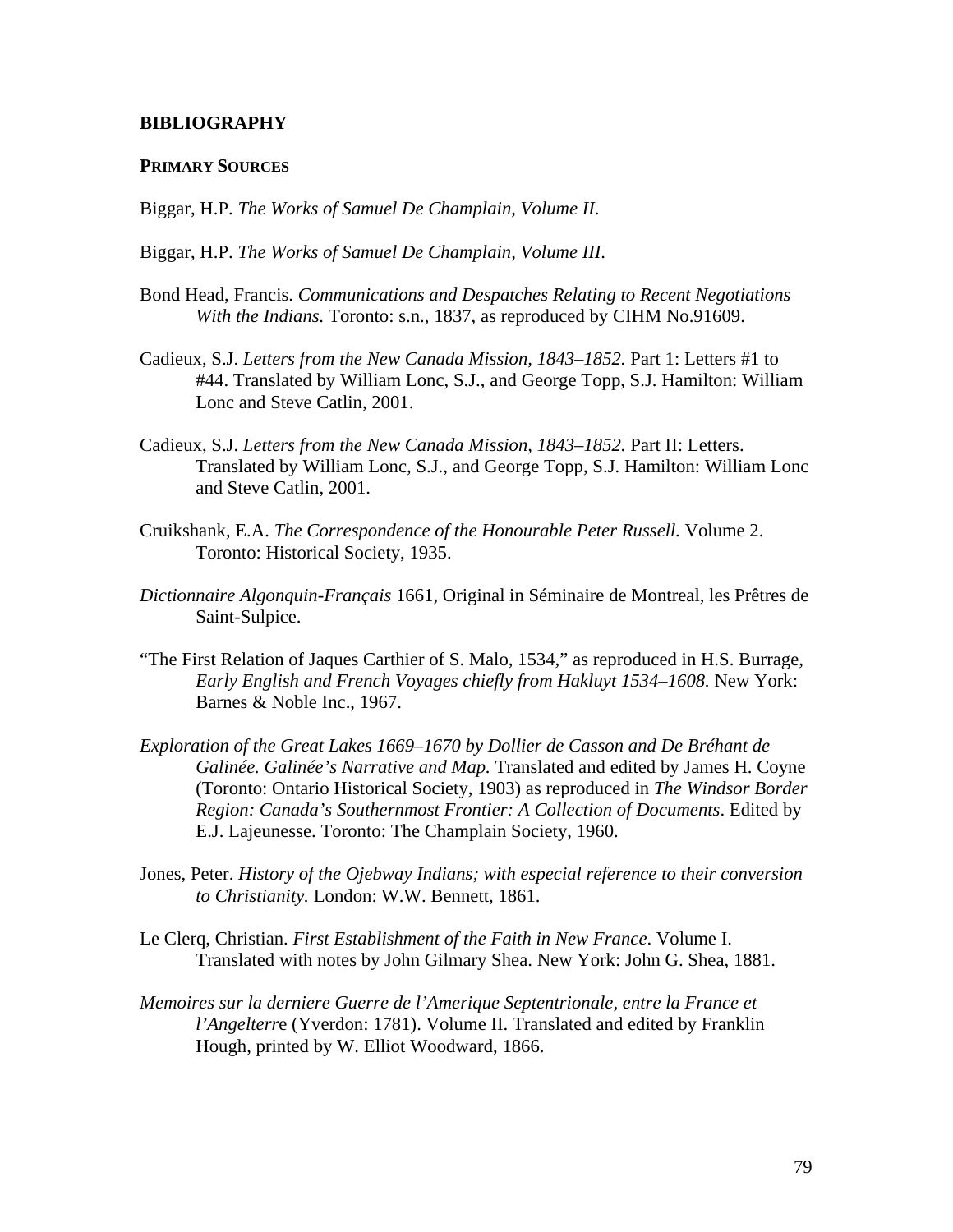Morris, Alexander, P.C. *The Treaties of Canada with the Indians of Manitoba and the North-West Territories, including the Negotiations on Which They Were Based, and Other Information Relating Thereto.* Toronto: Belfords, Clarke & Company Publishers, 1880.

Pennefather Report, 1858.

- Sagard, Gabriel. *The Long Journey to the Country of the Hurons*. Edited by George M. Wrong, translated by H.H. Langton. Toronto: Champlain Society, 1939.
- Thwaites, R. G. *The Jesuit Relations and Allied Document: Travels and Explorations of the Jesuit Missionaries in New France, 1610-1791.* Volumes 1, 2, 6, 8, 10, 14, 16, 27, 29, 33, 50, & 55. Cleveland: Burrows Brothers, 1898.

### **Government Publications—Ontario**

*Conserving a Future for our Past: Archaeology, Land Use Planning & Development in Ontario. An Educational Primer and Comprehensive Guide for Non-Specialists.* Ministry of Culture, 1998.

### **Government Publications—Canada**

- *Report of the Panel on the Ecological Integrity of Canada's National Parks: Unimpaired for Future Generations?* Volume II: *Setting a New Direction for Canada's National Parks*.
- *The Government of Canada's Approach to Implementation of the Inherent Right and the Negotiation of Aboriginal Self-Government.* Ottawa, 1995.
- *Report of the Royal Commission on Aboriginal Peoples*. Volume 2: *Restructuring the Relationship.*

#### **National Archives**

NAC, RG10, Volume 9.

NAC, RG10, Volume 52.

NAC, RG10, Volume 613.

NAC, RG10, Volume 292.

NAC, RG 10, Volume 613.

NAC, RG 10, Volume 541.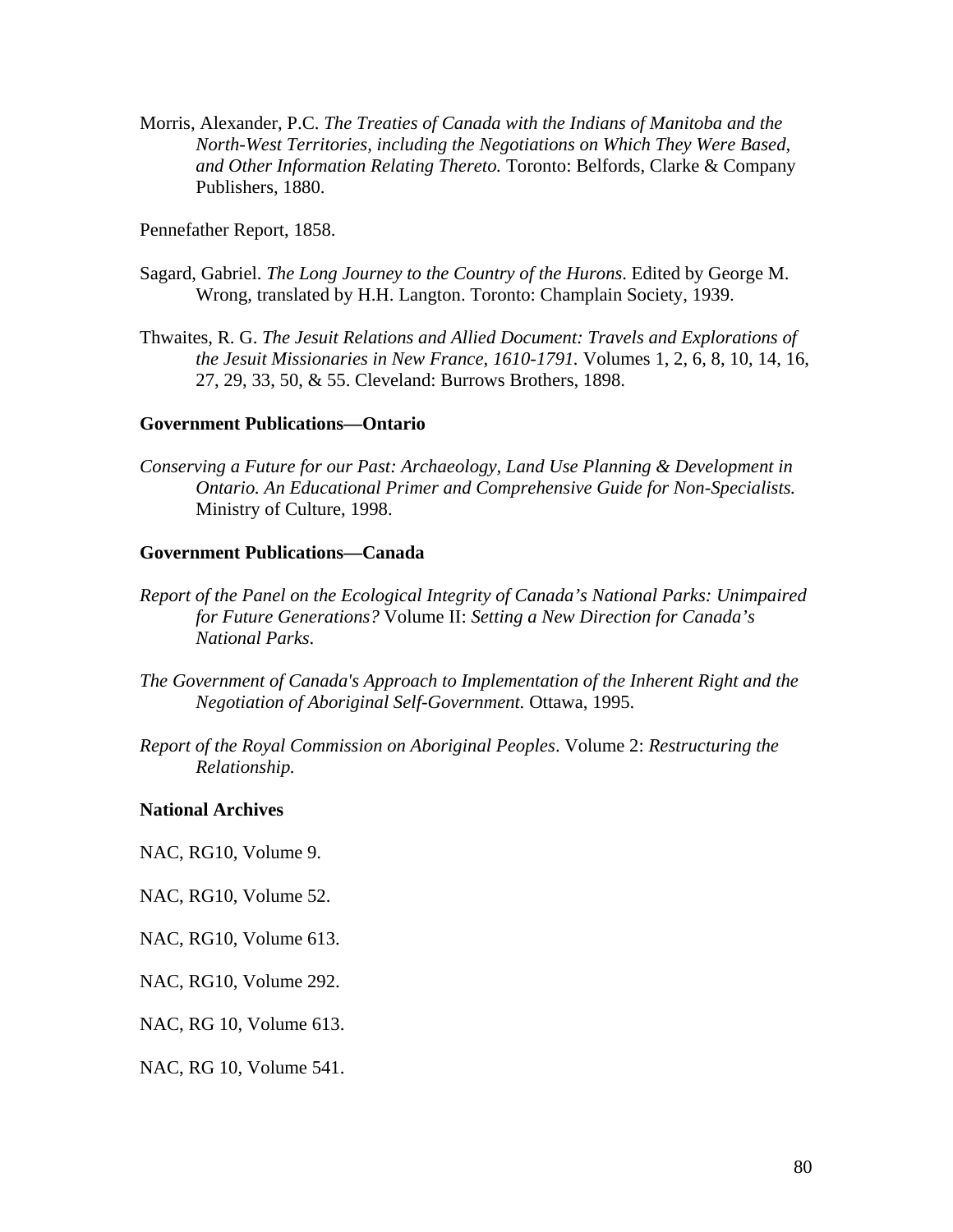# **SECONDARY SOURCES**

- Blair, E. H. *The Indian Tribes of the Upper Mississippi and the Region of the Great Lakes.* Cleveland: The Arthur H. Clark Company, 1911, pp. 31–36, 37, 62–63.
- Champlain, Samuel. *The Voyages and Explorations of Samuel de Champlain (1604– 1616) Narrated by Himself*. Volume II. Translated by Annie Littleton Bourne, edited by Edward Gaylord Bourne. Toronto: The Courier Press Limited, 1911, pp. 12, 39.
- Peck, Harry Thurston. *Harper's Dictionary of Classical Antiquities.* 1898.
- Vansina, Jan. *Oral Tradition as History.* Madison: University of Wisconsin Press, 1985.
- White, Richard. *The Middle Ground: Indians, Empires, and Republics in the Great Lakes Region, 1650.* Cambridge University Press, 1991.
- Wood, Dennis H. *The Planning Act, A Sourcebook.* 4th ed. Toronto: Carswell Thomson Professional Publishing, 1999.

# **Journal Articles**

- Burgess, J. Peter. "The Sacred Site in Civil Space: Meaning and Status of the Temple Mount/al-Haram al-sharif" (2004) 10 *Social Identities*.
- Ferris, Neal. "'I don't think we're in Kansas anymore...': The Rise of the Archaeological Consulting Industry in Ontario." In *Bringing Back the Past: Historical Perspectives on Canadian Archaeology*. Edited by P. Smith and D. Mitchell. Mercury Series Paper 158. Ottawa: Museum of Civilization, Archaeological Survey of Canada, 1998.
- Geisler, Charles C. "Estates of Mind: Culture's May Paths to Land" (2000) 13 *Society and Natural Resources* 51–60 at p. 53.

# **Collected Essays**

- Hunter, A.F. *Notes of Sites of Huron Villages in the Township of Tiny (Simcoe County)* at p. 8.
- Hill, Richard Sr. "Reflections of A Native Repatriator." In *Mending the Circle: A Native American Repatriation Guide.* New York: American Indian Ritual Object Repatriation Foundation, 1996.

Johnston, Darlene. *Expert Witness Report.* Part I, Ipperwash Inquiry, 2004.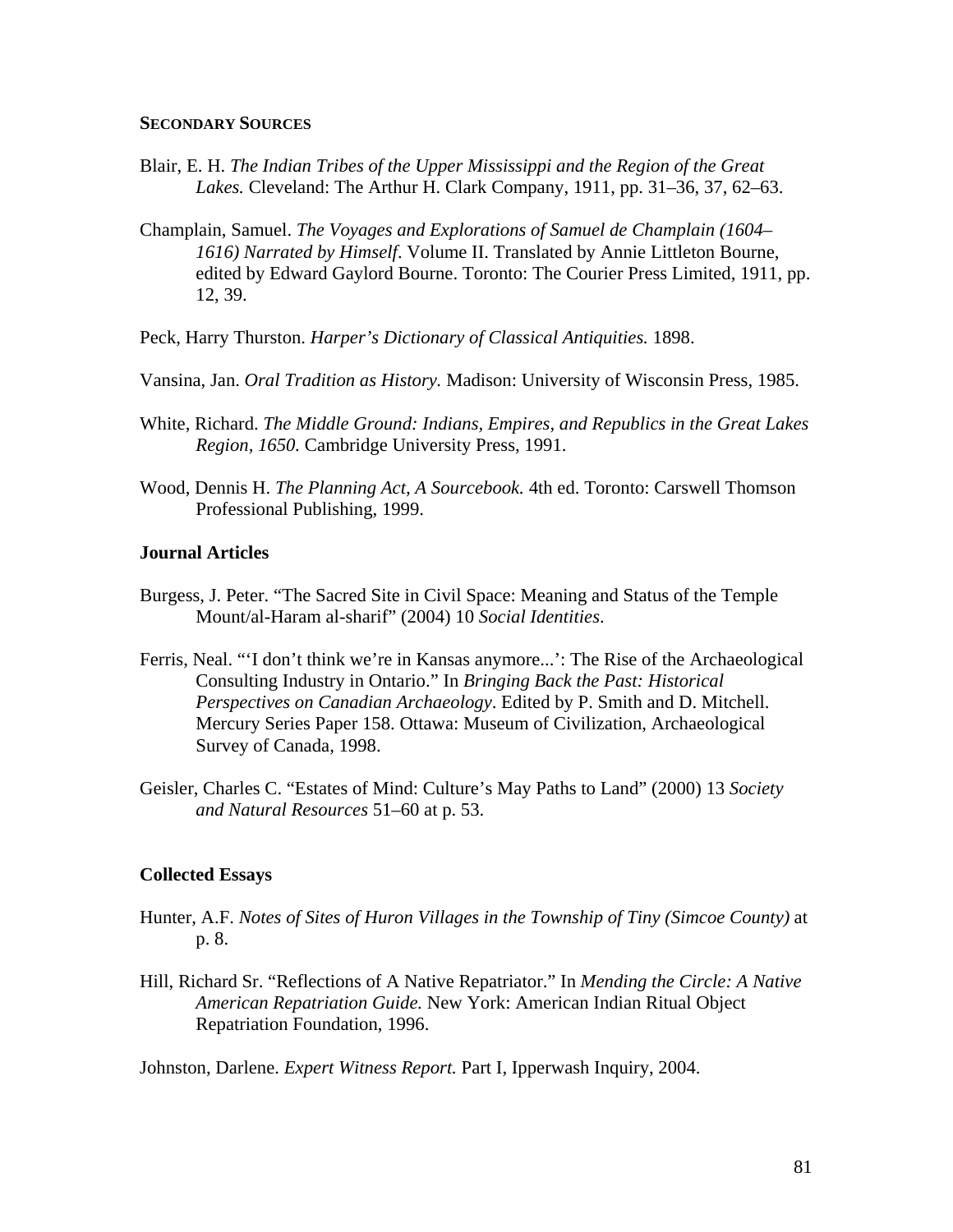Penfold, G. "Planning Act Reforms and Initiatives in Ontario, Canada." In *The Cornerstone of Development: Integrating Environmental, Social, and Economic Policies*. Edited by J. Schnurr and S. Holtz. Ottawa: International Development Research Centre, 1998.

# **LEGISLATION**

### **Constitutional Statutes**

*British North America Act, 1867,* s. 91(24).

*Constitution Act, 1791*. 31 Geo. III, c.31 (U.K.).

*Constitution Act*, S.C. 2000, Chapter 32.

*Constitution Act, 1982,* s. 25.

*Indian Act*, *R.S., 1985, c. I-5, s. 2.* 

*Royal Proclamation 1763,* R. S. C. 1985, App.II, No.1, p. 4–6.

## **Upper Canada Statutes**

- *An Act for the Protection of Indians in Upper Canada from Imposition, and the Property Occupied or Enjoyed by them from Trespass and Injury*. 1850, cap.73.
- *An act to authorize certain persons therein named, and their successors, to hold certain lands for the purpose therein mentioned*. VII Geo. IV, c.21 (1826).
- *An Act to Provide, by One General Law, for the Erection of Municipal Corporations ... in Upper Canada.* 12 Vic., c.81. (1849), s. 50(16), 141.
- *An Act to Permit Lands in Upper Canada to be Conveyed to Trustees For Burial Places.* 13 & 14 Vic. c.76 (1850), 13 & 14 Vic. c.77 (1850), s. 6, 7, 8, 9.

# **Ontario Statutes**

*An Act to Amend Various Statutes in Respect of Spousal Relationships*, 2005, Chapter 5.

*Environmental Bill of Rights*, S.O. 1993, C.28.

*General*, O. Reg. 73/94, s. 15, 19–26.

*Environmental Assessment Act,* R.S.O. 1990 c. E18.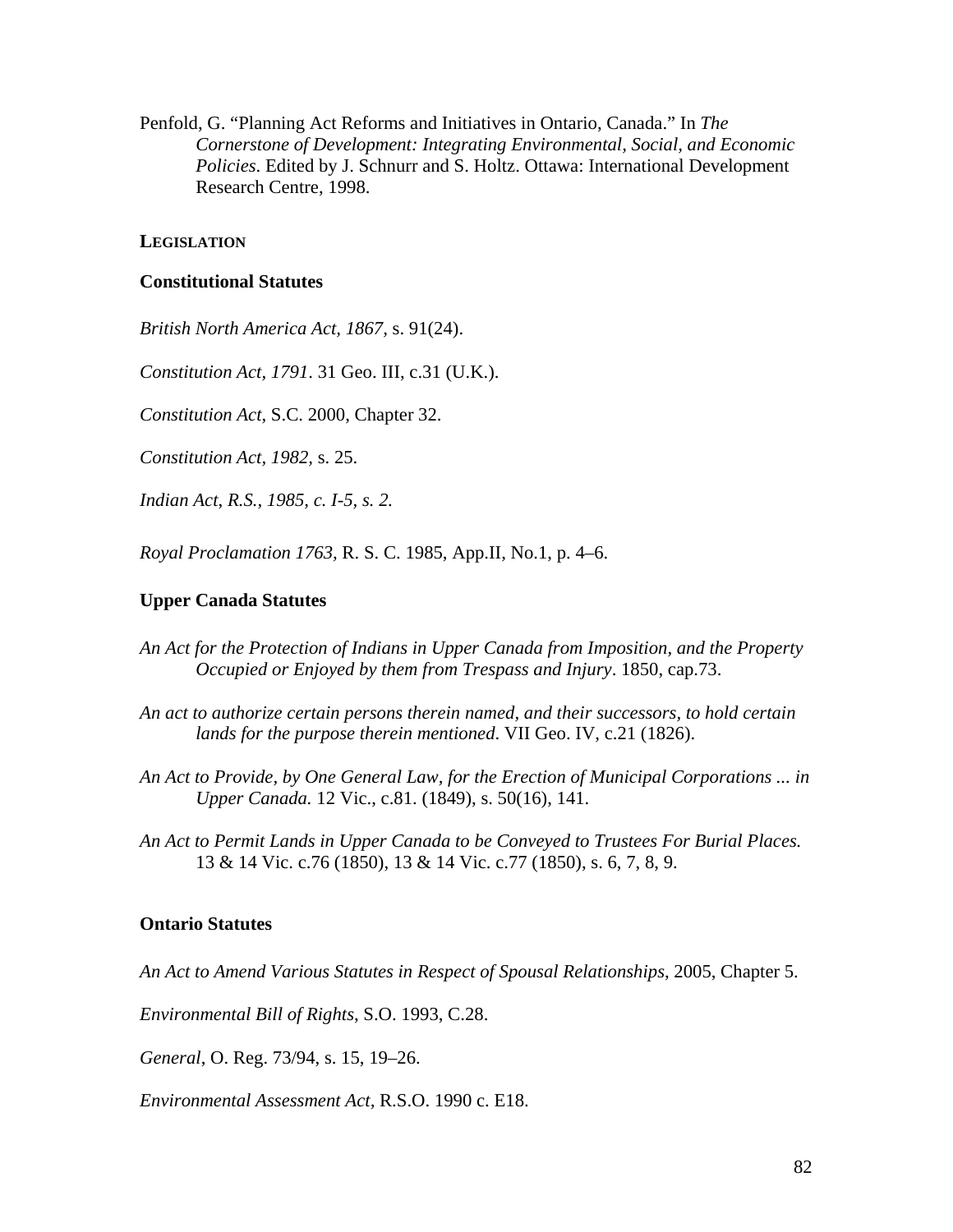*Land Use Planning and Protection Act, 1996*, c.4, s.3.

*Marriage Act,* R.S.O. 1990, c. M.3 s. 20.

*Mining Act*, R.S.O. 1990 c. M.14.

*Ontario Heritage Act*, R.S.O. 1990, c. O.18.

*Archaeological Sites*, R.R.O. 1990, Reg. 875 s. 56.

*Licences Under Part Vi Of The Act—Excluding Marine Archaeological Sites,* O. Reg. 8/06.

*Ontario Human Rights Code,* (R.S.O. 1990, Chapter, H.19), Section 18.1(1).

*Planning Act,* R.S.O. 1990, c.P.13, Section 1.1, 2(d), 3(5), 3(6).

*Planning and Conservation Land Statute Amendment Act, 2006,* c.23.

*Planning and Municipal Statute Law Amendment Act, 1994*, c.23, s. 6(2)*.*

*Provincial Parks Act,* R.S.O. 1990, c. P.34.

*Provincial Parks Act,* S.O. 2006, c. 12.

*Public Lands Act*, R.S.O S 1990 c. P.43.

*Strong Communities (Planning Amendment) Act, 2004,* c.18

# **Alberta Statutes**

Alberta Regulation 96/2004, Blackfoot First Nations Sacred Ceremonial Objects Repatriation Regulation.

*First Nations Sacred Ceremonial Objects Repatriation Act*, R.S.A. 2000, c. F-14.

## **British Columbia Statutes**

*Nisga'a Final Agreement Act* SBC 1999.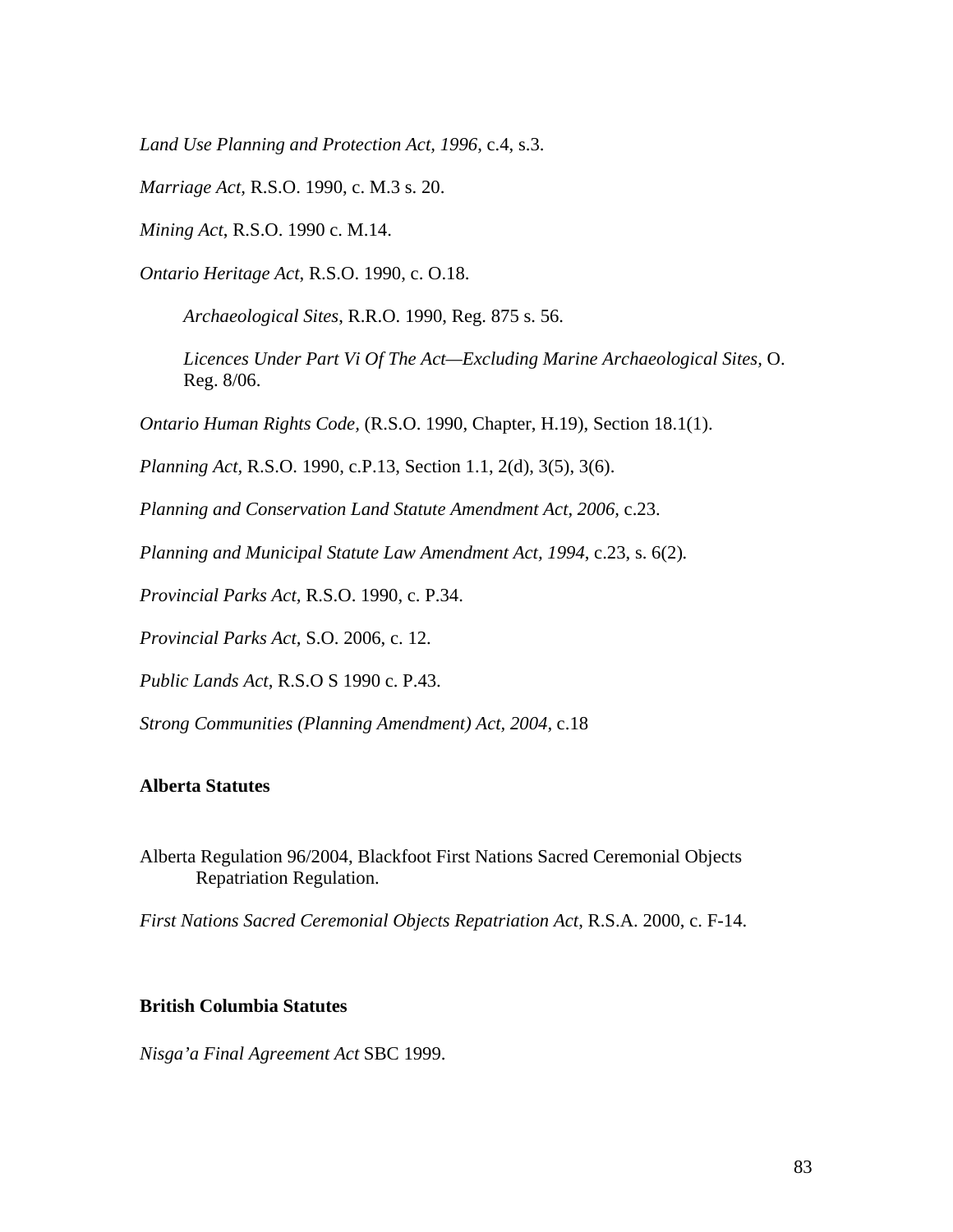# **Quebec Statutes**

*An Act to Ensure the Implementation of the Agreement Concerning a New Relationship Between le Gouvernement du Québec and the Crees of Québec* (2002, c. 25; after consolidation: R.S.Q., c. M-35.1.2).

# **Treaties**

Treaty No. 72. October 13, 1854.

Treaty No. 82

# **CASES**

*Attorney-General of Ontario v. Mercer* (1) 8 App. Cas. 767.

*Campbell v. British Columbia (Attorney General)* 2000 BCSC 1123.

*Guerin v. the Queen*, [1984] 2. S.C.R. 335.

*St. Catherine's Milling v. Ontario*, (1888), 14 A.C. 46.

Reference land claim by Algonquins of Golden Lake.

# **WEB-BASED**

http://www.pc.gc.ca/docs/pn-np/ie-ei/prior/mesures-actions/mesures-actions7a\_E.asp

- *A Class Environmental Assessment for Provincial Parks and Conservation Reserves,*  http://ontarioparks.com/english/planning\_pdf/class\_ea.pdf
- *Application Review and Land Disposition Process,* Public Land Management Directive PL 4.02.01, Ministry of Natural Resources June 7, 2005. http://www.mnr.gov.on.ca/MNR/crownland/directives.html#disposition

*Archaeological Services Inc.,* www.archaeologicalservices.on.ca/prov\_leg.htm

*Crown Land Management,* www.mnr.gov.on.ca/MNR/crownland

*Heritage; Information on Archaeological Sites,* http://www.culture.gov.on.ca/english/culdiv/heritage/archsite.htm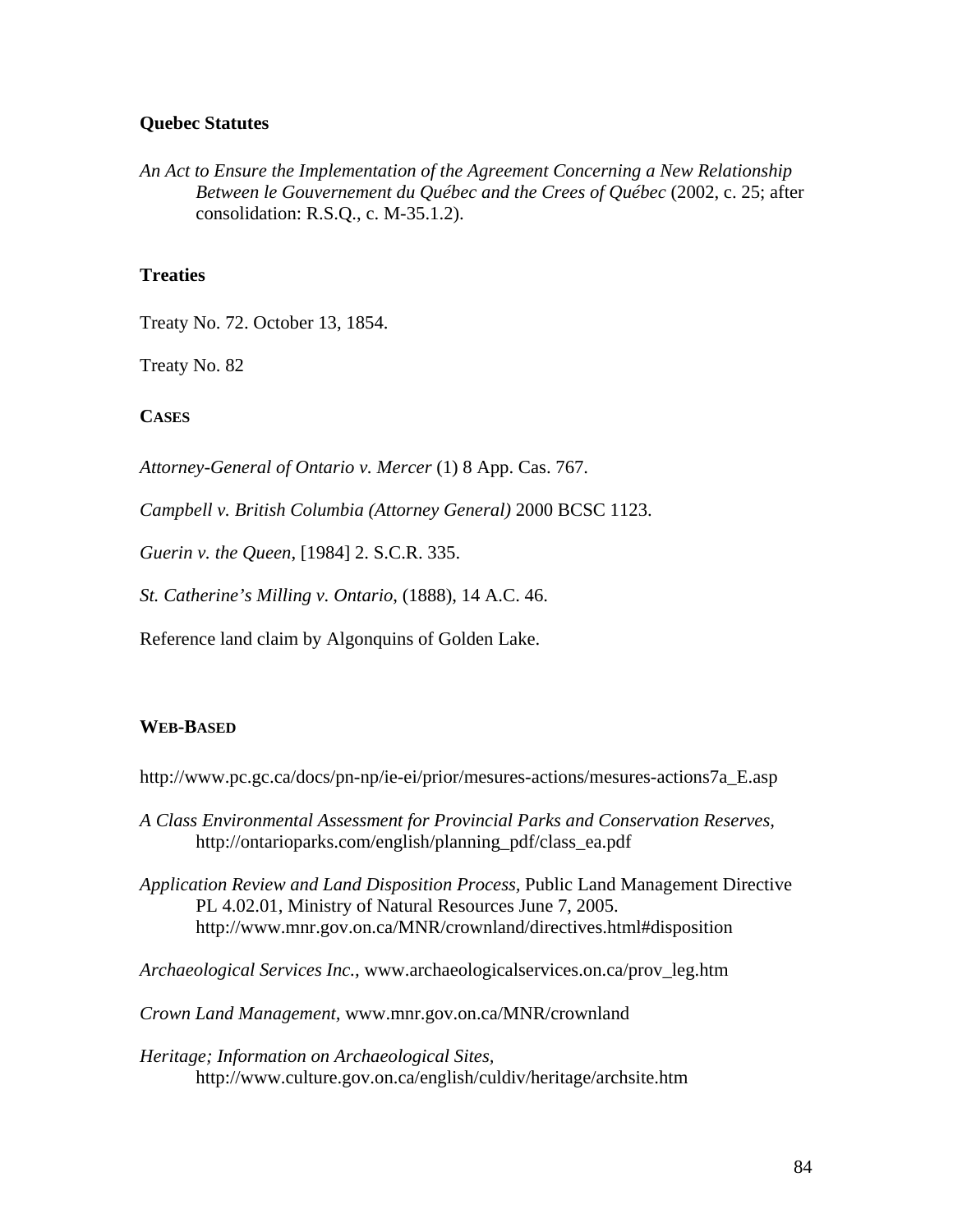- *Mineral Potential Indian Reserve Lands: Ontario Region* dated October 1991, http://www.ainc-inac.gc.ca/ntr/ont\_e.html.
- *Ontario's Forests: Sustainability for Today & Tomorrow,* http://ontariosforests.mnr.gov.on.ca
- *Parks Canada, Canada's National Parks and National Park Reserves, Canada's National Parks And National Parks Reserves* (R), www.pc.gc.ca/docs/vg/nation/nation103\_e.asp
- *Planning Act Approval Authority in Ontario. November 2006,*  http://www.mah.gov.on.ca/userfiles/page\_attachments/Library/1/2391159\_Plng\_ Act\_Approval\_Authority\_November\_2006.pdf
- *Provincial Policy Statement,* (2005), *Protecting Public Health and Safety,* http://www.mah.gov.on.ca/userfiles/HTML/nts\_1\_23137\_1.html#2.6
- *Standards and Guidelines for Consultant Archaeologists final draft, August 2006,* http://www.culture.gov.on.ca/english/culdiv/heritage/1A-Introduction.pdf
- *A Technical Guideline for Cultural Heritage Resources for Projects Planned Under the Class Environmental Assessment for MNR Resource Stewardship and Facility Development Projects and the Class Environmental Assessment for Provincial Parks and Conservation Reserves,*  http://www.mnr.gov.on.ca/MNR/EBR/cult\_heritage/guideline.pdf
- *Treasury Board of Canada, Directory of Federal Real Property,* www.tbs-sct.gc.ca/dfrprbif/home-accueil.asp?Language=EN.